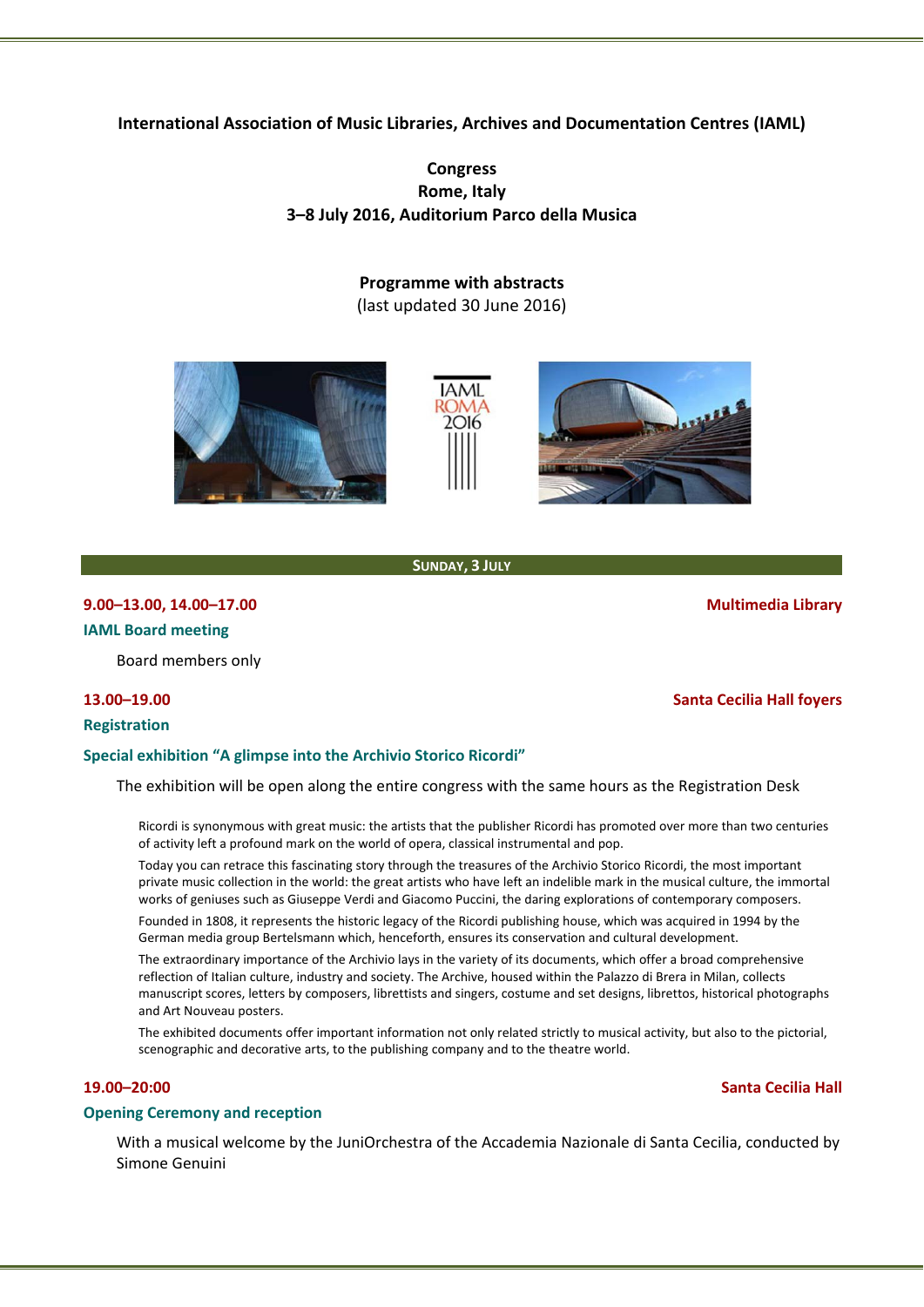# **MONDAY, 4 JULY**

**The IAML Board Welcomes First Time Attendees. An introductory session for those attending their first IAML meeting** 

**Opening session: Music in Roma. Performing, broadcasting, archiving**

Presented by the Organizing Committee Announcements from the Congress Organizers

Introduction and chair: **Annalisa Bini** (Accademia Nazionale di Santa Cecilia)

**Maria Pia Ammirati** (RAI Teche, Director) **Massimo Palombella** (Cappella musicale pontificia Sistina, Music Director) **Massimo Pistacchi** (Istituto Centrale per i Beni sonori e Audiovisivi, Director)

#### **10.30–11.00**

## **Coffee break**

**Coffee Corner for Mentees and Mentors BArt Central Cafeteria of the Auditorium**

#### **Archives of music publishers**

Presented by the Archives and Music Documentation Centres Branch Chair: **Marie Cornaz** (Bibliothèque royale de Belgique, Brussels)

# **Pierluigi Ledda** (Archivio Storico Ricordi, Milan), **Gabriele Dotto** (Archivio Storico Ricordi, Milan) **Setting the stage for a broad digital network: Positioning the Archivio Storico Ricordi as a hub for collaborative projects**

The Archivio Storico Ricordi began and grew with the publisher Ricordi, founded in 1808. Considered one of the most important private musical archives, it preserves the original handwritten scores of 23 of Verdi's 28 operas, all the operas by Giacomo Puccini (except La Rondine), and also a great many works by composers like Bellini, Rossini and Donizetti up to contemporaries like Nono, Donatoni, Sciarrino and Bussotti.

The extraordinary importance of the Archive resides in the variety of documents it preserves, which offer a broad panoramic vision of the culture, industry and society over the course of two centuries of Italian history. In the Archive, housed in the Braidense National Library in Milan, are preserved around 8.000 scores, more than 16.000 letters by musicians, librettists, singers and all manner of people connected to these arts, around 10.000 costume and set designs, more than 9.000 librettos, 6.000 historical photographs, and a large collection of Art Nouveau and Deco posters created by some of the main artists of the time.

The Archivio Ricordi protects, preserves and promotes the knowledge of this artistic and documentary heritage, provides research services, digitization, and dissemination of the materials among organizations with cultural purposes, universities and other educational institutions.

Since 2011 a project group has been working on a long‐term plan to index the collection, launching a process to catalogue, digitize and preserve the original documents. The inventory is also to be made available to the international research community in digital form. The archive is building virtual networks with other cultural and scientific institutions for this purpose. In this sense, the Archive has recently developed a tablet app about the life of Giuseppe Verdi, a sub‐website devoted to the historical catalogue of the publisher, now fully accessible for free, and is currently evaluating the implementation of new digital technologies (e.g. semantic web, linked open data, interoperability with external datasets) to make available its heritage in better ways.

# **Jennifer A. Ward** (Répertoire International des Sources Musicales, Frankfurt) **Tracing the footsteps of the Ricordis in Leipzig Archives**

Nearly every recounting of Casa Ricordi's history briefly mentions the travels of founder Giovanni Ricordi (1785–1853) from Milan to Leipzig to study engraving at the firm of Breitkopf & Härtel in the summer of 1807, one year before he founded his

# **8.30–9.00 Multimedia Library**

**9.00–10.30 Santa Cecilia Hall**

**11.00–12.30 Santa Cecilia Hall**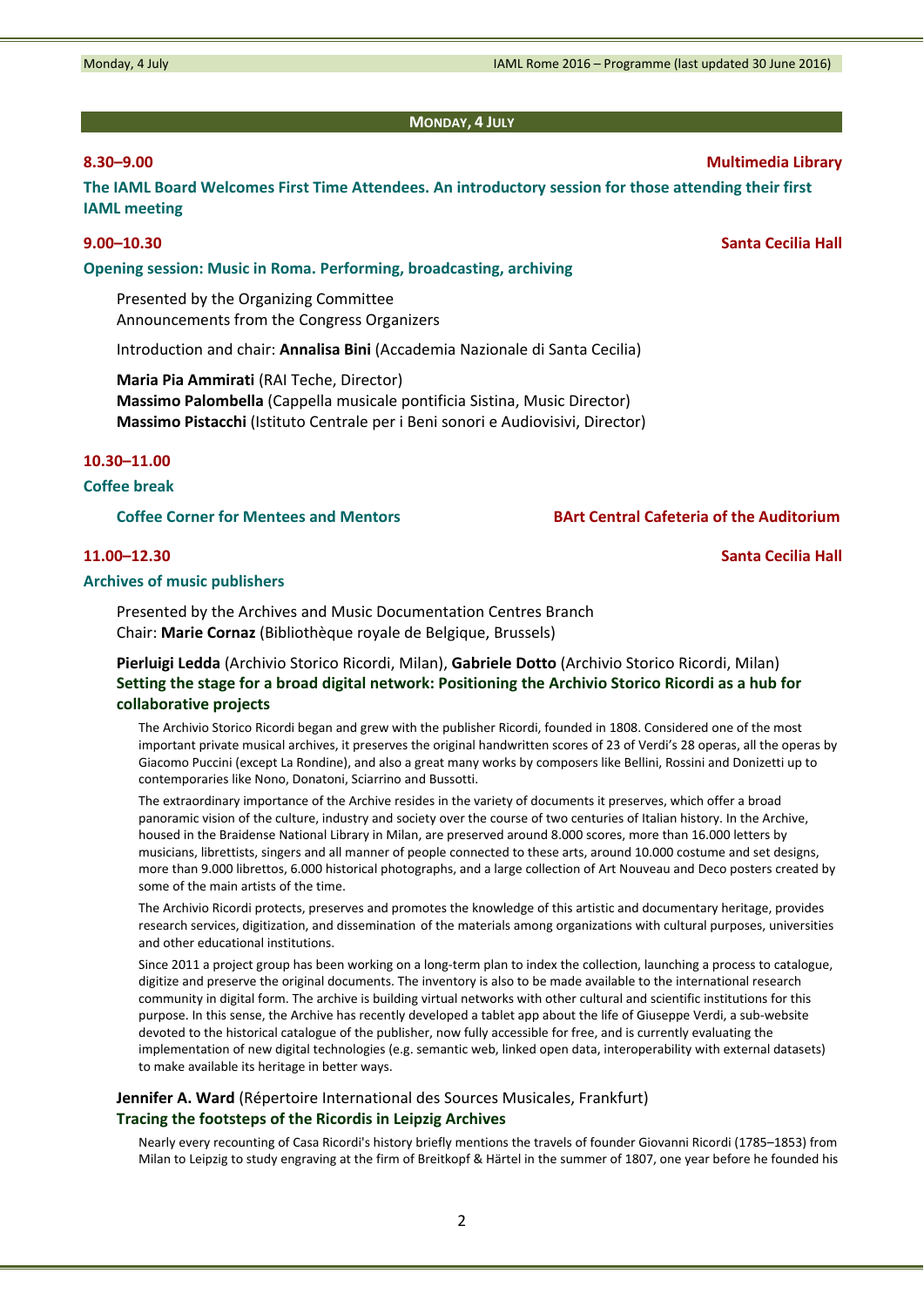own firm. But details about Giovanni's sojourn to Germany and other aspects that connect the early history of Ricordi to Germany remain unexplored.

Since no information on Giovanni Ricordi's earliest years with his firm is extant at the Ricordi Historical Archive in Milan, attempts to look for evidence of Ricordi's excursions to Leipzig may take place in Leipzig itself. Holdings in the Sächsisches Staatsarchiv (Saxon State Archives), which houses the Breitkopf & Härtel Archives and other publishers' archives, may be supplemented by documents found in the Stadtarchiv Leipzig (Leipzig City Archives).

By exploring these Leipzig archives, we can piece together the relationship of Giovanni Ricordi, just starting out in Italy but ambitious with a well‐developed business sense, with established German publishers and find out more about the motivations and outcomes of Ricordi's studies in Leipzig.

# **Martina Rebmann** (Staatsbibliothek zu Berlin)

# **Ein Archiv schreibt Musikgeschichte – 200 Jahre Schott‐Archiv Mainz**

Im Jahr 2014 ist es einem Konsortium von Ankäufern, darunter die Staatsbibliothek zu Berlin, gelungen, das Historische Archiv des Musikverlags Schott (Mainz) zu erwerben. Damit kam auf einen Schlag ein Musikverlagsarchiv in die öffentliche Hand, das an Größe und Geschlossenheit kein Pendant hat. Es umfasst die Geschäftsakten (Korrespondenz, Druck- und Stichbücher, Kopierbücher, Kontojournale) von 1787 bis 1945 sowie das gesamte historische Herstellungs‐, Musikhandschriften‐ und Erstausgabenarchiv seit 1810 bis etwa 1950 – viele 100 Meter Archivmaterial.

Die Aufteilung des für die Wissenschaft unschätzbar wertvollen Archivs auf die beiden Staatsbibliotheken in Berlin und München sowie einschlägige Forschungseinrichtungen gewährleistet im jeweiligen Sammlungskontext die bestmögliche Nutzbarkeit.

Die Staatsbibliothek zu Berlin erhielt dabei umfangreiche Autographen- und Briefbestände mit herausragenden Namen und weniger bekannten Briefpartnern von Franz Abt über Richard Wagner bis zu "Zumsteeg's Witwe". Mehr als 200 Jahre Verlagsgeschichte sind in diesem Archiv niedergelegt und es ist keine Übertreibung, dass dieser Verlag Musikgeschichte geschrieben hat: bereits der Gründer des Verlags, Bernhard Schott, stand mit bedeutenden Komponisten in engem Austausch und hat so die Entstehung von musikalischen Werken befördert. Viele Forschungsfragen können aus dem Material künftig beantwortet werden: wie nehmen Verlage Einfluss auf die Musikgeschichte durch Annahme bzw. Ablehnung von Werken? Gibt es Parallelentwicklungen in Deutschland, etwa am Leipziger Verlagsstandort oder auch im europäischen Ausland – z. B. beim Verlag Ricordi, Mailand? Welche Rolle spielt das Verlagsprogramm für die Entwicklung einzelner Gattungen, gibt es direkte Einflüsse auf die Verbreitung von Werken bzw. Genres? Natürlich wird auch ein Schub für die Forschung einzelner wichtiger Komponisten ausgeübt, wie hat ein Verlag die Karriere von Komponisten beeinflusst?

Gemeinsam mit der Bayerischen Staatsbibliothek in München ist ein Plan zur Erschließung entwickelt worden, damit die Nutzung verbessert und der Zugang über das Internet ermöglicht wird. Das Referat geht auf Fragen der gemeinsamen Erschließung verteilter Bestände ein, widmet sich rechtlichen Problemen bei der Erschließung und Digitalisierung von teilweise urheberrechtlich geschütztem Material und es werden die Ideen zu einem digitalen Schott‐Portal im Internet diskutiert.

#### **An archive makes music history – 200 years Schott‐Archiv Mainz (Schott‐Archive Mainz)**

In 2014, a consortium of purchasers including the Staatsbibliothek zu Berlin (Berlin State Library) successfully purchased the *Historisches Archiv des Musikverlags Schott* (Mainz) (*Historic Archive of the music publisher Schott*). Thereby, a music publisher's archive with no counterpart in respect of size and coherence became public at one go. It contains the business files (correspondence, printed and engraved books, copy books, account journals) from 1787 to 1945 as well as the entire historic archive of production, music manuscripts and first editions since 1810 until around 1950 – several 100 meters of archive material.

By splitting the scientifically extremely valuable archive among the two State Libraries in Berlin and Munich as well as among appropriate research institutions, it is ensured that it is optimally usable within the respective context of collection.

In this process, the Staatsbibliothek zu Berlin received comprehensive manuscript and letter collections of renowned personalities and of less famous correspondents reaching from Franz Abt to Richard Wagner and through to "Zumsteeg´s Witwe" ("Zumsteeg's widow"). More than 200 years of the publisher's history have been recorded in this archive and it is no exaggeration that this publishing house has made history: already the founder of the publishing house, Bernhard Schott, collaborated closely with major composers and thus promoted the creation of musical works. In future, many research issues can be solved with the help of this material: how do publishing houses influence music history by accepting or rejecting works? Is there a parallel development in Germany, perhaps at the publishing house's site in Leipzig or in other European countries – e.g. at the publishing house Ricordi, Milan? Which role is played by the publishing programme regarding the development of individual genres, are there direct influences on the distribution of works or genres? Of course, also research activities on individual important composers are enhanced, in which way has a publishing house influenced the career of composers?

An access plan has been developed in collaboration with the Bayerische Staatsbibliothek (Bavarian State Library) in Munich in order to increase usage figures and enable access through the internet. The report addresses issues on a collective use of the distributed collections, it deals with legal problems in connection with accessing and digitalising material that is partly protected by copyright and it discusses the ideas concerning a digital Schott‐Portal on the internet.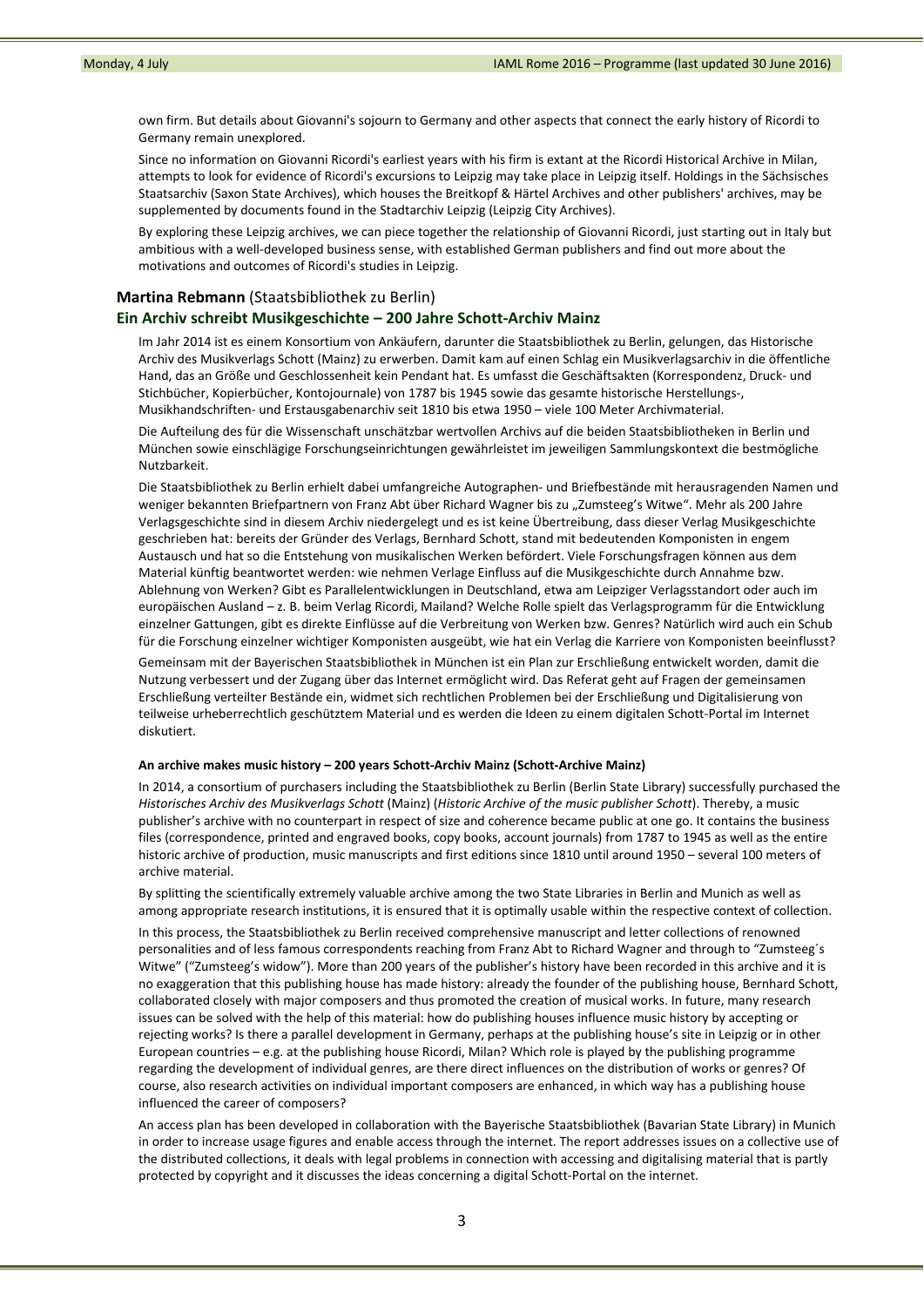### **Cross‐searching for data**

**11.00–12.30 Teatro Studio**

Presented by the Forum of Commissions and Professional Branches Chair: **Stanisław Hrabia** (Jagiellonian University, Kraków)

# **Andrew Hankinson** (McGill University, Montréal), **Ichiro Fujinaga** (McGill University, Montréal) **Cross‐institutional music document search**

Libraries have amassed large collections of digitized materials, but users of music materials may need to search many libraries' collection in their quest to find a given piece. Furthermore, when comparing different documents, users are faced with multiple user interfaces from each library's digital repository. To meet the needs of these users, some libraries or individuals have made their collections available on third-party websites, a labour-intensive process that involves downloading an entire book's worth of images, creating a PDF file, and then re‐uploading it to websites to make them available—often without the knowledge of the source library. While the original institution may have extensive metadata, including error corrections and authoritative cataloguing on a document, these features may be ignored or mis‐quoted leading to an overall degradation of information quality, and a link back to the original institution is not guaranteed.

To address this, we are proposing a new approach, based on the International Image Interoperability Framework (IIIF). This is a standard that has recently been proposed and adopted by many memory institutions for making image‐based collections available online. Through adopting IIIF, libraries can serve document images and metadata directly from their institutional web servers, negating the need to explicitly publish their document collections through PDFs on third‐party sites. The patrons can then access images or a part of an image from multiple libraries using a single user interface. The IIIF has recently been formalized into a formal international consortium, with institutions such as the British Library, the Bavarian State Library, and the Bibliothèque nationale de France pledging to make their digital collections available through this initiative.

IIIF works by defining two standard protocols, or Application Programming Interfaces (API). The first, the "Image API," standardizes the format of the URL (Uniform Resource Locator) for requesting an image, or part of an image, from an institutional repository. The second, the "Presentation API," specifies a standardized structural representation of an image or a collection of images (i.e., a document). Full information about these two protocols are available at http://iiif.io/technical‐details.html.

In this presentation we will present a prototype cross-institutional search interface built using the IIIF, using metadata harvested from existing IIIF‐compatible resources. We will discuss how libraries can make their image collections available through the IIIF, and present some of the advantages and disadvantages of making their document image collections available through IIIF.

# **Andre Avorio** (Head of the Open Music Library initiative at Alexander Street, London) **Open Music Library – A community‐curated open index of the world's scholarly music resources**

Open Music Library (OML) is a new initiative from Alexander Street to build the world's most comprehensive open network of digital resources for the study of music.

We are partnering with cultural archives, universities, libraries, scholars, and publishers to create an open, collaborative, and free index of both open access and for‐fee content.

Curated by the scholarly music community, the OML will bring together peer‐reviewed journal articles, books, audio, video, scores, and performances from around the world. We are currently integrating digital collections from the Bibliothèque nationale de France, Biblioteca Nacional de España, British Library, the Library of Congress, the National Library of Poland, among other partners.

By aggregating and enriching primary and secondary resources, the OML aims not only to advance the state of the art in knowledge discovery in the field of academic music, but also to create new possibilities for scholarship and collaboration.

This session will begin with a survey of the emerging landscape of open and interconnected digital collections. We will show how we have incorporated linked open data, music ontologies, and principles of the semantic web to create innovative user experiences for music researchers, teachers and learners. As the OML will be launched in early 2016, the live site will be used to demonstrate how disparate digital collections have been brought together in one hub, and how this fosters traffic to and usage of these valuable resources.

It appeals to those interested in digital humanities research, open access, or those who are interested in increasing usage and value of their institutional repositories and digital collections.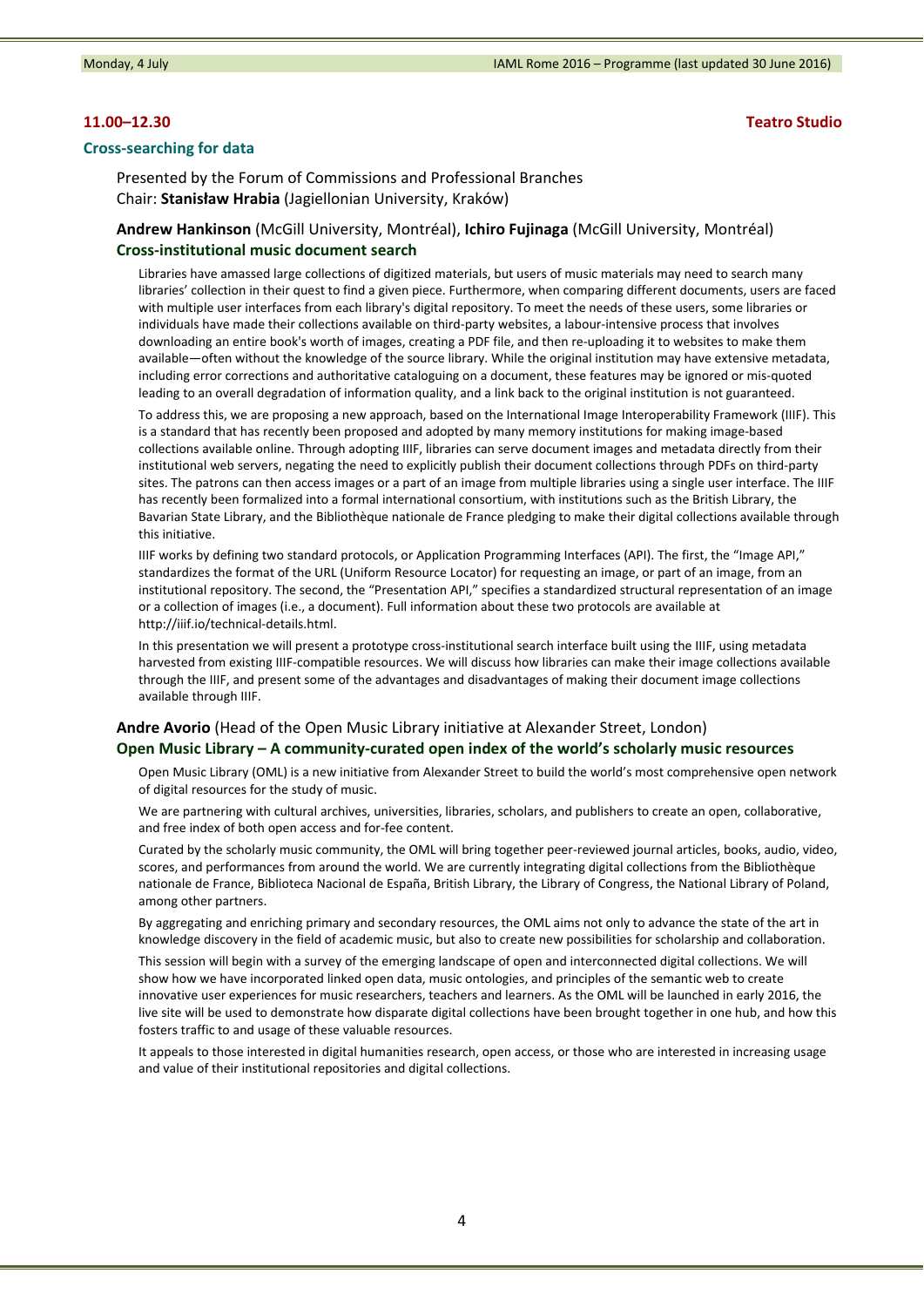**Teresa M. Gialdroni** (Università degli Studi di Roma Tor Vergata, Rome), **Roberto Basili** (Università degli Studi di Roma Tor Vergata, Rome)

# **Intelligent Content‐processing for complex data: An advanced application to culturally rich digital libraries such as Clori, the archive of Italian Cantata**

The growing availability of on-line information emphasizes the role of contents expressed by these data. In the overall body of information reachable through the network technologies we have access today to an overwhelming amount of evidence, whose nature is heterogeneous but also able to promote decisions, to suggest data associations and provide rich descriptions for people, facts and events of our times.

In the ICT research, a large body of literature, related to the so-called Big Data phenomenon, aims at integrating several independent disciplines, such as mathematics, statistics, computer science, linguistics, artificial intelligence, sociology as well as cognitive sciences around concrete technological results able to manage the overall complexity and mining its huge value.

In the above scenario we are particularly interested in the content processing technologies able to extract autonomously contents from data, e.g detect people or events mentioned in news or authorship information from historical data, and make it available for advanced information access processes or decision support platforms. Natural Language Processing technologies achieved significant results in the semantic analysis of large body of texts and unstructured data (e.g. tweets or forum messages). They are mature enough to play a crucial role in the recognition, extraction and management of content information over large archives and social network repositories. It enables intelligent heterogeneous data processing and reconciliation and the creation of unified models (e.g. data or knowledge bases) promoting sharing and dissemination.

In this paper, we will present preliminary results of the application of advanced natural language processing methods to the indexing, searching and publication stages of cultural heritage data, in the domain of historical musical manuscripts. The tool we shall talk about is called Clori: the Italian archive of cantata repertory. After ten years of implementation of Clori and of interdisciplinary researches making use of this resource, some provisional conclusions can be made about its effectiveness as research tool.

We shall also discuss how the automatic recognition of relevant metadata (such as locations, people and themes) as mentioned in the data included in Clori has been designed and made available for hypertextual navigation across manuscripts and prints. Moreover, an application of pattern recognition techniques is also discuss in connection to the issue of matching a single manuscript to a group of documents, according to physical elements (such as watermarks, bindings, formats, ornaments) or elements of content, both bibliographic (names, places) or literary (subjects, topics). In particular, we shall discuss the attribution of manuscript authorship through the automatic classification of individual signatures.

### **11.00–12.30 Museum of Musical Instruments**

#### **Music education in Italy – library resources**

Presented by the Forum of Commissions and Professional Branches Chair: **Antonio Rostagno** (Università di Roma "La Sapienza", Rome)

**Annarosa Vannoni** (Conservatorio di musica 'G. B. Martini', Bologna), **Romano Vettori** (Accademia Filarmonica, Bologna)

## **Parmi Académie Philharmonique et Lycée Philharmonique de Bologne – une histoire en commun**

La recherce historiques et musicologiques ainsi que la gestion bibliothéconomique et d'archives croisent souvent leurs chemins en face de sources documentaires d'origines diverses qui doivent être analysées et collationnées: telles situations nécessitent, aux fins musicologiques, la connaissance des processus historiques qui ont généré les documents, mais aussi une sensibilité similaire sur le plan de la bibliothèconomie et de l'archivistique pour la gestion de la conservation qui doivent être appropriées et efficaces et assurer un service à la recherche elle‐même.

À l'origine de la mise en place du Lycée Musicale de Bologne en 1804 (maintenant Conservatoire 'G. B. Martini') il ya un projet de création d'un Institut National pour l'éducation des musiciens: la Municipalité de Bologne a demandé à l'Académie Philharmonique (active à Bologne et bien connue à l'étranger depuis 1666 en tant qu'organisme de reconnaissance et de protection des musiciens professionnels) de mettre en place une Députation avec la tâche d'organiser et gérer une véritable école de musique publique pour la formation de vrais musiciens professionnels.

Au cours du XIXe siècle, pour des désaccords procéduraux et financiers, les sorts de l'Académie et de la Députation Philharmonique se divisent progressivement jusqu'à atteindre les respectives autonomies de la gestion.

Ainsi il est né le Lycée Municipale de musique comme un organe exclusivement dédiée à l'enseignement de la musique, tandis que l'Académie Philharmonique a continué sa fonction séculaire de prestige et de reconnaissance professionnelle.

Les relations étroites entre l'Académie et le Lycée – en plus d'être soumis à un complexe enchevêtrement héréditaire notamment en matière de patrimoine – sont reflétés dans les documents de l'organisation administrative et dans le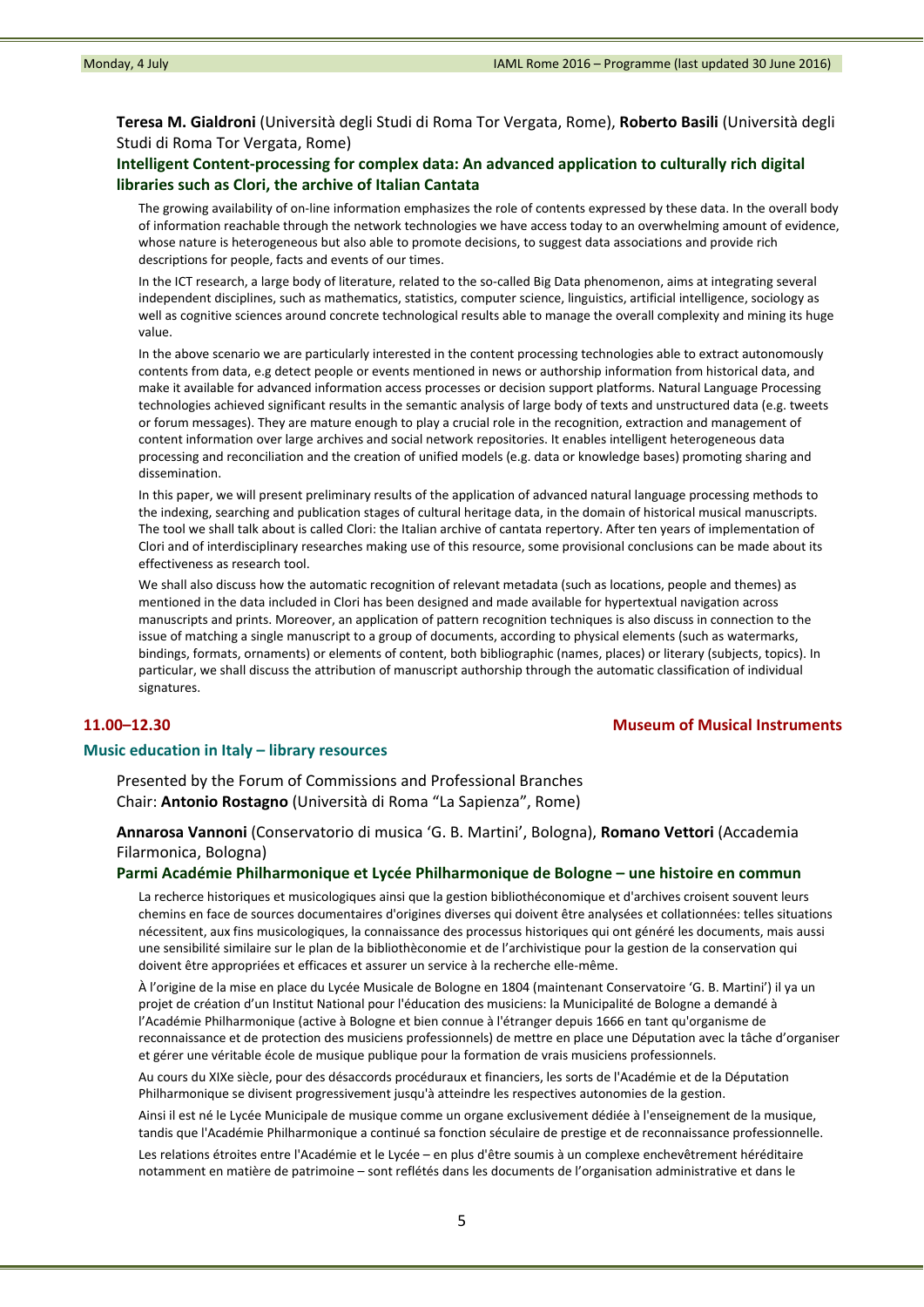patrimoine de musique (partitions, ecc,) aujourd'hui divisé entre les deux institutions (Académie et l'actuelle Conservatoire).

La recherche menée par les deux chercheurs (Annarosa Vannoni et Romano Vettori – qui sont les responsables des respectifs assemblages de documents et de musique), examine, notamment, les premiers documents relatifs à la création de l'Académie, qui se trouvent, à la fois, dans l'Académie est dans la Donation Annibale Bertocchi (1855–1922), maintenant propriété du Conservatoire, afin de clarifier l'origine et la cronologie des sources qui regardent les actes fondateurs de la Philharmonique.

Hannibal Bertocchi, fils de Frédéric (organiste de Saint‐Dominique à Bologne), était un musicien, historien et une figure de premier plan de l'Académie Philharmonique.

Durant sa longue carrière, Bertocchi a fait rassembler des documents importants, jamais étudié, concernant la fondation du Lycée et sa filiation de l'Académie dont a publié une histoire. La personne et sa collection documentaire, représentent bien le trait d'union entre les deux institutions.

# **Marta Mancini** (Conservatorio di musica 'G. Rossini', Pesaro) **Liceo Musicale Rossini and its history**

Music in Pesaro: historical notes and Documents

Renaissance music in Montefeltro: Ottaviano Petrucci and early music press. Notes of musical history in the Duchy of Urbino — Francesco Spinacino, tablatures for liute — Guglielmo Ebreo, music and dance.

Ottaviano Petrucci (Fossombrone, Pesaro‐Urbino in 1466 – Venice 1539), inventor of movable metal type for printing mensural and polyphonic music, started his printer activity in Fossombrone, in the duchy of Federico da Montefeltro (Urbino). Later, He went to Venice where worked at a different printing method: the "triple impression" system, which guaranteed clarity and precision to the music page. The first work printed by him was Harmonice musices Odhecaton of 1501, it was a great success.

Francesco Spinacino, lutenist and composer contemporary and fellow citizen of Petrucci, published thank to Petrucci Intabolatura de lauto libro primo e secondo, which there are few copies nowaday. Tracks of Spinacino and Guglielmo Ebreo (William Jew) from Pesaro (or John Ambrosio, after conversion to Catholicism), choreographer, dancer and composer born around 1420, are identifiable in fine tablatures and manuscripts of 16th Century located in the library Oliveriana in Pesaro and in the library of the Conservatory of Pesaro.

Gioachino Rossini and Pesaro

Gioachino Rossini was born in Pesaro in 1792. His testament (July 5, 1858) was in favor of the town of Pesaro, to found a musical high school. Created in 1882, the "Liceo Musicale Rossini" (later, since 1940, named Conservatory ) was an important center for musical research and artistic production. The first directors were famous composers: Carlo Pedrotti, Pietro Mascagni, Amilcare Zanella, Riccardo Zandonai (who also studied in Pesaro), then, in more recent times, Carlo Zecchi, Franco Alfano, Lino Liviabella, Marcello Abbado.

The Library of the Conservatory 'G. Rossini' contains many historical documents: the autograph score of Riccardo Zandonai Il ritorno di Odisseo, which was presented by him as a work for the final composition exam, a collection of opera scores of Carlo Pedrotti, chamber music from 18th and 19th century, among which there are first editions by Mozart, Haydn, Beethoven, and other composers. The library saves also graphic works (prints), photographs, letters and documents of

A comprehensive documentation, in Pesaro, of Rossini's memories and documents (handwritten scores, prints and pictures) is in "Tempietto rossiniano" (Palazzo Olivieri Machirelli) and in Rossini's house. The library of the Conservatory of Music contains an handwritten letter by Rossini, portraits, "onorificenze", printed scores rare and precious.

# **Sarah M. Iacono** (Conservatorio di musica 'T. Schipa', Lecce), **Paolo Sullo** (Università degli Studi di Roma Tor Vergata, Cultore della materia, Napoli)

# **Music manuscripts in Terra d'Otranto. Collections and case studies between 'scuola napoletana' and performance practice**

Apulian or Neapolitan? This is the question that many musicologists have asked since the '900 in relation to composers who worked in Naples during the 17th and 18th century and were born in the geographical area roughly corresponding to the modern‐day Apulia. The prevalence of these musicians into the ranks of students educated in the four ancient conservatoires is striking, but the dissemination in Apulia of musical sources linked to such Neapolitan milieu is inversely proportionate to this primacy. The so called Province of Terra d'Otranto is an exception: in Lecce, main town of that jurisdiction, many aristocrats were amateur musicians also devoted to gathering music sheets. This paper will examine a rich corpus of manuscripts currently preserved mostly at the library of the Conservatoire of Lecce, ranging in kind from exercises on figured-bass, to compositions for winds as well as the scores formerly owned by the patrician families, indicated above. Through a number of case studies (among which the most important is the score of Alessandro Scarlatti's 'Pirro e Demetrio') these precious and rare sources will be presented as a demonstration of the constant dialogue between center and periphery.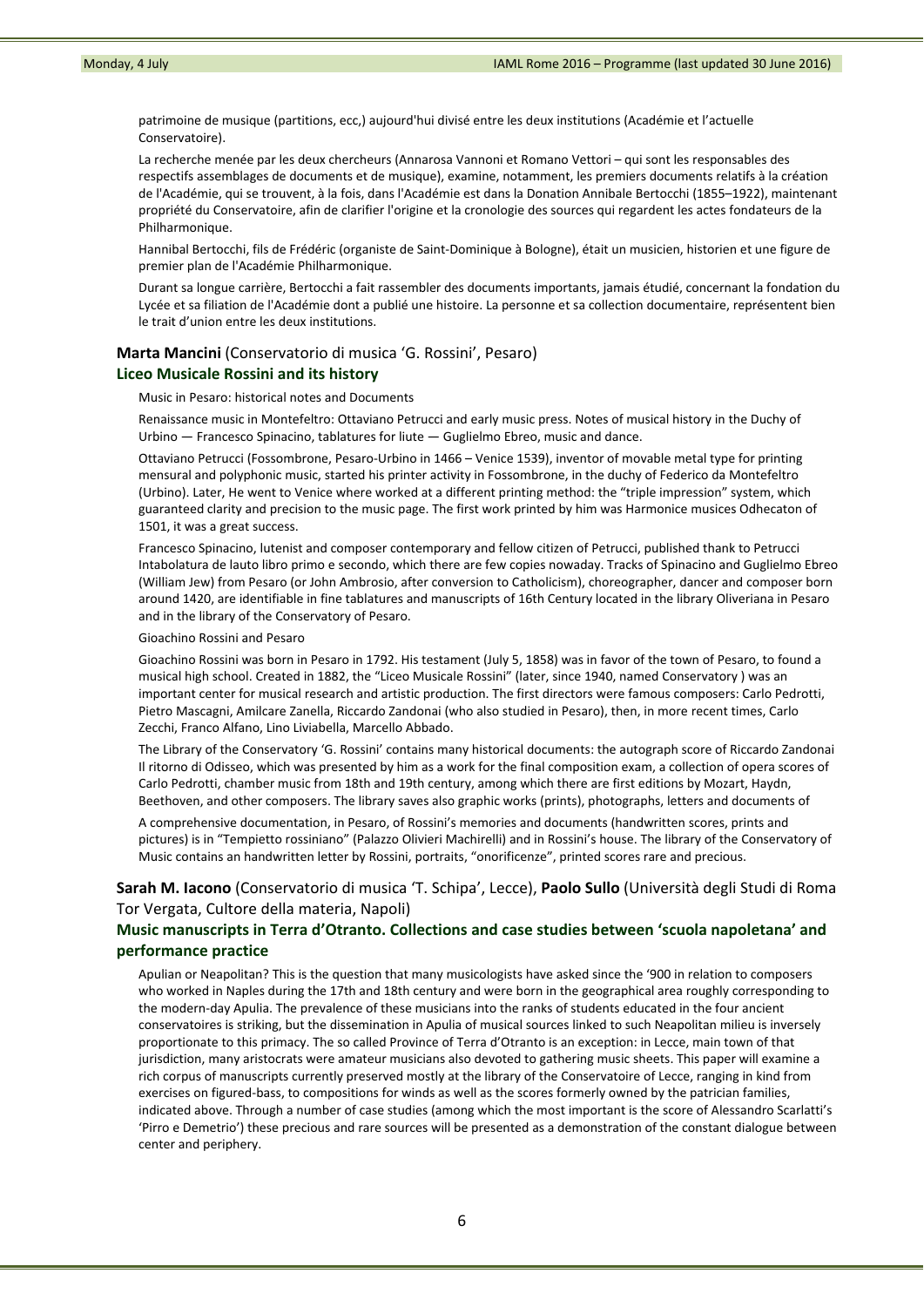Monday, 4 July **Monday, 4 July 19, 2016** 19, 2016 – IAML Rome 2016 – Programme (last updated 30 June 2016)

### **11.00–12.30 Studio 1**

### **Outreach Committee**

**Working meeting (open)**

Chair: **Jon Bagüés** (ERESBIL – Basque Archives of Music, Errenteria)

### **11.00–12.30 Studio 3**

**IAML Advocacy Committee**

#### **Working meeting (open)**

Chair: **Anna Pensaert** (Cambridge University Library)

#### **12.30–14.00**

**Lunch**

#### **Bibliographical approaches to early music**

Presented by the Bibliography Commission Chair: **Rupert Ridgewell** (British Library, London)

### **Eliška Šedivá** (National Library of the Czech Republic, Music Department, Prague)

## **The Bohemian watermark research in the Music Department of the National Library of the Czech Republic**

The Bohemian Watermark Research of the musical sources registered in Union Music Catalogue was started in 2014 by RISM Working Group in Music Department of the National Library of the Czech Republic. The long‐term goal is the collection of Czech watermarks for the purpose of their classification and at the same time the identification of the paper mills where they were used. It takes place in parallel with the cataloguing or review of the music collections using the Kallisto cataloguing programme and makes public in RISM online database. Thanks to the complete works by František Zuman, who dealt with the history of Bohemian paper mills, is possible to identify and locate the watermarks from the sources. On the basis of his findings we are drawing up a Bohemian paper makers vocabulary (2015). Next step is the Bohemian watermark database which makes possible to search the watermarks in several music collections and discover the new connections between them. For now they are music collections: CZ‐Pu: Strachota Family from the Panenský Týnec, Hübner Family from the Dlouhý Most, Jan Nepomuk Kanka's collection from Jetřichovice, church collections from Koleč and Řetová; CZ‐Pnm: Clam‐Gallas Family from Frýdlant, Brothers Hospitallers in Kuks, Želiv monastery; CZ‐Pn: Kinsky's Library and the other collections will be prepared in next years.The last phase of this project will be the compilation of a chronology of important watermark figures in a specific paper mills in the Bohemian watermark catalogue.

# **Sonia Wronkowska** (The National Library of Poland, Music Department, Warsaw) **The Strategies for cataloging derivative works of early music: Theoretical background and consequences**

The aim of the paper is to discuss various methods of describing derivative works of early music, included in electronical and printed catalogues as well as in musicological studies. Recording musical borrowings is difficult, due to the fact that for the cataloging team it's necessary to first select the strategy based on work concept and the philological status of the piece in comparison to its prototype.

The starting point of this paper would include the RISM record format, which is considered the most appropriate for cataloging music up to 1800. In the RISM catalogue, all borrowings are recorded under the title of the prototype, whereas in many other library catalogues they are treated as individual pieces linked only by some subject keywords or just the name of the composer. In case of this kind of music materials, detailed research is often involved in the process of the basic cataloging, the reliability of which determines the final catalogers establishment. The result is, that the way of describing musical sources, which belongs to librarians' duties, plays further significant role in musicology, performance practice and reception.

Two ways which are commonly employed in the musicological analysis of derivative works, are: historical and philological. The traditional philological perspective identifies borrowings as different versions of the original piece. Due to historical approach every version of some preexisting material is valuable monument of the music history. The philosophical debate on the properties of musical works influences the practice of library cataloging. The critical comparison of ways of

# **14.00–15.30 Santa Cecilia Hall**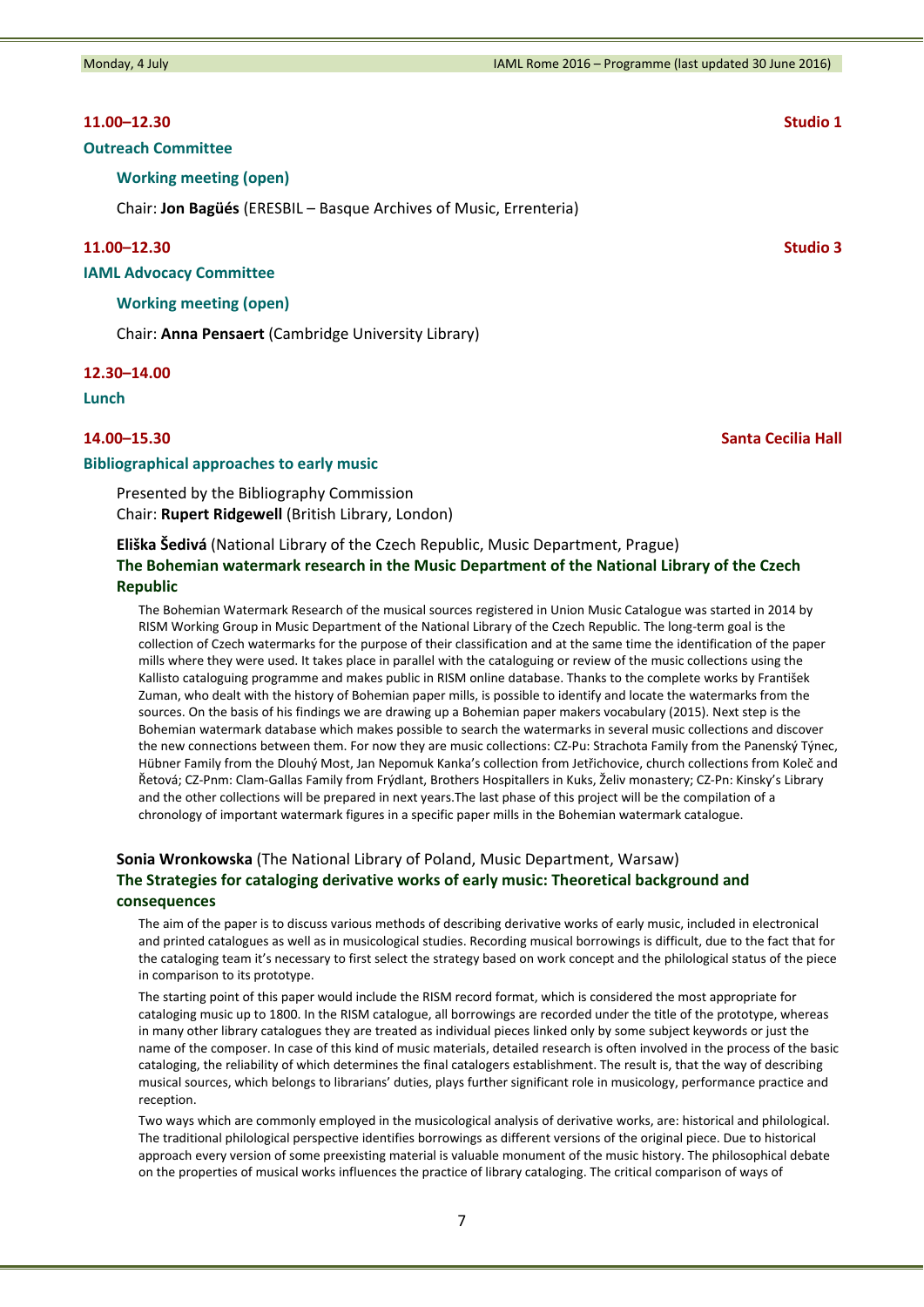describing different musical borrowings would show differences of basic work concepts employed by catalogers. The secondary aim of the paper is namely to show how language used by librarians during preliminary examination affects following stages of work with musical source and its content.

The issue is strictly connected with established terminology, which refers to derivative works over the centuries and its historical nomenclature. The main subject would be presented in broader context of contemporary trends in cataloging and theoretical concepts of borrowings in music. The interrelationship between librarian, musicological, legal and performance points of views also need to be discussed. Apart from presented factors, a question would appear of usefulness and functioning of the categories of musical borrowings in modern world of electronic catalogues, digital libraries and Internet browsers.

**Klemen Grabnar** (Institute of Musicology at the Research Centre of the Slovenian Academy of Sciences and Arts, Ljubljana)

## **Revising the RISM A/II Records: The case of SI‐Lnr, Mss 339–344**

Within the HERA MusMig (Music Migrations in the Early Modern Age: the Meeting of the European East, West and South) project the RISM group from Slovenia has contributed new records about musical manuscripts from the seventeenth and eighteenth centuries to the A/II RISM database. In addition, the old entries that regard migratory repertoire and musical manuscripts were thoroughly revised. Among the revised entries are the records about six well‐preserved choirbooks form the early seventeenth century that were compiled in Graz and are now preserved at the National and University Library in Ljubljana (SI‐Lnr, Mss 339–344). During the first decades of the seventeenth century they came into possession of the then Prince‐Bishop of Ljubljana, Tomas Chrön (d. 1630). The codices contain a large repertory of exclusively liturgical music (Masses, Magnificats, litanies, psalms, hymns, Marian antiphons and responses) mostly by Italian and Flemish composers active in the Habsburg lands (e.g. Orlando di Lasso, Pietro Antonio Bianco and Jean Guyot de Châtelet). Nearly all the Masses and many of the Magnificats are of parody or imitation type, based on models dating from the period of Josquin to that of Giovanni Gabrieli. A high proportion of the pieces (mostly by famous composers of the period) were probably copied from existing prints, but some circulated only in manuscript. However, there are also a fair number of unica preserved only in these choirbooks (the majority of these are by composers linked in one way or another to the Graz court). The aforementioned revision included corrected attributions (as in some cases the transcription of the composer's surname had been erroneous), newly identified composers, added watermark description, concordances and place of origin.

**14.00–15.30 Teatro Studio**

#### **Preservation and pedagogy of sound resources**

Presented by the Commission on Audio‐Visual Materials Chair: **Inger Johanne Christiansen** (National Library of Norway, Oslo)

# **Kent Underwood** (New York University), **Tae Hong Park** (New York University) **A New Archival Initiative for Electro‐acoustic Music**

Electroacoustic music (EAM) is a unique interdisciplinary field that brings musicians, scientists, and engineers together in the pursuit of innovative ways to understand and create with sound. From its isolated and esoteric beginnings in midtwentieth century laboratories, EAM has grown exponentially in recent decades to become one of the most widespread and distinctive scenes within today's global musical culture. Since the 1970s, much of this activity has been associated with the International Computer Music Conference (ICMC) and the Society for Electro-Acoustic Music in the United States (SEAMUS), whose annual conferences are showcases for the latest music by EAM composers. Every year ICMC presents performances of around 200 new works, and SEAMUS about 100. Although both conferences usually produce commemorative CDs, those typically contain only about eight compositions each. The rest of the music (now approaching 10,000 works since these events began in the 1970s) has for the most part remained unpublished and inaccessible except through personal contacts with the composers. Recognizing that an artistically and historically important body of music is threatened with irretrievable loss, ICMC, SEAMUS, and the New York University Library have joined forces to devise a plan to save the repertory in a systematic way. The basic goals of the project are: 1) to construct a preservation repository for all the music presented at conferences from this year forward, utilizing a workflow that seamlessly connects the process of organizing the conference with the formation of the archive; 2) to work retrospectively to reassemble whatever can be salvaged of the music from past conferences; 3) to collect and preserve textual documentation, computer code, and other material relevant to the production and contextual environment of the music; and 4) to build robust metadata and automated content-based analysis features, to enable discovery, access, and use of the archive by researchers and musicians. This collaborative initiative is in its beginning phase, but we intend it to be a significant and lasting contribution to the documentation of the music of our time.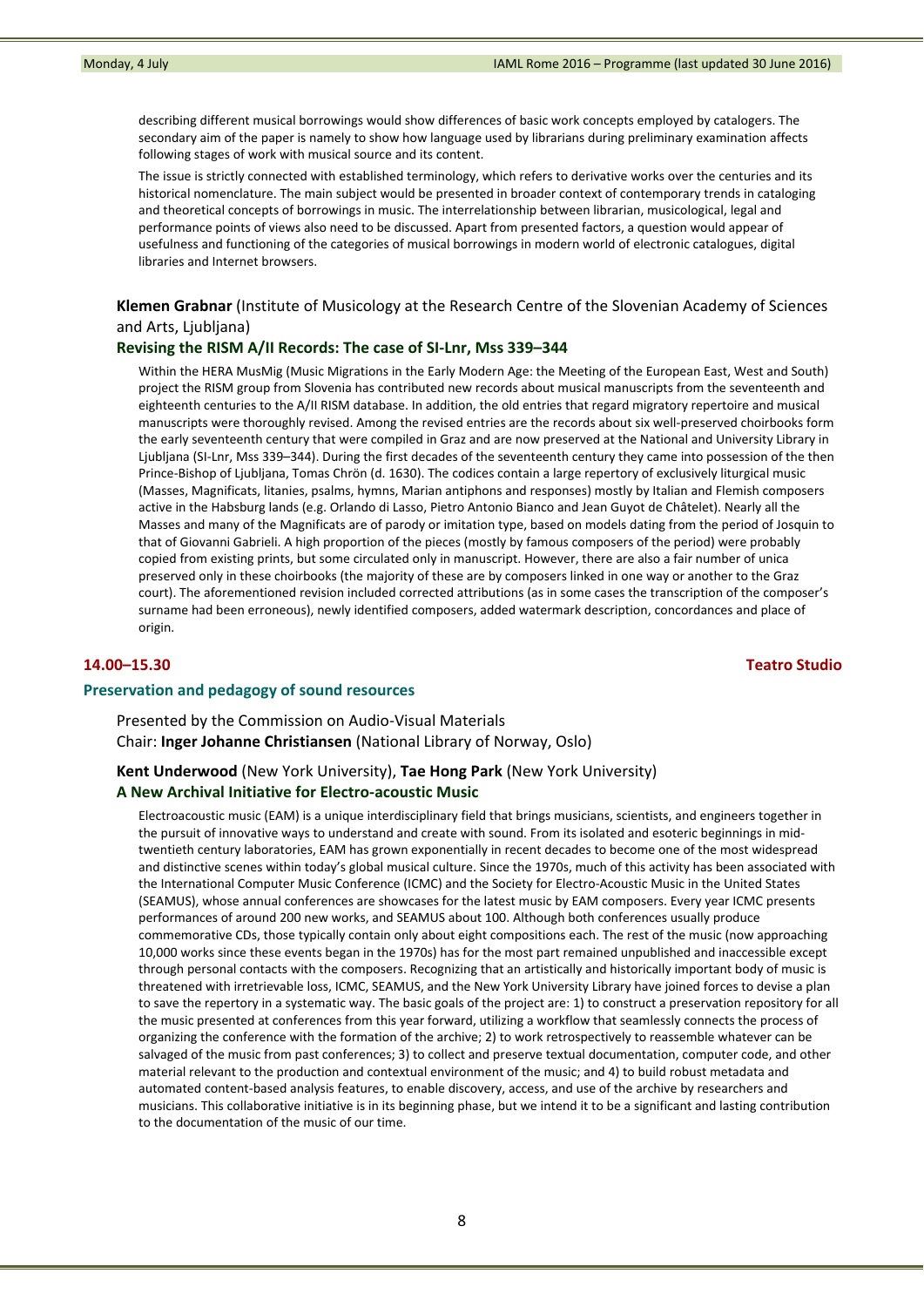## **Federica Bressan** (Università degli studi di Padova)

# **Will you remember me? A scientific approach to the preservation of the research material of a music anthropologist in Emilia‐Romagna in the 1970s and 1980s**

All sound archives share the same problems regardless of their size and content: the physical degradation of the carriers, formats obsolescence, maintenance of historical equipment, and the lack of technical knowledge to correctly operate this equipment. Yet there are some very specific situations where dedicated solutions are required in order to deal with rare if not unique sound recordings. It is the case of the research collection of Tullia Magrini, anthropologist and professor at the University of Bologna from 1993 until her untimely passing in 2005. The Centro di Sonologia Computazionale (CSC) of the University of Padova, Italy, has just completed the digitization of the entire Magrini's collection, property of the Centro per il dialetto romagnolo "Casa Foschi" in Ravenna, Italy (financed project 2013–2015).

The CSC has gained extensive experience in audio preservation and restoration in a number of projects involving some of the finest sound collections in Italy, dealing with very different and specific repertoires from opera to electronic music: the archive of the Fondazione Arena di Verona, Scuola Normale Superiore in Pisa, Archivio Luigi Nono, Centro Studi Luciano Berio, etc.

In this presentation I will show the challenges posed by an archive such as Magrini's, and the counteraction adopted to address them. The collection represents an emblematic case in many ways: first of all the ratio between the number of documents, the number of hours of digitized audio and the number of hours required to digitize the audio is particularly anti‐economical with respect to most massive digitization strategies carried out by the biggest institutions in Europe, such as The Netherlands Institute for Sound and Vision, and VIAA in Flanders, Belgium. This means that each document presented either or both of: (1) a fair/bad physical condition, requiring physical restoration before signal extraction; (2) a non‐standard use of tracks parameters (channels, speed), resulting in multiple signal extractions for each document. I will show how the size of the collection does not provide much information when it comes to defining a budget for the digitization or to estimating a project time frame. During my presentation I will show a number of examples (audio, images, schemes, video) to describe this very fascinating and complex collection. I will relate the act of digitization to the research that has been going on in Padova in order to advance the scientific knowledge on tapes treatments and diagnosis (especially mechanical‐chemical analyses).

# **Laura Williams** (Duke University, Durham, North Carolina)

# **The Sonic Dictionary: A collaborative digital project and sound studies resource**

The Sonic Dictionary (http://sonicdictionary.fhi.duke.edu/) is an evolving digital project and pedagogical tool that was created at Duke University (Durham, North Carolina, USA) in 2013. The original impetus for the project was to address the needs of non‐specialist students in music and sound studies classes by creating a digital archive of sounds aimed at helping these students to better understand concepts and terminology related to auditory culture. The Sonic Dictionary was launched as part of the humanities-focused Audiovisualities Lab (http://sites.fhi.duke.edu/audiovisualities/about/) at Duke (2013–2015), which brought together classes and projects representing the intersection between visual and sound studies. The project took shape as part of a class focused on sounds associated with the Southern United States, with students in the class selecting and recording examples of sounds such as corn shucking, banjo picking, and peanut shelling, using recording equipment and audio editing software, gathering the digital files on an Omeka platform, and providing metadata that adheres to Dublin Core Standards with guidance from library consultants.

The scope of the Sonic Dictionary has continued to expand through the participation of a number of classes at Duke University, Oberlin College, the North Carolina School of the Arts, and the University of North Texas, giving students an opportunity to engage with sound culture as they collect examples for inclusion in this growing database and to connect these sounds with the cultural, social, and historical issues and events encompassed by a range of different classes and disciplines. The project has flourished through the support of Duke's Franklin Humanities Institute and the Humanities Writ Large program, which is funded by a grant from the Andrew W. Mellon Foundation. The database now includes more than 650 sound examples and a number of student‐curated online exhibits, representing the range of ways that the Sonic Dictionary has been used and understood across a variety of different classes. The rapid expansion and multiple pedagogical uses of the Sonic Dictionary are prompting a reassessment that will take place in the fall of 2016, bringing together stakeholders to formulate plans to extend its reach internationally and encourage additional institutional participants, redesign its interface to improve navigation and searching, and establish common goals which will help to foster its coherence as an integrated source, ensuring both its original usefulness as a sound-based reference tool as well as its value in exposing concepts and ideas that can contribute to an evolving understanding of sound studies.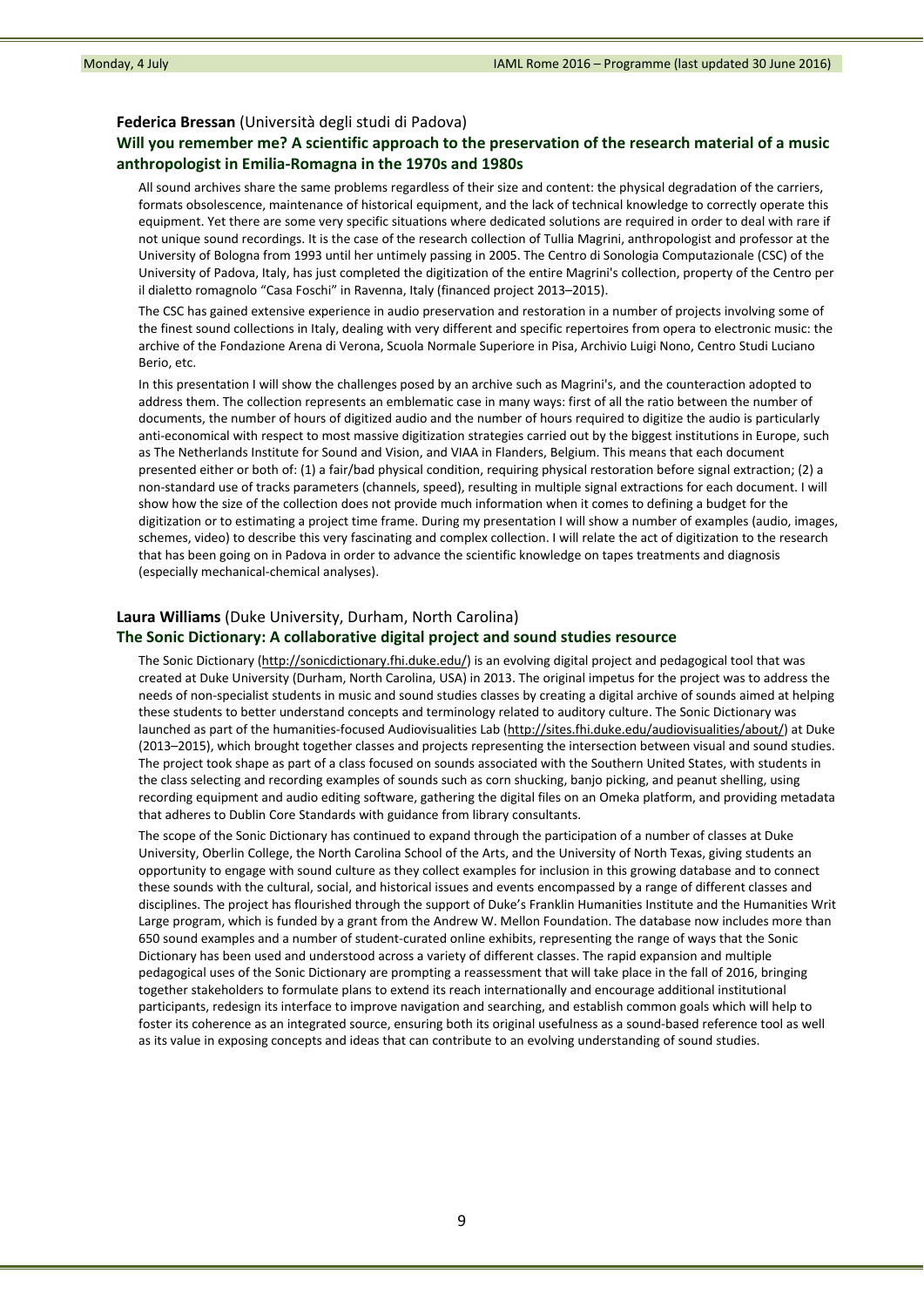### **14.00–15.30 Studio 1**

#### **Italian projects – music research**

Presented by the Forum of Commissions and Professional Branches Chair: **Stefan Engl** (Österreichische Nationalbibliothek, Wien)

## **Annarita Colturato** (Università degli studi di Torino, Turin)

#### **Turin University Research Projects on Music Resources (with special attention to film scores)**

Thanks to funds from private and public bodies, and strongly believing in the contribution widely known and accessible music resources may give to musicology, in recent years a group of music professors from the University of Turin has promoted and is still promoting some important projects concerning census, cataloguing, digitisation and study of manuscript and printed scores (see, for instance, Cabiria, www.progetto-cabiria.eu/en).

Since the economic and cultural circumstances suggest – and often dictate – synergies, and since the current society of information and new technologies induces research centres (universities, libraries, archives etc.) to be more and more active in creating and disseminating knowledge and to reflect on their role in an ever-changing society, the paper intends to illustrate the methodological assumptions, aims, features and results of some Turin projects, and propose some remarks on universities' feasible grants to good practices:

— cooperating to locate countless scores put aside in archives and libraries sometimes not inventoried and catalogued yet;

— eliciting a more careful preservation of resources, such as film scores, that even experts have up to now hardly paid attention to, penalised as they are by poor bibliographical quality and lacking patents of antiquity, and that have often undergone a not extensive but intensive use;

— stimulating a more productive cooperation among scholars, private collectors, public bodies and local authorities;

— enhancing the recovered scores and promoting innovative studies through websites, international conferences, publications etc.;

— providing the students and young members of the teams with technical skills and knowledge, and promoting the international diffusion of their research;

— stimulating a more dense and profitable debate among different experts (librarians, archivists, musicologists, sound technicians etc.);

— contributing, regarding film music, to the definition of a philologically grounded methodology, very important also for soundtrack restoration, often tackled without a sufficient preparation in the field, with negative consequences for the correct understanding of the film and sometimes for its own integrity.

## **Stefania Gitto** (Centro di Documentazione Musicale della Toscana – Scuola di Musica di Fiesole Fondazione Onlus / Regione Toscana)

# **The CeDoMus Toscana project: Mission, tools and results for a current survey of music collections in Tuscany**

The management, care and preservation of the various types of cultural artefacts (books, documents, works of art) have been historically marked by boundaries become delimitations among the professionals of various fields. Most of these boundaries have been outlined by different ways of intending the characteristics of the items on one hand. Recent research is critically revising the distinction between library and archive, also because curators have to deal more and more often with "hybrid" collections and if we adopt such a rigid categorization today, we certainly risk depriving our collections of one of their most important characteristics: their being documentary complexes in their whole.

For the music collections one more risk exists: the musical bibliographical material (scores, manuscript or printed, ancient or modern) is stored in various institutions of different nature and missions, where usually the scores are only one (little) part of their heritage. In these cases the necessary know how and expertise in the music librarianship often fail and the music collection going on to be "invisible", forget in a corner or on a shelf.

In order to preserve and promote its musical sources and heritage, Regione Toscana created the Centro di Documentazione Musicale della Toscana (CeDoMus Toscana) to offer referring service and a concrete support to the regional cultural institutions to the management their collections of notated music (manuscript and printed scores).

The CeDoMus Toscana has started a census of music collections stored in the region area with information expanded from previous national and international census projects, by thematic guides or territorial issues, by record activities or simple reports. In this way CeDoMus gives a update research tool for musicologists, musicians, historians and, in the same time, arrange an update survey on the physical and managed conditions of musical fonds in Tuscany, to planning possible institutional actions of preservation.

The data collate for a descriptive census has generated an accessible on-line database of the Tuscan music collections (with knowledge about provenience, owner, history, musical content, tools of indexation, bibliographical captions) and it has allowed to building a geo-referenced map of the music collections stored in Tuscany. The geo-referencing is a useful tool to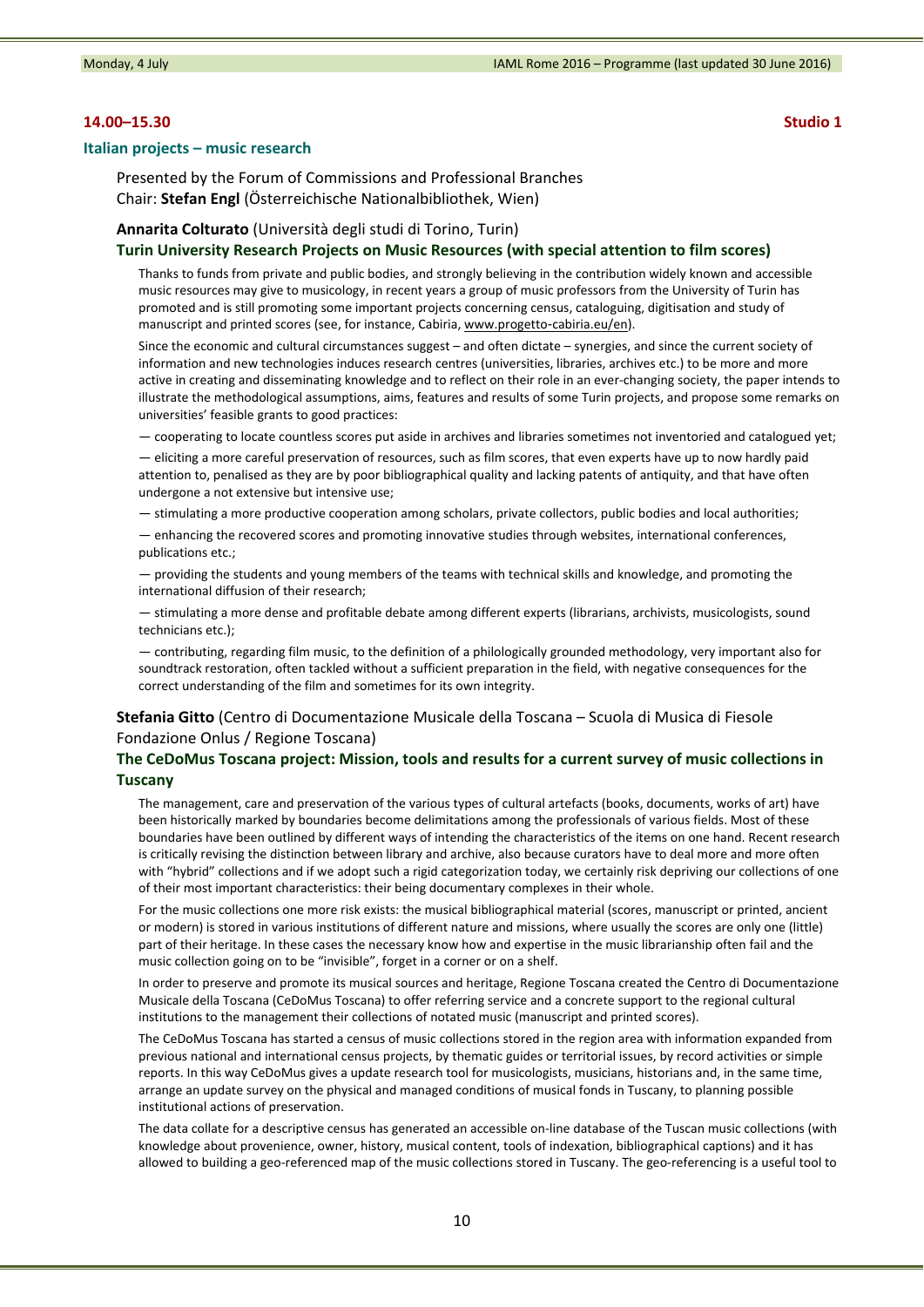reveal music collections nevertheless of the nature of the institutions and to know something more about the composers, families, institutions, genres that made possible the musical history of Tuscany.

We are now experiencing an incredible increase in the amount of music being made available in digital form even if many collections continue to be not catalogued and often not inventoried. The CeDoMus Toscana works to give contribute to the enhancement of regional music heritage: its access by local memory institutions take great advantage of the interaction and integration of various competences and skills, and of innovative experiences aimed at making our collections available to an international scientific and musicians community.

**14.00–15.30 Museum of Musical Instruments**

## **Répertoire International de la Presse Musicale (RIPM)**

**RIPM in 2016: RIPM JAZZ, the e‐Library, and New Initiatives**

Chair: **H. Robert Cohen** (RIPM, Founder and Director, Baltimore)

**Nicoletta Betta** (RIPM‐Italy, Assistant Editor, Turin)

*Il Pianoforte* **(Turin, 1920–1927): A window on modern music during the fascist regime**

**Elvidio Surian** (RIPM‐Italy, Pesaro)

### **Seven early twentieth‐century Italian music periodicals: Accessing their content in RIPM**

**Benjamin Knysak** (Managing Associate Director, RIPM, Baltimore)

**A major update: Sixty five new titles added to the RIPM** *e‐***Library**

**H. Robert Cohen** (RIPM, Founder and Director, Baltimore) RIPM Jazz Periodicals, a new full‐text publication

### **14.00–15.30 Studio 3**

### **Ad Hoc Committee on Organizational Structure (Level 2)**

#### **Working meeting (closed**)

Chairs: **John H. Roberts** (University of California, Berkeley), **Barbara Wiermann** (Sächsische Landes‐, Staats‐ und Universitätsbibliothek Dresden)

### **14.00–15.30 Multimedia Library – Molinari room**

### **Publications Committee**

**Working meeting (open)**

Chair: **Joseph Hafner** (McGill University, Montréal)

#### **15.30–16.00**

#### **Coffee break**

**Coffee corner for Public Libraries Branch BArt Central Cafeteria of the Auditorium** 

## **Standards for music description**

Presented by the Forum of Commissions and Professional Branches Chair: **Joseph Hafner** (IAML Cataloguing Commission; McGill University, Montréal)

**Michael Colby** (The University Library, University of California, Davis, CA)

# **The impact of BIBFRAME on technical services: The UC Davis BibFlow Project**

The Library of Congress announced that BIBFRAME would be the replacement for MARC. MARC was developed for use on computer tape and was adopted as an international standard over forty years ago. BIBFRAME was designed on the web, for the web and utilizes current web technology. Its goal is to connect bibliographic data based on linked data principles, utilizing Uniform Resource Identifiers, Resource Description Framework, and RDA.

What might the impact of BIBFRAME be on technical services workflows in an academic library? What can be accomplished utilizing existing hardware and software? How effective might simple conversion be? Will BIBFRAME make new and greater functionality possible in Next Generation library management systems? Will there be an impact on the greater library data ecosystem, including work with vendors? Is incremental adoption feasible?

**16.00–17.30 Santa Cecilia Hall**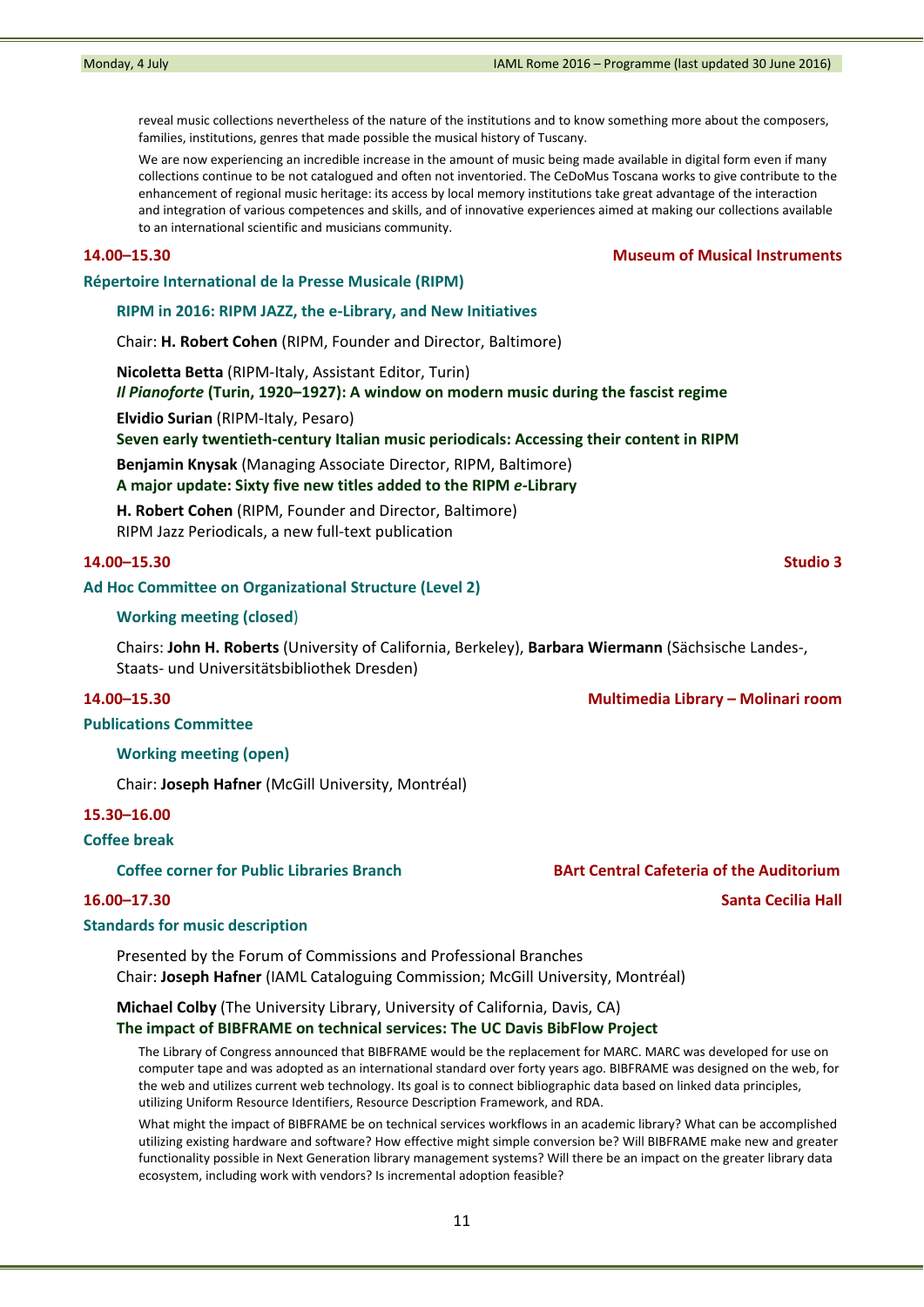In partnership with Zepheira and Kuali, the University of California, Davis is exploring these questions in a two‐year grant funded program called BibFlow. The project is focusing on academic library technical services processes (acquisitions, licensing, cataloging, processing, digitizing, etc.) and exploring the impact of new standards on related library operations (circulation, ILL, discovery).

The project is scheduled to complete in April of 2016. This presentation will present the findings.

# **Pierre Choffé** (Bibliothèque Nationale de France / Doremus, Paris), **Marie Destandau** (Philharmonie de Paris / Doremus, Paris)

#### **Introducing Doremus, a rich ontology for music**

Music is everywhere. Files of recorded music are spread all over the web, yet despite the fact that this knowledge is described in detail in the information systems of several cultural and media institutions around the world, nothing is harder today than to find the history of a musical piece, its composer, cultural origins, lyricists and influences, covers and interpretations…

Initiated in late 2014, DOREMUS is a research project based on the semantic web technologies, aiming to develop tools and methods to describe, publish, connect and contextualize music catalogues on the web of data. Its primary objective is to provide common knowledge models and shared multilingual controlled vocabularies.

The data modelling Working Group relies on the cataloguing expertise of three major cultural institutions: Radio France, BnF (French national Library), and Philharmonie de Paris.

FRBRoo was used as a starting point, for its flexibility and its fine description of the Work and Event concepts. The model was extended with classes and properties specific to musical data, and a set of shared multilingual vocabularies.

The result shall enable a fine description of musical works in the fields of traditional and classical music: related musical or creation events, relations to authors, cultural background, interpretations, social functions, etc.

Our presentation of the model will focus on the description of works, and their performance, recording and publication. We will also present the shared vocabularies, such as tonalities and genres, voices, instruments, and explain how we built and aligned them. We will conclude with the new prospects opening up thanks to DOREMUS model : connect, align and share our data, and use it to construct a new kind of recommendation system. Website of the project : http://www.doremus.org/

### **16.00–17.30 Teatro Studio**

#### **Special Libraries, special approaches, and the classroom**

Presented by the Commission on Service and Training Chair: **Jane Gottlieb** (The Juilliard School, New York)

# **Stephanie Merakos** (Music Library of Greece of the Friends of Music Society, Athens) **Special libraries do special things: A music library's contribution to the music education community in Greece**

As libraries can play various roles in education, each one can adapt the role that fits its goals and services to the community. The use of technology has given libraries opportunities to become part of the classroom and therefore special capabilities for the support of learning. For the Music Library of Greece of the Friends of Music Society the support to the music educators and students has been a priority during the 20 years of its existence. Within this framework the Library has recently developed two programs for the support of music education in the primary and secondary education level in the country.

The project "Euterpe: A Digital Music Anthology" was developed with the backing of the International Society for Music Education and the ISME‐Gibson Foundation award. It involves the development and implementation of a song database which consists of songs suitable for use in school music lessons at all educational levels. "Euterpe" aims to offer school teachers music material, including scores and instructional recommendations, for educational use. It also aims to enrich the school music repertoire with new songs and provides the necessary platform so that teachers and students can generate and upload new material. Major parts of the project, which was realised with the participation of the Greek Society for Music Education, were the selection of the songs, score writing, provision of information about the songs and their educational use as well as database structuring, clearance of intellectual property rights and classroom dissemination.

The Music Library also participated in the development of an online educational program for the production of educational and training material using social networks and user-generated content. Project "Mitida" is based on the collection, documentation and distribution of scientifically prestigious digital content from several resources and it aims to help teachers produce educational scenarios and applications by the development of social networks within the education community. The Library was involved in the section on music and especially several genres of Greek music of the 19th and 20th centuries.

The involvement of the Music Library, the challenges in the implementation of the above two projects and the benefits to the school community will be discussed in this presentation.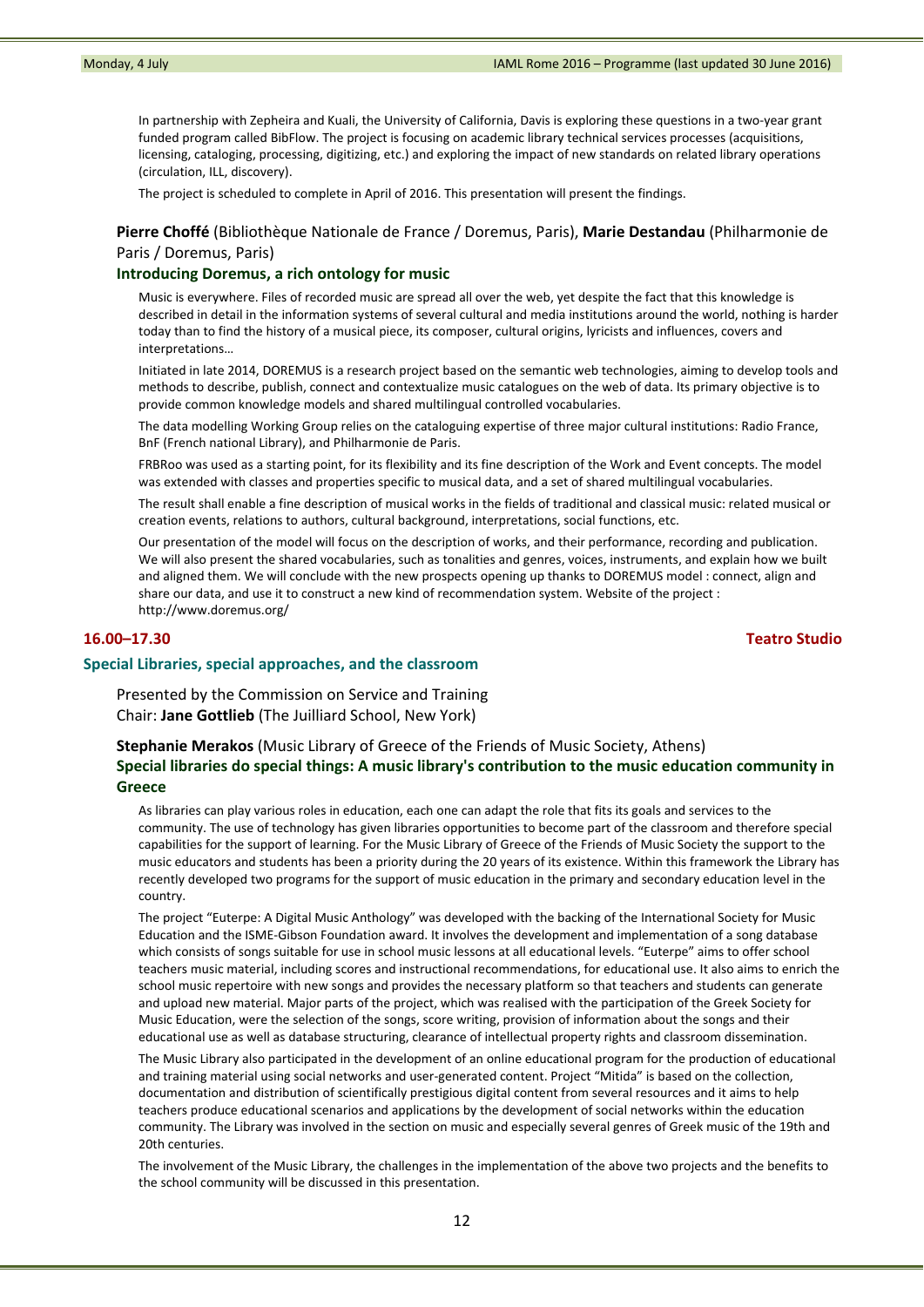## **Wilma Abbink** (Prince Claus Conservatoire Groningen, Hanze University of Applied Sciences, Groningen) **Gaming and Information Literacy for music students: An interactive event in the classroom**

There are differences in the organization and facilities of the Conservatories of the Netherlands, for budget, collections (hard copy and e‐resources), personnel, organization and cooperation with the management of the bachelor education programs. Therefore information literacy is also very different organized. The presentation will give two examples of information literacy in the bachelor program at two Conservatories: the Prince Claus Conservatoire of the Hanze University of Applied Sciences Groningen and the Conservatoire of Codarts Rotterdam.

At the Prince Claus Conservatoire, the curricula are reformed by the theme of practical and music based research and therefore information literacy has become more important.

At present the information literacy is organized by the library staff in cooperation with the research teachers. The library staff introduces the collection and catalogue in the first trimester. Before graduation in the third/fourth year, students are introduced to the search process by a powerpoint and a demonstration of the e-resources.

As experienced: Information literacy is not the focus of students of the Conservatoire.

At present, the library staff would like to encourage the bachelor student for information literacy by incorporating gaming in information literacy. Information literacy lessons will be less boring, more attractive and students can learn a lot in a quick way. In the example that will be presented at the IAML 2015 we inform the colleagues that students need their smartphone to give the correct answer to a music research question. All the answers are shown on a screen. The elements of the game also changes the research subjects, e.g. students will listen to a music concert, formulate criteria and evaluate a scientific article. During this presentation the colleagues can participate in the same game students experienced.

At Codarts in Rotterdam the bachelor students in the first year receive a guided tour and information literacy lesson in the second year. Free web and hidden web, full text, abstracts, metadata and the e-resources are subject during this information literacy lesson. The search process itself is introduced to the students by a research lecturer. The demonstration of e‐resources is live.

There are plans for an online tutorial for information literacy, but this depends on the available budget.

At the Conservatoire of Amsterdam bachelor students visit the library as part of a guided tour. The library staff explains the collection and use of the library and students receive a booklet with information about the library, which mentions also the available e‐resources.

#### **Paweł Nodzak** (Stanisław Moniuszko Music Academy, Gdańsk)

## **Blind students in the music academies. How Stanisław Moniuszko Academy of Music coped with their studies**

Blind people are special students—they do not use their sight. This requires a different pedagogical approach from faculty and librarians.

The author of this paper would like to present the situation of blind people at music academies in Poland. How many such students / graduates are there? What are they studying? What support can they get while studying? This short report is going to be confronted with their opinions.

In the second part the Plenipotentiary of the Rector for Disabled Persons at the Academy of Music in Gdansk is presenting his activities in the context of cooperation with the library. The speech is also showing examples of the problems faced by blind students, and by those who cooperate with them, as well as the solutions used in the Main Library of the Academy of Music in Gdansk.

### **16.00–17.30 Museum of Musical Instruments**

#### **Composer's archives – Busoni, Legley, Gentilucci**

Presented by the Forum of Commissions and Professional Branches Chair: **Jennifer A. Ward** (Répertoire International des Sources Musicales, Frankfurt)

**Marina Schieke‐Gordienko** (Staatsbibliothek zu Berlin – Preußischer Kulturbesitz, Berlin) **Ferruccio Busoni (1866–1924) – The estate in the Staatsbibliothek zu Berlin (Berlin State Library) – Prussian Cultural Heritage. Ways of indexing and presentation in the anniversary year of his 150th birthday**

Piano virtuoso, composer and music theorist Ferruccio Busoni had a strong influence on the compositional history and the aesthetics of music of the 20<sup>th</sup> century. Together with composers like Arnold Schönberg, Béla Bartók, Igor Strawinsky he is regarded as a pioneer in the field of 20<sup>th</sup>-century classical music and slightly touches the atonality of the contemporary avant-garde in his compositions. As an artist and pedagogue he was constantly travelling throughout Europe and in America.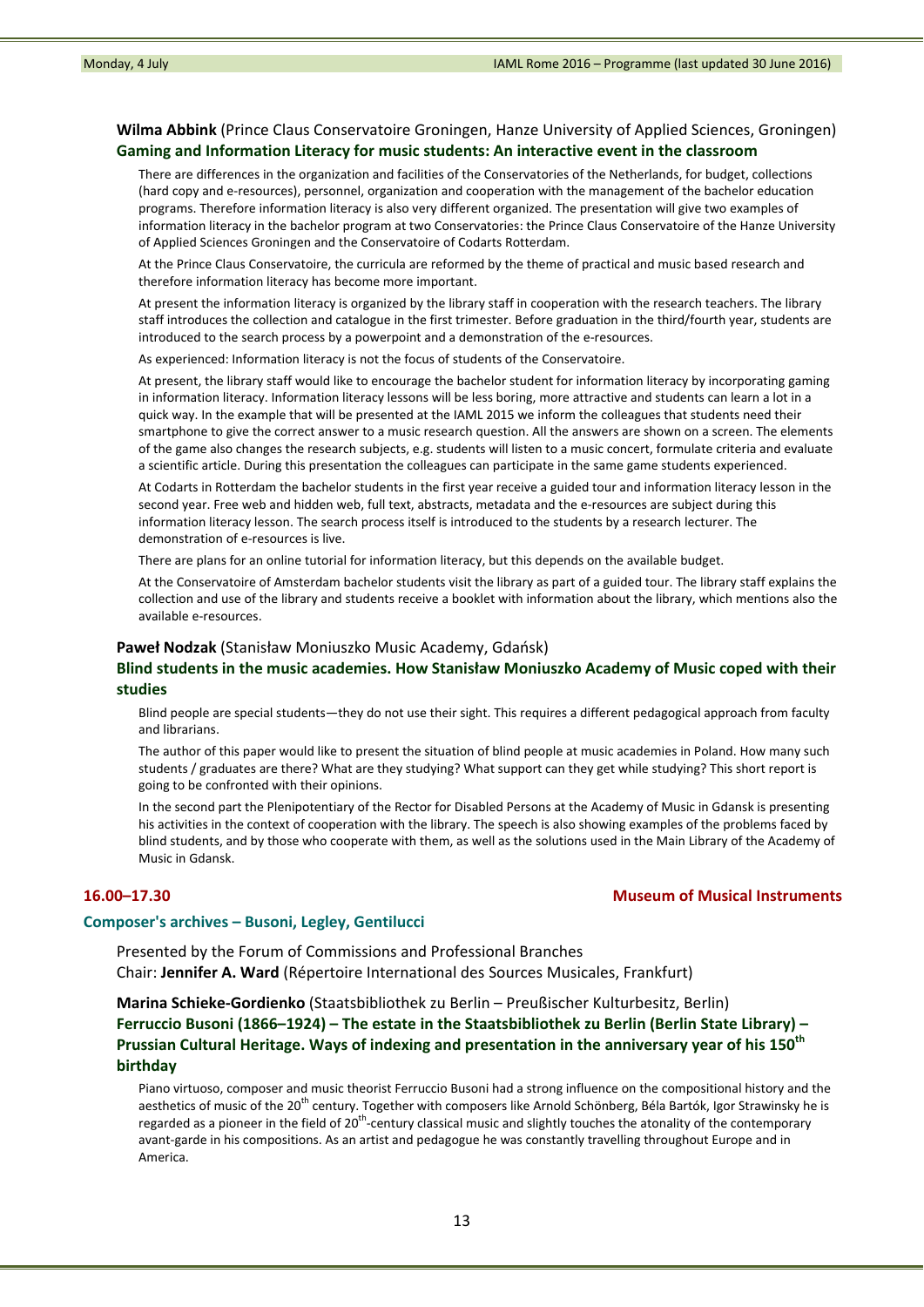Busoni left an impressive estate consisting of more than 350 musical manuscripts, 9000 letters, 600 portraits, writings, programmes, reviews, which were received by the Preußische Staatsbibliothek (Prussian State Library) in several batches from the year 1925 onwards and which like almost no other shows a wide panorama of his era as well as the musical and contemporary history of Berlin at the beginning of the 20<sup>th</sup> century. His Œuvre comprises more than 300 compositions among which the compositions and arrangements for piano take on an extremely important role. He composed four operas for which he also wrote the libretti. "Die Brautwahl"(The Bridal Choice) and "Doktor Faust" (completed by Philipp Jarnach) have awakened special interest in recent years through performances at opera houses including, among others, Zurich, Paris, Salzburg, Munich and Berlin. Although reception of Busoni's works has constantly increased, his influence on the more recent history of music and of composition still remains mostly in the dark.

After the correspondence had already been indexed via the database Kalliope some years ago, the task in the anniversary year 2016 is to document the hitherto unknown materials of the Busoni estate. On the occasion of Busoni's 150<sup>th</sup> birthday, the Staatsbibliothek zu Berlin, in collaboration with the Staatliches Institut für Musikforschung (State Institute for Music Research) and the Kunstbibliothek der Staatlichen Museen (Art Library of the State Museums) – all three of them belonging to the Stiftung Preußischer Kulturbesitz (Prussian Cultural Heritage Foundation), will present a comprehensive exhibition on the life and work of the composer in late summer.

The presentation concentrates on the Busoni estate of the Staatsbibliothek zu Berlin, one of the most valuable musichistorical treasures in Berlin. It outlines the composition of the estate and focuses mainly on how the collection can be made available to scientists and musicians. This includes the various data base modules for media compilation, the indexing of the sources and documents as well as networking possibilities.

#### **Koenraad Sterckx** (Koninklijk Conservatorium Brussel, Brussels)

## **Victor Legley's archive in the library of the Royal Conservatory of Brussels**

The composer Victor Legley (1915–1994) was a central figure in Belgian musical life during his lifetime. Due to his work for the Belgian Broadcast, he had contact with most of the European composers of his time and he had a profound knowledge of their composition styles. Besides, he was an influential teacher at the Brussels Conservatory and his music was regularly performed. Since his dead in 1994 however, his music is rarely played and is denied the place it deserves.

In 2011, Walter Legley, the composer's son, donated his father's archive to the library of the Royal Conservatory of Brussels. This donation, consisting of most of Legley's autographs as well as letters from composers such as Stockhausen, Nono and Boulez, gave the impulse to the attempt of making Legley's music again more familiar to musicians and listeners.

Next to the publication of some of his works, an exhibition etc., the creation of a free on‐line thematic catalogue of the composer's oeuvre will be a important tool for exploring Legley's works.

For the compilation of this catalogue, two previous catalogues have been built upon: "Victor Legley (°1915) – Inleiding tot zijn oeuvre" (1977) by Carine Tessely and "La producció de Victor Legley" (2009) by Ronald de Roeck. These licence and doctoral thesis are not readily available, are written in languages which are not accessible for everyone (Dutch and Catalan respectively) and are not complete. Some sources which were until recently unavailable allow us to complete these catalogues.

# **Monica Boni** (Istituto Superiore di Studi Musicali di Reggio Emilia e Castelnovo ne' Monti, Biblioteca "Armando Gentilucci", Reggio nell'Emilia)

# **Retracing Armando Gentilucci's footsteps. The heritage of a composer between production and research**

In the library devoted to the Italian composer Armando Gentilucci (1939–1989) are preserved his sound recordings, books and sheet music. Their belonging to the library does not make less significant their existence. Actually, beyond the appearance of cultural assets the Gentilucci's own property embodies a so much deeper heritage. It takes part to the growth and to the spread of knowledge, renovating and producing thought.

So as the most of documents which are preserved in it, many items of Gentilucci's archive can be directly approached. Papers and works, objects and documents ask for getting close near to books and music scores which were examined by the composer during the study which usually came first the creation of new works. The proximity provokes references, citations, parallelisms and this motion inside the works and the ideas inflames the thought to enrich some field lines, to produce some new representations of knowledge.

How knowledge can be spread through a particular arrangement of book and non‐book materials entails a clear foreshadow of aims. These aims are due to a planning awareness and to a well‐chosen insight that a music library, according to Gentilucci, who directed for twenty years the Music Institute in Reggio Emilia, had to fit an innovative concept of the culture. This idea does not take the objects, which are preserved in the library, so as an end in themselves but converts them in means of growth and development in cultural research. In this library's concept all of music obtains its complete fulfillment. Every sounding event, whenever assigned of cultural task, becomes a goal of constant innovation, and this eternal relating new with listener, establishes a constant relationship between himself in the present and the history in the past. It grabs all together in the fastened game of own proper language, which is an action language. At the aim to involve in this action Gentilucci oriented his pedagogical perspective toward an active listening: a cognitive experience which was to be extended by means of a wide open library.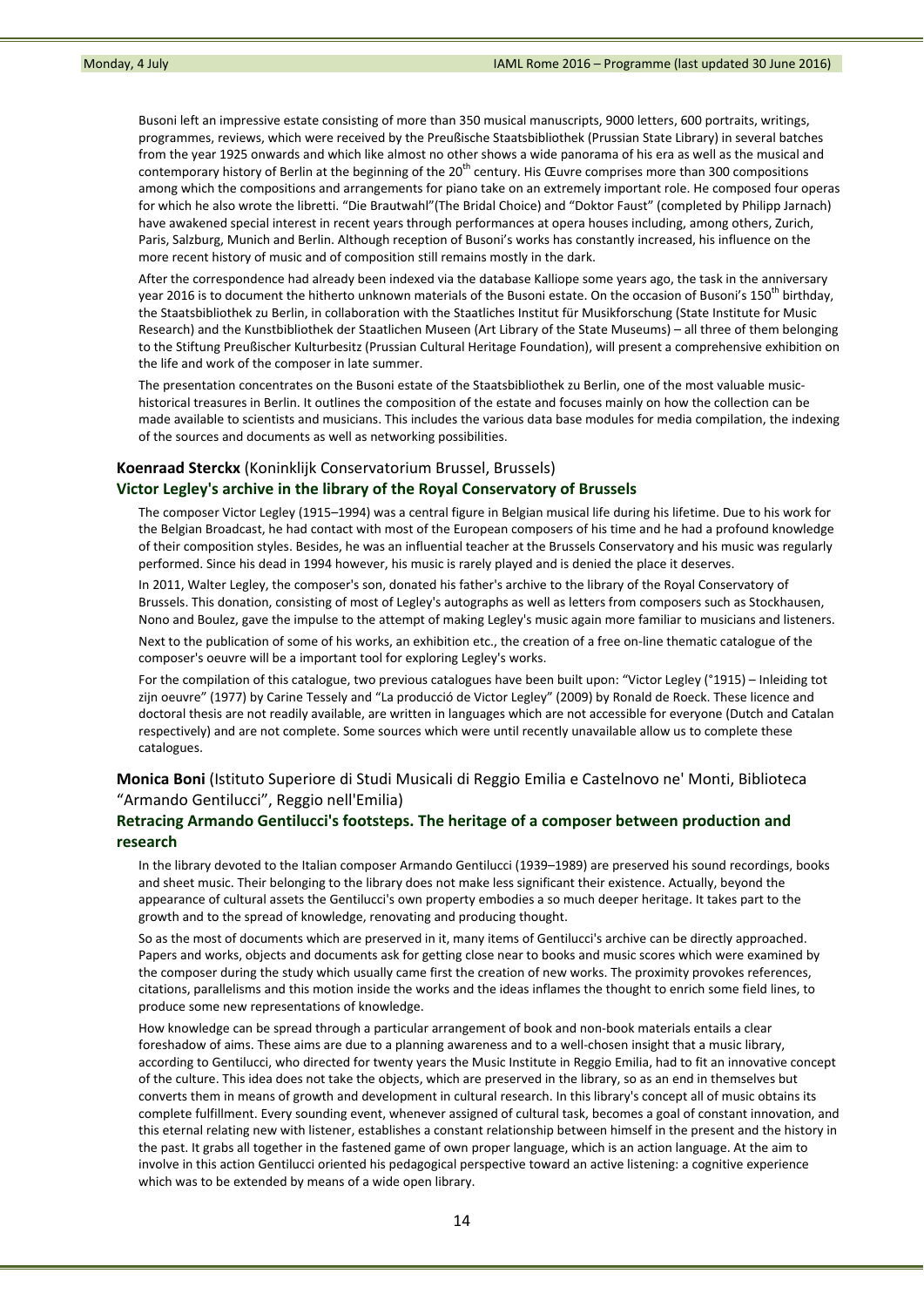## **16.00–17.30 Studio 1**

#### **Unique acquisitions of Italian libraries**

Presented by the Forum of Commissions and Professional Branches Chair: **Thomas M. Cimarusti** (Texas Tech University, Lubbock)

# **Donatella Melini** (Fondazione Antonio Carlo Monzino, Milano) **The Musical Archive of the Antonio Carlo Monzino Foundation in Milano: Perspectives and documentary resources for the History of Lutherie between the 19th and the 20th Century**

The Monzino family (7 generations of lute makers in Milan) has been manufacturing and distributing musical instruments since 1767 from Antonio Monzino I (1747–1800) to Antonio Monzino VII (1938). In 1999 the family created the "Antonio Carlo Monzino Foundation" with the aim of improving youth education by means of music and in 2013, with a new project, the Monzinos gave way to the creation of a historical archive very relevant for the study and the conservation of the documents of all the activities (not only lutherie) of their factory, for instance, manufacture of accessories for stringed instruments, music publishing, promotion of the activity of plectrum orchestras.

With my paper I intend to present to introduce the Archive (still mostly unknown) of the "Antonio Carlo Monzino Foundation" to the Scientific Community and to submit its relevance mainly for what concerns the study of lutherie; as a matter of fact, as I will demonstrate, it can trace new paths of multidisciplinary researches.

### **Antonio Caroccia** (Conservatorio di musica 'D. Cimarosa', Avellino)

# **"Il mio bibliotecario deve bibliotecare in biblioteca": News documents and music collections the library of the "San Pietro a Majella"**

The research reconstructs the stages of formation of the library of the Conservatory "San Pietro a Majella" of Naples through the analysis and study of ancient documents deposited in the archives of Naples. The discovery of new inventories and lists will allow, finally, scholars can know the true origin of numerous paper products, both manuscripts to printing, which enrich the glorious institution. In this regard enlightening the different lists found in the State Archives and the Conservatory of Naples, which allow us to ascertain the actual origin of the paper material placed in the library. The history of the library of the Conservatory and the activity carried out by its librarians, therefore, is still largely to be explored. So far, they have been few studies that have attempted to clarify the origin the big paper material that make up the library through archival research.

### **16.00–17.30 Studio 3**

#### **Working Group on Access to Performance Ephemera**

## **Reporting and planning session**

Chair: **Paul Banks** (London, UK)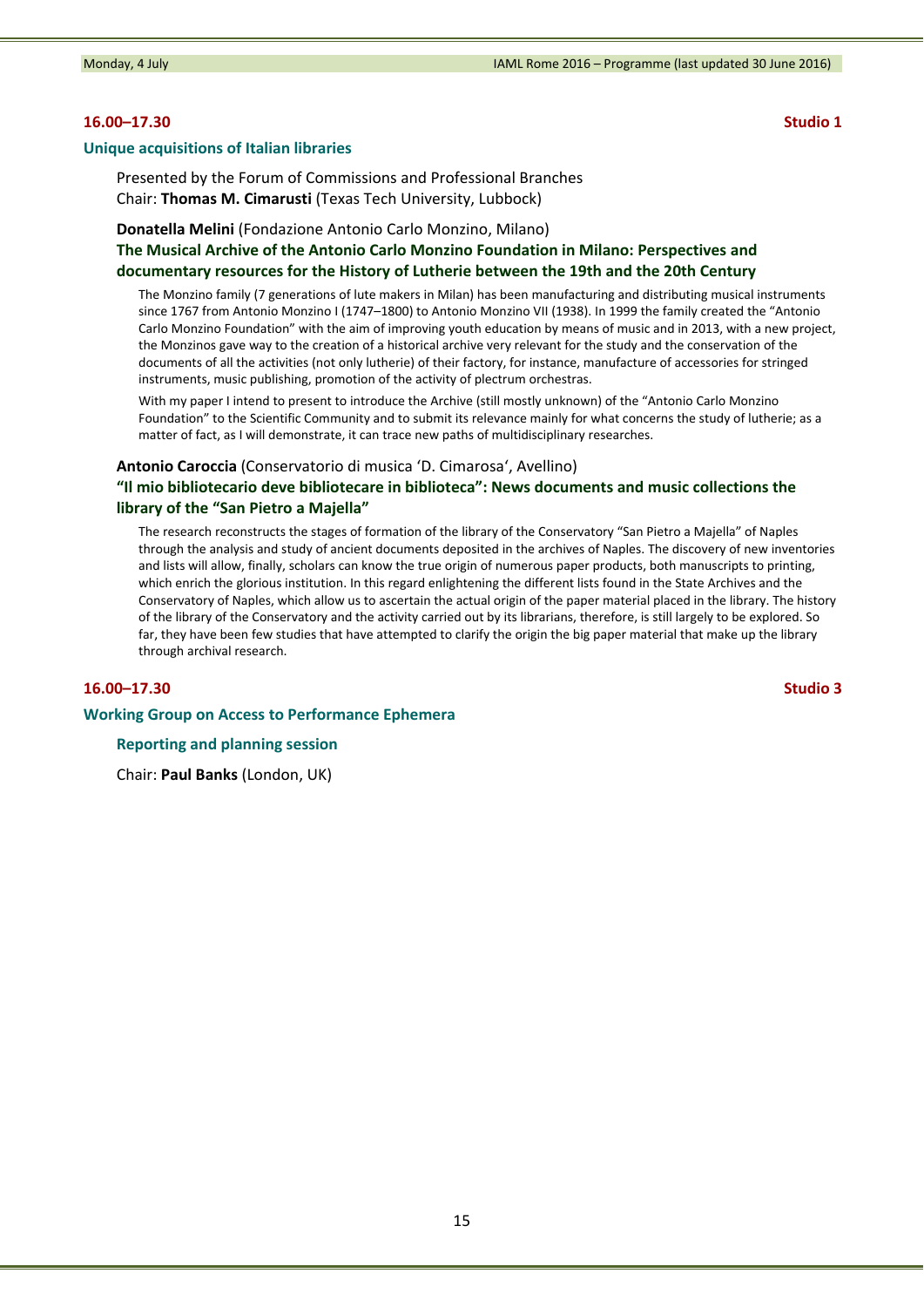#### **TUESDAY, 5 JULY**

# **9.00–10.30 Museum of Musical Instruments**

# **iPads and ukuleles: Serving 21st century musicians**

Presented by the Public Libraries Branch Chair: **Carolyn Dow** (Lincoln City Libraries, Nebraska)

#### **John Valk** (Public Library, Rotterdam)

## **The musician in the 21st century and his iPad or smartphone**

The introduction of the computer, internet and mobile devices with a touchscreen had an impact on the way people make or learn to make music. John Valk, music librarian and mediacoach at the Rotterdam Public Library writes since seven years about these developments. In this presentation he will illustrate the most relevant apps, supporting musical practice, focusing mainly on music notation and educational applications and how musicians face these digital challenges.

#### **Carolyn Dow**

#### **Circulating ukuleles at Lincoln City Libraries**

A pilot project to check out ukuleles for library customers to take home and learn to play began in late 2015. This presentation will discuss the project from the beginnings of an offer of a donation of ukuleles to the library system. Decisions were made as to where the ukuleles would be assigned and how they would be made available to customers throughout the library system. After the instruments were donated, they were cataloged and processed as library materials. An event with the donors, the Lincoln Ukulele Group, was held to kick‐off the new service. And then the ukuleles went into circulation. How successful is the project as of the summer of 2016? What have we learned? Do we need more ukuleles? What would it take to replicate this project in another library?

### **9.00–10.30 Teatro Studio**

## **Music archives and how to deal with them**

Presented by the Forum of Commissions and Professional Branches Chair: **Martie Severt** (Netherlands Branch of IAML, Amsterdam)

#### **Maria Virginia Rolfo** (San Miniato)

# **Processing a Renaissance Dance Scholar's Archive: The Andrea Francalanci papers at the Berenson Library**

Born in Florence in 1949, Andrea Francalanci was one the first Italian scholars to devote himself to the rediscovery of Renaissance dance, subsequently becoming one of Europe's leading specialists. He was a dancer, a musician, a choreographer, a teacher and a scholar of the theory and the performance of early dance. Before his premature death at the age of 44, he sometimes conducted research in Florence in the Morrill Music Library, part of the Biblioteca Berenson at Villa I Tatti, the Harvard University Center for Italian Renaissance Studies, and one of the outstanding reference libraries for Medieval, Renaissance and early Baroque music in Italy.

After his death, Andrea Francalanci's mother donated his personal papers to I Tatti. The collection is preserved in the archive of the Berenson Library and has been recently processed. It will soon be made accessible online through the public catalogs of Harvard Library.

Divided in ten Series, the bulk of the archival materials consists of Francalanci's professional papers. Music scores form a significant part of the collection. One Series is exclusively devoted to scores, including printed and manuscript sixteenth‐ century dance music, instrumental music for various instruments and vocal music. However, music scores, either printed or in manuscript largely as accompanying material to Andrea Francalanci's choreographic works and own research studies, are to be found in most of the other Series. This paper will describe the work that, under the supervision of archivist Ilaria Della Monica of the Biblioteca Berenson, I carried out in processing such a diversified, but at the same time, specialized collection of items.

#### **Alina Mądry** (Adam Mickiewicz University, Poznań)

## **Probleme mit der Zuordnung in polnischen Sammlungen von Musikalien aus dem 18. Jahrhundert**

Die Sammlungen von Musikalien, die erhalten geblieben sind und derzeit in Bibliotheken und Archiven auf polnischem Gebiet auf ihre Erfassung warten, waren das grundlegende Repertuar von vokal‐instrumentalen Ensembles. Diese waren vor allem in Kirchen und Klöstern der Republik im 18. Jh. tätig. Der weitaus überwiegende Teil der erhaltenen Sammlungen aus polnischem Gebiet ist noch nicht in die RISM‐Datenbank aufgenommen. Es wird intensiv an der Verbesserung dieser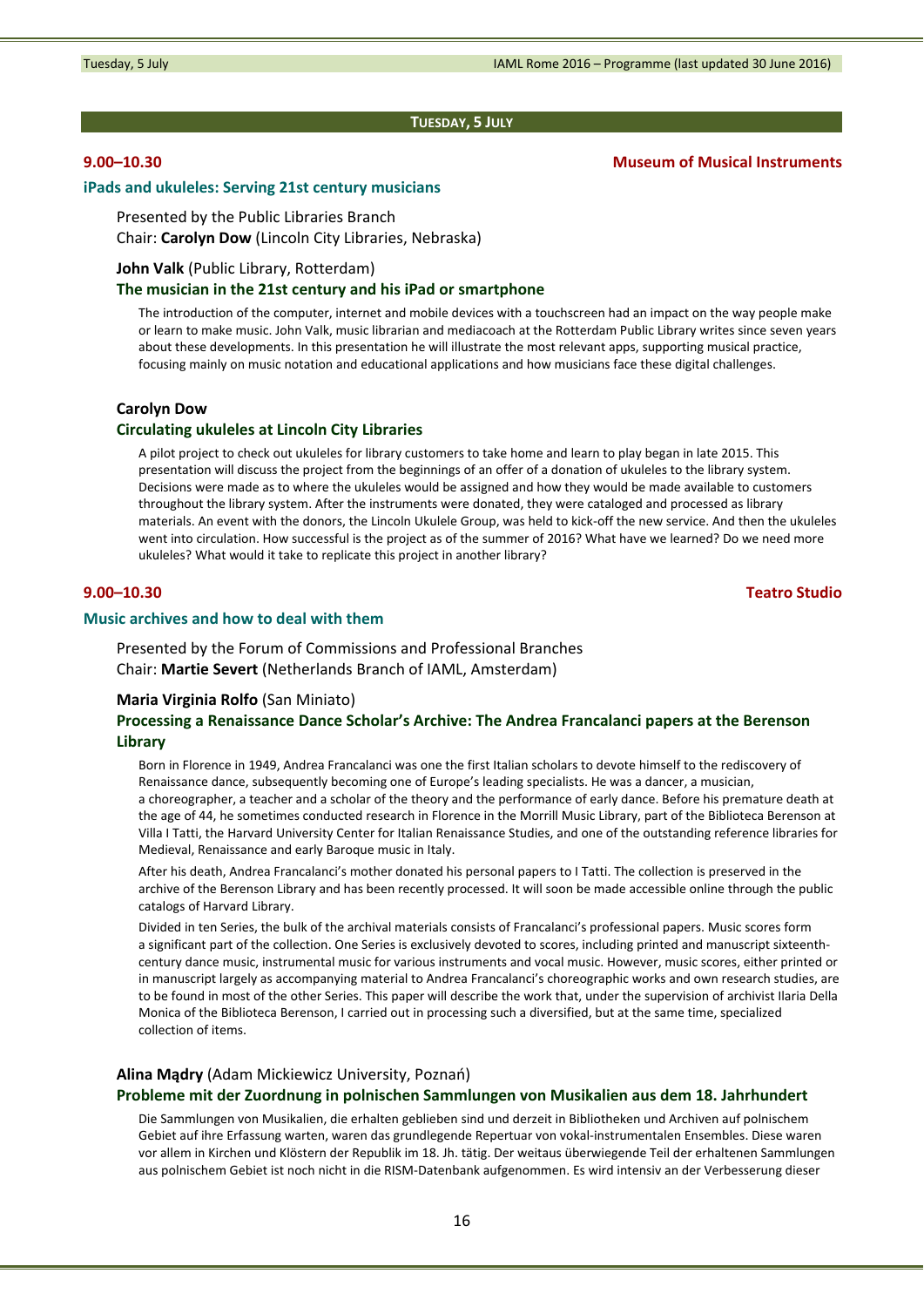Situation gearbeitet. Und auf diese Weise – beim Ordnen, Untersuchen und Katalogisieren der Sammlungen stoßen wir auf verschiedene Probleme. Eines von ihnen ist die Frage der Zuordnung. Denn nicht immer erweist sich der auf der Titelseite vermerkte Komponist als tatsächlicher Verfasser dieses Werks. Die Arbeiten an solchen Fällen sind manchmal ein sehr langdauernder Prozess und betreffen meist die Rekonstruktion des Originals. Ein anderes Problem mit der Zuordnung ist die nicht vereinheitlichte Form des Namen eines Komponisten, der in mehreren Formen auftreten kann. Das erschwert den Identifizierungsprozess erheblich. Im Referat möchte ich einige verschiedene Fälle, mit denen ich im Laufe meiner bisherigen Arbeit mit Musikhandschriften zu tun hatte, besprechen.

# **Ilaria Narici** (Hal Leonard, Milano; Fondazione Rossini, Pesaro) **The Fondazione Rossini in Pesaro – Modern life of an historical found**

The Fondazione Rossini in Pesaro have built during the years an important and wide collection of different sources starting from the historical found of music autographs, letters, and various objects that Gioachino Rossini devolved to his hometown, Pesaro. This found have been incremented in the last decades through acquisitions and donations.

The Rossini's legacy includes autographs of many operatic works and chamber works, the *Péchés de vieillesse*. In the recent time Vittorio Gui, a famous Italian conductor who was a pioneer of the so‐called *Rossini renaissance,* donated his collection of around 3000 full and vocal score. Another important acquisition was made by the Fondazione Rossini who bought the outstanding collection Lord St. Davids, made of 1000 items: autograph letters, manuscripts of music, printed editions that witness how popular were the Rossini's opera, especially outside Italy.

Rossini's legacy includes a domain in Budrio, a countryside near Bologna. With the earnings coming from renting this domain, the Fondazione Rossini is paying for all the expenses of the Pesaro Conservatory of Music, that is dedicated to Rossini. As the main aim of the Fondazione is in fact to promote studies, researches and to spread out all over the world the knowledge of the music by Rossini, the Fondazione has become throughout the time a center of musicological studies. The main editorial series are: the opera omnia by Rossini in critical edition, the publication of the letters (*Gioachino Rossini. Lettere e Documenti*), the *Bollettino del Centro rossiniano di studi*, and other important series like the ones dedicated to librettos (*I libretti di Rossini*), to inonography (*Iconografia rossiniana*), to essays (*Saggi e Fonti*), and dissertations (*Tesi rossiniane*).

This study is about the peculiarities of this extraordinary legacy and the subsequent history of the Fondazione Rossini related to publishing and safeguard initiatives. Particular focus is dedicated to the editorial plans developed from the Seventies, in particular the critical editions of the works by Gioachino Rossini, in collaboration with the Rossini Opera Festival which brings the operas to the stage. This cooperation has launched the *Rossini renaissance* and thanks to that the works and context of one of the main composers of the nineteenth century has been newly discovered.

## **9.00–10.30 Santa Cecilia Hall**

## **Cataloguing, classification and copyright – aspects of librarians' everyday work**

## Presented by the Forum of Commissions and Professional Branches

Chair: **Claire Kidwell** (IAML Copyright Committee; Trinity Laban Conservatoire of Music and Dance, London, UK)

# **Reed David** (University of Alaska Anchorage, Anchorage, Alaska), **Nurhak Tuncer** (City Colleges of Chicago, Chicago)

#### **The cataloging of self‐published items in libraries**

From books to scores to audio and video recordings, self-publishing has exploded in popularity in recent years and selfpublished items have begun to make their way into libraries. Reviewing the library literature on self‐publishing, we have found that, so far, most of the discussion has been from the collection-management perspective. The lack of discussion about how to catalog these items is a significant gap in the research. Self‐published items usually need original cataloging and can be challenging to catalog for a variety of reasons. These reasons apply to library materials in all formats, including music formats, and so we have decided to begin to fill this gap in the research and bring this issue to the international library community.

In the fall of 2015, we conducted a survey of primarily American librarians who are cataloging self‐published items, asking them how they catalog them and requesting representative examples of the records they have created. As of November 2, 2015, over 400 people have responded to the survey. We are analyzing both the survey responses and the submitted records to see what the current trends are in the cataloging of self‐published items. Our intent is for this to be not the last word on this topic, but the first, as we would like to start a conversation about it. We hope that this conversation will start with our presentation, in which we will describe our research, present its findings, and, if possible, analyze the relationship between music libraries, performers, publishers, and composers. This presentation is expected to be the final version of our work, which we have previously presented at regional and national conferences.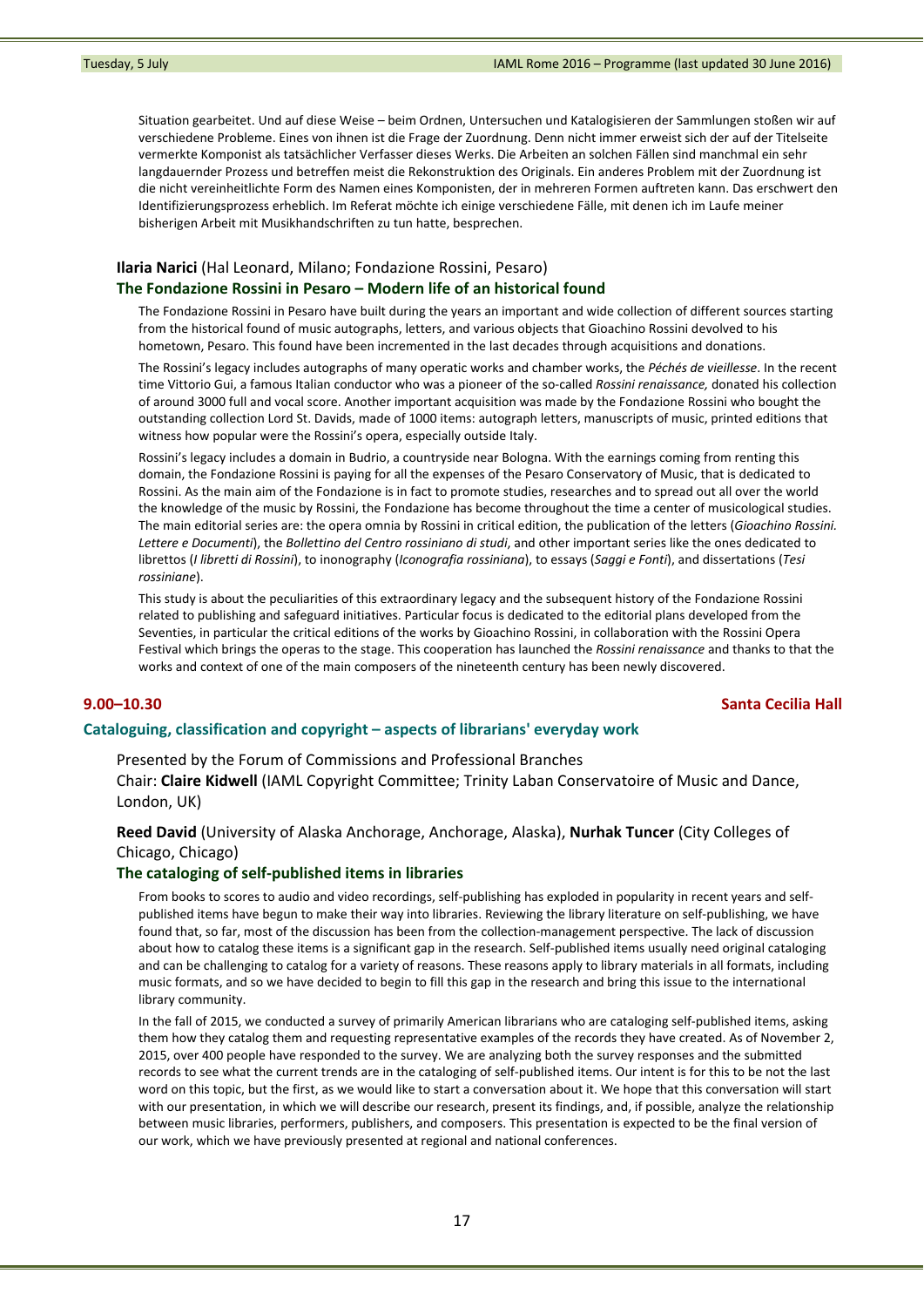#### **Li Kung Chi** (Soochow University School of Music Library, Suzhou)

# **The dilemma of using China National Classification Scheme in the Music catalog and the application of cutter number in music cataloging in Suzhou University, School of Music Library**

In the past, the music cataloging in China is based on CNMARC and China National Classification Scheme. However, the shelving rules of China National Classification Scheme is inappropriate for music materials. The order is arranged by the sequence of the time they are being cataloged. They are randomly spread over the shelf. Therefore, it becomes extremely difficult for users to locate and to browse music materials, and makes them less accessible.

Suzhou University School of Music Library is a newly established music library which started at 2013. The presentation will illustrate how to apply the rules of Cutter shelving system into China National Classification Scheme in the music library, Suzhou University. By combining China National Classification Scheme with Cutter Number, the music library created a new catalog system from scratch.

# **Phillippa McKeown‐Green** (The Music and Dance Library – Te Herenga Puoru, University of Auckland, Auckland)

#### **IMSLP, TPP, TTIP, FTAs, ACTA, and other initials to do with music copyright today**

Part of the run-away success of the wiki score site IMSLP has been attributed to the differences between Canadian and EU/USA copyright law. But in October 2014 Canada, along with NZ, Australia, the USA and 8 other Pacific Rim countries signed up to the TPP trade deal, and this may affect how IMSLP is able to operate in the future.

As one example, Canada and New Zealand have agreed to extend their copyright terms from 50 years to 70 years from the death of the composer. In 2004 when Australia extended its term to 70 years, the term was not backdated, but implemented in stages. The same is being signalled in New Zealand. Is this what Canada will do? Or will scores currently available on IMSLP have to be taken down?

Of course, potential copyright changes do not just affect scores, nor do they just affect IMSLP. But IMSLP gives us a very clear and salient example of how potential copyright changes may affect music libraries. Furthermore, the online nature of databases such as IMSLP and CPDL make it all too easy for changes to be made to the availability of scores and recordings. In the past it was much harder to enforce removal of a legally owned score or recording from a library or collection. Now a take‐down notice could remove a resource from every library instantly.

Other TPP provisions which have implications for music libraries and for IMSLP include the introduction of criminal penalties for non-commercial circumvention of DRM (digital rights management), changes to fair use and fair dealing provisions, and the introduction of three‐strikes provisions.

Meanwhile, individual (i.e. bilateral) free trade deals (or FTAs) are being negotiated right now between NZ, Australia, the USA and the EU. The later deal (known as the TTIP) may include provisions derived from the ACTA deal which was voted down by the European Parliament in 2012, including a very controversial requirement for ISPs to monitor users' copyright activities.

This paper attempts to lay out potential changes to music copyright and how they may affect content providers such as IMSLP. Fore‐warned is fore‐armed.

### **9.00–10.30 Studio 1**

# **Répertoire International des Sources Musicales (RISM)**

#### **Workshop (open): The Ins and Outs of the RISM OPAC**

Chair: **Klaus Keil** (RISM Zentralredaktion, Frankfurt am Main)

This workshop will present different aspects of the RISM online catalog, which has been available free online since 2010. It will be of interest to anyone who works with the RISM OPAC or has to demonstrate RISM to students and faculty members.

#### **Klaus Keil**

#### **The RISM OPAC: Contents and development**

This presentation will explain what kinds of musical sources can be found in the catalog and share future plans on the inclusion of additional data.

### **Jennifer A. Ward** (RISM Zentralredaktion, Frankfurt am Main)

#### **RISM like a Pro: Tips, Tricks, and Mistakes to Avoid**

The recent RISM user study provided insights into the search strategies and user expectations of a variety of RISM catalog users. In this presentation I will share data concerning common questions that people have on how to search, what different user groups do when they look for things in the catalog, and common mistakes that are made or aspects of the catalog that are overlooked. The goal is to help librarians better demonstrate the OPAC when used in music bibliography and instructional sessions. User‐generated suggestions for the next version of the OPAC will also be described.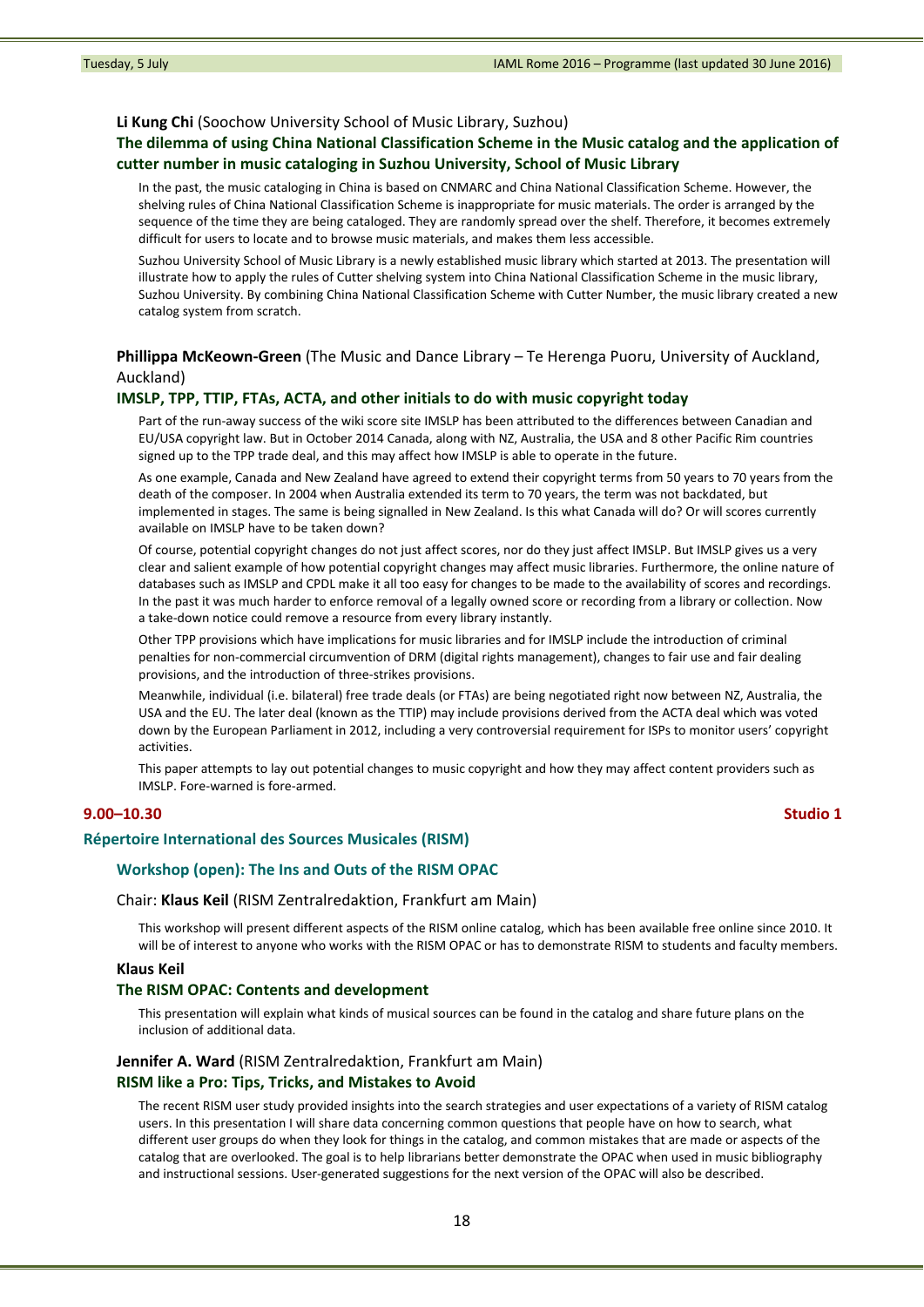## **Zuzana Petrášková** (Národní knihovna České republiky, Prague)

# **OPAC RISM = Hilfe für die Forschung, Edition und Interpretation der überlieferten Musik. Erfahrungen aus der Nationalbibliothek der Tschechischen Republik**

Die Musikabteilung der Nationalbibliothek, an der auch die Tschechische RISM Arbeitsgruppe tätig ist, verfolgt nicht nur die Arbeit mit der "eigenen" Musiksammlung. Dank dem RISM OPAC und dem eigenen Gesamtmusikkatalog (als Reproduktion einsehbar auf der Website der Nationalbibliothek) bekommen wir Informationen auch über die Nutzung der bearbeiteten Sammlungen auf dem gesamten Gebiet der Tschechischen Republik. Fragen entstehen bei den verschiedenen Arten der Nutzung der Quellen: zur Forschung, bei Edition oder Interpretation des Werkes. Wie viele Benutzer sich mit dem begnügen, was die Datenbank anbietet, ohne Fragen an unsere Abteilung zu stellen, können wir natürlich nicht wissen. Aber wenn wir Fragen gestellt bekommen, führen sie uns sehr oft zu noch nicht in die Datenbank aufgenommene Quellen. Solche Anregungen erweitern das Wissen darüber, wo und was aufbewahrt wird und was alles noch auf die Bearbeitung wartet.

### The RISM OPAC: A tool for research, editions, and performances of music preserved today. Experiences from the **National Library of the Czech Republic**

The music department at the National Library, which is also where the RISM Czech Republic working group is located, does not only pursue the work of "its" music collection. Thanks to the RISM OPAC and our own music union catalog (a reproduction of which can be seen online on the National Library's website), we also receive information about the use of the processed collections from throughout the entire Czech Republic. Questions arise on different levels concerning the use of both catalogs: about research, modern editions, or the interpretation of the work. Of course we are unable to know how many users are satisfied with what the database offers if they do not ask our department directly. But when we do receive questions, we are very often led to sources that are not yet in the database. Such points of inquiry help us understand what is housed and where, and what is still waiting to be processed.

# **Massimo Gentili‐Tedeschi** (Istituto Centrale per il Catalogo Unico, Rome) **RISM and ICCU Musica**

This presentation will report on the main points of an agreement between ICCU ‐ IAML Italy and RISM concerning a future data transfer.

### **9.00–10.30 Studio 3**

#### **IAML Forum of National Representatives**

# **Working meeting (closed)**

Chair: **Stanisław Hrabia** (Vice‐President, IAML, Jagiellonian University, Kraków)

# **10.30–11.00**

**Coffee break**

# **10.30–12.30, 15.30–16.00 Foyer of the Santa Cecilia Hall**

#### **Poster Session (I)**

**Inmaculada Seldas** (Music Library Víctor Espinós, Madrid), **Araceli Turina** (Music Library Víctor Espinós) **Generating users for the future… and for the present**

The Music Library Víctor Espinós was established in 1919 with a view to teach and popularize music. Víctor Espinós wanted it to be a specialized library but, at the same time, open to every interested reader, as any other public library. It was the first Music Library in Spain and one of the pioneers in Europe. It remains today a unique combination of special collections and services but still open to the general public.

As every other library, MLVE should attract new users and make its regulars come back. It has been so far successful on both accounts. Among the library services, we should highlight the possibility of borrowing musical instruments and take them home. This service, established in 1932, has given many kids and youngsters a chance to take their first steps in music and it still continues to do so. At the same time, it generates new users to other library services, such as the borrowing of scores, books and audiovisual items. MLVE also allows its users to book dedicated rooms for rehearsals. Also established in the 1930s, this is the second most significant service we lend. The rehearsal rooms are free and can be accessed almost without restrictions, contributing to our general goal of promoting music among those who cannot afford it. As of today, MLVE offers 16 rehearsal rooms, 6 of them fitted with piano.

In our poster we will show how all the library services are managed and the different feedback loops among them. We will also see what makes MLVE different from many other similar institutions now active in Madrid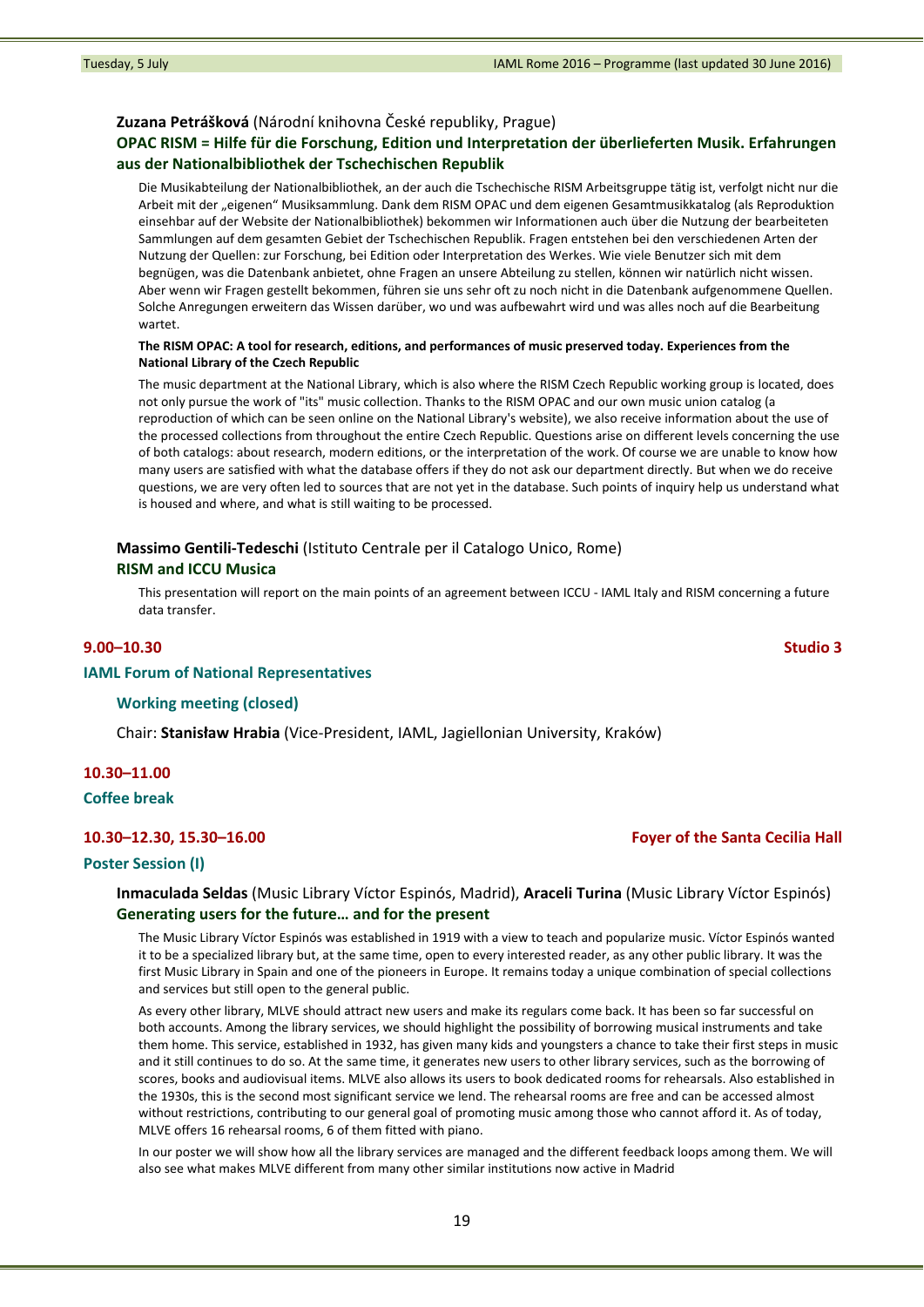#### **Mari Itoh** (Aichi Shukutoku University, Nagakute‐shi)

## **Metadata vocabulary for East Asian music resource discovery**

Music is available through many different channels in various media formats. We have to differentiate the one that we want from a great deal of search results. To do so effectively, it is required that appropriate metadata for each entity of a work are searchable. One of the solutions to create such metadata seems to set up the definition of proper relationships between metadata elements. Some studies by Raimond, et al. (LDOW, 2008) and Oramas, et al. (CIMI4, 2014) showed that applying ontologies to automatic linking metadata was useful. Kent State University research project (Gracy et al., JASIST, 64 (10), 2013) made a crosswalk of Linked Data sets related to music.

Although Music Ontology (MO, http://musicontology.com) is used for the basis of many of data sets, it is pointed out that MO is suitable for signals of music contents (Gracy et al., 2013: 2088), and seems not suitable yet for other entities like music notes, music literature, etc. in expression level. The more digital cultural heritage archives created, the more we need to retrieve music information heterogeneously. That is why we still need to consider standardization of a domain‐ oriented vocabulary.

This study aims to examine how a comprehensive vocabulary of music resource discovery should be from the aspect of retrieving East Asian music. A standardized music vocabulary might be constructed by combining existing different ontologies for the sake of interoperability. Therefore, the study first exploits the existing vocabularies like MO that is itself interlinked with other ontologies, RDA vocabularies (http://rdvocab.info) and Music Vocabulary (Kanzaki, 2007, http://www.kanzaki.com/ns/ music#Musical\_Work) if they carry out complementary functions. Then, the list made from the results of the analyses is applied to the real world, specifically East Asian traditional and folk music. Samples are extracted from the National Diet Library Digital collections (Japan), which include SP recordings and music scores published before 1945 and Ewha Digital Music database (Korea), which is the collection of East Asian modern music to examine the applicability and validity for music information search.

The results of this study have potential to identify music source information matching to users' needs in the present information environment. The study may also contribute to examine standardized metadata schema to describe resources held in libraries and other cultural communities such as museums or cultural heritage institutions.

# **Jana Vozková** (Czech Academy of Sciences, Institute of Ethnology, Library of the Department of Music History, Prague)

## **Musicological bibliographical database (Czech Academy of Sciences, Prague)**

In 2014, an electronic musicological bibliography database consolidating the results of Czech musicological production was initiated in the Department of Music History, Czech Academy of Sciences, Prague, Czech Republic. This project is based on experience from earlier bibliographical projects, especially Musicological production in Czech Lands (published in the Musicology/Hudební věda journal since 1970) and the international bibliography RILM (Répertoire International de Littérature Musicale), whose national centre also operates in the Department of Music History.

The Aleph library cataloguing programme, using the new RDA format, was chosen for realizing the database.

The database is a combination of several sub-projects:

1) The current musicological bibliography of works from the previous year – annotated, the catalogue records preceded by records of physical documents – with a special focus on Czech authors, including those published abroad. This is combined with analytical descriptions of the articles in musicological journals published in the Czech Republic.

2) Bibliographic records converted retrospectively from printed bibliographies from 1970 to 2013 in a database which was developed in 2015 as part of the Digital Humanities project.

3) Partial conversions of thematically‐defined bibliographies (ranging from composers to historical periods) from other programs and systems (Access, Excel, etc.).

On the poster, our aim is to illustrate the interconnection of the project's individual parts, its relationship to the international RILM database and possible benefits for the international scientific community.

## **Tiziana Grande** (President IAML‐Italia)

## **ErasmusPlus Programme. An opportunity for library and librarians in Music Teaching Institutions?**

The Poster aims to get a focus on the opportunities offered by European Programme 'ErasmusPlus' for students, teachers and staff in higher education institutions. The goal is to realize a network between Music Teaching Institutions in order to exploit as well as possible European funding and to improve the international relations between music libraries, music librarians and students in library disciplines. The poster will be presented by IAML‐Italia.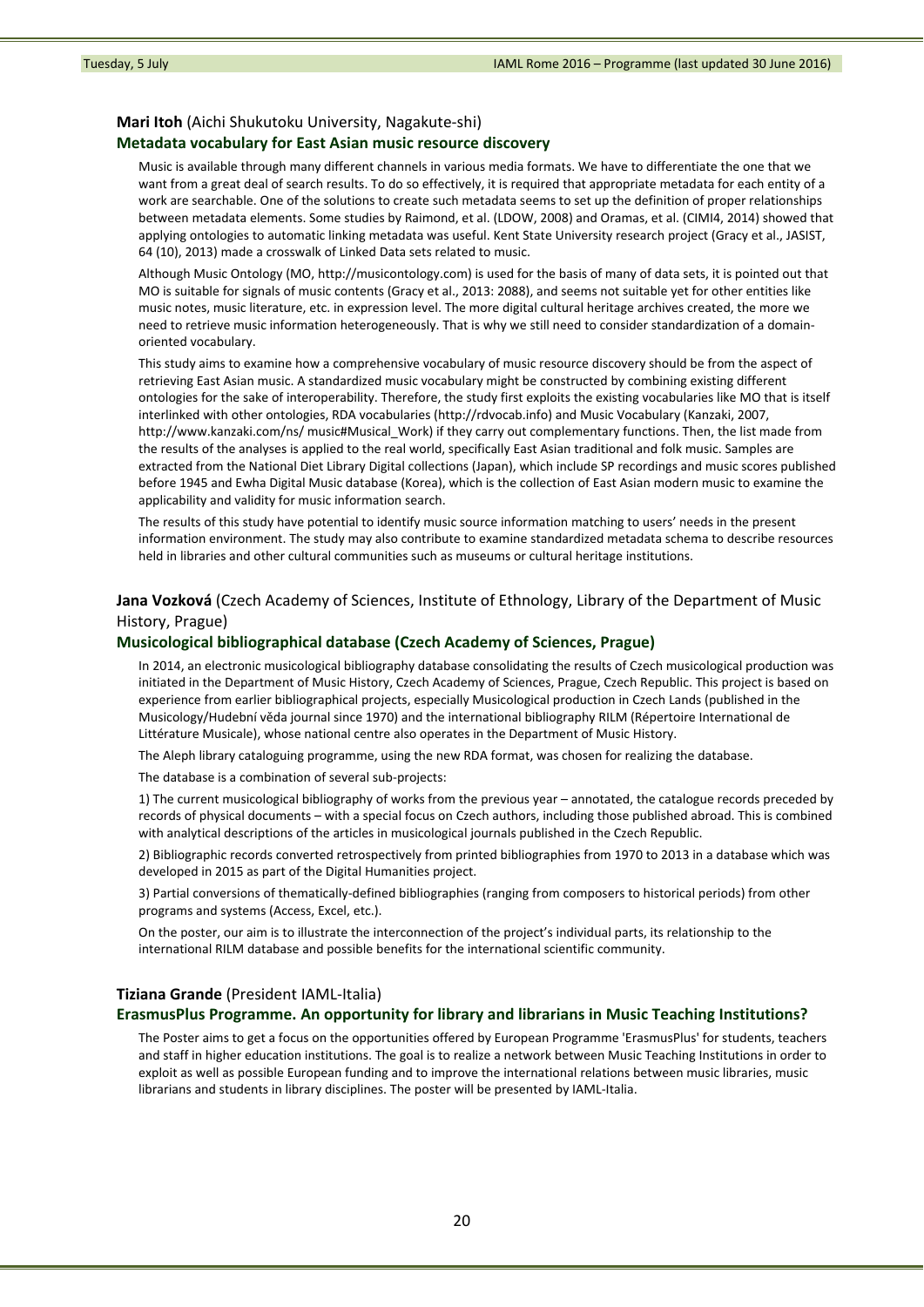# **Pierluigi Ledda** (Archivio Storico Ricordi, Milan), **Paolo Noseda** (Media Artis, Rome) **FAM – Festival Archivi Musicali: An overview**

FAM is a space for conferences, projects and events focused on music archives, a platform wherein digital innovation and a market‐oriented approach are the fundamental crossroads for the development and diffusion of the music collections.

The world of musical archives is undergoing epochal changes thanks to the overwhelming arrival of digital technologies and communication in all phases, from conservation to cataloguing, from the production of the final product to its consumption.

Musical archives, for the rapidity of their changes undergone and in progress, represent an ideal laboratory for studying the models of cultural appreciation and the scenarios of future products, from interaction between ICT development to, in general, the economy of cultural contents and communication. Similarly, the musical industry is developing new musical databases oriented to the market (Spotify, Deezer, etc.) for the economic fruition of creative products, radically modifying the way we use and listen to music.

How are the internal processes changing in the archives? How will the musical archives of tomorrow be? Will there still be a place called an "archive"? Who are the "producers" or "distributors" that will transmit archival contents to the final user? These final users, will they be mere "consumers," as they have been up to today, or will they become active and even creative "participants" in a network of contents, interaction and relationships that is virtually infinite?

Moreover, what will be the models of cultural and economic appreciation and highlighting that archives and music collections will use to orient their activities, and who will be the operators destined to receive a greater impulse from the transformations of the systems in question? If archival contents become the object of relationships and connections on an international scale, exchangeable on different platforms, what roll will conservators have regarding various specific kinds of content? Will technology and the internet help archives to be more visible, or do these risk losing control of their own patrimony?

FAM wants to compare qualified theoretical "visions" and some of the most significant case histories of the national and international scenes in order to record the actual situation, describe current transformations, and delineate future scenarios, without forgetting economic and social factors that a different management of archives can generate. FAM also wants to display the treasures of musical archives, and not only those on sound supports, but also musical scores and iconographic documents, and how these can dialogue with the worlds of art and the creative industries.

## **11.00–12.30 Teatro Studio**

#### **Italian music in performance: Roma Opera House, RAI archive and Santa Cecilia JuniOrchestra**

Presented by the Broadcasting and Orchestra Libraries Branch Chair: **Nienke de Boer** (Het Balletorkest / Dutch Ballet Orchestra, Amsterdam)

**Stefano Lazzari** (Teatro dell'Opera di Roma, Rome), **Sabina Benelli** (Fondazione Teatro alla Scala, Milano)

#### **The music tailor: Exploring the music library at Roma Opera House**

Being ready to face the unexpected and assist artists in their work is the "daily bread" of every music library supporting music performances: nevertheless, each music library has its own practices and strategies to match these common goals. The role of the music library can be structured in different ways according to each institution, as well as the tasks assigned and the composition of the staff; in any case, the main part of the work consists in mediation between laws, performance needs and conservation needs: in this miscellaneous world the music librarian must spend his/her knowledge.

Beside the big help represented by new technologies, networking and correct information play a fundamental role: for this reason, this paper aims both to introduce a generic audience to the common aspects of orchestra music libraries and to point out the peculiarities of Roma Opera House.

This essential presentation, structured as a dialog, will highlight many aspects about budget and management of the library, use of technologies, resources on the web, different proceedings in setting symphonic, lyric and ballet orchestral materials, copyright questions, critical editions and relationship with artists, publishers and right holders.

#### **Andrea Malvano** (Università degli studi di Torino, Turin)

# **The project of cataloguing and studying the musical documents conserved in the RAI archive of Turin: Strategies and objectives of the research**

The music archive of the Rai, located at the "A. Toscanini" Auditorium of Turin, contains five different types of documents: a valuable collection of rare, autographed manuscripts (letters and scores); printed music of symphonic and light repertoire; a historical collection of opera librettos; an enormous corpus of arrangements for radiophonic orchestras; and the collection of theatre programmes from the nineteen‐fifties to the present. All of this material, practically unknown to the musicological community, is being catalogued according to internationally adopted scientific standards and has been the subject of a partial digitization. The collected information is coming together in a database that will become accessible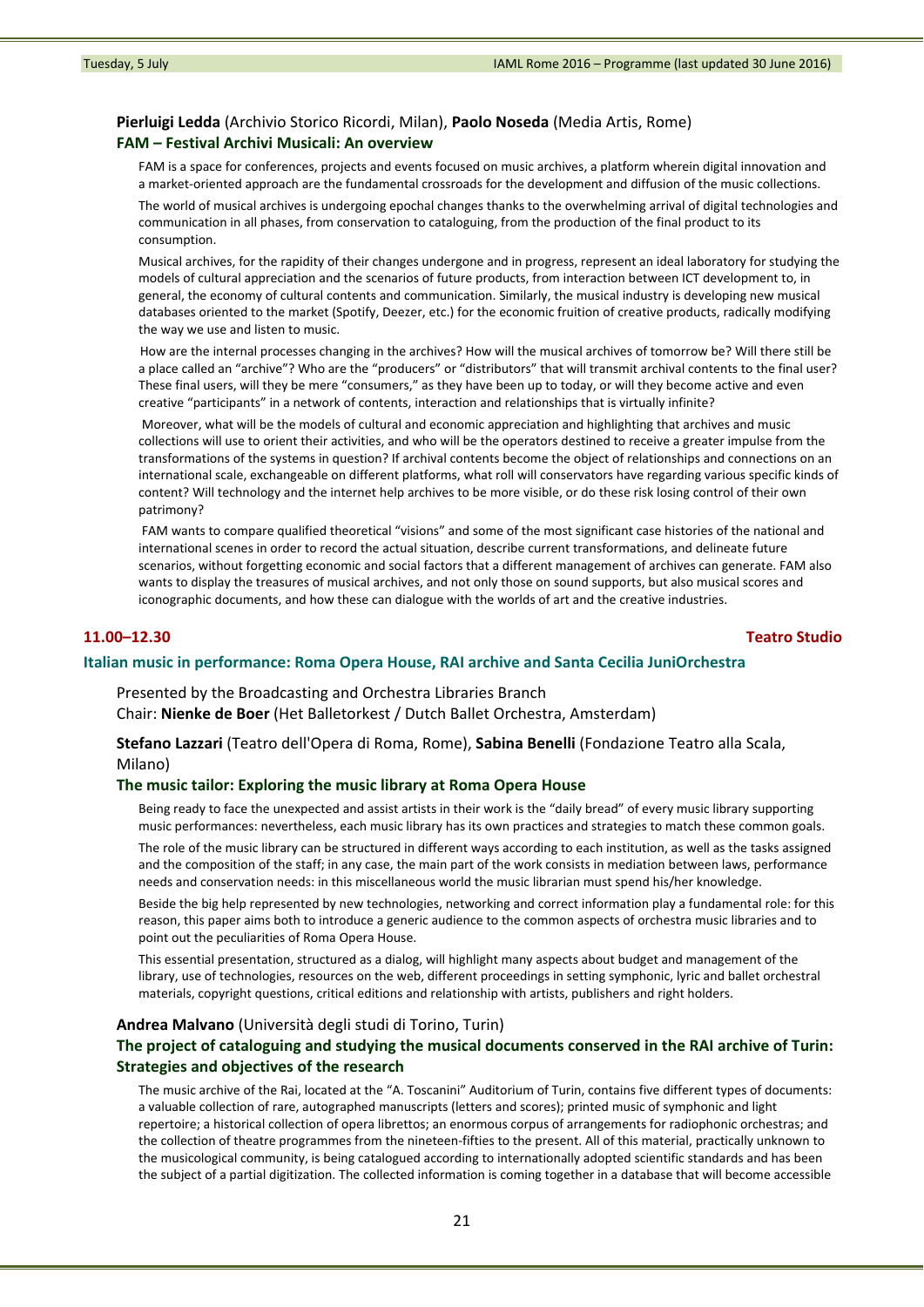online, thanks to the informatics intervention of Rai Teche experts. The progressive stratification of the catalogued records is also making it possible to further studies in various fields: the philological analysis and historical contextualization of the manuscripts preserved in the "Autographs and Rare Books" fund; thorough research on the repertoire of the arrangements for radiophonic orchestras; a complete history of Rai concerts performed in Turin; a series of studies about the activities of the RAI orchestras in Turin. The project, funded by MIUR with a FIRB call for an adequate cost equal to Euros 340,000, was launched in March 2012 and is expected to last 48 months.

# **Gregorio Mazzarese** (Educational Department of the Accademia Nazionale di Santa Cecilia, Rome) **Santa Cecilia: What's New? The Educational Department of Santa Cecilia National Academy and the European project "MUSIC UP CLOSE NETWORK"**

Until 1997, there were no activities for children at the Santa Cecilia National Academy. The first step in bringing classical music to this age group was to begin the concert series "*Santa Cecilia for Children*": six concerts for schools and young people from April to June 1997. This concert series was a real success. In 2003, the first children's choir was born consisting of about forty boys and girls. Today the educational department has twelve Children's Choirs with about six hundred boys and girls from 4 to 21 years old. The first girls and boys Orchestra in an Italian Lyric‐Symphonic organization was born in 2006: the "*JuniOrchestra*", with around eighty young players. Presently, there are four girls and boys Orchestras with about three hundred and fifty young players from 5 to 21 years old. "*Chorus*" is the new initiative of the Santa Cecilia National Academy. It is an amateur choir and it consists of about eighty men and women singers. This sector is still being developed since we would like to offer something for people who want to study music and have a musical experience together. The perspectives are very interesting on the basis of the new European immigration situation, and also considering music as an instrument of communication and integration. In regards of these new opportunities, the role of Music Libraries, Archives and Documentation Centres will be essential to discover and study the root of musical culture in various countries and be able to use this music for different purposes.

In regard to the new audience and also to the production of new music, it is important to speak about the New European project of the Accademia Nazionale di Santa Cecilia: "*MUSIC UP CLOSE NETWORK: connecting orchestral music to young audiences*". The project is aimed at bringing together world class orchestras and cultural experts who can generate and implement a series of musical experiences designed to develop new orchestral works, train and empower emerging talented musicians. It will also improve the activities of the orchestras in engaging young people and children. The project engages nine music institutions in Europe and also the Accademia Nazionale of Santa Cecilia.

- Drustvo ustvarjalcev sodobne slovenske kulture Delavnica‐Marburgh (Slovenia)
- Fundacio Privada de L'auditori i L'Orquestra Barcellona (Espana)
- International Yehudi Menuhin Foundation Brussels (Belgium)
- Montenegro Music Center Gore (Montenegro)
- Orchestre National de Lille Lille (France)
- Regesta.exe S.R.L. Brescia (Italia)
- Regione Lazio Roma (Italia)
- Sarajevska Filharmonija Sarajevo (Bosnia)
- Stichting Nederlands Philharmonisch Orkest Amsterdam (Holland)
- Accademia Nazionale Santa Cecilia Roma (Italia)

The project, financed by the European community, will take place from 2016 until 2019 and consists of a series of activities such as the International Music Residency which is programmed for 18 instrument soloists and 2 cultural operators. This is aimed to help them access new markets, improve their skills, reach wider audiences and promote their international careers.

The principal goal of this project is to attract and develop new audiences with original compositions and by using audio‐ visual and digital media. An important part of the project is the joint commissioning programme of new works. This will give eighteen composers an opportunity to create new orchestral pieces with a guaranteed circulation in at least two partner countries. The figure of the *Music Ambassador* is very important in this project. The Music Ambassadors implicate professionals from all the partner countries as they work to improve the diffusion and the experience of the music language.

## **11.00–12.30 Santa Cecilia Hall**

### **Musical life seen throughout the library collections**

Presented by the Forum of Commissions and Professional Branches Chair: **Carolyn Dow** (Lincoln City Libraries, Nebraska)

# **Patricia Sasser** (Furman University, Greenville, SC) **The Birgit Krohn Albums: Amateur music‐making in late Nineteenth Century Norway**

In the 1890s, a young woman named Birgit Krohn left her home in Bergen, Norway and traveled north to the town of Dale, where she enrolled as a student at Nikka Vonen's famous Pigeinstitutt. An American contemporary described this school as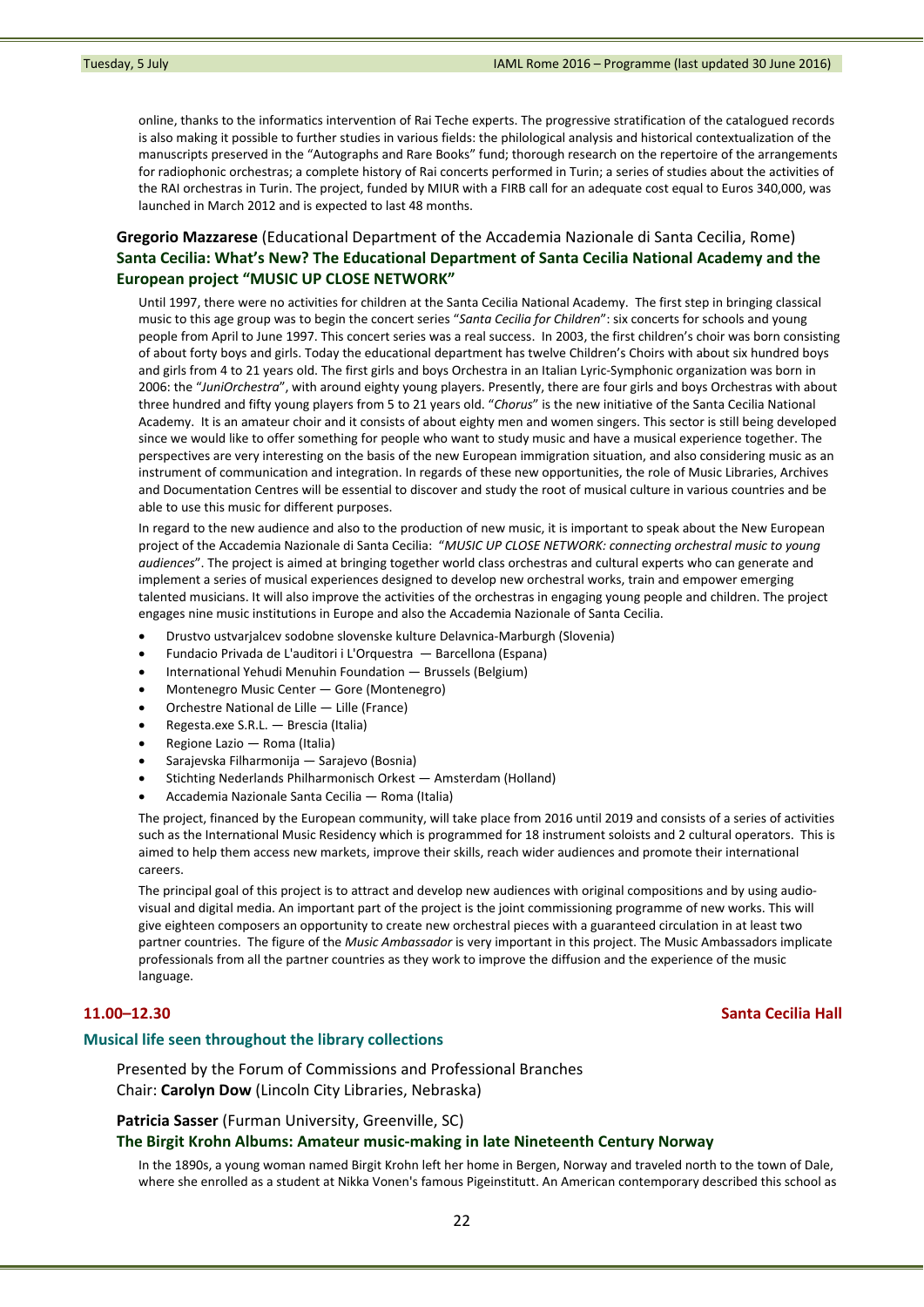the home of "young women who dare to think and judge independently." Under Vonen's leadership, it advanced a progressive model of education with a special emphasis on musical training. Edvard Grieg and Frederic Delius were both visitors at the Pigeinstitutt; Vonen herself had studied the piano and was a fervent supporter of Norwegian music and musicians.

Since the Krohn family had close social and professional ties with members of the Norwegian cultural milieu (including the Bjørnsons, the Ibsens, and the Griegs), Birgit had been raised in an artistic environment. She continued to develop her musical interests at the Pigeinstitutt, documenting her activity in three bound albums of music. These volumes, recently discovered, contain over a hundred printed and manuscript works, with extensive marginalia and annotations. Besides the original compositions, most of the printed works are unique, with a proportionally significant number of female composers represented. Among the transcriptions in Birgit's hand are works by Norwegian composers (including Grieg, Adolf Hansen, and Per Winge) and some features suggest that Birgit may have copied these works from other manuscript sources.

Together, these three volumes reveal the roles music occupied in the lives of young women at the Pigeinstitutt. The diverse contents indicate that they were attracted to a range of genres while the original compositions demonstrate an interest not only in performing but also in creating music. Since sources of 19th century Norwegian art music by amateurs, and particularly by women, are scarce, these albums offer a rare representative glimpse of taste and practice at the turn of the century.

# **Lelland Reed** (University of Toronto Music Library) **Kathleen Parlow: A life in letters – The development of a framework for Correspondence Collections at the University of Toronto Music Library**

Kathleen Parlow (1890–1963) was one of the most revered violinists of the early twentieth century, harboring both a flawless technique and a commitment to artistic excellence. The first foreign student of the St. Petersburg Conservatory studying with Leopold Auer, Parlow went on to have a prominent career as an international soloist and later a chamber musician and educator. The University of Toronto Music Library holds the Kathleen Parlow Collection containing a wide variety of materials that once belonged to the Canadian violinist. In June 2015 I was hired to organize and catalogue as a work‐study student the correspondence segment of the collection, a piece of a larger digital humanities project at the University of Toronto Music Library that also involves Kathleen Parlow's concert ephemera, photographs, and diaries.

The proposed paper aims to discuss the process undertaken in organizing and describing the correspondence collection. The Kathleen Parlow letters represent a treasure trove of primary source material that not only provides a window into the life and work of Parlow, but also those who wrote to her including her teachers Leopold Auer and Henry Holmes, as well as her friends, family, contemporaries, and students. The Parlow letters possibly will be used in future research and scholarship regarding the evolution of violin performance during the twentieth century, as well as the development of classical music cultures in Canada and the United States. Consideration for this future research is a primary driver of the project, and the process of describing correspondence materials has exposed a number of questions revolving around the nature of letters and the application of standardized metadata. Envelopes containing multiple letters, as well as accompanying photographs, concert reviews, entire musical scores, and even a letter containing a sample of Felix Mendelssohn's handwriting have inspired important discussion regarding the unique place correspondence items hold within broader music archival collections. This project builds upon the original work of University of Toronto Librarians Suzanne Meyers Sawa, James Mason, and Houman Behzadi who have presented on the Kathleen Parlow Collection and the discovery of the lost Johan Halvorsen violin concerto. This paper has a distinct focus on the framework used in arranging and describing the letters segment of the collection, and has a goal of providing helpful points of discussion for Librarians working with similar collections.

# **Jana Navratilova** (Municipal Library of Prague), **Blanka Ellederova** (Municipal Library of Prague) **Exploring the role and importance of the Italian repertoire, especially the operas, through music documents stored in the music department of the Municipal Library in Prague: A few examples of how to gain access to relevant resources in the online catalog from a user point of view**

The founding year of the Municipal Library of Prague dates to the final decade of the 19th century and since 1893 the library began to build a collection of publicly accessible music documents. It provides access to the largest and most important circulating music collection in the Czech Republic. The Library has collected musical materials for more than 120 years and its music collections have continuously served all students, professionals and music lovers.

Musical documents in the library can be seen as tools to help describe the musical life of the city and reflect historical preferences and conventions regarding opera and concert traffic in Prague from the 19th century to the present. This enables specific research and effective assistance to local music historiography and illustrates contemporary performance practices related to the music repertoire of Italian origins within the Czech and German cultural community environment.

Among the treasures of the library, as an example, are found a collection of piano scores of vocal works with vocal line and opera librettos related to this historical period in the original Italian, as well as many Czech and German translations.

In our presentation the speaker first evaluates the relevant part of the music library (sheet music and other related materials) and, through a brief description, refers to specific examples of the huge popularity of Italian music in Prague musical life.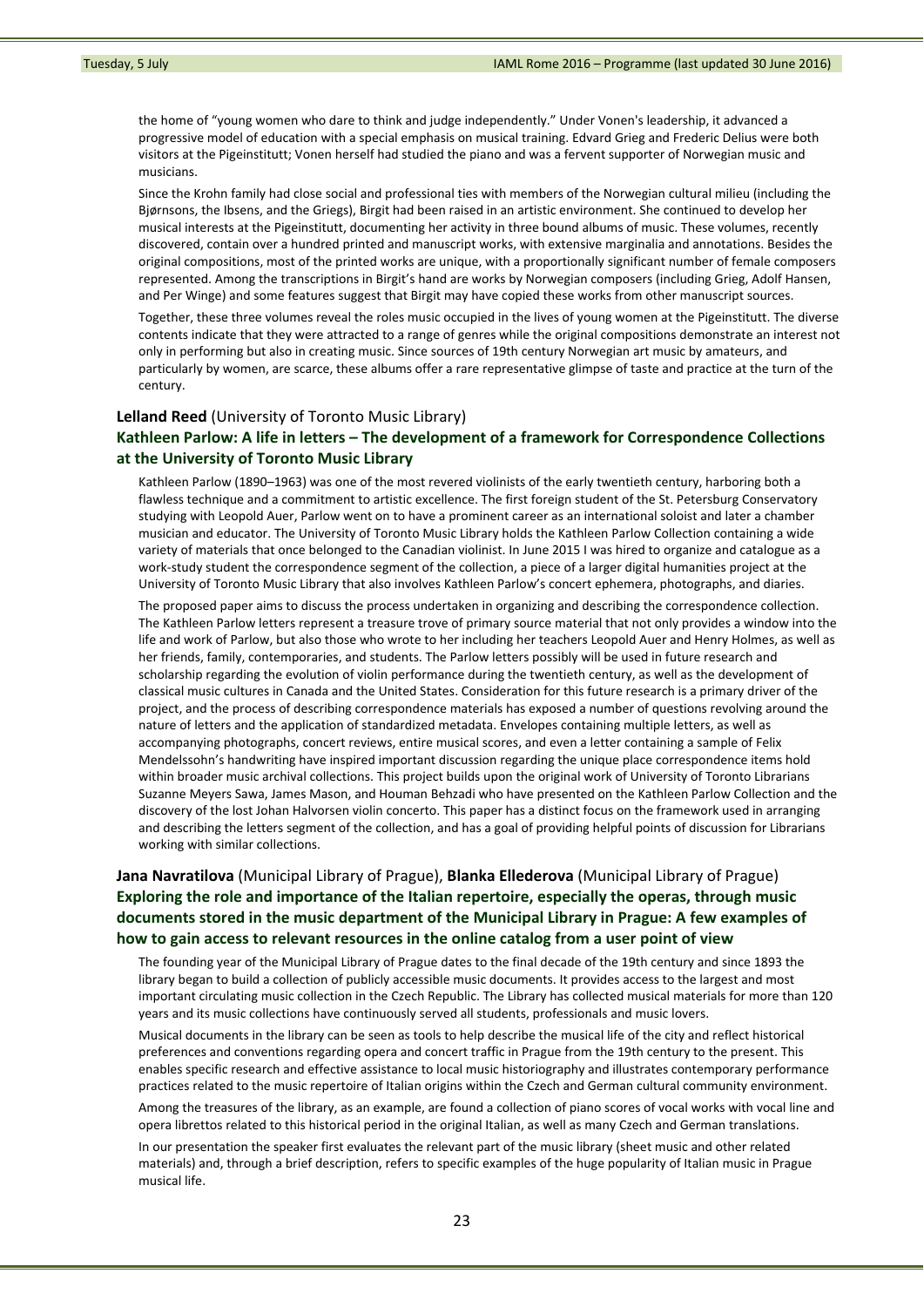The second part addresses the current discovery environment for music-related queries in the Municipal library of Prague's online catalog. The speaker will present the strengths of this new discovery interface with a few examples of how the library catalog can help (or complicate) access using the online catalog to match relevant sources.

New enhancements in the catalog encourage users to use a variety of tools to find specific items within the collections and determine their significance. The intention of the Municipal Library of Prague is to provide support for browsing and discovery through a faceted navigation. This also allows the user to narrow the search for music categories, such as musical form, genre of music or medium of performance.

## **11.00–12.30 Museum of Musical Instruments**

### **Processing the sound and image – questions and developments**

Presented by the Forum of Commissions and Professional Branches Chair: **Roger Flury** (Past President, IAML, UK)

# **Frederic Lemmers** (Bibliothèque royale de Belgique, Brussels) **Online access to the collection François‐Joseph Fétis (1784–1871): Challenges and difficulties of an outstanding digitization project**

The Collection François‐Joseph Fétis (1784–1871) is certainly the most famous music collection conserved at the Royal Library of Belgium in Brussels. Composed of 3 494 music sheets and printed books over music and 2 244 manuscripts with extraordinary and unique items from Johann Sebastian Bach, Baldassare Galuppi, Georg Friedrich Haendel, the Collection Fétis also includes a rich scholarly library of 1 593 printed books on theology, philosophy, mathematics, philology, poetry, history.

Initiated in 2015, the digitization of this collection seems to be unusual and more complex than other digitization projects, due to the diversity of the sources to be scanned and the difficulty to manage music material within this kind of projects.

This paper aims to develop questions, challenges and solutions that have been taken in Brussels within this project and their followings on the set up of the virtual collection accessible online.

**Charles Peters** (William & Gayle Cook Music Library, Indiana University, Bloomington, IN), **Carla Williams** (Ohio University, Athens, OH)

#### **The Hans and Alice Tischler Collection in the Indiana University William & Gayle Cook Music Library**

The Tischler Collection includes scores and sound recordings produced primarily in Israel and donated to the Cook Music Library by Hans and Alice Tischler. Many items in this special collection are unique to the library and present complex challenges for processing.

Our presentation describes the collection and includes a discussion of its history and background, as well as our progress to date. Statistics about the content are analysed and issues surrounding processing and cataloging are examined. Current activities, such as an exhibit featuring scores, sound recordings and biographical information, will be covered, as well as the collection's potential and the library's plans for its future. We will describe the decisions made to promote the collection and to prepare it for patron use.

# **11.00–12.30, 14.00–15.30 Studio 1**

# **Tutorial session on DOREMUS project (I)**

Presented by the Cataloguing Commission Chairs: **Joseph Hafner** (McGill University, Montréal), **Rodolphe Bailly** (Cité de la musique – Philharmonie

de Paris, Paris)

Speakers:

**Pierre Choffé** (Bibliothèque nationale de France, Paris) **Raphaël Troncy** (Eurecom) **Jean Delahousse** (Independent Consultant)

**Rodolphe Bailly** (Cité de la musique – Philharmonie de Paris)

Music is everywhere. Files of recorded music are spread all over the web – stored, streamed, shared or sold. Yet, despite the fact that this knowledge is described in detail in the information systems of several cultural and media institutions around the world, nothing is harder today than finding the history of a musical piece, its composer, its cultural origins, its lyricists and influences, its covers and interpretations...

DOREMUS is a semantic web project aiming to develop tools and methods to describe, publish, connect and contextualize music catalogues on the web of data. Its primary objective is to provide common knowledge models and shared multilingual controlled vocabularies.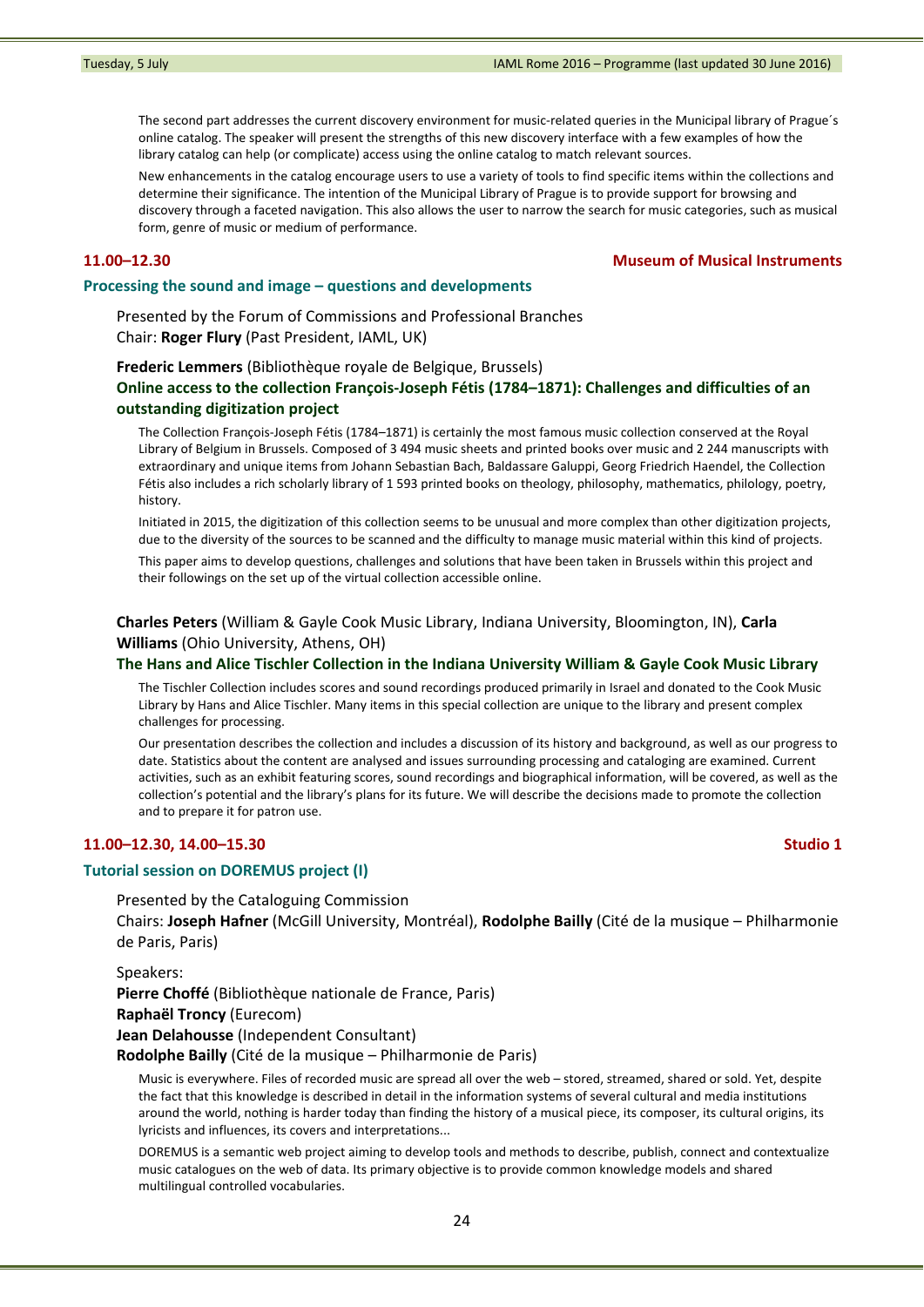The data modeling Working Group relies on the cataloguing expertise of three major cultural institutions: Radio France, BnF (French national Library), and Philharmonie de Paris. FRBRoo was used as a starting point, for its flexibility and its a fine description of the concepts of Work and Event. The model was extended with classes and properties specific to musical data, and a set of shared multilingual vocabularies.

The result shall enable a fine description of musical works in the fields of traditional and classical music: related musical or creation events, relations to authors, cultural background, interpretations, social functions, etc.

This in‐depth tutorial will consist in the presentation of the Doremus model (an extension of the CIDOC‐CRM and FRBRoo models). We will get our hands dirty modeling a musical work and following the steps of modeling its expression, identification, performance, recording and publication. Along the way, we will describe our shared vocabularies: tonalities and genres, voices, instruments, arrangements, but also roles and responsibilities. We will also describe the alignment process.

## **11.00–12.30 Multimedia Library – Molinari room**

### **Fontes Artis Musicae**

## **Working meeting (closed)**

Chair: **Jim Cassaro** (University of Pittsburgh)

### **11.00–12.30 Studio 3**

#### **Working Group on the Access to Music Archives Project**

### **Working meeting (open)**

Chair: **Jon Bagüés** (ERESBIL – Basque Archives of Music, Errenteria), **Klaas Jaap van der Meijden** (Resonant, Leuven)

Reports:

**Cristina Farnetti** (Direzione generale Archivi, MiBACT, Roma)

## **News on the** *Archivi della Musica* **italian project**

**Patrizia Rebulla** (RISM Belgium, Brussels office)

**Géo‐localisation des institutions belges liées au RISM**

**Jon Bagüés** (ERESBIL – Basque Archives of Music, Errenteria)

**Institutions in Latinamerica with music archives: A first overview**

**Klaas Jaap van der Meijden** (Resonant, Leuven)

**Open discussion "Towards the future of AMA‐WG" and News of the updating of RISM‐C Directory**

## **12.30–14.00**

#### **Lunch**

## **12.30–14.00 Museum of Musical Instruments**

**Experience the Best Scholarly Content available Online on music via EBSCO**

Presented by EBSCO. Sandwiches will be served

### **Student sourcing: Towards resources for students, managed by students**

Presented by the Libraries in Music Teaching Institutions Branch Chair: **Johan Eeckeloo** (Royal Conservatory Brussels, Erasmus University College, Brussels)

**Julie Bill** (Musicians Institute College of Contemporary Music Los Angeles, Hollywood / Los Angeles) **Music libraries: Launching in Beta. The streamlining and release of new effective digital, e‐resources, instrument check out, and traditional library services beta on a modest staffing budget**

Our goal, within the Musicians Institute Library, was to streamline music library services, release new services, and achieve and maintain up to the minute effective digital, e-resources, and traditional in-house music library services such as the

**14.00–15.30 Teatro Studio**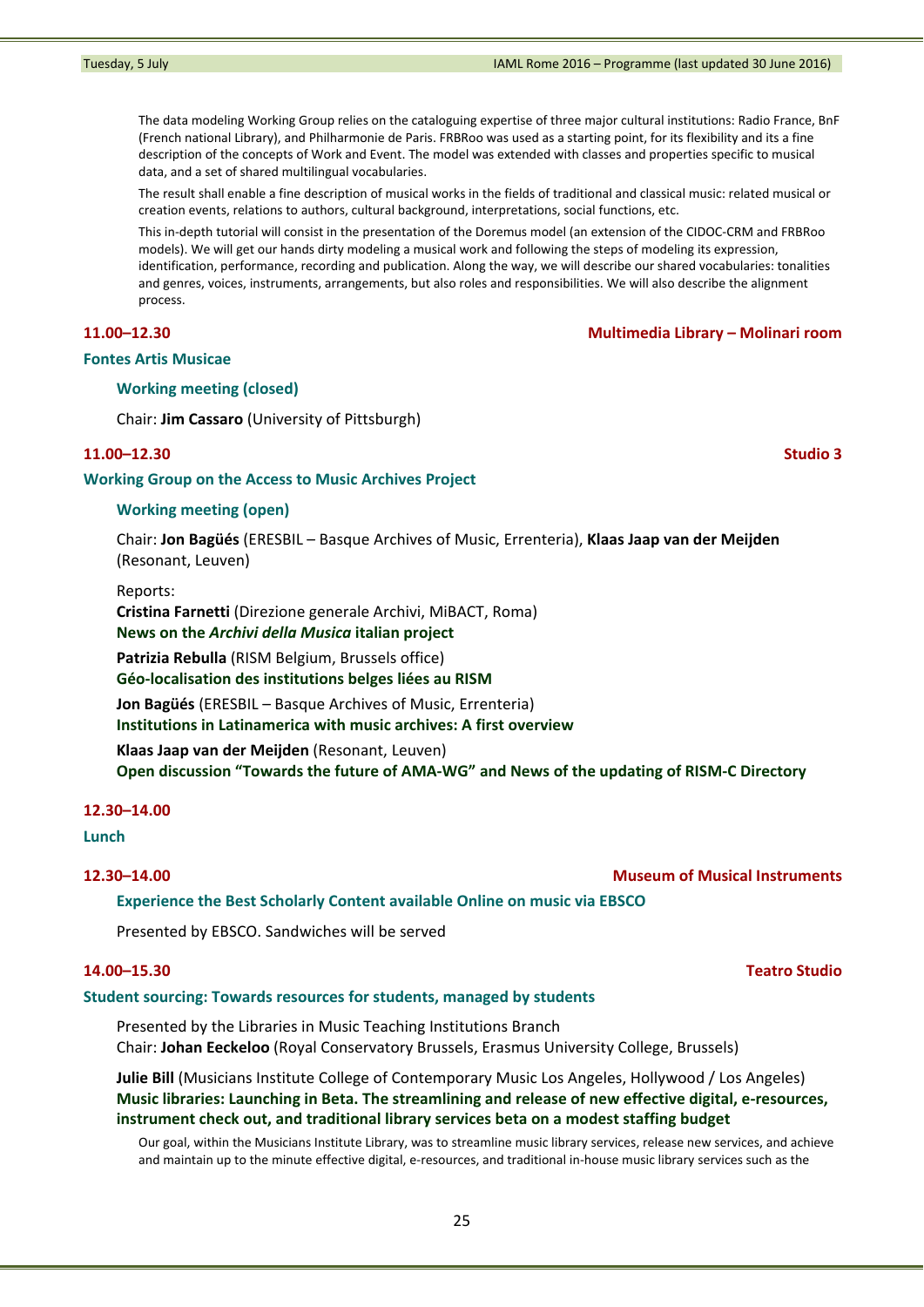collection maintenance and check out of print materials, scores, books, DVDs, periodicals, guitars (from all over the world), basses, effects pedals, and film equipment on a very modest staffing budget.

Our challenge was in offering robust music library services, with only one fulltime staff member, within a library open 93.5 to 100+ hours per week, circulating over 100,000 materials per year, offering print materials such as scores, books, dvds, cds, periodicals, 85+ Macintosh Computers 60+ guitars, basses, and performance related equipment, in addition to a department of film equipment, and adapters, and device chargers.

To address our staff shortage within a very modest budget we offered paraprofessional staff positions to music students. In an effort to boost competency, confidence, and enthusiasm we offered student staff an enormous amount of education. We offered collaborative brainstorming sessions in an effort to offer new and streamlined music library services and promote buy in by music library student staff. We received great support from other departments within the college, faculty, surrounding music libraries, and instrument manufacturers, which greatly contributed to our achieving our goals. We also incorporated public opinion among the student body, professional, and partner peers creating school wide as well as community wide buy in and support of the college music library.

Our hiring of music students, fostering an environment conducive to and strengthened by education, collaboration, innovation and launching music library services in beta follows the lines of the software lifecycle of launching early as defined by internet and software companies. In library terms as we launch newly released or streamlined music library services early we consistently and immediately receive valuable data collection in the form of feedback from our music library users, which include students, faculty, staff, and various members of the performance community. In launching services early and valuing and incorporating community feedback, greater buy in, use, and support of the music library is encouraged and the educational value to student staff is immeasurable.

We're a music library located in Hollywood, CA serving approximately 1,200 undergraduate students and 250 faculty members. Our college performance programs include certificate, associate, and bachelor degree programs in Film Composition Guitar, Bass, Drums, Vocals and Industry Certificate Programs inclusive of Audio Engineering and Music Business.

Al‐Qawasmi, O. (2015, January 9). What is System Development Life Cycle? Retrieved November 10, 2015, from https://airbrake.io/blog/insight/what‐is‐system‐development‐life‐cycle

Belsky, S. (2010, February 24). The Beta Principle: Skip Perfection & Launch Early. Retrieved November 10, 2015, from http://99u.com/articles/6313/the‐beta‐principle‐skip‐perfection‐launch‐early

**Emilia Pantini** (Conservatorio di musica 'N. Sala', Benevento), **Gianfranco Buttu** (Conservatorio di musica 'N. Sala', Benevento), **Antonio Caroccia** (Conservatorio di musica 'D. Cimarosa', Avellino) **The musical articles of the Italian Wikipedia and the common knowledge: The pilot experience of two Conservatories**

In the spring of 2015, in the Italian Wikipedia (it.wiki) two projects were created by two Italian music conservatories, the 'Nicola Sala' C. of Benevento (course on Poesia per musica e Drammaturgia musicale, Poetry for music and musical dramaturgy), and the 'Domenico Cimarosa' C. of Avellino (course on Storia della musica, History of music). These projects brought the involved students to critically engage in the articles about music already available in it.wiki; to challenge themselves on concepts such as the sources and the encyclopedic content; to understand how to publicly release and share through the Internet the scientific knowledge they acquired in a course of study.

At the time they were deeply integrated and re‐written entries for operas and treatises of the patristic, inaugurated voices of singers, terminology dramatic, the most important theoretical musical works of early Christianity.

The report is meant to acknowledge the students' work, to share the experience, and intended to stimulate comments and suggestions.

#### **Presentation of the Student Sourcing Survey Results, and discussion**

## **14.00–15.30 Santa Cecilia Hall**

## **Exploring music resources – new destinations**

Presented by the Forum of Commissions and Professional Branches Chair: **Jane Gottlieb** (The Juilliard School, New York)

#### **Jihong Zhang** (Shanghai Conservatory of Music, Shanghai)

#### **Special collection in Shanghai Conservatory of Music – the earliest music library in China**

Shanghai Conservatory of Music Library, the first academic music library in China, was established in 1927. The library has an impressive series of special collections, especially Chinese items published before 1949. These include rare books printed in 16th‐19th century, the earliest music journal in China, historical sound recordings and manuscripts of Chinese contemporary composers.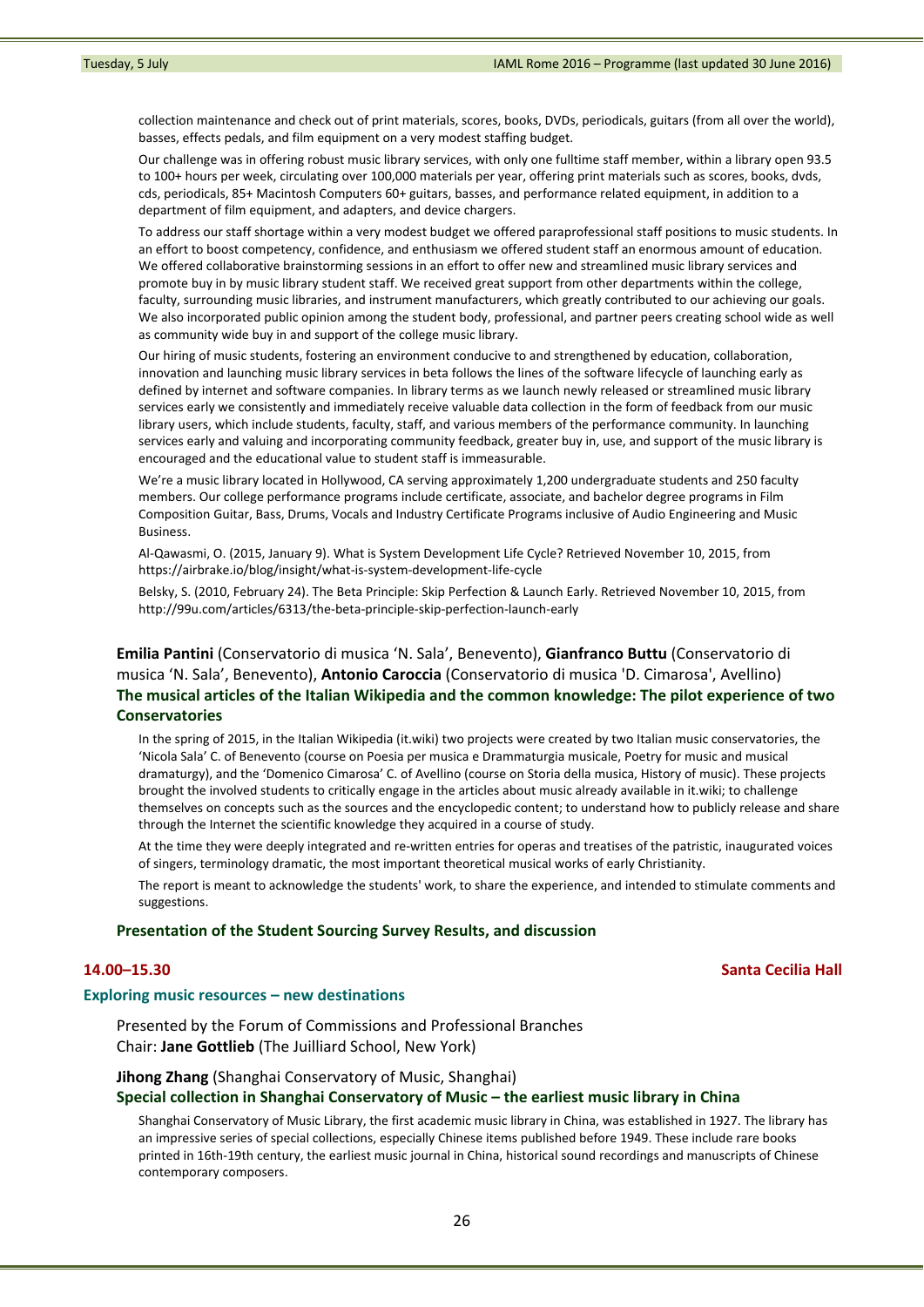Our special collections are made up of four main parts.

The first part is Rare Books and Scores, including many scripts of Xiqu (Chinese traditional drama‐music), and Chinese traditional music scores. The oldest book in our collection is Da Huange score for Qin, printed in Qing Dynasty, 17th century.

The second part is Music Journals and Books, which published in the first half of 20th century, including music theory, music education and music text books for middle and primary school, song books, dictionaries and reference books, and music journals.

The third part is manuscripts of Chinese contemporary music works. Many of the most important Chinese composers' works are collected. Some of those have been digitized and are going to be accessible in these years.

The fourth part of special collection is historical sound recordings. There are more than 80,000 music disks in these collections. The high valuable disks are those were published by former Soviet Union, Eastern‐European countries, and by China before 1978. We started a big project in preparing and digitizing these things.

We will be very glad to introduce our special collections in IAML conference, and exchange preserving and accessible methods with other music libraries.

# **Beatriz Magalhães‐Castro** (Universidade de Brasília – Laboratório de Musicologia (LABMUS‐UnB) – Claudio Santoro Archives, Brasilia)

#### **IAML‐Brazil, or the "quis, quid, quando..." of Brazilian music archives**

The recent establishment of IAML‐Brazil has presented several challenges in the development of music librarianship in the region, being the first and only Latin‐American branch. This paper discusses its insertion and current status, developed along "R" initiatives in Brazil, within the perspective of music research and related matters such as music librarianship practices, access to music archives, cataloguing, bibliographical control, audiovisual records, among other issues including professional training and advocatory actions. As we discern Hermagoras of Temnos' seven elements of circumstance – "quis, quid, quando, ubi, cur, quem ad modum, quibus adminiculis" – we focus on Brazilian musicology, as its methodologies and elective objects of study have shaped information science initiatives leaving much of the biblioteconomical and archival work yet to be done, specially through standardized means that dialog with international standards. The paper aims thus to describe, examine and discuss the impact of Brazilian musicology and librarianship, as we further explore the ontological and epistemological basis for scenario planning, emphasizing the decision-making process as the outcome of inquiry (Walton 2008) within IAML‐Brazil's future strategies.

#### PRELIMINARY BIBLIOGRAPHY:

Keough, Shawn M.; Kevin J. Shanahan. "Scenario Planning: Toward a More Complete Model for Practice." In: Advances in Developing Human Resources. May 2008 10: 166‐178, first published on February 22, 2008 doi:10.1177/1523422307313311

McLean, Gary N.; Toby Marshall Egan. "Applying Organization Development Tools in Scenario Planning." In: Advances in Developing Human Resources. May 2008 10: 240‐257, first published on February 22, 2008 doi:10.1177/1523422307313328

Merwe, Louis van der. "Scenario‐based strategy in practice: a framework." In: Advances in Developing Human Resources 2008 (10): 216. Originally published online 22 February 2008. DOI: 10.1177/1523422307313321

The online version of this article can be found at: http://adh.sagepub.com/content/10/2/216

Walton, John S. "Scanning beyond the horizon: exploring the ontological and epistemological basis for scenario planning." In: Advances in Developing Human Resources, 2008(10): 147. DOI: 10.1177/1523422307304101

Online version of this article can be found at: http://adh.sagepub.com/content/10/2/147

# **Rita Zsófia Kaizinger** (Music Library of the Hungarian National Philharmonics, Budapest) **Musical map of Hungary**

The Power Point presentation aims to provide a concise surwey on Hungarian music centers, museums and collections in order to inform researchers and librarians about the most important memorial sites and sources. Budapest is the main location of collections regarding the oeuvre of Ferenc Liszt, Béla Bartók, Zoltán Kodály, Ernst von Dohnányi, Leo Weiner and László Lajtha. Other music centres are Kecskemét (Kodály Institute), Gyula, an eastern town hosting the Erkel legacy and two major Transdanubian cities Pécs and Győr regarding the life and work of Johann Georg Lickl, Benedek Istvánffy and Hans Richter respectively.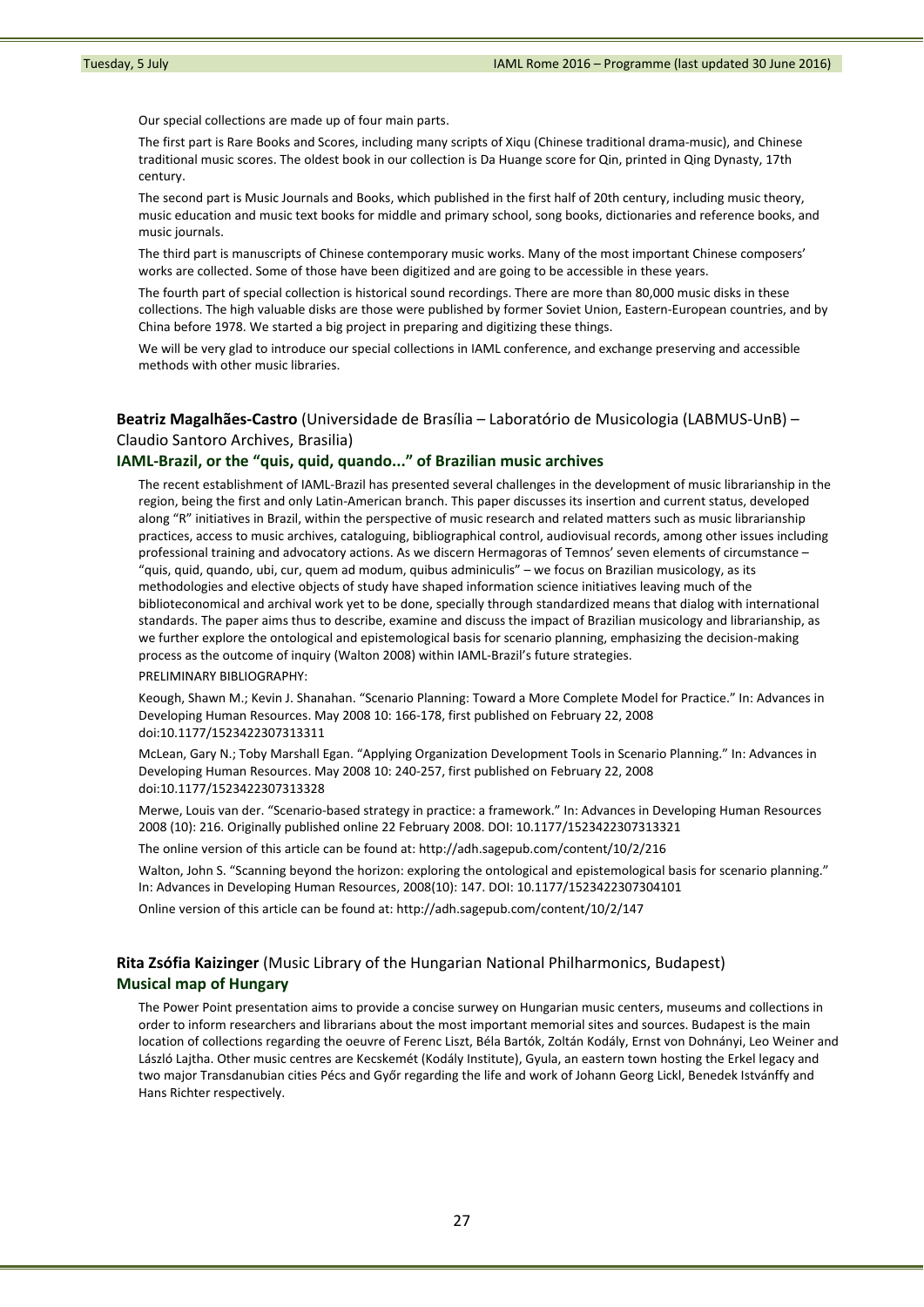## **14.00–15.30 Museum of Musical Instruments**

#### **Italian music in church archives**

Presented by the Forum of Commissions and Professional Branches Chair: **Jennifer A. Ward** (Répertoire International des Sources Musicales, Frankfurt)

# **Ewa Agnieszka Hauptman‐Fischer** (University of Warsaw Library, Warsaw) **Italian Baroque music in the Cistercian Monastery in Lubiąż. New research**

The proposed paper presents my newest research on the collection of 18th‐century musical manuscripts from the Cistercian monastery in Lubiąż, Silesia (presently in Poland; in the discussed times, under Habsburg rule). A catalyst for undertaking the research was the necrologue of Father Caspar Raff, regens chori, who died in 1738. It mentions that he copied a rare and beautiful repertoire. In the collection, two retained manuscripts are signed "Ex partibus C. Raff". None of the remaining manuscripts from Lubiąż are dated at the first half of the 18th century. Owing to a laborious session in the repository and identification of the monk's characteristic ductus of writing, it was possible to distinguish around a dozen sources written by his hand. Some lack an inscribed monastery provenance note, hence they were used to expand the musical collection of this monastery. The most interesting manuscript contains Antonio Vivaldi's aria from the opera Orlando furioso (of unknown provenance until now, cf. M. Talbot, The sacred vocal music of Antonio Vivaldi, Firenze, 1995, p. 213). The identification of Raff's manuscripts also enabled a distinguishing of sources originating in the early 18th century and constituting the earliest surviving manuscripts, which in turn provided answers to a range of significant questions regarding the copied repertoire, its length of use, the changes it underwent, composers who were valued, and finally, the makeup of the chapel ensemble, as well as everyday musical practice.

Raff's collection contains sacred works that are predominantly Latin (the lack of typical genres, such as Masses and vespers, is an obvious testimony of its incompleteness). It indicates a swift transmission of works by Italian composers active in the same period as Raff (Pietro Paolo Bencini, Francesco Feo, Bonifatio Graziani—the sole composer of the older generation— Domenico Natale Sarro, and Antonio Vivaldi). Raff also made all monasterial copies of works by Gunther Jacob, a superb composer from Prague. The manuscripts transmit information about instruments used in the monastery, among which the most interesting is the chalumeau, an instrument that was gaining popularity at the Viennese court. The sources reveal a knowledge of the scordatura technique, which can explain the relatively large number of manuscripts, which beyond parts in the home key contain transposed vocal parts and the organ part, with a simultaneous omission of violin parts. They were most likely performed in both keys, with employment of a violin‐part scordatura in one. What is surprising is the small number sources originating in the regent's 20‐year work period. The obsolete repertoire was subject to replacement, leaving behind old covers used for new works; in one case, we can indicate the length of time a piece functioned before going out of use. Works that were valued despite the passage of time were slightly re-worked, e.g. by altering the instrumentation (e.g. horns replacing the chalumeau) as well as the liturgical destination.

The surviving collection is an excellent testimony of the transformations in all monasterial music collections. Work on it is a rare experience for the librarian, where old manuscripts offer a precise view of a given person and his everyday work. Caspar Raff, the monasterial chapel master, combined his musical education with exquisite musical taste. He had perfect orientation in current music, valued composers in the early stages of acclaim, and his works also delight the contemporary researcher. His repertoire was retained by his successors, thus it was certainly employed throughout the century. Raff also composed, but only one work of his authorship remains.

#### **Thomas M. Cimarusti** (Texas Tech University, Lubbock)

## **Newly discovered sources at Santissimia Annunziata and the telling of Florentine musical history**

In 1966, a devastating flood of the Arno River in Florence claimed the lives of over 100 people and damaged millions of archival documents, masterpieces of art, and volumes of rare books and scores. The impact of such a catastrophic event is well documented, particularly in relation to the collections at the Archivio di Opera del Duomo, Biblioteca Nazionale Centrale, Archivio di Stato, and the Uffizi Gallery. However, unknown to many is the impact the flood had on numerous churches and cathedrals, such as the convent of the Basilica of the Most Holy Annunciation in Florence—one of the most highly venerated Marian shrines in Florence. Curated by Dr. Paolo Piccardi, the basilica's archive houses nearly 5,000 musical scores—90% of which are manuscripts—and represents over 1,000 composers, including Palestrina, Cherubini, Rossini, Verdi as well as numerous lesser known figures such as Neapolitan pedagogue Francesco Durante (1684–1755), castrato Giovanni Filippo Dreyer (1703–1772), and composer Giuseppe Ceccherini (1792–1856). That said, the archival collection at SS. Annunziata preserves a remarkable history of sacred music presumably performed there between 1600‐ 1900, thus providing somewhat of a linear trajectory of musical history at the basilica.

Unfortunately, the archive is relatively unknown among librarians and musicologists. The reasons for this are many: following the disastrous flood of 1966, the contents of the archive remained in complete abandonment for over 40 years; and until recently, access to the archive had always been prohibited. Thanks to the meticulous and dedicated work of Dr. Piccardi, however, the contents of the archive are being restored and reorganized which in turn will make it more accessible to the general public. The purpose of this paper, then, is to briefly trace the origins of the archive and introduce its contents via digital images and audio excerpts. I will then offer an examination of select composers and musical works that represent some of the collection's most interesting items. I will conclude by commenting on Dr. Piccardi's claim that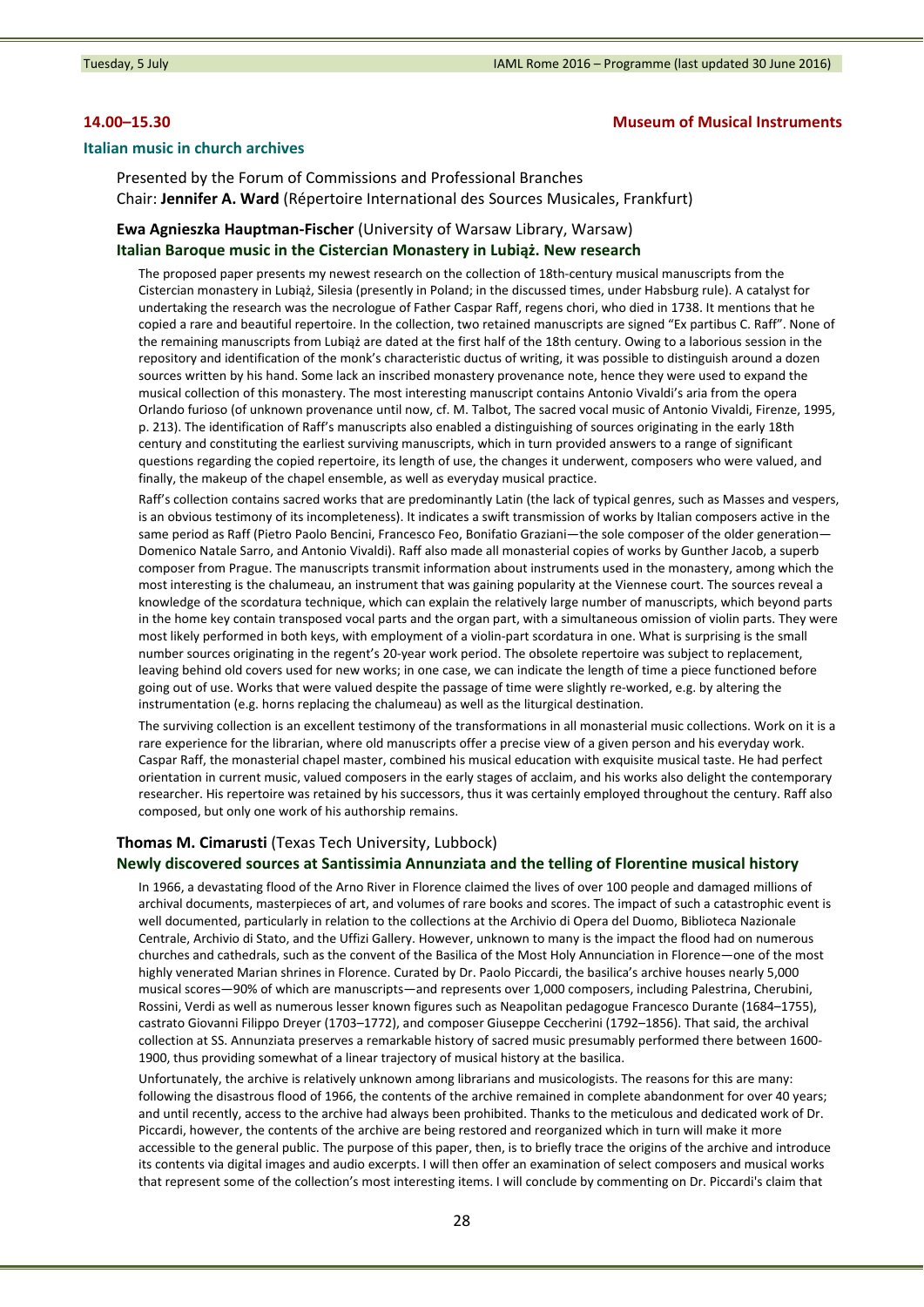Tuesday, 5 July **Tuesday, 5 July 2016** – Channel Communication Channel Communication Channel Communication Channel Communication Channel Communication Channel Communication Channel Communication Channel Channel Channel Cha

the archive is "unique in that it evolved according to the changing sensibilities of the church and Florentine culture" and how such a collection might impact current Florentine historiography.

## **Ilaria Grippaudo** (Università degli studi di Palermo, Palermo)

# **Musical manuscripts in the Archive of the Duomo of Enna: Change and continuity of the repertory in the Eighteenth and Nineteenth Centuries**

From the sixteenth century until the beginning of the twentieth, musical life in Enna—a small town in the centre of Sicily was particularly vivacious. This was due especially to the activity of its most important religious institution, the cappella musicale of the Duomo, which employed a stable number of musicians, for the most part Sicilians, but also foreigners. It was especially during the Settecento that several of them arrived from Naples, the most prestigious musical centre of the time. Among them were singing 'virtuosi' and instrument players, but also composers like Luigi Platone or Giuseppe Coppola, who both came to Sicily at the end of century and became maestri in the music chapel. Its prolific activity is witnessed by hundreds of manuscripts still preserved in the church: continuity and uniformity are the distinctive features of this musical production with regard to genres, repertories, and styles. Nonetheless, the desire for novelty prompted the composition of original works, particularly in the most important occasions of the festive calendar, like the patronal feast of Our Lady of Visitation, during which a sacred dialogue or "azione drammatica" was composed by the maestro di cappella and performed in public. Among these works we can remember "Sisara al Cisone" by Giuseppe Coppola, played in 1787, and "Trionfo della Gran Vergine Maria sulle Rovine di Cerere"—popularly called 'u dialucu—put to music by the Neapolitan artist in 1797 and included in the repertory until the Novecento. The study of the extant documentation and the musical sources allows us to investigate the composition and the performance practices of the cappella musicale and explore the notions of custom and persistence that distinguished the musical traditions in Sicily.

# **14.00–15.30 Studio 1**

# **Tutorial session on DOREMUS project (II)**

Presented by the Cataloguing Commission

Chairs: **Joseph Hafner** (McGill University, Montréal), **Rodolphe Bailly** (Cité de la musique – Philharmonie de Paris, Paris)

See details on page 25–25.

# **14.00–15.30 Studio 3**

## **Broadcasting and Orchestra Libraries Branch**

**Working meeting** (including a visit to the Orchestra Archive of the Accademia Nazionale di Santa Cecilia)

Chair: **Nienke de Boer** (Het Balletorkest / Dutch Ballet Orchestra, Amsterdam) Guest speaker: **Guido Ricci** (Orchestra Archive of the Accademia Nazionale di Santa Cecilia, Rome)

## **14.00–15.30 Multimedia Library – Molinari room**

## **Constitution Committee**

# **Working meeting (closed)**

Chair: **Richard Chesser** (British Library, London)

**15.30–16.00**

**Coffee break**

#### **Poster Session (I)**

See details on pages 19–21.

**15.30–16.00 Foyer of the Santa Cecilia Hall**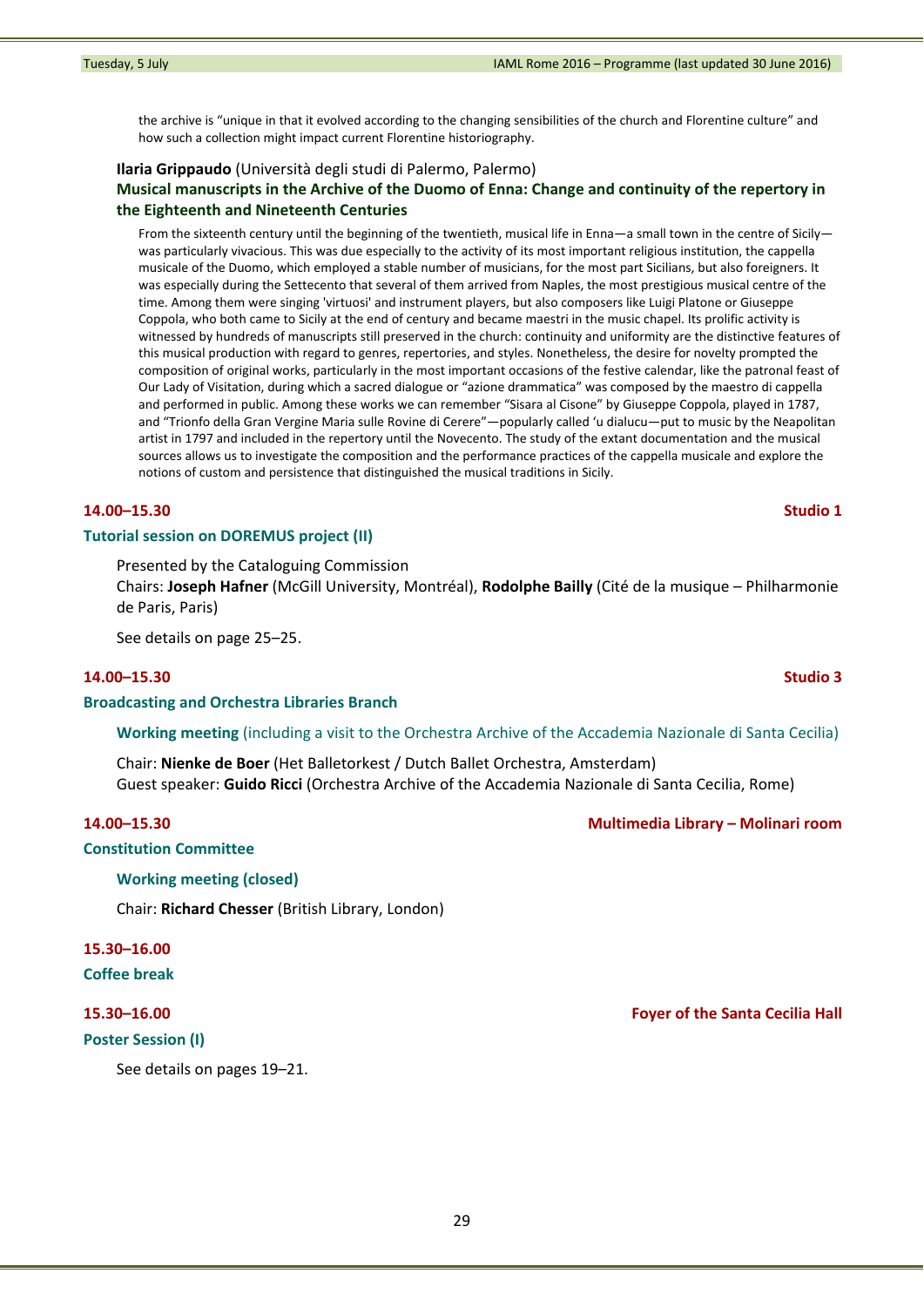# **IAML General Assembly (I)**

**16.00–17.30 Santa Cecilia Hall**

Chair: **Barbara Dobbs Mackenzie** (President, IAML, RILM International Center, The Graduate Center, The City University of New York)

The 2<sup>nd</sup> session will take place on Friday at 14.00

# **20.30 Via di Santa Maria dell'Anima, 64 – near to piazza Navona Concert 'La Scala del cielo' at the Church of Santa Maria dell'Anima**

Ensemble SeicentoNovecento, Flavio Colusso (conductor)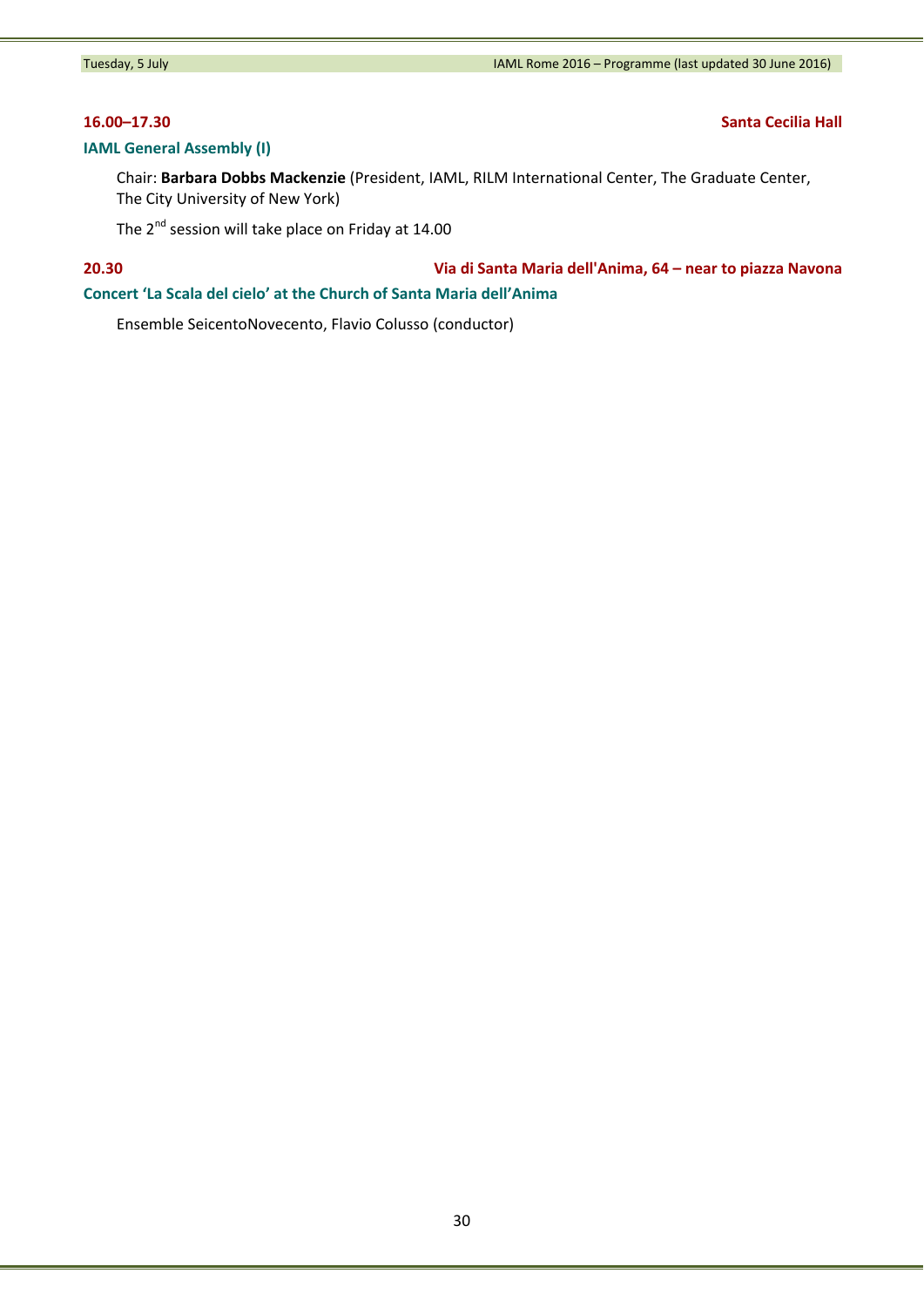**WEDNESDAY, 6 JULY**

## **Plenary session**

**Activities of the Istituto Centrale per il Catalogo unico delle biblioteche italiane e per le Informazioni**

Presented by the Organizing Committee Chair: **Simonetta Buttò** (Director, Istituto Centrale per il Catalogo Unico (ICCU), Rome)

**Patrizia Martini** (Istituto Centrale per il Catalogo Unico, Rome), **Massimo Gentili‐Tedeschi** (Istituto Centrale per il Catalogo Unico, Rome)

**Music in the National Library Service (SBN), new rules and standards**

#### **Laura Ciancio** (Istituto Centrale per il Catalogo Unico, Rome)

**bibliografiche (ICCU): Documenting the Italian music heritage**

#### **The Italian music network and its digital collections, specialization of www.internetculturale.it**

The presentation is focused on the new edition of Internet Culturale, the portal of the Ministry for Cultural Heritage and Activities and Tourism (MiBACT), devoted to the Digital Library; in particular it describes in details the state of art of the digital collections related to the music.

Since 2000 the Central Institute for the Union Catalogue of Italian Libraries and Bibliographic Information (ICCU), which is part of MiBACT, begins to deal with the project of the Italian Digital Library, identifying reference standards for the realization of digital collections and especially for the musical sector. Since 2004, ICCU is responsible for the editing of the Internet Culturale portal and manages its digital Library.

Until today Internet Culturale includes about 10.000 librettos related to the Music sector, 14.000 graphic materials, 8.500 documents and letters, 21.000 music manuscripts, 5000 music editions, 52 music digital collections.

In the new edition presented, finds its place the Italian music network, (ReMI), one of the specializations of the portal.

ReMI is the attempt of proposing a way of presenting the contents, with the aim of valorizing the materials already searchable trough the search engine and allow both the specialized and general users to identify and reach the contents of the digital library with the aid of chronological filters or by themes or subjects, ect.

In this presentation the services for the users and for the partner of the Internet Culturale "system" are illustrated: the digital theca for the digital collections of the partner, the harvesting of 14 digital providers, the HTML5 display for tablet, the Full text search, the monitoring of the activities concerning the digitalization of the partner, the funding of digital collections projects, and in particular it is presented what has been carried out for musical collections.

# **Marzia Piccininno** (Istituto Centrale per il Catalogo Unico, Rome), **Elisa Sciottti** (Istituto Centrale per il Catalogo Unico, Rome)

#### **Treasuring the sound heritage: The Europeana Sounds Project**

Europeana Sounds is a three‐years‐long project, launched in 2014 with the goals of improving access to the European sound heritage and fostering creative re-use of digital contents through the Europeana portal which will make available more than 1,000,000 items, allowing to travel through the history of sound recordings: music, spoken word, environment recordings, radio programmes and sound effects.

Europeana Sounds is composed by 24 partners from 12 European countries, coordinated by the British Library. The Central Institute for the Union Catalogue of Italian Libraries and Bibliographic Information (ICCU) is partner of the project and contributes, as aggregator through the Internet Culturale portal, with 80,000 items, that are provided by the Central Institute for Sound and Audiovisual Heritage (ICBSA).

Internet Culturale provides also digital access to the cultural heritage held by Italian public libraries and cultural institutions with precious collections of music documents preserved in public, private and church libraries, but also in archives and museums, most of which are described in the OPAC SBN, the union catalogue of Italian libraries.

Among other networking activities promoted by ICCU to develop systems and services for institutions and citizens, Cultura Italia is the national content aggregator for Europeana.

ICCU moreover participates in many European projects coordinating best practice networks with the involvement of experts and institutions across Europe.

In Europeana Sounds the metadata associated to digital objects are provided according to Europeana Data Model (EDM) for Sound, which has been developed specifically for sound resources.

# **9.00–10.30 Santa Cecilia Hall**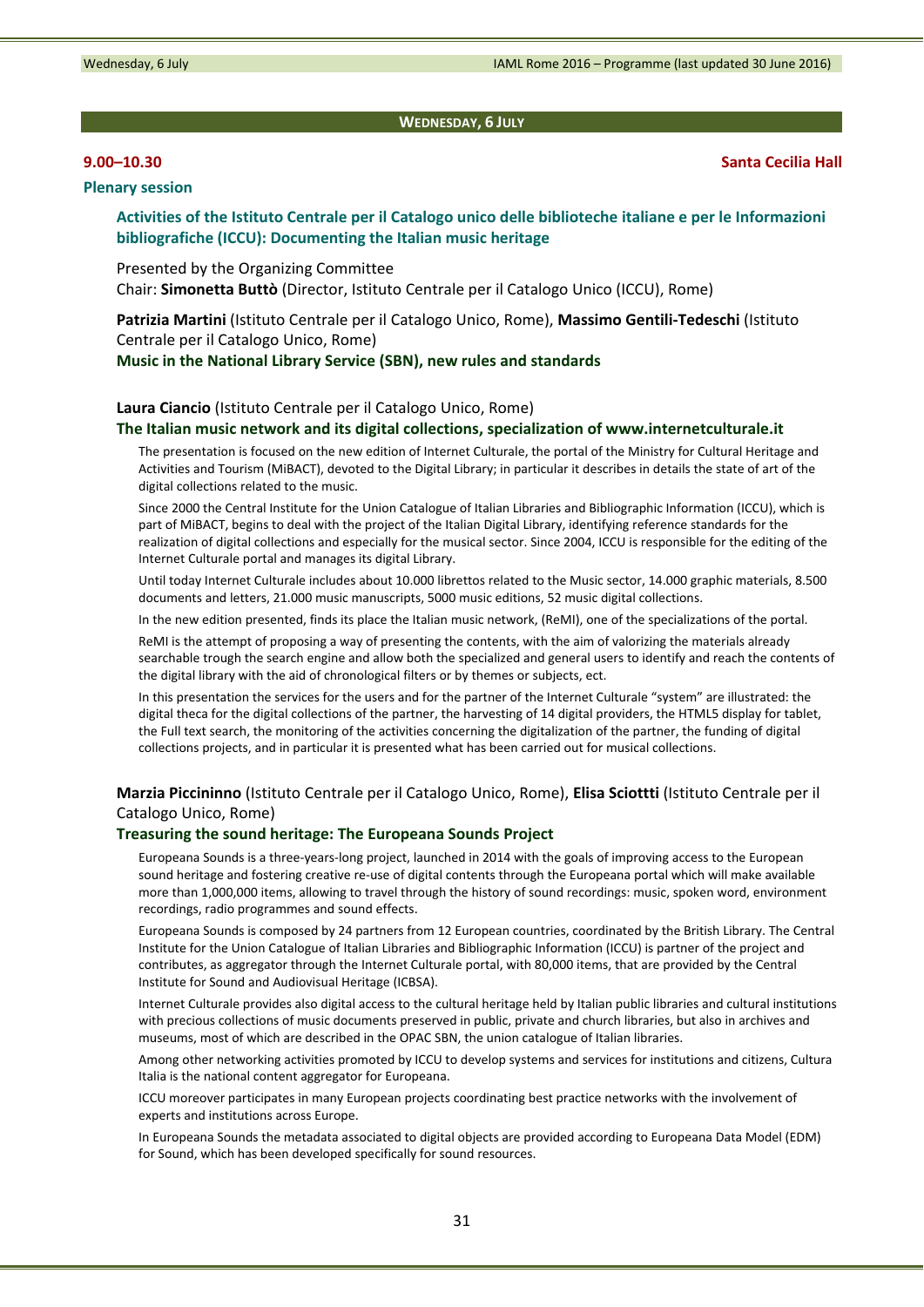One of the most crucial features of the project concerns the realization of new SKOS vocabularies which extend the Europeana Ontology pertaining to specific aspects of audio resources (genre, place, physical, carrier, medium of performance, etc.).

Europeana Sounds is also developing thematic channels that will allow for a more agile search among its contents, providing a better user experience.

In addition to aggregating content, Europeana Sounds deals with issues concerning copyright, in cooperation with music publishers and rights holders.

Europeana Sounds is a relevant example of how libraries, archives and museums can maximize their efficiency by working together and providing more integrated access to their collections. Europeana, the European cross-domain aggregator, provides indeed more integrated access to documents and digital resources on a wider scope for improving collections, increasing the number of users, leveraging experiences and funding.

# **10.30–11.00**

# **Coffee break**

### **11.00–12.30 Santa Cecilia Hall**

# **Music publishing**

Presented by the Bibliography Commission Chair: **Rupert Ridgewell** (British Library, London)

### **Roberta Milanaccio** (King's College London)

#### **Tradition vs. Renewal: Editorial praxis at Ricordi and the definition of new editorial genres and series**

The aim of my research is to throw light on the editorial ethos at the Italian music publishing house, Ricordi, since the end of World War Two. In the past Casa Ricordi itself contributed to this subject through publications that had a celebrative function and retraced the history of the publishing house. But even though those publications included essays by eminent musicologists on editorial activity, they remained within the sphere of self-celebration, hence with a limited critical involvement and with objectives that were purely illustrative. A few contributions that touched on this theme also appeared in academic journals. Among the publications the most important broad treatment—even though it does not specifically concern the editorial practice at Ricordi—has been Philip Gossett's Divas and Scholars, which in part deals with the relationship between the traditional edition and the critical edition in the operatic repertoire. My research will therefore try to fill a gap in the enquiry into the editorial ethos in Italian music publishing as exemplified by Ricordi, the most important music publisher in the country.

This is a theme of great interest as it allows us to reflect on a pervasive and problematic aspect of music: the interaction between abstract components and concrete elements, in particular the relationship between the cultural dimension (the score as a vehicle of ideas) and the material dimension (the score as commodity). Indeed, those same components—the heritage of musical texts as conceived by the composer and the set of technical resources and financial strategies adopted to disseminate it—essentially delimit the field of 'editorial possibilities'.

As I aim to demonstrate, the editorial mediation carried out by Ricordi in identifying 'editorial possibilities' cannot always be viewed in terms of a conscious cultural strategy. Moreover, from the genres and series published at Ricordi, there emerges the question of the tastes and mentalities of the people to whom the editions were addressed. In this sense, this study aims not only to reveal the problems, of varying importance, posed when studying the historical process behind Ricordi editions, but also to show how Ricordi conceived the 'destiny' of its scores, which were published with very variable predictions of their expected public/users.

# **Maria Borghesi** (Università degli Studi di Pavia, Dipartimento di Musicologia e Beni Culturali, Cremona) **Instructive editions as object of studies: The case of J. S. Bach's Two‐Part Inventions in Italy**

In last decades many scholars have studied collections of instructive editions published between 19th and 20th century with the aim to identify different models in editors' indications. Among previous studies, one must take into account three essays regarding Italian instructive editions of Bach's keyboard compositions and Well‐Tempered Clavier edited by famous teacher-editors (Giannetti 2005, Bottoni 2007, Bertoglio 2012). The aim of this paper is to reconstruct three main important roles of instructive editions in editorial and cultural investigation. For this purpose, starting from my MA thesis (Borghesi 2015), I will take as case of study ten instructive editions of Bach's Two‐Part Inventions published in Italy between 1850 and 1985 by some important editors as Cesi, Longo, Busoni, Mugellini, Casella.

At first instructive editions will be observed on the editorial point of view. They represent products useful to understand how editorial models have changed in the decades, passing through large collections, to editions of a single work, to Urtext edition. At the same time, their study highlights publisher's answer to the need of updating, the results of acquisition of little print houses by bigger Italian publishers (i.e. Venturini in Rome and Florence acquired by Carisch) and the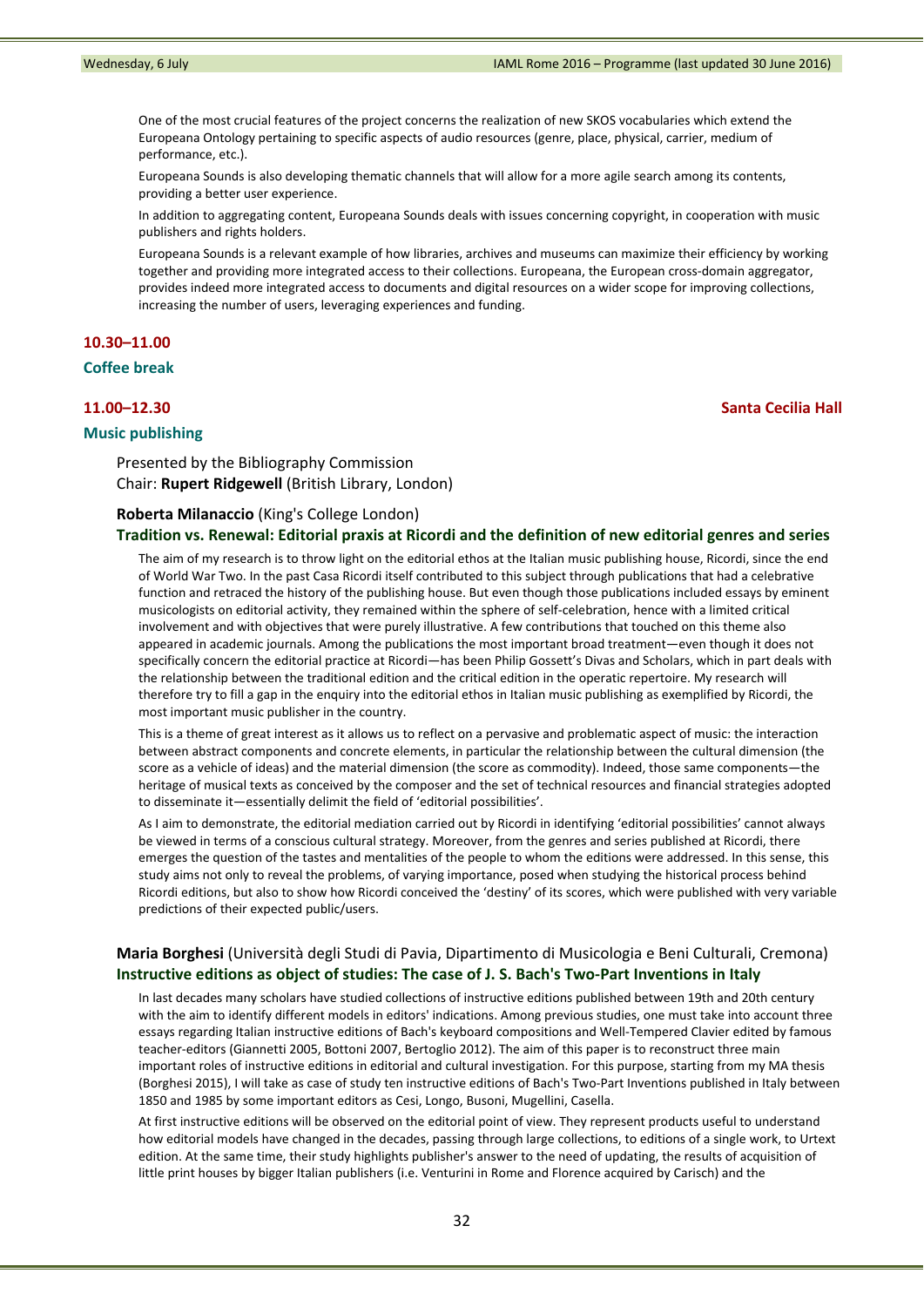relationships between Italian and abroad publishers (i.e. the relationships between Ricordi and Breitkopf & Härtel and copyright of Busonis's edition) following the editorial market needs (i.e. why Ricordi published three editions of the same work in 7 years).

Secondly, instructive editions represent an instrument for didactic, cultural and aesthetic studies. On the one side, instructive editions, born both as support for teachers and students offering them an interpretation by qualified editors and teachers as well as to make available obsolete compositions by re-interpreting and re-adapting them to "modern" musical taste. Therefore, instructive editions represent a mirror of performance practice, didactic and musical taste in a specific moment thanks to their interpretative indications and Prefaces. On the other side, the analysis of instructive editions can give important evidence for historical and cultural studies regarding editor's role and editing activity of some of most important teachers and musicians, relating it with their cultural‐aesthetic reflections.

Finally, the study of instructive editions could support researches about their single reception, the reception of previous editions by further editors and, in general, represents a mean to study Bach's reception in Italy.

**Luca Aversano** (Università degli Studi Roma Tre, Dipartimento di Filosofia, Comunicazione e Spettacolo, Rome)

## **The role of German publishers in the development of Italian instrumental music in the second half of the 19th Century**

At the beginning of the 19th century the growth of amateur music practice all over Europe led to a rise in demand for musical articles and to the development of a modern musical market, following the trend which in central Europe and in England was already apparent since the 1770s. In order to find new sale opportunities for their increased production, the big German music publishers followed expansive politics in foreign countries. They could profit of the contemporary general development of the European international trade on the one hand, on the other of the fact that in comparison with the rising publishing industry in other countries they already had a longer experience of about 30 years in the field of printing and selling music. Italy was particularly attractive for two reasons: the absence of a strong local competition, due to the weakness of the young Italian publishing companies especially in the field of instrumental music, which was instead the backbone of the German catalogues, and the cheapness of the custom duties.

Encouraged by the mentioned favourable conditions, the German publishers employed definite strategies aiming to enter into the Italian market.

Thank to this new international trade network of printed music, in the first decades of the 19th century works of composers like Haydn, Mozart and Beethoven become known in Italy many years before their first public performances.

In the following years, since ca. 1830, German Publishers lost influence in selling their products in Italy, because of the emergence of important Italian Publishers, first of all Ricordi in Milan. Ricordi was able to limit the exports of musical goods from Germany and to protect his editions on the national and international Market. Nonetheless, German publishers continued to play an important role in the development of Italian musical life, as a fundamental reference point for the Italian composers who wanted to concentrate on instrumental composition. The contribution aims to illustrate this phenomenon, within the framework of the history of relations between the Italian and German musical cultures.

# **11.00–12.30 Museum of Musical Instruments**

# **Dissemination of music in Europe**

Presented by the Forum of Commissions and Professional Branches Chair: **Stanislav Tuksar** (Croatian Academy of Sciences and Arts, Zagreb)

**Vjera Katalinić** (Croatian Academy of Sciences and Arts, Department for the History of Croatian Music, Zagreb)

# From centres to the periphery: Import of music material to Dubrovnik from the mid-18<sup>th</sup> to the mid-**19th Century**

Dubrovnik wealthy families followed the current musical life in their town as well as abroad. They regularly travelled abroad and acquired music material, or ordered it from home, either for studying music or for performances. The analyses of rich Dubrovnik archive collections with numerous music material (manuscript and printed sheet music, books on music, libretti) as well as the inscriptions on the material itself indicate the locations of their origins. Some changes between the period until the end of the 18th century and the first half of the 19th century can be connected with the new political situation, after the abolishment of the Dubrovnik Republic in 1808 and the Vienna Congress in 1815. The research was carried through within the HERA‐project "Music Migrations in the Early Modern Age: the Meeting of the European East, West and South."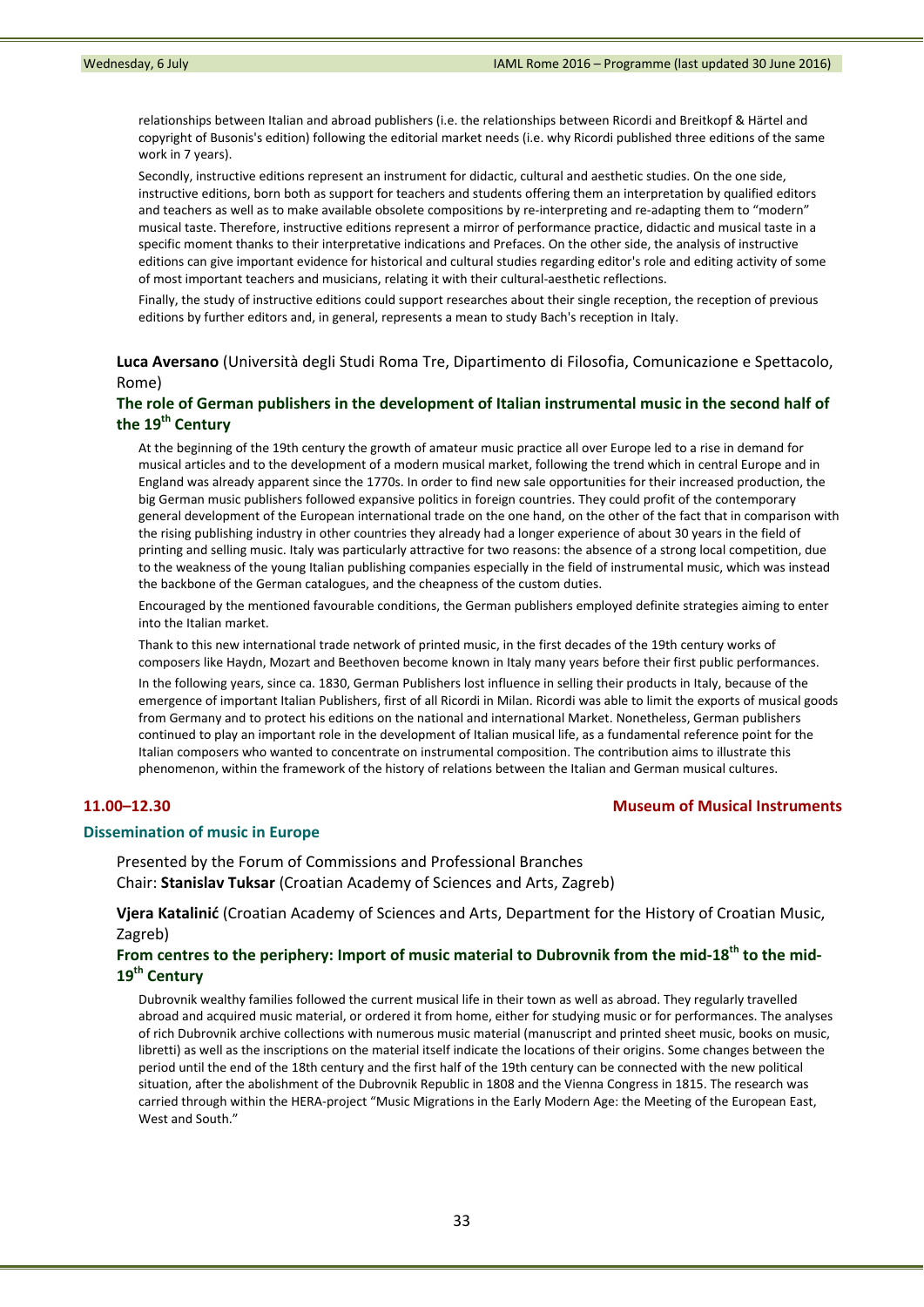#### **Stefania Gitto** (Stvdivm Faesvlanvm, Wien)

# **Ferdinando III Habsburg‐Lorraine: Collector and cultural mediator in Europe at the beginning of the nineteenth century**

Is it possible to retrace a European map of musical culture following Ferdinando III Habsburg‐Lorraine's intense life: at first Gran Duke of Tuscany (1792–1799), then Prince Elector of Salzburg (1803‐1806), again Duke of Wuerzburg (1806–1814), and at last back to Palazzo Pitti (1814–1824)?

This is my actual issue. We can examine crossed research of musical sources, archival documents and historical studies scattered in different places and disciplines going back over the steps of the Tuscan Gran Duke's exile, while on the historical stage Napoleon, the last Holy Roman Emperor and the other European countries played new power rules.

Designed to follow Pietro Leopoldo in Florence, Ferdinando III had to leave Palazzo Pitti in 1799 when the Napoleon troops were coming. With his family, the *libreria palatina*, and his music collection, he sought refuge in Wien at his brother Franz II.

The music collections traveled together with Ferdinand during his fifteen years of exile: Salzburg, Budapest, Wuerzburg, Neuburg, Paris, Berlin, Prague… in every place, journey, or visit it grew and its development is reflected in thousands of titles of music of Fondo Pitti, nowadays gathered in Conservatorio Luigi Cherubini in Florence. Furthermore, there is the possibility to study original sources from operatic, sacred and instrumental repertoire (we conserve scores and all set of parts that are unused) the survey of correspondence, diary, personal and administrative documents, which is uncovering an important network of composers, patrons, musicians, editors, booksellers, impresarios, etc.

Despite the fact that Ferdinando III was deeply close to Florence and Italy where he would always go back, he became mediator of the musical culture in Europe thanks to his passion for the collection. The selection of music scores, the choices of commissions and genres and the personal contacts with musicians are essential indications to understand not so much the tastes of the Gran Duke, but mostly the *gusto* of a society's changing skin, in a period when the new balance between knowledge and power had a big influence on musical national cultures and the birth of the European social identity.

#### **Marek Bebak** (Jagiellonian University, Kraków)

# **Do we know the true version of music by Francesco Gigli (~1600–1657)? The musical sources in libraries in Poland and abroad: Types, chronology and geography**

Francesco Gigli (in Polish historiography also known as Franciszek Lilius) was one of the most prominent composers of 17th century Poland, a teacher and a choirmaster of Kraków's Cathedral between the years 1630–1657. His father Vincenzo, an Italian musician, at the beginning of the 17th century left the court at Graz and came to stay at the Warsaw's court of Sigismunt III Vasa. Francesco, having being raised in an Italian family which cherished a long musical tradition and also having being a student of Girolamo Frescobaldi between the years 1624–1625 in Rome, quickly became a valued figure in Polish‐Lithuanian Commonwealth and abroad.

The main issue of my paper will be presentation of the different types of sources connected with Francesco Gigli, which are preserved in libraries in Poland, Germany, Slovakia and Lithuania. There are mainly manuscripts, one Polish old print and few inventories. The lion's share of them was created after composer's death. Many of them are incomplete. Owing to these two facts, we do not know true version of compositions which were mentioned by Gigli. A lot of sources exemplify different alterations which were created for a particular musical ensemble, e.g. concerto "Muteta super Nicolai Solemnia", which are preserved in Staatsbibliothek in Berlin. Today the concerto is known without original text, because copyist adapted this piece to be used during protestant services. Nowadays, unfortunately, we only have the German‐language contrafactum. Most of the sources were created after the composer's death, mainly in 18th century, when the style of composing music was completely different. Copyists of Kraków's Capella Rorantistarum modified original compositions through changing voices or adding instruments to originally vocal pieces. During my speech, by analysing sources, I will try to answer the question: "Do we know the true version of music by Gigli?"

### **11.00–12.30 Teatro Studio**

## **New services and technology solutions in libraries**

Presented by the Forum of Commissions and Professional Branches Chair: **Pierluigi Ledda** (Archivio Storico Ricordi, Milano)

**Alan Asher** (University of Florida, Gainesville)

#### **A Patron Driven Acquisition Model for PRINT Music Scores and Monographs**

This presentation will explore the process of developing a unique Patron Driven Acquisition Program for PRINT music scores and monographs from concept to reality at an American Association of Research Libraries institution. Areas to be discussed include collection development considerations, information technology infrastructure needs, acquisitions workflows, and plan evaluation. The presentation will examine how partnering with a vendor to implement an innovative collection development plan can support the needs of the music library users and the goals of library collection development officers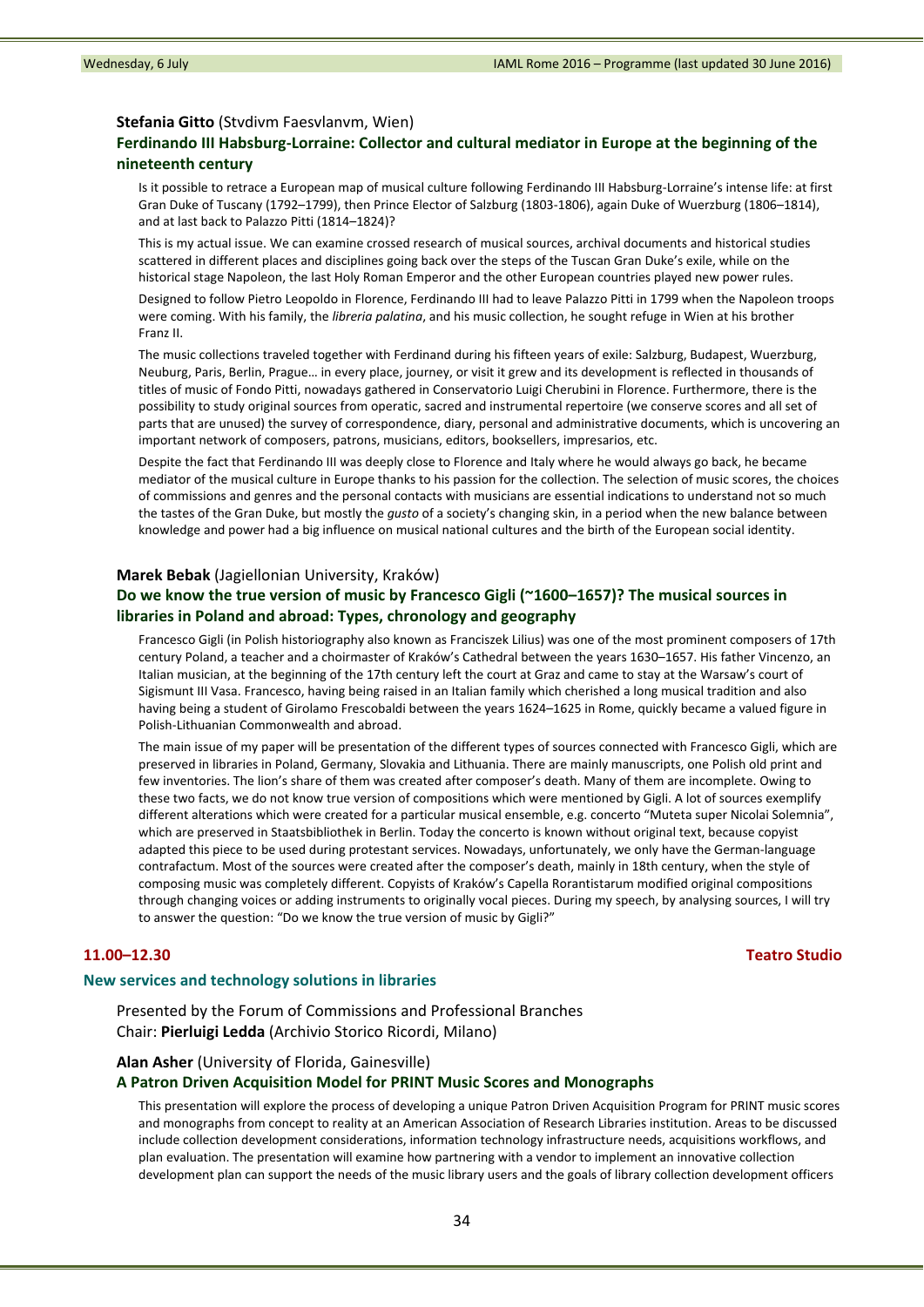and increase access to music scores and monographs in a fiscally responsible way. Presentation attendees can expect to learn about the opportunities and challenges that the library and vendor faced in implementing the plan, outcomes and evaluation, and steps for the future.

**Ingrid Romarheim Haugen** (National Library of Norway, Oslo), **Kari Margrethe Sabro** (National Library of Norway, Oslo)

#### **Making the music happen! Music publishing in the library**

Since 2013, The National Library of Norway has offered scores for unpublished Norwegian contemporary music. This task was formerly taken care of by the Norwegian Music Information Center (MIC), but was transferred to the library as MIC was closed down.

During the last three years, music score publishing has developed to be an integrated part of the music service portfolio of the National Library. A staff of four employees work with different parts of the publishing service, like preparation and rental of orchestral material, printing and binding, cataloging and promotion. Through our work, we get an overview of the contemporary music scene in Norway today and a unique contact with Norwegian composers and performers, as well as performers from abroad.

The sheet music we print has its own visual profile and logo, at the same time distinguishing the printing service as an independent service and making it an integral part of the National Library.

Because the services we provide are similar to those of the publishing business, we also collaborate with publishing houses about issues like publishing rights, and promotion of the music.

Topics presented in the paper will be collaboration with composers and orchestras in the production of new works, contact with, and promotion towards, performers, both nationally and internationally and collaboration with publishing houses. We will also discuss the implications it has for the service to be part of an institution like the National Library.

Through practical examples we will show how The National Library is playing a central role in facilitating performances of Norwegian contemporary music, in Norway and rest of the world.

### **11.00–12.30 Studio 1**

#### **Public Libraries Branch**

## **Working meeting**

Chair: **Carolyn Dow** (Lincoln City Libraries, Nebraska)

### **11.00–12.30 Studio 3**

**Cataloguing Commission**

#### **Working meeting. Focus on Unimarc Sub‐Commission topics**

Chair: **Joseph Hafner** (McGill University, Montréal)

# **12.30–14.00**

**Lunch**

## **14.00–18.00**

**Excursions**

### **21.00**

**Répertoire International de Littérature Musicale (RILM)** 

**Reception for National Committee representatives, Committee members, Commission Mixte members and friends of RILM**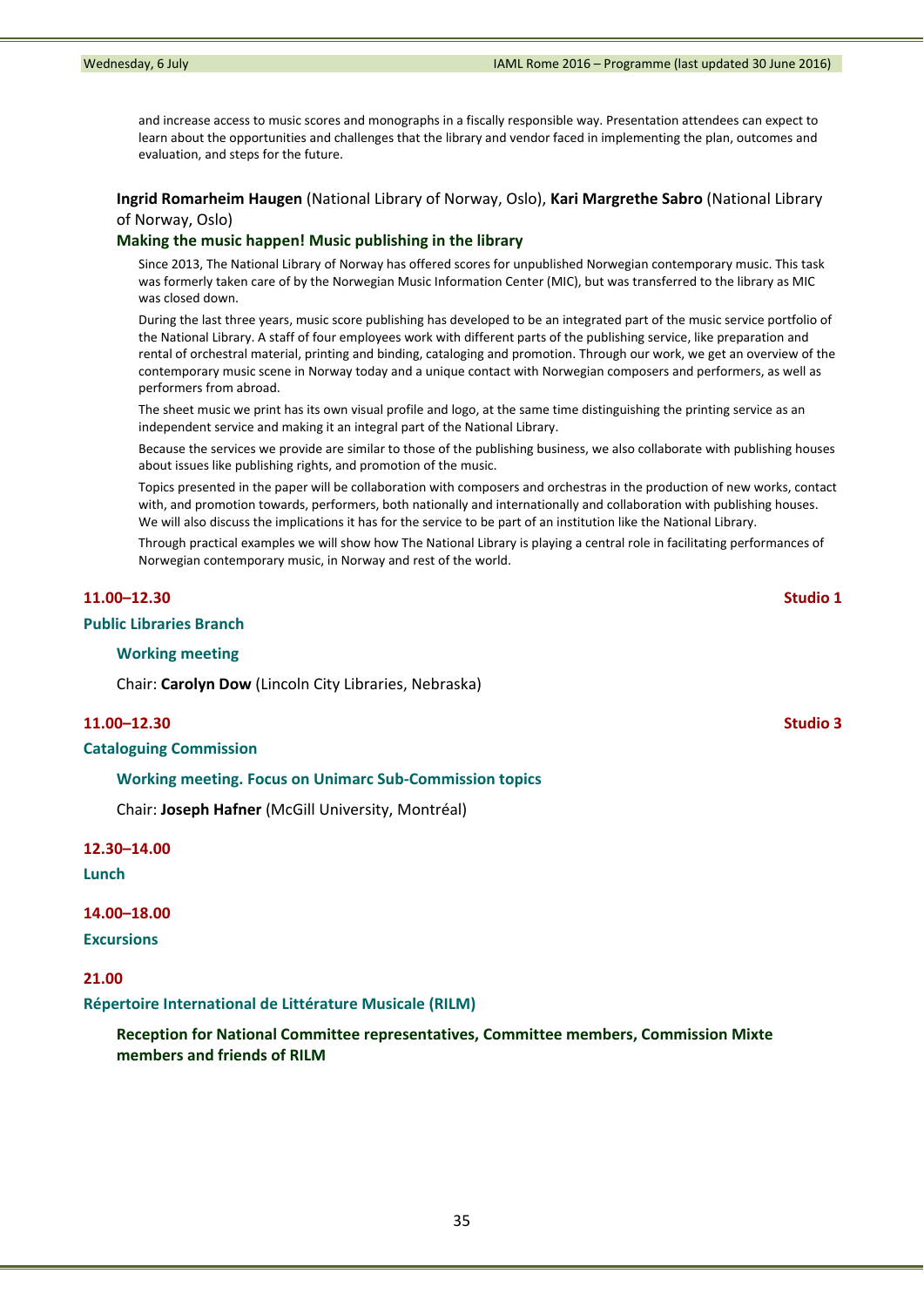#### **THURSDAY, 7 JULY**

## **Archives of composers**

Presented by the Archives and Music Documentation Centres Branch Chair: **Marie Cornaz** (Bibliothèque royale de Belgique, Brussels)

## **Angela Carone** (Fondazione Giorgio Cini, Venezia), **Francisco Rocca** (Fondazione Giorgio Cini, Venezia) **The musical archives of the Giorgio Cini Foundation in Venice: Valorisation and cataloguing**

The Institute for Music of the Giorgio Cini Foundation in Venice conserves the archives of a number of important 20th century Italian composers, including A. Casella, D. Guaccero, E. Macchi, G. F. Malipiero, G. Manzoni, O. Respighi, N. Rota, R. Vlad. The paper will illustrate the diverse typologies of material found in the archives, a few recent activities aimed at recognising their full value and the work in electronic cataloguing currently underway.

# **Marie‐Gabrielle Soret** (Bibliothèque nationale de France, Département de la musique, Paris) **Le Fonds Olivier Messiaen au Département de la musique de la Bibliothèque nationale de France : une entrée exceptionnelle. Présentation et méthodologie de traitement**

Le Fonds d'archives du compositeur Olivier Messiaen (1908–1992) est entré au Département de la musique de la Bibliothèque nationale de France en février 2015. Cet ensemble remarquable, tant par sa valeur scientifique que par sa volumétrie était conservé dans l'appartement qu'occupaient Olivier Messiaen et son épouse, la pianiste Yvonne Loriod, depuis 1961. Plus de 200 mètres linéaires de documents sont maintenant en cours de traitement au Département de la musique de la BnF : manuscrits musicaux à tous les stades de leur conception (esquisses, œuvres de jeunesse, manuscrits des grandes œuvres, parfois en plusieurs versions, épreuves corrigées et annotées,…), manuscrits littéraires (textes, conférences, articles, cours), photographies (privées et professionnelles), correspondances avec les compositeurs, interprètes et nombreux élèves du maître dans le monde entier, objets (souvenirs de voyages mais aussi objets en rapport avec les œuvres ou les ayant inspirées), collection de programmes, papiers personnels (archives privées, familiales et professionnelles), éditions de musique imprimées annotées (œuvres de Messiaen, œuvres au répertoire d'Yvonne Loriod), bibliothèque et documentation sur les grands centres d'intérêt et d'inspiration du compositeur. Ces archives, conservées dans leur intégrité, avaient été classées et annotées par Yvonne Loriod. Le traitement et l'analyse de cette imposante masse de documents vont permettre aux chercheurs d'étudier la vie, l'œuvre et les activités pédagogiques de cette figure majeure de la musique du XXe siècle sur plus de 60 années d'activités. C'est un vaste champ de recherches qui s'ouvre ainsi aux musicologues et aux interprètes pour lesquels il convient de mettre à disposition rapidement les outils nécessaires afin de rendre les documents accessibles dans les meilleures conditions.

L'importance de ce fonds et la nécessité de l'ouvrir rapidement à la consultation demandent au Département de la musique d'adapter ses méthodes de travail à ces circonstances exceptionnelles. Cette présentation se propose de décrire la méthodologie adoptée pour le transfert du fonds, son analyse sanitaire, sa ventilation et son classement, et le démarrage des travaux d'inventaires et de catalogage dans les deux catalogues de la BnF : Catalogue général (Intermarc), Base Archives et Manuscrits (BAM, en EAD).

#### Olivier Messiaen Archive at the Music Department of the Bibliothèque nationale de France: how it is being processed

In February 2015, the Archive of French composer Olivier Messiaen (1908–1922) entered the Music Department of the Bibliothèque nationale de France. This archive, exceptional because of its scientific value as well of its extent, had been carefully kept by Olivier Messiaen and his wife, pianist Yvonne Loriod, in the flat they both had been living in since 1961. More than 200 linear meters of documents are now being processed at the Music Department: autograph musical manuscripts in all their different compositional steps (sketches, youth works, manuscripts of the main masterpieces, sometimes in different versions, corrected proofs,…), autograph textual manuscripts (texts, lectures, articles, courses), thousands of private and professional photographs, correspondences with fellow‐composers and the master's performers, students and publishers all over the world, objects (in context of the works as well as mere travel souvenirs), music instruments, collections of programmes, annotated printed scores used for performances and analysis courses, books on all matters of interest and sources of inspiration for the composer, private papers and family archives. Processing and analysis of this very complete archive will open a large window to musicologists and performers, on the life, the works and the pedagogical activities of this major personality of the musical field in the  $20<sup>th</sup>$  century.

The importance of this extensive archive for research and the necessity of making it available to consultation in a reasonable delay, require adaptation of usual working methods. This paper's purposes are to give a glance to the archive and to describe the different processes adopted for physical treatment in the stacks, and intellectual description in the catalogues of the BnF: Catalogue général (Intermarc format), BnF Archives et Manuscrits (EAD Encoded Archives Description).

**9.00–10.30 Teatro Studio**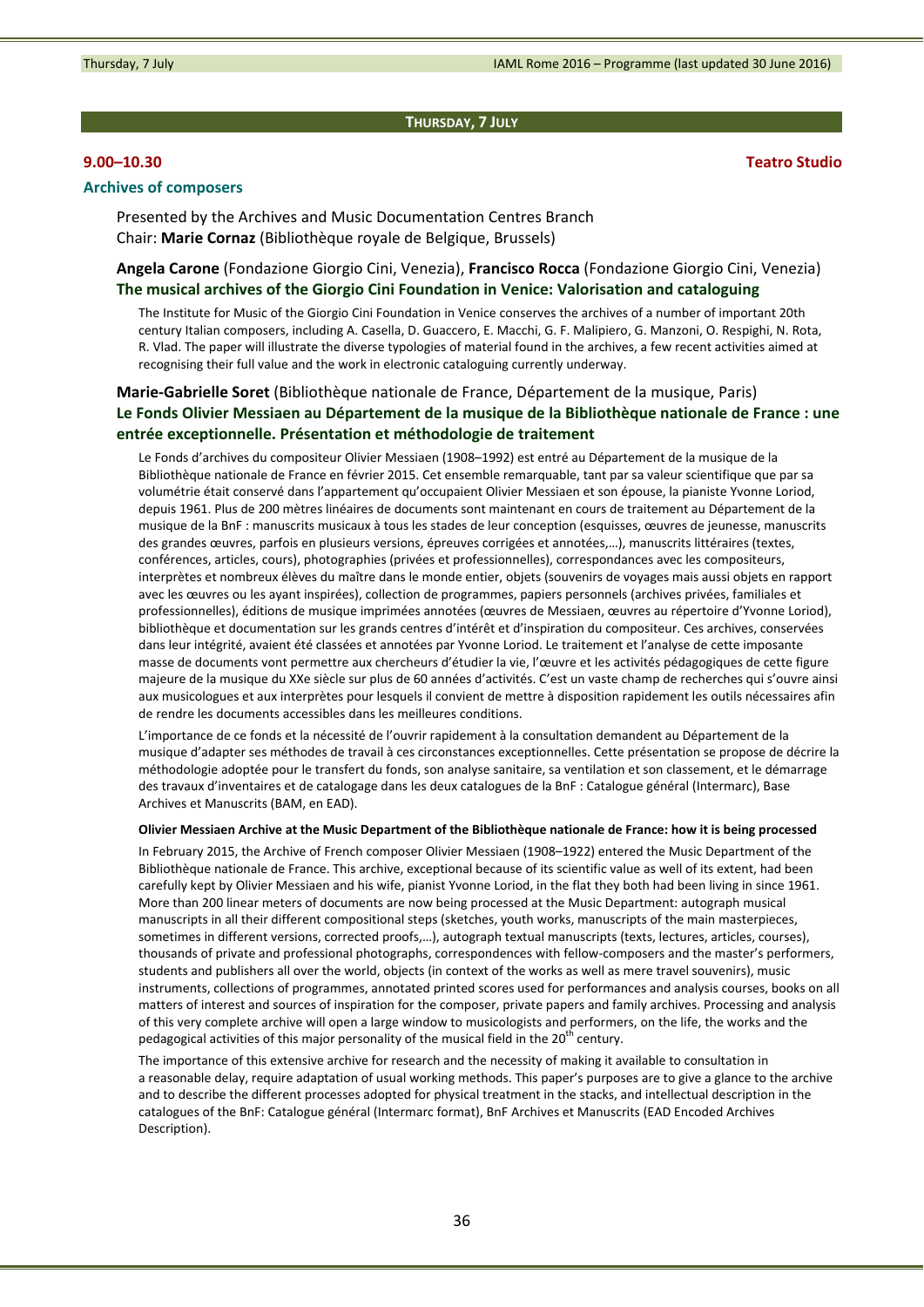**Marek Żebrowski** (Polish Music Center, Thornton School of Music, University of Southern California, Los Angeles)

## **Polish Music Center at USC and its unique manuscript collection**

Established in 1985 by Dr. Stefan and Wanda Wilk, the Polish Music Center at USC's Thornton School of Music serves as a research library for scholars, musicians, and journalists, as well as a concert organizer and academic content publisher. The Center's extensive and growing collection of materials contains books, scores, manuscripts, recordings, periodicals, documents and numerous other items related to Polish music.

Initiated in 1984 with gifts by Witold Lutosławski and Stanisław Skrowaczewski, the PMC Manuscript Collection is now one of the world's most important repositories of manuscripts by modern Polish composers with well over 200 scores by Bacewicz, Baird, Laks, Meyer, Penderecki, Ptaszyńska, Schaeffer and Tansman, among many others. Recent additions include the newly discovered symphonic music of Henry Vars (Henryk Wars), the archives of Zygmunt and Luisa Stojowski, the Paso Robles Collection of Paderewski memorabilia, Bronisław Kaper film scores, and the Roman Ryterband Collection.

# **9.00–10.30 Spazio Risonanze**

#### **New resources, search strategies, and collaborations**

Presented by the Commission on Service and Training Chair: **Jane Gottlieb** (The Juilliard School, New York)

## **Hyun Kyung Chae** (Ewha Womans University, Ewha Music Research Institute, Seoul) **Opening East Asian music to the world: The Ewha Music Database**

This paper introduces the Ewha Music Database (EMDB) and its contribution to the research of East Asian music. The Ewha Music Research Institute (EMRI) engaged in the project, "Establishing a database for music education materials of East Asia in the modern era" funded by the National Research Foundation of Korea from 2011–2014. The project produced the EMDB and its web site, eMUSICdb.info, which opened to the public on November 1, 2014. The EMDB includes over 12,000 music materials such as music textbooks, songbooks, scores, instruction books for instruments, and books about music theory, music history, pedagogy, and music appreciation. The EMDB offers primary sources with related documents and historical information in one place. It is a new and powerful research tool and will serve as the foundation of a unified primary source repository, and offers a unique opportunity to make comparisons between various music data.

This paper will examine the challenges of building the EMDB and review research papers that have stemmed from the process. Finally, the paper will discuss the next phase of the project that enhances the EMDB by inviting users to participate and share their experiences; by adding composer and performance databases; by expanding to different periods and genres as the EMDB encourages users to open more dialogues through its website. This will lead the EMDB to become a web 3.0-ready website that offers users not only individualized and personalized search results, but opportunities to relate and link to other relevant data or websites as well. The EMDB with its innovative techniques, containing hitherto unavailable music sources of China, Korea, and Japan in one place, will certainly enhance research and education, and play a role as the center of knowledge production and discourses.

### **Jörg Müller** (Hochschule Luzern)

# **Going beyond boundaries. Collaborations between librarians, teachers and researchers at the Lucerne University of Applied Sciences and Arts**

Decreasing lending volumes, competition with open resources as Youtube, Wikipedia or IMSLP: music libraries are faced with challenges. One approach for the music library of a music academy could be an enhanced cooperation between library and teaching and research departments. Whether as continuous processes or as projects, collaborations with students, lecturers and researchers have the potential for evolving attractive customer‐oriented services.

At the Lucerne University of applied Science and Arts the music library is working closely with several stakeholders: for example with students in a upcoming project on designing a learning room, from gathering ideas to the realisation—for the benefit of all music students, but also for fresh insights with regard to the planned new building; or with Teachers of IT‐ Courses and Music History in the so called E‐Lab‐Service and the implementation of information literacy lessons. From partnership with the research department emerged the valorisation of special collections (like the Willisau Jazz Archive) as well as citation guidelines for student papers. These forms of collaborations require not only open-mindedness on all sides, but for the library staff also the willingness to continuous training in hitherto less covered areas.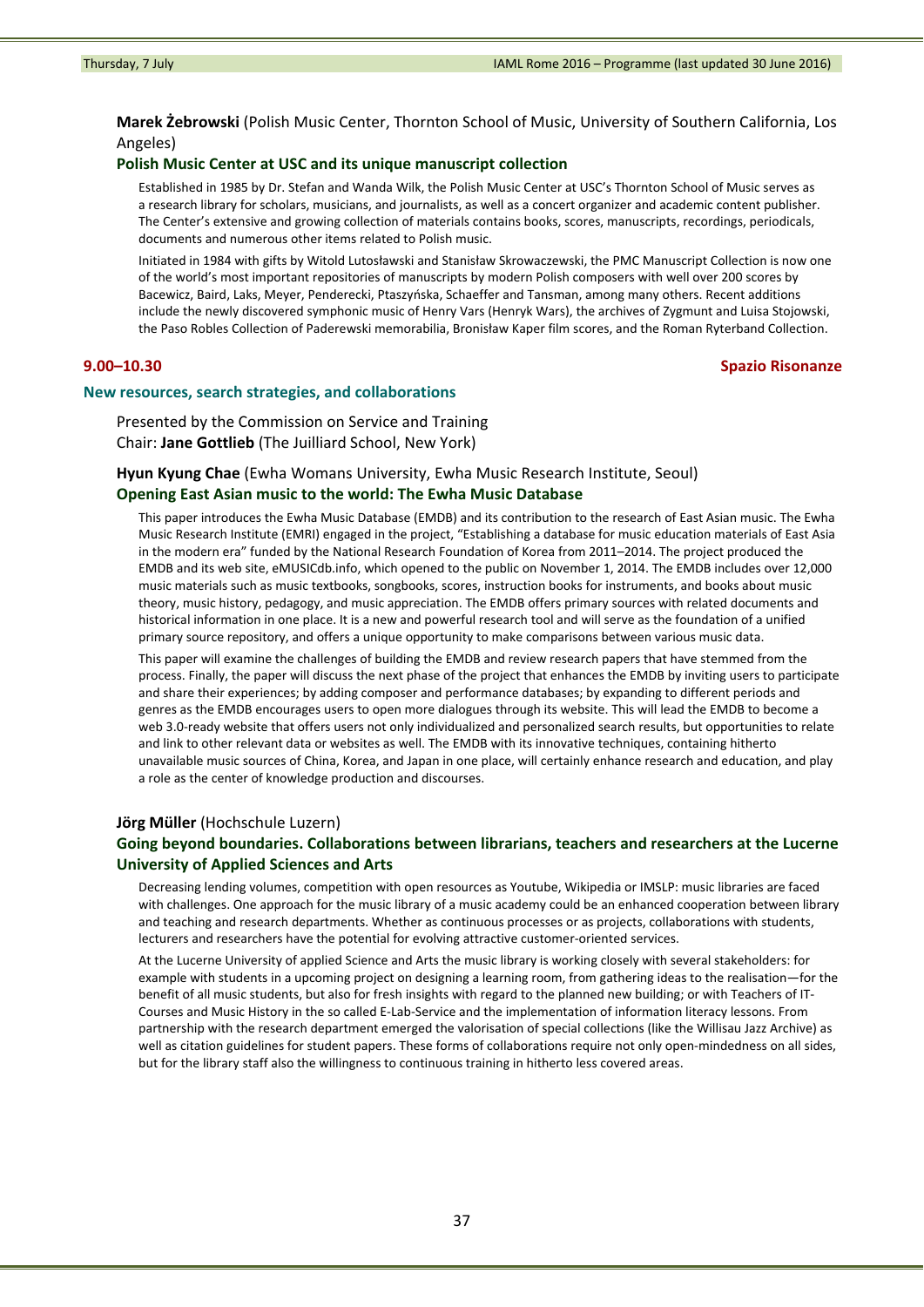## **9.00–10.30 Museum of Musical Instruments**

### **Special collections – musical rarities of Italian libraries**

Presented by the Forum of Commissions and Professional Branches Chair: **Markus Engelhardt** (Deutsches Historisches Institut, Rome)

# **Nicola Lucarelli** (Conservatorio di musica 'F. Morlacchi', Perugia) **Riccardo Schnabl‐Rossi Legacy in the Conservatorio 'F. Morlacchi' Library in Perugia**

Riccardo Schnabl‐Rossi (Perugia 1872–Roma 1955) in 1953 donated to the Comune of Perugia his collection of vocal scores and other music scores. Several of these contain signatures or dedication of the composers. He was one of the best friends of Giacomo Puccini (their correspondence was published in 1981) but he was also a friend of Giordano, Mascagni, Respighi, Richard Strauss and also of Schalk the Vienna Staatsoper Director. He also donated 6 letters written to him from Mascagni, Giordano, Massenet, Puccini, Respighi, Richard Strauss and the last was never transcribed and published. The paper would give some notices about this figure and his musical tastes in the contest of the musical live of the first half of the 20th Century.

#### **Valentina Valente** (Conservatorio Giuseppe Verdi, Milano)

# *Ariette per Soprano con accompagnamento di Chitarra* **– Musica di varii autori. A manuscript from Fondo Noseda in Conservatory G. Verdi of Milan Library**

Gustavo Adolfo Noseda, (1837–1866), a composer from Milan, was the creator of Fondo Noseda, a music archive in Conservatory G. Verdi of Milan Library. During his stay in Naples on study, he collected different kind of sheet music with the ambitious aim of creating the largest Italian music archive. That's how he created a large music collection including Bellini, Boccherini, Cimarosa, Mercadante, Rossini, with rare Italian and foreign music editions of 18th and 19th century. The collection, made up of about 2,000 authors and 500 books on music, is today a precious heritage that tells a slice of Naples and Milan music history. Various genres are contained in it: 300 masses, 250 songs and 350 string quartet accompained airs; 500 quartets, symphonies, overtures, orchestral compositions, concerts, chamber music, vocal and instrumental, operas, reductions for piano and voice.

Thanks to research carried out through SBN engine, one of the most relevant results was a manuscript entitled Ariette per Soprano con accompagnamento di Chitarra – Musica di varii autori, containing 26 arias for soprano and guitar by different authors: Interlandi, Moretti, Signorile, Carulli, Mosca.

It is an important statement in order to know repertoire, practice, authors and performance context of this genre. The arias are from works more or less widespread, arranged for guitar and soprano, sometimes with the addition of harpsichord. The choice of instrument and genre provides a significant indication about the way music culture was widespread and its recipients. The middle class represented an increasingly predominant audience, in an era when music, especially opera, was no longer upper classes heritage. The middle class cultural gathering became a place where opera arrangements were performed and music culture was spread. The guitar repertoire of composers of 18th and 19th centuries had a significant amount of sources from which to draw for performances. From a research point of view, the music of the Classical and Romantic period provides resources still rarely explored and valued, because of simple melodic and harmonic structures. The recovery of this genre allows to reconstruct the appearance of a period, and it's also useful in order to give a good interpretation of the same repertoire.

A second phase of work consisted of the collection of sources containing the same arias, some of which belonging to Noseda Archive, other coming from Italian libraries, to allow a collation of the music and fill information gaps related to authors and works.

# **Anna Claut** (Biblioteca Nazionale Marciana, Venezia), **Elisabetta Sciarra** (Biblioteca Nazionale Marciana, Venezia)

# **Marciana musical treasures**

The music section of the Marciana Library includes manuscript and printed collections. Particularly important are the items from the  $15<sup>th</sup>$ ,  $16<sup>th</sup>$  and  $17<sup>th</sup>$  centuries; for instance the Canal and the two Contarini's musical manuscript collections and the drama collections by Groppo, Rossi, Zeno and Salvioli—these are real musical treasures held by the Library.

But other precious items belong to the Marciana Library, such as—for example—the  $17^{th}$  century manuscript It. IV, 740 (=10313), containing opera arias by masters of that century. This is a small (cm 13 x cm 22), very elegant manuscript consisting of 66 sheets, including compositions by Luigi Rossi and Francesco Cavalli, with large illuminated initials, which are either in old style or drawn in red ink, in a traditional  $15<sup>th</sup>$  century fashion. The notes are heart-shaped and written with sepia ink. Purchased by the Library in 1916, this manuscript is bound in tooled leather imitating brocade, with brass studs. It also contains 23 arias, two of which for violin and basso continuo, composed by Antonio Cesti; one of these is "Tu mancavi a tormentarmi", from his opera *Orontea* (1649). For each aria the author's name and the date of composition are written in red ink.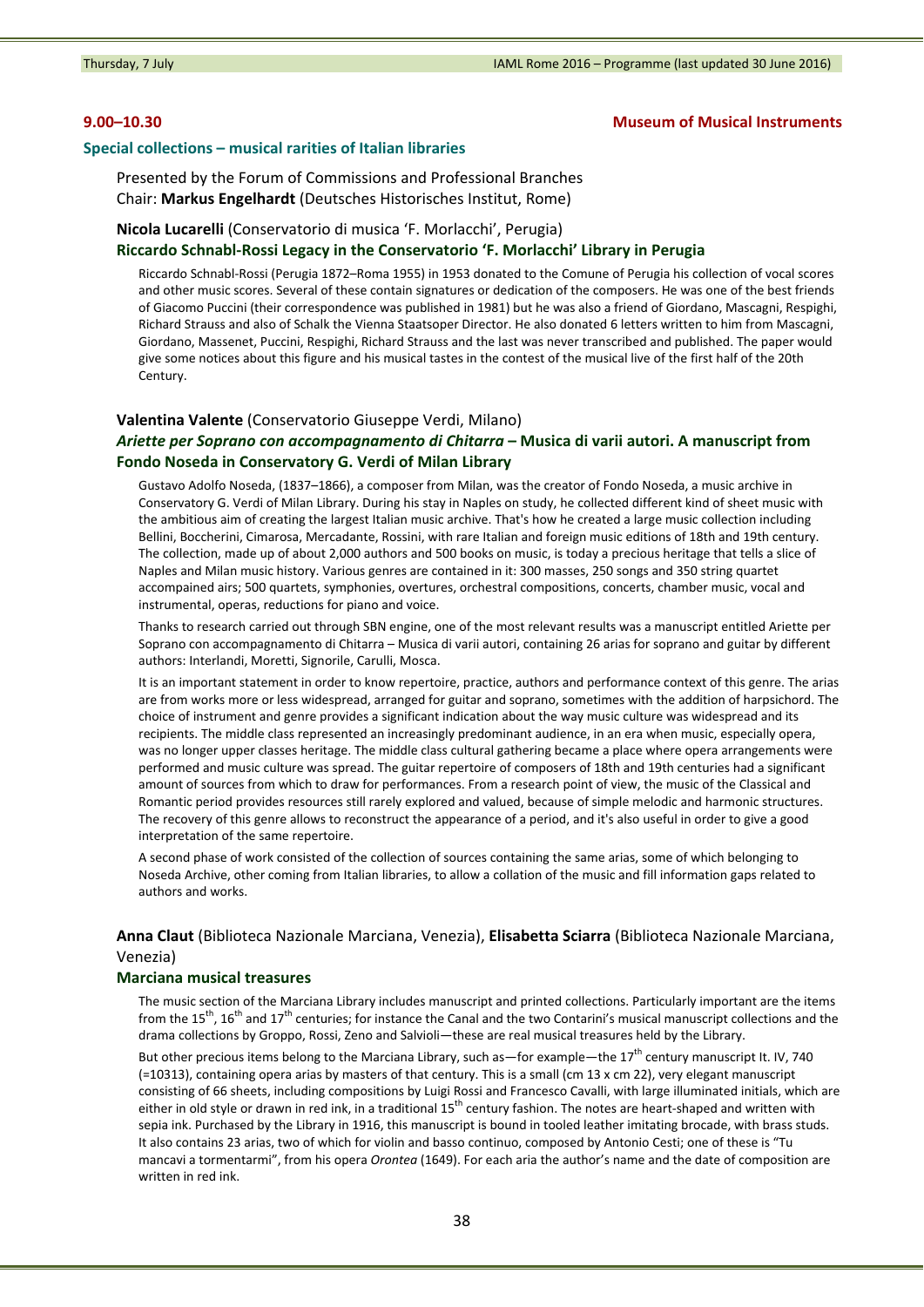Incidentally, the above-mentioned aria can also be found in manuscript It. IV, 743 (=10317). This too is a very precious manuscript with illuminated initials in different colours; it shows a butterfly, as well as one of the Contarini's coats of arms.

Another most valuable manuscript is It. IV, 742 (=10318), which is a little smaller than the previous one. This also arrived at the Library with the purchase of 1916 and bears the same title [Opera arias by  $17<sup>th</sup>$  century masters]. It contains round notes in sepia ink and is elegantly bound in dark red morocco with rich friezes etched in gold; in the coats of arms there are three curved dolphins in a Louis XV‐style, folder with crown branches and a ribbon.

This manuscript belonged to a poet, whose pseudonym was Dorina Nonacrina, and was published in 1768. It consists of a collection of sonnets which earned the author the entry among the Arcadia's shepherdesses. She was friends with Gaspare Gozzi—the daughter of Giovanni Antonio (a practising lawyer in Venice) and Donata Salamon, who belonged to a minor branch of Venetian aristocracy. Caterina Giovanna Dolfin alis Dorina Nonacrina was considered a liberated woman, thanks to the special relationship with her father, who gave her a good education, without indulging in the female stereotypes of their time. She was successful in obtaining the annulment of her marriage celebrated without her consent.

### **9.00–10.30 Studio 1**

### **Répertoire International des Sources Musicales (RISM)**

### **Open session**

Chair: **Klaus Keil** (RISM Zentralredaktion, Frankfurt am Main)

**Klaus Keil** (RISM Zentralredaktion)

# **News and information**

**Laurent Pugin** (RISM Switzerland), **Klaus Keil** (RISM Zentralredaktion), **Jennifer A. Ward** (RISM Zentralredaktion)

**Presentation of the new program for source documentation: Muscat 3.0**

### **9.00–10.30 Studio 3**

# **Copyright Committee**

## **Working meeting (open)**

Chair: **Claire Kidwell** (Trinity Laban Conservatoire of Music and Dance, London, UK)

## **9.00–10.30 Multimedia Library – Molinari room**

## **Cataloguing Commission**

#### **Working meeting. Business meeting for the Commission and Sub‐Commissions**

Chair: **Joseph Hafner** (McGill University, Montréal)

# **10.30–11.00**

## **Coffee break**

#### **Poster Session (II)**

**Mercedes Fernández Menéndez** (Library of Conservatory of Music "Eduardo Martinez Torner", Oviedo) **Support to musical scientific research in the Library of the Conservatory of Music "Eduardo Martinez Torner" (Oviedo, Spain): Before, during and after the research process**

Support to Musical Scientific Research in the Library of the Conservatory of Music "Eduardo Martinez Torner" (Oviedo, Spain): Before, During and After the Research Process.

In Spain, contrary to the majority of Europe, Music teaching in conservatories is not integrated into universities. This situation traditionally implies that, in those centers there is less emphasis on musical research, and a greater focus on instrumental performance. The interest in research in Spanish conservatories is recent, due to the incorporation of Artistic Education in the EEES. Currently, in the academic curriculum it is a requirement to elaborate a final thesis work, which is the first contact students make with the world of research. The Library of the Conservatory of Music "Eduardo Martinez Torner" provides research support, innovatively, in three stages: before, during and after the process. BEFORE:

**10.30–12.30, 15.30–16.00 Foyer of the Santa Cecilia Hall**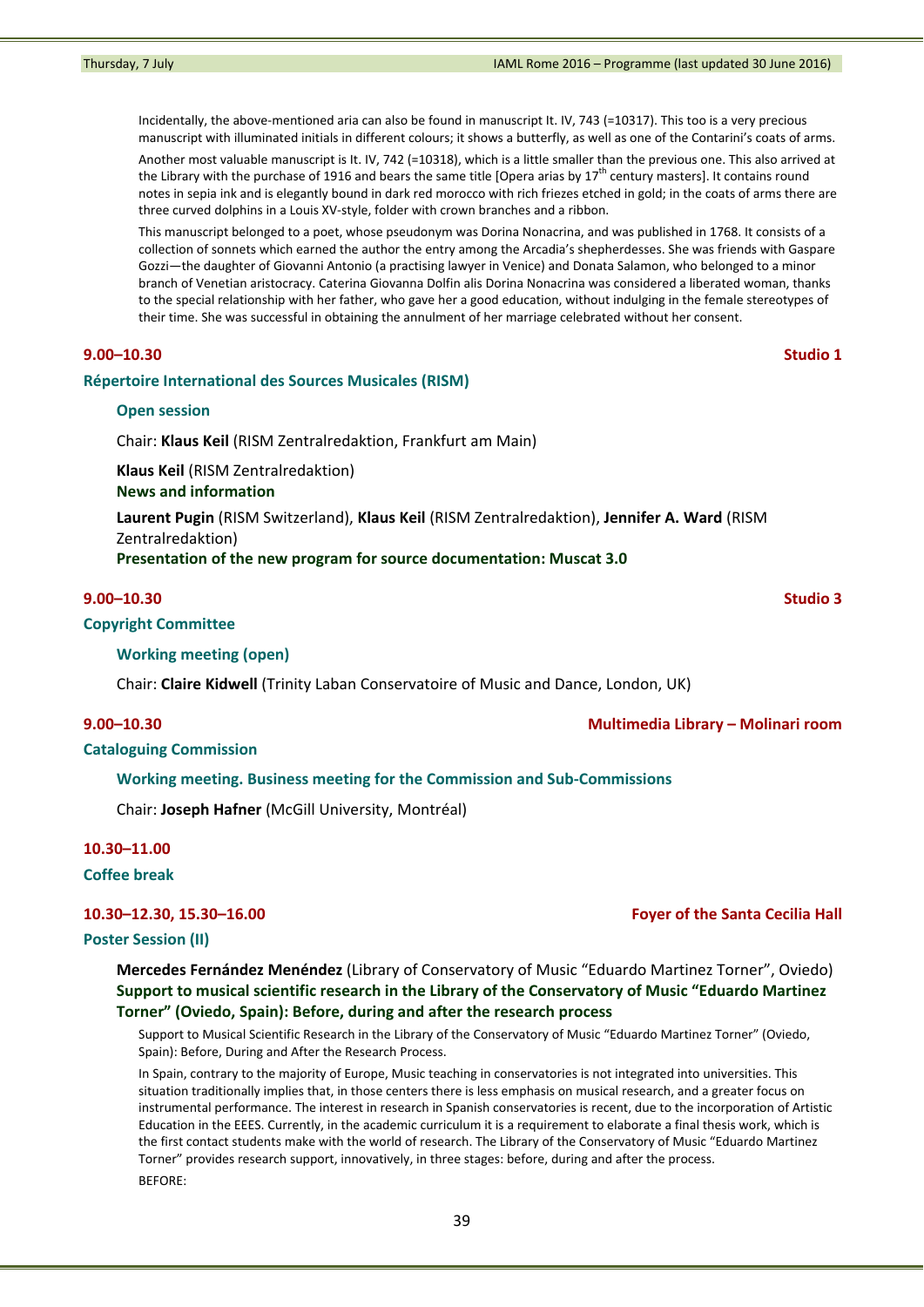Appropriate physical space for research. (Reading Room, room for group work, etc.).

Reference Service: Selection of materials for the library. Evaluation of external information sources. Online access to the library catalogue. Orientation on the use of reference works. Specialized bibliographic information.

Service Information Literacy: Individualized tutorials with students on demand. Collaboration with the student´s teacher "Research Methodology." Specialist workshops on information retrieval in the network.

#### DURING:

Collaboration of the library in information research in all catalogues and databases that are accurate. Evaluation of the relevance of the information obtained from them.

Development of guidance documents for the drafting of work: (Bibliographic references, guide for submission of the final document, etc.).

## AFTER:

Advice on Intellectual Property (forms and legislative information).

Advice for scientific publication and its dissemination. (Information on publishers companies, publishing standards, criteria for quality of publications, etc.).

Existence and management of a specific open access repository (Music‐RIA) where students can publish their research with all the guarantees. (Compliant with the Open Archives Initiative Protocol for Metadata Harvesting (OAI‐PHM) standard and using the Dublin Core metadata records).

#### **Czesława Zawrotniak** (The Academy of Music, Library, Kraków)

## **"The song is good for everything…": The Library of the Polish Song**

The poster presents the Library of the Polish Song—the most original cultural institution whose aim is to promote and preserve Polish hymns and songs. The library was founded in 2002 as an initiative of Waldemar Domański—spiritus movens of the venture, assisted by Kazimierz Madej and other artists of the Loch Camelot Cabaret in Cracow. The first concert organized to celebrate the Polish National Day was a great success. It was a mass event which was attended by people of all ages and status singing together Polish national songs holding in their hands songbooks delivered by the organizer.

The following "Singing lessons" attracted even more people including tourists and foreigners.

Now the Library is known all over Poland for inventing and implementing various original projects related to Polish song. Here are the most famous:

• "Singing lessons"—mentioned above—are the most popular of events organized by the Library. According to the expectations of singing public the repertoire is getting wider: for example Christmas carols are sung in December, or lyrical songs about life and passing in November on the All Saints' Day.

• "Singing school"—an educational project for schools. Pupils have the opportunity to participate in singing workshops led by professional artists.

• Singing Society for all who have a need for singing and love songs.

• The project "Let's honor the memories" carried out in cooperation with the Jagiellonian University; the aim is to collect and develop musical materials on Polish folk music, entertainment music, etc. Everyone is invited to transfer notes, books, manuscripts, posters, photographs, etc. related to the Polish musical culture;

• Digital Library of Polish Song—is a project which is the result of the cooperation with the Jagiellonian Library.

• "Pass it on"—project dedicated to promotion of musicians connected with Malopolska region. Database of musicians, composers, bands, choirs, orchestras, etc. stores various data about them such as: type of activity, contact details, website.

• Typical library activities which consist of collecting and cataloging of scores, posters, records and any materials associated with the song; The Library has an online catalog to search and borrow materials in digital format;

• Publishing activity (the CDs, songbooks).

It should be pointed out that many new ideas are suggested by inhabitants of Cracow.

#### **Maria Nathalie Hristov** (University of Tennessee, Knoxville, Tennessee)

# **Cuarteto Latinoamericano's Virtual Library of Latin American string quartets: A discovery tool and rich repository of underrepresented musical works**

The Cuarteto Latinoamericano is one the world's oldest and most recognized string chamber ensembles in the world. For over 30 years, they have been they have been the leading proponent of Latin American music for string quartet. As such, they have been the recipients of numerous scores from some of the leading composers throughout Latin America. They have collected over 230 titles by nearly 80 composers and continue to add works to their growing collection. As a service to future generations of musicians and of particular interest to music librarians, the Cuarteto Latinoamericano provides virtual access to its entire Latin American collection through the website, www.cuartetolatinoamericano.com.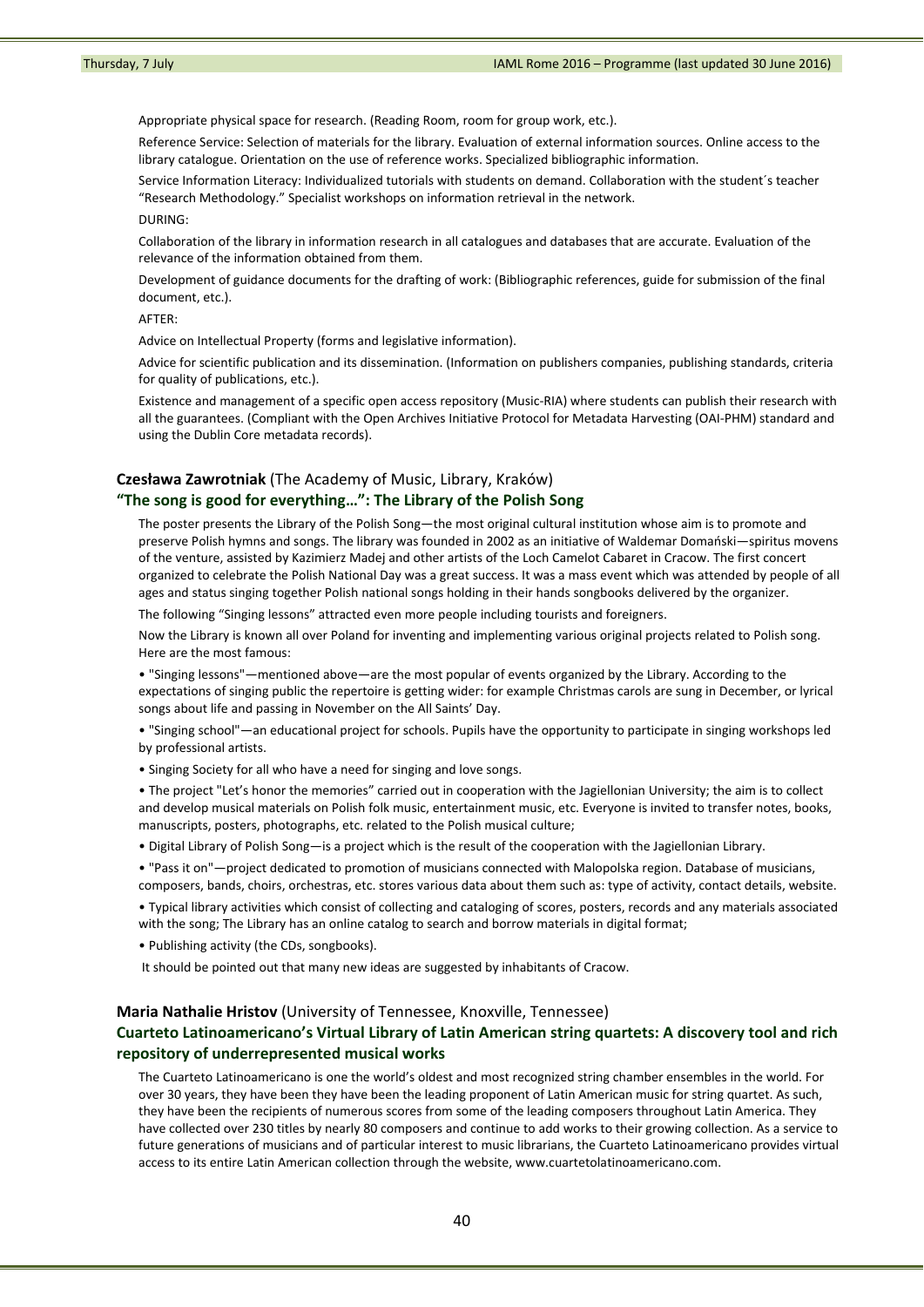FONCA, the National Fund for Culture and Arts in Mexico, has been funding the Cuarteto Latinoamericano's virtual library since 2004. In 2010, they received a special grant from FONCA that allowed them to hire the musicologist Amílcar Cárdenas to organize, and in several cases, digitize the collection. In cases where the composers or publishers have relinquished their rights to free download, a significant percentage of the entire collection, the scores are available for download in PDF format through the website. In cases where download rights were not obtained, a link is provided to the publisher and/or online store where the scores and parts may be purchased.

The Cuarteto Latinoamericano's Virtual Library of Latin American String Quartets serves as a model for access and discoverability for genre and medium‐specific musical literature. The works included in this library make it the most comprehensive of string quartet literature from Latin America. As noted on the Cuarteto's website, "We [the members of the quartet] hope that this library will be a useful tool to help spread the riches of the string quartet repertoire from our continent to the rest of the world." This library not only makes these works available to the next generation of musicians seeking new and innovative programs, but to Latin American music scholars.

Unfortunately, the Cuarteto Latinoamericano's Virtual Library is not widely known outside of Latin America. For this reason, it is up to music libraries around the world to bring attention to this collection, and perhaps search for ways to encourage others to create similar collections for medium‐specific works from distinctive regions. This session hopes to not only bring attention to this unique and valuable collection, but also to illustrate the underpinnings of the virtual library in the creation of similar collections.

# **Carla Di Loreto** (Istituto Centrale per il Catalogo Unico, Rome), **Andrea Giuliano** (Istituto Centrale per il Catalogo Unico, Rome)

## **Co‐ordinating information on Italian libraries and archives holding music resources**

The unique Italian music heritage is spread in a myriad of locations: archives, libraries, museums, public, private, ecclesiastical, of the most various dimensions disseminated in the whole country.

In the second half of the 20th century this variety was described on paper by the RISM Series C volume, Rita Benton, ed., Directory of Music Research Libraries (Iowa City: The University of Iowa, 1967–1975): Part III: Spain, France, Italy, Portugal (1972). As Series C/III/2: Directory of music research libraries. Volume 3, 2: Italy) is announced in preparation, the poster provides information about the ICCU project aiming to co-ordinate major activities in the field developed in fourty years at national level.

Between 1972 and 2016 four complementary inventories were developed by different subjects and are now all accessible online. Three of them are managed by public institutions: Anagrafe delle biblioteche italiane http://anagrafe.iccu.sbn.it/opencms/opencms/ edited by ICCU, Sistema archivistico nazionale (SAN),

http://www.archivi.beniculturali.it/index.php/archivi‐nel‐web/san‐sistema‐archivistico‐nazionale edited by the Istituto Centrale per gli Archivi (ICAR), the directory of music libraries edited by the Ufficio Ricerca Fondi Musicali (URFM) of the Biblioteca Nazionale Braidense in Milano. The Guida alle biblioteche e agli archivi musicali online (CABIMUS) is the web version of the publication edited by IBiMus, one of the RISM working group in Italy, acting with public funding, and located in the Biblioteca nazionale centrale Vittorio Emanuele II in Rome.

In order to harmonise and allow the interoperability among different systems, in July 2015, ICCU has established a working group, reinstating an activity begun in 2013 on request of the Italian branch of IAML, IAML‐Italia.

Working group members are ICCU, IAML‐Italia, the Soprintendenza Archivistica del Lazio, the Direzione Generale degli Archivi, the Istituto Centrale per gli Archivi (ICAR).

The goals of the project are:

• Harmonizing and aligning information about locations of the Italian music heritage, in the perspective to have a unique source of information at the national level;

- Integrating CABIMUS and Anagrafe delle biblioteche italiane, enhancing their peculiarities;
- Realising the interoperability among Anagrafe, SAN and, in perspective, SBN;

• Using the ISIL (International standard Identifier for Libraries and related organization) identifier, related to ISO 15511, for all owners in order to make Italian music collections more visible.

The poster will present the results of the work of the group in the first half of 2016, with the help of texts and graphics.

[The Network of National Libraries and Central Institutes in Italy / Federica Riva. Fontes Artis Musicae, 58/3, July– September 2011, 287‐296.]

# **Paolo Boschetti** (Haute Ecole de Musique et Conservatoire de Lausanne (HEMU‐CL), Lausanne) **onstage: une base de données « programmatique »**

INTRODUCTION

onstage est une base de données qui recense et publie les programmes de concerts qui ont eu lieu à Genève pendant la période 1826‐1939 ainsi que les activités publiques organisées par la Haute Ecole de Musique de Lausanne et le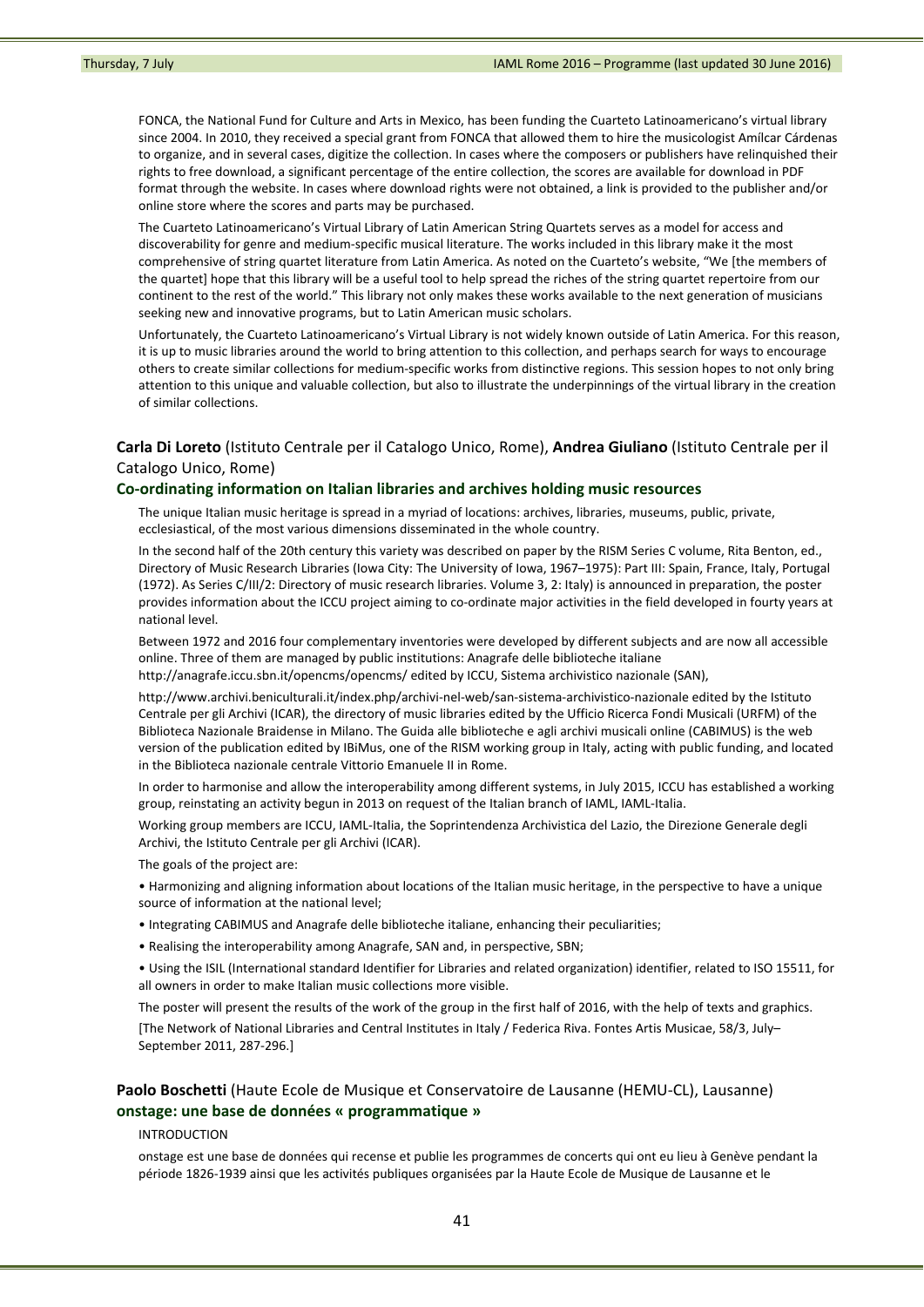Conservatoire de Lausanne (HEMU‐CL). onstage est constituée d'environ 13'000 programmes de concerts, conférences, cours, examens et palmarès ; ces documents – qui couvrent la période de 1826 à 2012 – ont été catalogués, indexés et numérisés. onstage permet ainsi de retracer le répertoire musical joué au fil des années, de reconstituer les goûts d'une période donnée ainsi que son esthétique.

#### PROJET

Le projet onstage a été développé entre 2012 et 2013 par l'HEMU-CL en collaboration avec le bureau suisse du Répertoire international des sources musicales (RISM). Les documents recensés ont été d'abord indexés manuellement (au minimum par date, par lieu, et par compositeur) et ensuite numérisés. Le texte des images a été transcrit au moyen d'un logiciel de reconnaissance automatique des caractères (OCR). Les données générées ont été structurées en TEI (Text Encoding Initiative) et sont accessibles des deux manières pour l'utilisateur: soit pas les indexes normalisés (par navigation ou par recherche), soit par une recherche en plein‐texte dans les données OCR brutes. Les images des programmes de concerts sont affichées conjointement aux résultats de recherche et peuvent être téléchargées en format PDF.

#### PROGRAMMES DE CONCERTS À GENÈVE

La collection de programmes de concerts à Genève conservée par la Bibliothèque du Conservatoire de Musique de Genève couvre les années 1826‐1939. Presque exhaustive, elle constitue, à travers ses quelques douze mille pièces, un témoignage unique de la vie musicale dans cette ville. Y figurent autant les concerts d'abonnement, donnés par l'Orchestre du Théâtre puis l'Orchestre de la Suisse Romande, que ceux des sociétés chorales et instrumentales, des ensembles de musique de chambre, ainsi d'innombrables récitals de solistes. On y découvre à quel point Genève fut, dès le second quart du dix‐ neuvième siècle, un lieu de passage privilégié des plus grands compositeurs et interprètes venus de l'Europe entière.

#### PROGRAMMES DES ACTIVITÉS HEMU‐CL

La collection de programmes des activités HEMU‐CL est composée de 865 documents qui englobent la période 1880‐2012. Les documents sont conservés aux Archives Cantonales Vaudoises, à la bibliothèque HEMU‐CL ainsi qu'aux archives administratives HEMU‐CL, et sont regroupés en dix séries : auditions (entrées : 242 ; période : 1880‐1985), examens (entrées : 4 ; période : dès 1971) , concerts (entrées : 299 ; période : dès 1921), palmarès (entrées : 14 ; période : dès 1926), concours (entrées 6 ; période : dès 1924), cours (entrées : 30 ; période : dès 1950), jeudi‐concerts (entrées : 197 ; période : 1985‐1998), midi‐concerts (entrées : 199 : période : 1999‐2012) et autres. Les informations contenues dans la collection HEMU-CI ne sont pas exhaustives mais permettent une première exploration de l'histoire de l'institution ainsi qu'une analyse de l'évolution de la pratique pédagogique et instrumentale vaudoise.

# **Hanna Nizińska** (The Library of History Faculty Adam Mickiewicz University, Poznań) **The microfilm collection of Prof. Kurt von Fischer – Italian handwritten and printed sources**

The microfilm collection is a part of the private library of Prof. Kurt von Fischer. It was presented to the Chair of Musicology of Adam Mickiewicz University in Poznań in the 1990s. Manuscript sources, surviving complete or only in fragments in many European musicological centres, are recorded on these microfilms. A huge part of these sources came from Italy, from Rome, Florence, Bologna, Milan, Turin or Padua.

The examples of sources:

- 1. Codex Rossi (Biblioteca Apostolica Vaticana) contains secular works including madrigals, cacce and ballatas. It is a great source of polyphonic Italian music of the  $14<sup>th</sup>$  century.
- 2. Codex Squarcialuppi (Biblioteca Medicea Laurenziana) : an illuminated manuscript and the largest source of music of the 14<sup>th</sup> century Italian Trecento,
- 3. The Micrologus (Biblioteca Ambrosiana) : a treatise on Medieval music written by Guido of Arezzo,

Prof. Kurt von Fischer, an outstanding historian of music specializing in Italian Trecento and Quattrocento had been completing them for many years for his exploratory and educational needs.

The gift is a part of an important history of musicological studies in Poznań. It is a symbol of friendship between the Swiss scholar Prof. Kurt von Fischer and Polish scholars Prof. Mirosław Perz and Prof. Jan Stęszewski.

## **Anna Alberati** (Rome)

#### **Un singolare, anomalo musicista romano in una biblioteca romana: Giovanni Sgambati (1841–1914)**

Nel variegato ventaglio dei Fondi Musicali presenti nella Biblioteca Casanatense di Roma, il Fondo Sgambati ha caratteristiche e fisionomie che permettono di cogliere non solo la parabola artistica del musicista (pianista, compositore, direttore, didatta, ideatore e organizzatore di concerti) ma soprattutto due aspetti precisi dell'attività di Giovanni Sgambati:

1. il movimento della sua elaborazione creativa, attraverso i manoscritti autografi, le diverse stesure, le correzioni e le annotazioni, le bozze di stampa;

2. i rapporti di conoscenza, amicizia e studio con un mondo musicale, attraverso le composizioni, manoscritte e a stampa, di diversi musicisti del passato e del suo presente, che per lui furono oggetto di interesse, di esecuzione, di familiarità.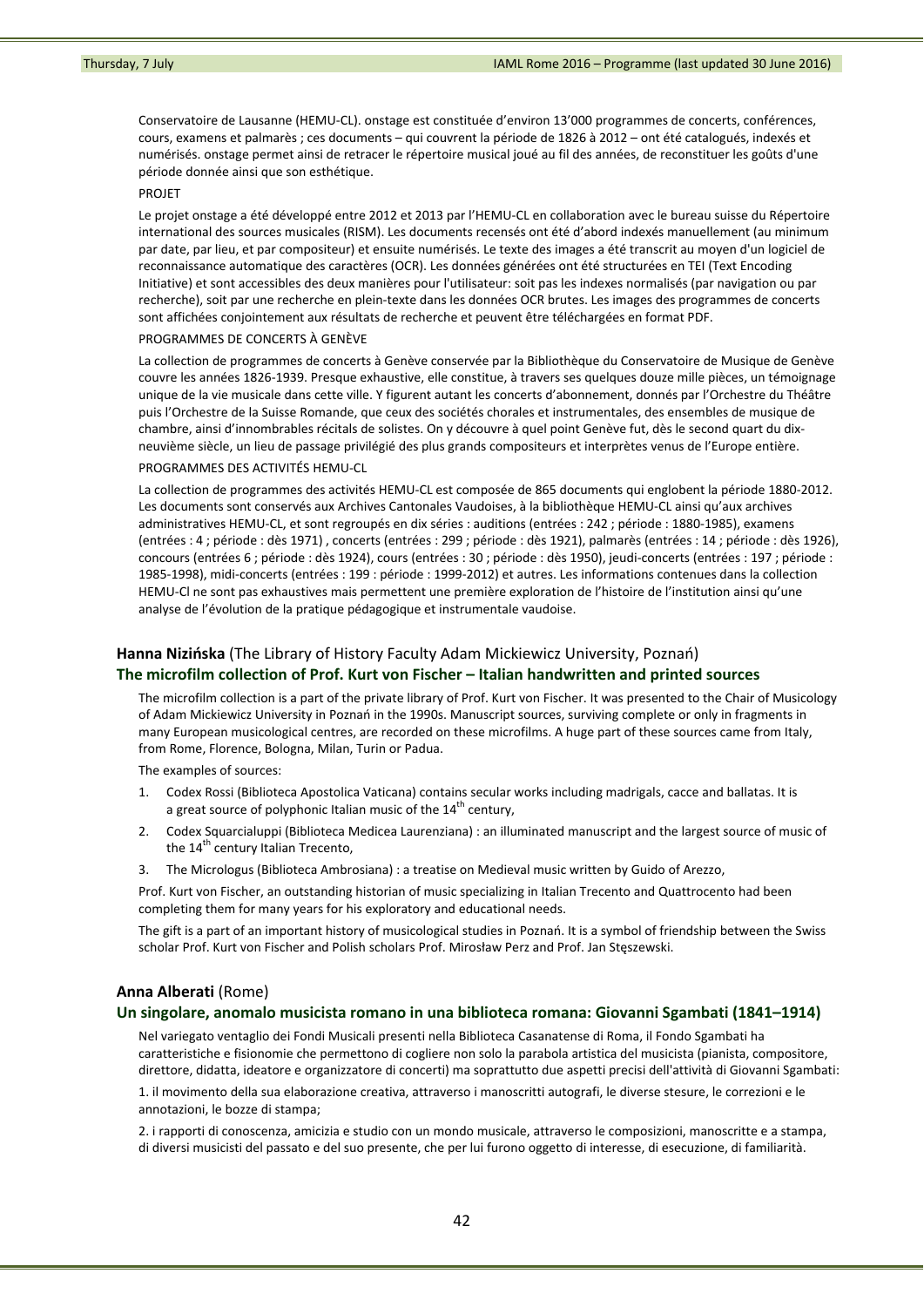### **11.00–12.30 Teatro Studio**

#### **Music research: Problems and methods**

Presented by the Research Libraries Branch Chair: **Thomas Leibnitz** (Österreichische Nationalbibliothek, Wien)

# **Audrey Laplante** (Université de Montréal), **Ariane Legault‐Venne** (Université de Montréal) **Searching for music materials in libraries: Discovery tools as seen through the eyes of the users**

In response to the ease-of-use of Google's search interface and to the engaging interface of Amazon, libraries felt the need to revamp the library catalogue. The traditional catalogue was replaced in many libraries with a new generation of library catalogue, the discovery tool. Characteristics of this new tool include a single search box for all types of resources, faceted navigation, enriched content (including user‐generated content), integration with social networking platforms, relevance ranking, automatic spelling correction, and an intuitive user interface (Yang & Haufmann, 2011). Studies reveal that users perceived these new tools mostly positively compared with traditional catalogues. Users particularly appreciate their easeof‐use (Gross & Sheridan, 2011; Majors, 2012; Thomsett‐Scott & Reese, 2012; Williams & Foster, 2011) and having facets to limit their search (Ballard & Blaine, 2011; Majors, 2012) and a single search box for various information sources (Majors, 2012; Thomsett‐Scott & Reese, 2012). Nevertheless, these interfaces also exhibit shortcomings. Several user studies show that users have difficulty differentiating between source types in result lists (Djenno, Insua, Gregory, & Brantley, 2014; Foster & MacDonald, 2013; Gordon & Rose, 2011; Gross & Sheridan, 2011; Majors, 2012; Thomsett‐Scott & Reese, 2012; Williams & Foster, 2011). But are the results of these studies valid for users searching for music materials? Most user studies have focused on textual materials. However, searching for music presents its own unique challenges. It seems therefore legitimate to wonder if the perceived advantages of discovery tools hold true when users search for musical works, or if, as stated in the report of the Music Discovery Requirements Document group, the specific needs associated with music materials have been overlooked.

To answer this question, we looked at studies on music information‐seeking behaviour of music students and faculty, musicians, and music researchers. While some of these studies focused on the interaction of users with one or more library discovery tools and/or catalogues (e.g., Snyder 2010; Hume 1995; Thomas, 2011), others looked more broadly at how these users find music materials required for their studies or for their work (e.g., Brown, 2002; Dougan, 2012, 2015; Gardinier, 2004; Lai 2013, Liew & Ng, 2006). Based on these user studies, an evaluation grid for discovery tools was developed. This allowed us to evaluate the major discovery tools, both commercial and open source, from a user perspective. Results show that, compared with traditional catalogues, discovery tools facilitate searching and browsing of music scores and recordings. However, these systems do not solve all problems. For example, title and contributor searching remain difficult, especially if in a foreign language or if various versions/spelling exist. Moreover, discovery tools bring new problems: although it was found that most users consider facets to be a useful way to limit a search, users searching for music scores or recordings may find some facets confusing and not well adapted to music materials.

# **Laura Rinnovati** (Conservatorio di musica 'L. Marenzio', Brescia) **Music research guide**

This abstract was conceived to develop and create a working tool for those who are to conduct library researches in music. As the music scene is very complex and fragmented I believe that a guide will help the music librarian, teacher and assistant, and also the student of Conservatory or Musical institutes to perform researches in music in an effective and functional ways.

In fact, as library assistant at the Conservatory of Music "Luca Marenzio" in Brescia since January 2014, I had to face with different problems and complex research, much more in music than in any other sector, due to the fact that often the catalogs, the cataloging, collocations and the approach to musical presentations are poorly rigorous and I often encountered situations in which both the librarian and the users have to manage searching documents in a multitude of formats and many foreign languages.

Is important to develop a quick guide designed to give to those who work in music libraries, especially in Italy, the tools and the techniques to provide bibliographic answers in musical fields. As in all subject areas, also the music has its own terminology, in spite of the many types of bibliographic typology (printed, recorded, manuscript, etc.) and presentation (format as score, parts, vocal score, etc.)—and the use of different languages in the titles and texts concerning many publishers. The nature of the music makes particularly difficult to give a clear answer to the user by the Library employees, whether they are librarians, assistant librarians, students, and interns.

The purpose of this paper is to present a research techniques' guide helpful for answering various frequent asked questions (FAQ) and less frequent, in order to bring examples of a large number of questions that are expected in music libraries. In my opinion a guide is essential because not all libraries how have music collections can afford to employ a music librarian. And even for those libraries that have this specialist in the staff it is sometimes necessary to give a research support to staff or student to be able to operate themselves to use OPAC/catalogues and response to certain questions in the field of music and achieve effectively the musical resources useful to their research or study.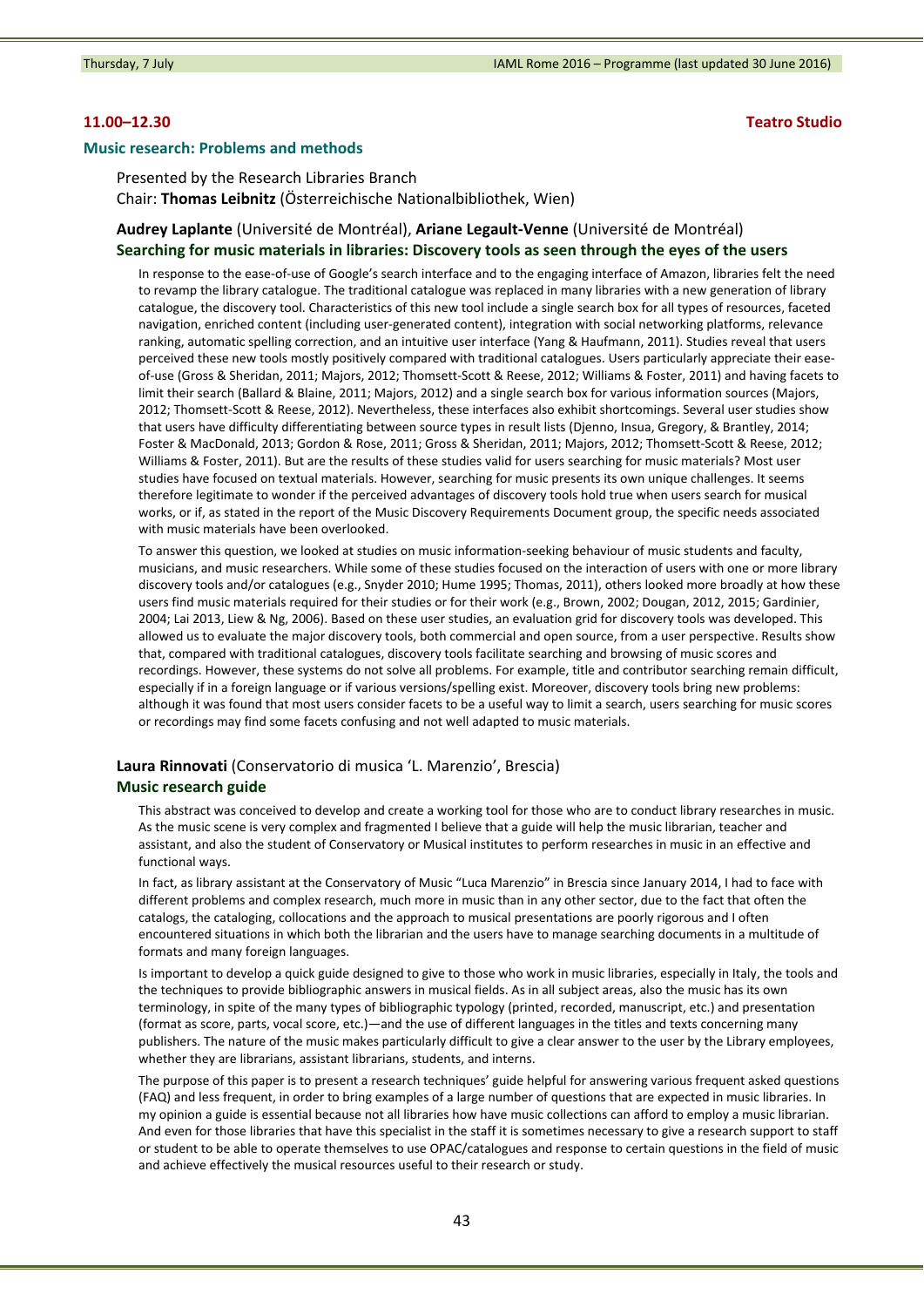# **Carla Cuomo** (Università degli studi di Bologna, Bologna)

## **Archive research in musicology: The Massimo Mila Legacy**

The paper will focus on the "Massimo Mila Collection" preserved in "Paul Sacher Foundation" in Basel. The Collection consists of more than 600 correspondence (incoming, outgoing at times) of various Italian and European intellectuals with Mila (1910‐1988), historian and critic of music, not marginal personalities of culture in the Italian Twentieth century.

The quantity and quality of the Collection, or the substantial amount of correspondence that comprise it, the intellectual stature of many of the authors, especially the network of bibliographic sources to which the papers refer it, necessary to concentrate the work on the period of 1928–1950 of the important Collection, for the years of intellectual and political formation Mila.

There are three reasons for this selection:

1. on the historical‐political, this period is characterized in Italy by epochal upheaval which Fascism, World War II, the Resistance, the birth of the Republic, the first phase of the Reconstruction;

2. on cultural level, it is a period driven by heated discussions, as well as a remarkable proliferation of periodicals;

3. Mila music‐critic production is scattered in various newspapers and periodicals, rarely digitized, and not in the RILM, because in most of these informative and non‐specialist magazines; taken together, these magazines delimit a territory marked by a heated debate among many humanities.

The paper is intended to demonstrate how the observation of the intellectuals relationships of Mila, through correspondence, the analysis of the dense network of collaborations that he has with the various periodicals, the study of how, through these intersections, forming its historical ideas, criticisms and aesthetic music, should proceed through archival research, essentially documentary, which helps rebuild both the bibliography both matrices intellectual author in question. At the same time, the paper will bring to light how in contemporary musicology has taken on an important role to the study of the correspondence. If Mila, in fact, this type of study reveals what was the role of the critic in opening musicology itself to the contributions of other disciplines, as well as its methodology music critics was formed on the ground of specific disciplines, such as the visual arts.

The paper will present the results of an ongoing research, also funded with a Stipend from the Foundation Paul Sacher for a period of study, in Basel, in May and June 2016.

## **11.00–12.30 Spazio Risonanze**

## **Solutions for (re)organising libraries**

Presented by the Forum of Commissions and Professional Branches Chair: **Carolyn Dow** (Lincoln City Libraries, Nebraska)

**Željka Radovinović** (University in Zagreb, Academy of Music Library, Zagreb) **Music from the attic – base of the library collection**

Croatia is in economic crisis—again (or still). Academy of Music in Zagreb Library has small or no funds for building its collections. Fortunately, there is no market for antique music publications, therefore heiress of grandparent's boxes- withsheet-music-from-old-times don't sell them, but leave in front of the library doors...

From that "orphan" publications, their quantity and quality, as well as from the legacies of professional musicians educated and/or teaching at the Academy of Music, it is possible to get the picture of the musical taste in Zagreb from the past; to reconstruct the history of music publishing in Croatia during the turbulent 20th century; to differ the small private trade and state companies from the time of socialism. It is also possible to become aware of the bad destiny of publishing companies in the process of privatization in the new independent state.

From all that arises the question of the survival of the musical life in Croatia today, in the absence of music market. How to handle the excess exemplars of the same donated title; how librarians in Croatian music collections cooperate in exchange and donation and what role in that process plays Croatian National Branch of IAML would be a frame of the proposed presentation.

# **Johannes Lackinger** (Anton‐Bruckner‐Privatuniversität für Musik, Schauspiel und Tanz, Linz) **Informationszentrum und Begegnungsdrehscheibe. Die Bibliothek im neuen Gebäude der Anton‐ Bruckner‐Privatuniversität für Musik, Schauspiel und Tanz (ABPU)**

Mit der Akkreditierung des Brucknerkonservatoriums Linz 2004 zur ABPU lebte die Idee eines Neubaus für die Universität richtig auf. In diesem Haus sollte die neue Ausrichtung der Universität für die darstellenden Künste optimal zum Ausdruck kommen. Die Bibliothek musste die Zeit bis zu Neueröffnung (2005–2015) zwar in Räumlichkeiten außerhalb des Hauptgebäudes verbringen, nützte diese Zeit aber, um Vorbereitungen auf das neue Ziel ins Auge zu fassen.

In der geplanten Präsentation sollen wichtige Themen dieses neuen Auftritts angesprochen werden:

Die öffentliche Zugänglichkeit über die Lehrenden und Studierenden hinaus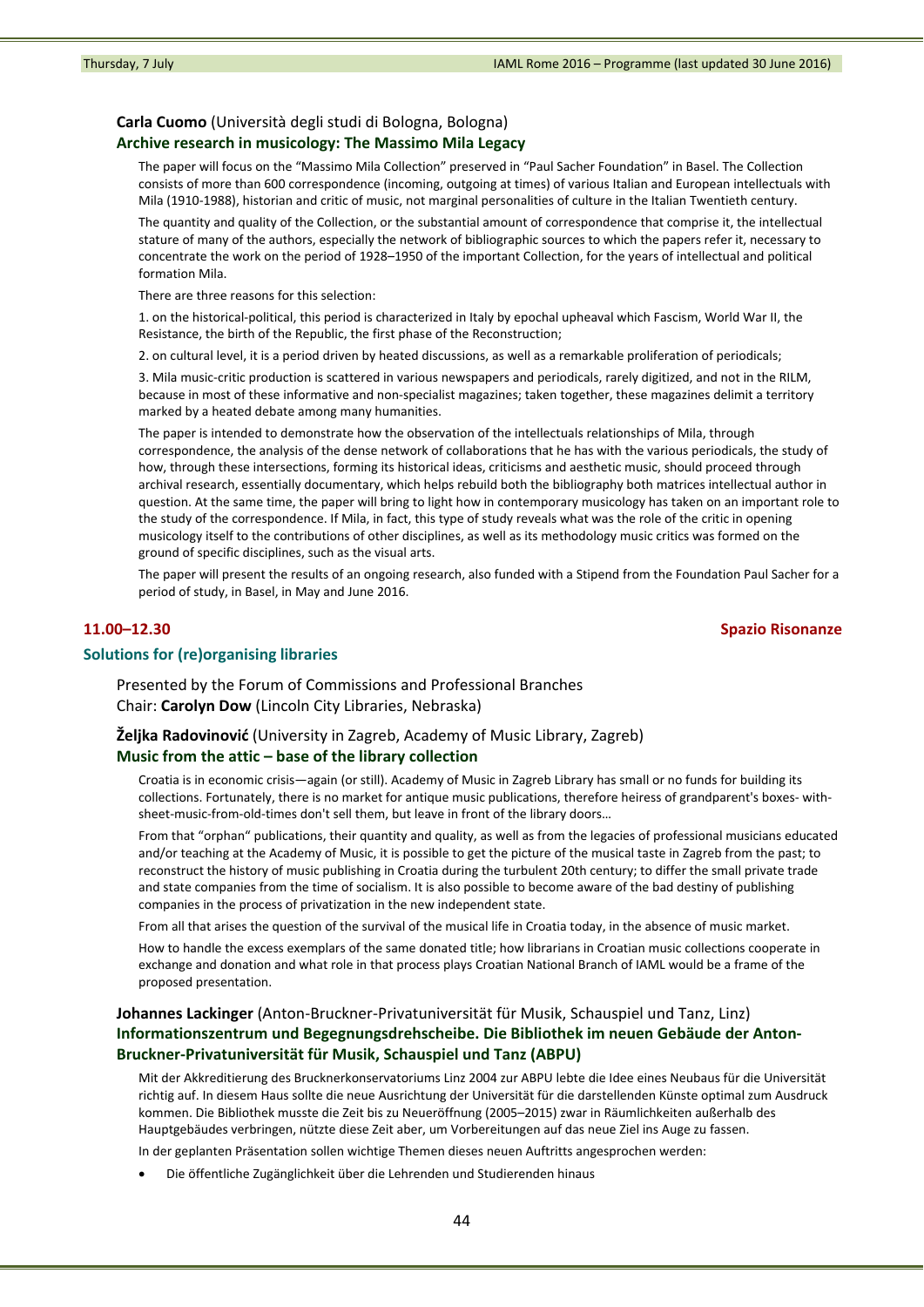- ein zentraler Platz der Bibliothek im Gebäude mit einer niedrigen Eintrittsschwelle und hohem Wohlfühlcharakter
- lange Öffnungszeiten sowie Services auch außerhalb der Öffnungszeiten, die als Bibliotheksleistung erkennbar sind
- Benutzungsschulungen ohne hohen Zeitaufwand
- Verstärkte Öffentlichkeitsarbeit ‐ gute Möglichkeiten für Ausstellungen und Veranstaltungen Folder, Handouts
- einfache Benutzbarkeit aller aktuellen Medien (auch für Behinderte) in gedruckter oder digitaler Form, genauso wie aller Audio‐ und Videomedien
- Akzentuierung des Bestandes bestehend aus einführender und wissenschaftlicher Literatur
- eine differenzierte Vernetzung der Bibliothek (innerhalb der eigenen Universität, mit anderen Bibliotheken, Verlagen, Kultur‐ und Bildungseinrichtungen, Vertretungsgesellschaften, Datenbankanbietern – wie RISM, und anderen).

Diese Themen sind für mich Eckpfeiler, mit der eine Bibliothek Aufmerksamkeit auf sich ziehen kann, auch wenn sie unter dem Druck einer ständig steigenden Informationsvielfalt ohne Qualitätskontrolle im Netz steht, die gratis und jederzeit erreichbar ist. Das Ergebnis, das sich noch in Entwicklung befindet, soll mit Bildern aus dem Neubau illustriert werden.

#### Information centre and meeting hub. The library at the new building of the Anton Bruckner Private University for Music. **Drama and Dance (ABPU)**

The accreditation of the former Bruckner Conservatory Linz as Anton Bruckner Private University in 2004 kindled the idea of a new building as an ideal expression of the reframed university of performing arts. While the library was located outside the main building until the reopening (2005‐2015), this period was used to make preparations for the envisaged goal.

The proposed presentation will address important issues of this new appearance:

- public accessibility beyond teaching staff and students
- the central position of the library in the building, its low‐level entry and high level of convenience
- long opening hours and services out of opening hours that are recognisable as an accomplishment of the library
- user training without a high expenditure of time
- increased outreach work suitable facilities for exhibitions and events folders, handouts
- usability and accessibility of all relevant media (also for disabled users) in printed and digital form as well as all audiovisual media
- accentuation of the holdings consisting of introductory and scholarly literature
- differentiated networking of the library (within the university itself and with other libraries, publishers, cultural and educational institutions, collecting societies, database suppliers – such as RISM, and others).

To me, these issues are the cornerstones of a library that are necessary in order to attract attention despite the pressure of a constantly growing variety of information available on the net without quality assurance, which is accessible anytime and free of charge. The result of this development, which is still under way, shall be illustrated by pictures of the new building.

# **Stephanie Bonjack** (University of Colorado Boulder, Howard B. Waltz Music Library, Boulder) **Antiquated inertia: Tackling outdated technology in the music library**

Music Libraries, perhaps more than other subject libraries, are prone to becoming museums of outdated technology. Occasionally, this is by design: librarians consciously have one or more players for every sound and video format in the collection, and those items retained are only available in that format. For the rest of us, it is the extremely fast rate of change in technology that renders what was once state-of-the-art outdated, or even quaint.

When I began my position as Head of the Howard B. Waltz Music Library at the University of Colorado, Boulder, in August of 2015, I discovered a cornucopia of outdated technologies. They spoke of many ages of library organization, access, and delivery. There were card catalogs, a microfilm collection and reader, push-button phones, video monitors from the early '90s, and a centralized multi‐platform audio system that had long outlived its heyday. In many cases, the technology was a placeholder for a project that had not been completed or a decision that had not yet been made.

In this presentation, I will discuss how I am systematically addressing outdated technologies in the Waltz Music Library. The process involves collaboration with multiple departments, gathering feedback and data to support decisions, and long‐term planning. It also involves trial and error! Old technology has inertia in libraries typically because there is a problem that has to be solved. For example, what to do with content that is only owned in old formats? How do you make change with limited funds? What about those individuals who want nothing to change?

Music libraries stand on the precipice of obscurity. Our patrons have figured out how to find a "good enough" working copy of almost everything they need online, despite our curatorial efforts. If we are to maintain relevance in our patrons' lives and work, we must present spaces, collections, and services that are timely and relevant. There is no better moment to take a hard look at what we own and what we do. Hopefully, the result will be a music library that serves as an essential third space for education, research, and discovery.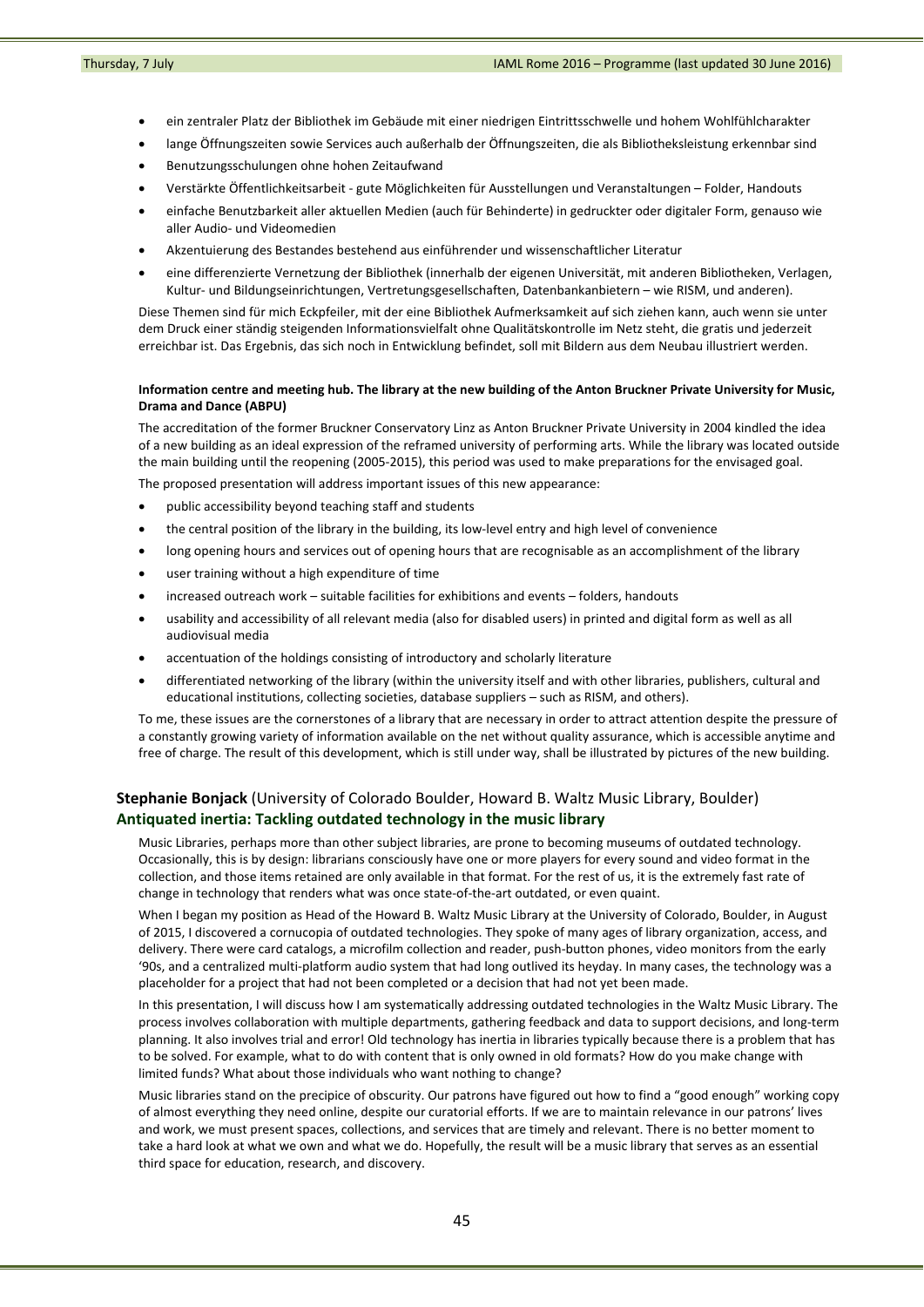## **11.00–12.30 Museum of Musical Instruments**

#### **Outstanding personalities and music collections**

Presented by the Forum of Commissions and Professional Branches Chair: **Stanisław Hrabia** (Jagiellonian University, Kraków)

**Federica Biancheri** (Casa della Musica, Historical Archive of Teatro Regio; University of Parma) **A century of music in the Historical Archive of Teatro Regio in Parma through the documents of a cosmopolite musician: Mieczyslaw Horszowski**

This paper intends to define the figure of the pianist Mieczyslaw Horszowski (Leopole 23rd june 1892 – Philadelphia 24th may 1993) through the description and the analysis of the inventory of his personal documents, that he preserved and passed on to his wife Bice Horszowski Costa.

Mrs Bice Costa, who was also a pianist and his assistant, has recently chosen to donate this heritage to the Historical Archive of Teatro Regio, located at the Casa della Musica in Parma, in order to guarantee a better fruition for the international scientific and musical community, wishing to increase and integrate the study of the relationship between her husband and relevant personalities of the 19th Century, among which Arturo Toscanini, who was born in Parma, city that had reconverted his birthplace in a museum, featuring the connections of this great conductor with singers and performers from all over the world.

According to the mail correspondence, which analysis has just been finished, appears the outstanding and long‐lived career of Horszowski, first as a child prodigy between Europe and South America (he performed for the first time at the Accademia di Santa Cecilia in 1906), then solo pianist and performer with major camera ensembles, that led him working together with some of the most relevant artistic and musical personalities of the 19th Century: from Arturo Toscanini to Pablo Casals, from Rudolf Serkin to Luigi Dallapiccola, and also two of the Presidents of the United States of America, for whom he performed.

Letters, photos, postcards, handwritten notes on musical sheets and scores testify the artistic path that allowed opportunities of exchange with his contemporary composers, colleagues, students (he teached for many years at Curtis Institute in Philadelphia, and one of his pupil was a young Murray Perahia).

Among the examined documents: the mail correspondence with Arturo Toscanini, who donated to Miecio a score of Martucci's Concerto in B‐flat minor for piano and orchestra, that they performed together in 1953: this score contains valuable handwritten notes from the conductor about his performing choices. At least, but not at all, a few letters from Luigi Dallapiccola, showing how is important the positive exchange between composer and performer in order to decide to editing the composer's creations.

# **Hanna Bias** (The Karol Szymanowski Academy of Music Library, Katowice) **Following Jan Reszke (aka Jean de Reszke, Giovanni di Reschi). From the research on the provenance of historical musical prints and musical manuscripts in the Karol Szymanowski Academy of Music Library in Katowice**

In the collection of the Main Library of Karol Szymanowski Academy of Music in Katowice there are five volumes in a single frame containing historical prints of musical pieces and manuscripts belonging to Jan Reszke. Musical prints have been provided with table of contents, notes, translations into Italian of some of the songs, and autographs. A biography of Jan Reszke and his musically talented family allows one to establish the collection's provenance as well as approximate date of the musical prints purchase. In 1889 Jan Reszke was given a patent of nobility by the tsar Alexander III and since that time he would add the prefix "de" before his last name. The signatures on the historical prints are mostly "Jean Reszke" or "Jean Reschke". We may assume those prints may be dated back to his youth. Books' spines were adorned by the book binder with the description of the contents i.e. MORCEAUX D'ENSAMBLE, DUOS, TRIOS, AIRS ITALIENS (2 volumes). Prints come from the following publishing houses: Ricordi from Milan, Diabelli & Company from Vienna, G. Sennewald from Warsaw, A. Cranz from Hamburg, F. Lucca from Milan, Pietro Mechetti from Vienna et al.

Mother of Jan Reszke, Emilia (nee Ufniarska) had a fine soprano voice. His father, also Jan, built the Hotel de Saxe, which was just a five-minute walk from Warsaw's Teatr Wielki (Grand Theater). Many visiting singers, on their way to collect furs and diamonds for their appearances in Imperial Russia, found the Hotel de Saxe the place to stay in Warsaw. Jan Reszke and his wife Emila were sociable people and the popular artistic open house in Warsaw is proof of that. Every Friday musical evenings were held. Stanisław Moniuszko, Józef Wieniawski as well as many others artists of that time frequented those gatherings. During those various songs, arias, duets, or choir pieces were performed. Emilia repeatedly performed at charity concerts. She was also able to sing in Italy where, together with Franseco Steller (1820–1881) she performed in Trieste in Teatro Grande (now Teatro Verdi) in Marino Faliero by Gaetano Donizetti—on the 4th January 1853.

One may assume Emilia, during her stay in Trieste purchased several musical prints. A "Fondaco Musica in Trieste di Domenico Vicentini Piazza Della Borsa No 601" stamp visible on the manuscript and historical print in the Main Library of The Academy of Music in Katowice may support this standing. On 16th November 1813 Domenico Del Maschio called el Vincentin founded Stabilimento Musicale Triestino. It was a store and theater combined on the Piazza della Borsa square.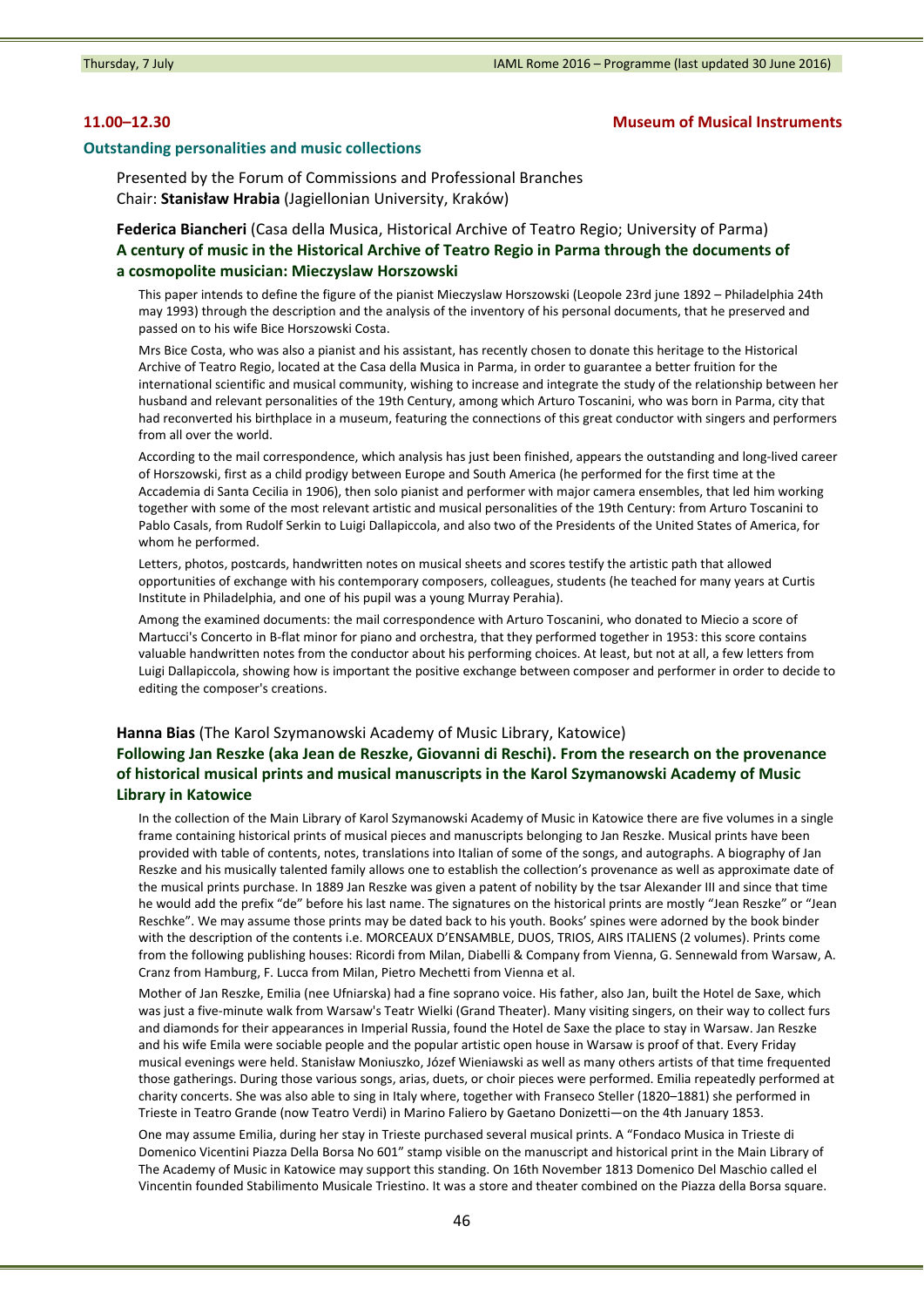He sold musical instruments, music scores, and copied musical prints. He also run a musical-oriented library there as well as organized theatrical plays. After his death (he had a stroke while arguing with a customer) the company was sold by Maschio's widow to Carlo Schidrl thanks to whom it gained more recognition.

Jan Reszke was born on January 14th 1850 and initially was thinking of becoming a lawyer, he even started law studies in Warsaw. Apart from the studies (he did not graduate) he attended singing classes. His first professor was an Italian living in Poland, Francesco Ciaffei. It was him who sent the young singer (trained in baritione) to further studies in Turin and Milan. In August 1871 during holidays in Krynica he debuted next to Helena Modrzejewska and his sister Józefina at a public concert. For five years he was trained in Italy by Antonio Cotogni, San Giovanni, Pedrotti, and Francesco Lamperti. For a long time Italian professors trained Reszke as a baritone voice and in this form his opera debut took place. It was not until 1884 when, thanks to his sister Józefina he performed as a tenor voice in a French premier of Herodiada by Jules Massenet. He was 34 and became successful as a tenor voice. One could say that from the spring of 1884 the right artistic biography of Jan (not yet "de") Reszke begins.

He evoked unparallel admiration of opera audience in Europe and America, singing in Saint Petersburg, New York, and Chicago. He was a favorite friend of royalties and princes, a millionaire and a horse lover. He was respected by greatest composers of his time and was kept in their diaries. Operas and new arias were composed just for him. He was thought to be a paragon of elegance, class, and Victorian gentleman. In his profession he achieved everything there was to achieve.

#### **Consuelo Giglio** (Conservatorio di musica 'A. Scontrino', Trapani)

# **Promoting culture in communities: The glocal experience with early and contemporary music of Danilo Dolci's family reflected in their library now at the Conservatorio di musica "A. Scontrino", Trapani**

The poet, sociologist, educator, non‐violent activist Danilo Dolci (1924–1997), known as the "Italian Gandhi", had a role in promoting early and contemporary music. He settled in Western Sicily in 1952, after studying architecture in Rome and Milano, founding in 1958 in Partinico the "Centro studi e iniziative per la piena occupazione" (Center for studies and initiatives for full employment) promoting music practice among the community of the Palermitan underdeveloped agricultural land, and organizing concerts at the Auditorium in Trappeto, where prominent musicians offered their art to an audience of connoisseurs, children, young people, farmers, fishermen. He practiced Hausmusik with his sons Amico (recorder), Chiara (violin) and Daniela (harpsichord), who in 2007 donated the family music collection to the library of the Conservatory "Antonio Scontrino" in Trapani.

Dolci conceived practicing music collectively as human solidarity and deep communication. He promoted recorder as a teaching instrument and as a 'new tone' available to composers, as stated by Eliodoro Sollima's Sonata, Evoluzioni n. 3, the Concerto per Flauto dolce; Walter Bergmann's Sonata; H. U. Staeps's Il mattino della vita. Thanks to Dolci's activities, the reception of early music in Western Sicily developed involving musicians and musicologists at local, national and international level, to play and to study music of Sicilian, Italian and European composers. Sicily became a driving force for the dissemination of early music in Italy.

The community involved Sicilian personalities (Eliodoro Sollima, Salvatore Cicero, Giovanni Perriera, Angelo Faja, Sara Patera, Enrico Anselmi, Paolo E. Carapezza, Giovacchino Lanza Tomasi); Italian and European personalities (Bruno Aprea, Giorgio Trentin, Giorgio Sacchetti, Ferdinand Conrad, Edgar Hunt, Marga Frefel, Kees Boeke, Edwin Alton) with whom Dolci's sons played. They performed works by Sicilian composers (A. Scarlatti, P. Vinci, S. d'India); Italian and European composers (A. Vivaldi, B. Marcello, F. M. Veracini, F. Barsanti, J. S. Bach, G. Ph. Telemann, G. F. Haendel, J. B. Loeillet, J. Hotteterre).

Dolci's family music library is extremely rich including thousands items of printed music, sometimes rare, records, books, specialized periodicals, that Dolci bought in the 1960's and 70's. Recorder and flute music is present in varied ensembles involving harpsichord, oboe, violin, cello, bassoon, horn. Two aspects have been already taken into account in a dissertation: the variety of handwritten dedications to Amico Dolci, and the abundancy of twentieth century recorder literature. The collection has thus a dual cultural value: it offers first-rate material about the dissemination of early music in Italy; it testifies a vast educational effort involving local and international music personalities.

### **11.00–12.30 Studio 1**

#### **Répertoire International des Sources Musicales (RISM)**

## **Advisory Council (open)**

Chair: **Armin Brinzing** (Internationale Stiftung Mozarteum, Salzburg)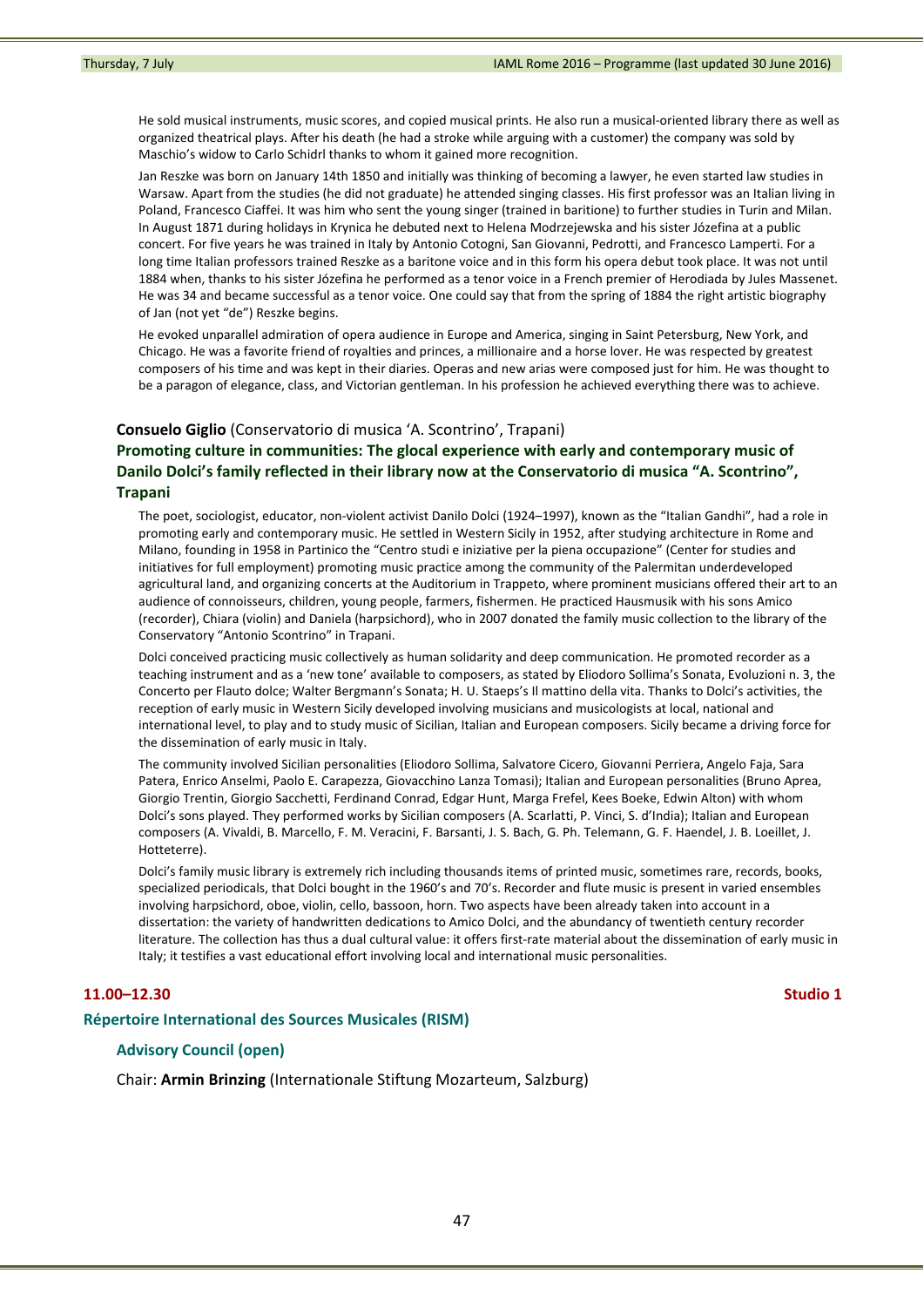## **11.00–12.30 Studio 3**

**IAML membership database (and other matters arising)**

**Working meeting for representatives of National Branches (Treasurer / Secretaries / Membership Officers) (closed)**

Chair: **Thomas Kalk** (IAML Treasurer, Stadtbüchereien Düsseldorf)

#### **12.30–14.00**

**Lunch**

### **National audio‐visual archives**

Presented by the Commission on Audio‐Visual Materials Chair: **Hanneke Kuiper** (Amsterdam Public Library)

**Teresa Delgado Sánchez** (Biblioteca Nacional de España, Madrid), **Maria Jesus Lopez Lorenzo** (Biblioteca Nacional de España, Madrid)

#### **Disseminate Spanish cultural heritage: Sound and music papers**

The Spanish National Library is the head of The Spanish library system. The Music and Audiovisual Department preserves unique sources related to Spanish music and Hispanic culture. Remarkable archives derive from the old Real Biblioteca, ecclesiastical institutions such as Toledo Cathedral, and private libraries such as the one donated by the musicologist Francisco Asenjo Barbieri. The library has always taken receipt of works recorded in the Spanish Register of Intellectual Property and via Legal Deposit. A project such as the Hispanic Digital Library (BDH) makes available via the Internet a wide selection of scores, music books, and historic sound archives.

Taking minimum approximate numbers and only those that are effectively in Music and Audiovisual Department deposits, we can affirm that in November 2015 the BNE had:

- More than 210,000 scores
- More than 25,000 books on music
- More than 600,000 sound recordings
- 54 personal archives from musicians and music collectors
- 617 specialist music periodicals

• An indeterminate number of several hundred thousand brochures, microform editions, and minor publications (programmes, commercial catalogues, posters, etc.), of which only a small number can be consulted in our online catalogue.

Since May 2010, the Music and Audiovisual Department of the BNE has been involved in a new phase in the systematic scanning of its archives, under the auspices of the Biblioteca Digital Hispánica (BDH: Hispanic Digital Library) and supported by an agreement between the Biblioteca Nacional de España (BNE) and Teléfonica‐ the leading Spanish private telecommunications company. BDH is conceived as a Spanish contribution to Europeana and other digitization projects in the European Community. So far BDH has scanned a selection of nearly 1,000 music books and 60 music newspapers dating from before 1900, and has digitized ca. 12,000 sound recordings from shellac records and phonographic cylinders.

In Autum 2010 we started to catalogue a collection of more than 80 volumes of plainchant and polyphony from the fifteenth to nineteeth centuries. This archive is available in BDH too. The catalogue records include, for the first time in Spanish library history, music incipits for all Gregorian melodies codified using the 031 field in MARC format.

Sound recordings include both musical and non-musical recordings. The latter make up the Spoken Word Archive.

In June 2011 we began to scan a selection of 31,135 scores from the more important historic archives of the Department dating back to 1860 and; they have been delivered to BDH and the first 15,000 sound recordings are available from streaming online.

The collection is a good record of the history of Spanish music publishing, starting with the first recording media, such as Ariston discs, wax cylinders and player piano rolls, up to the most modern devices.

The collection of historical documents acquired by purchase or donation consists of perforated Ariston (31), Ariosa (12) and Herophon (38) discs; wax cylinders (520); pianola rolls (6000) and shellac discs (21,000).

#### **14.00–15.30 Spazio Risonanze**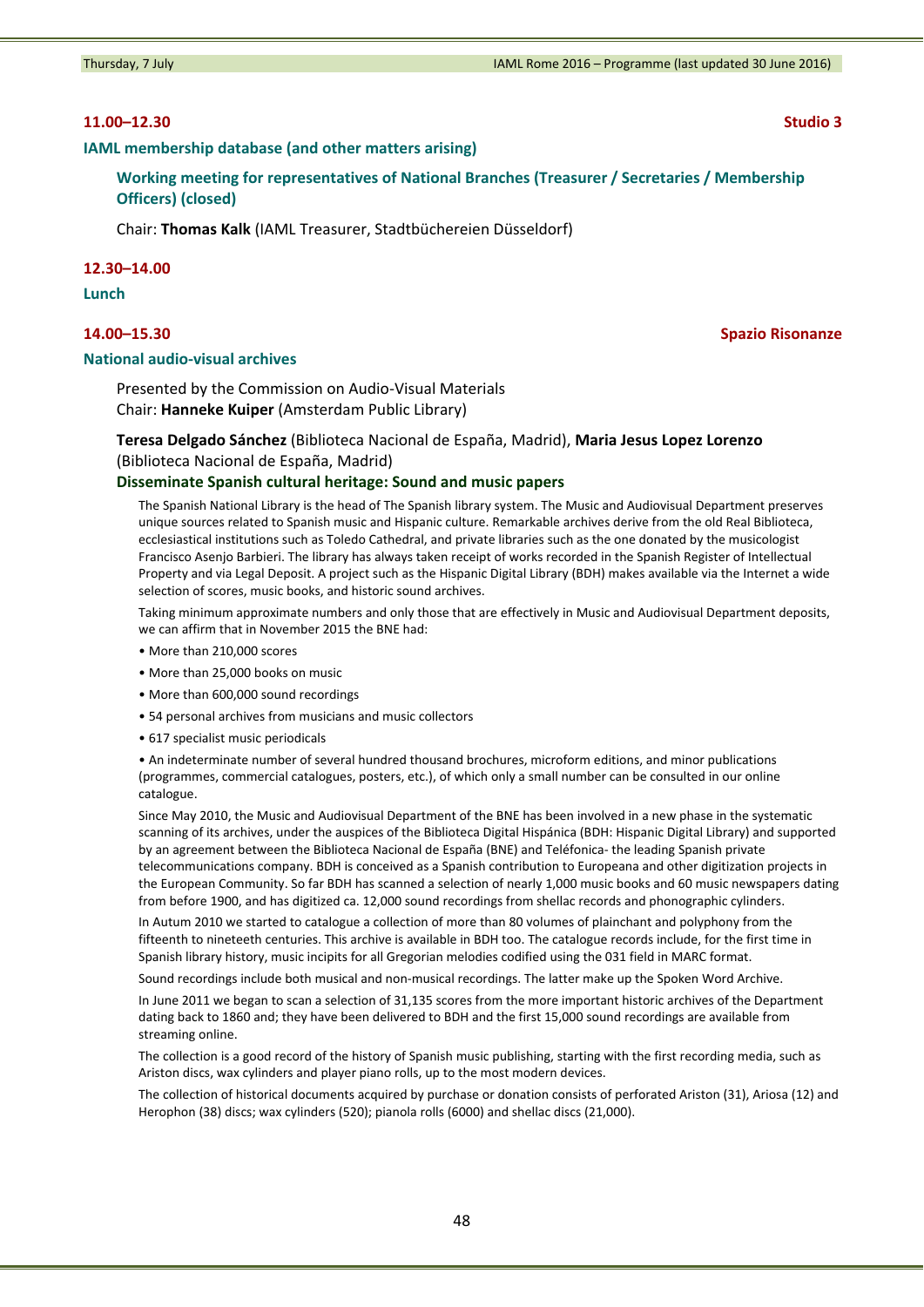# **Sofia E. Tsopani** (Aristotle University of Thessaloniki), **Dimitrios A. Adamos** (Aristotle University of Thessaloniki), **Aristeidis Bazmadelis** (Aristotle University of Thessaloniki) **On the e‐dissemination of traditional Greek musical heritage**

The Library of the School of Music Studies of the Aristotle University of Thessaloniki in Greece holds one of the largest sound collections and transcriptions of authentic Greek folk music and songs from across the country. Now it contains around 8.000 music recordings and their transcriptions, made by undergraduate and PhD students within the last 30 years. Most of the recordings are from Northern Greece (Macedonia, Epirus, Thrace). In addition there are original recordings from the Aegean Islands, Crete, Pelopennese, Ionian Islands and Central Greece. The archive has always been the base for scientific research in the field of Greek traditional music and a vital resource for students, PhD students, faculty staff and researchers.

Collected material was often in different formats with related media often scattered in different locations and with non‐ standard, specialist, incomplete or even erroneous descriptive details. The Collection is being digitized and partially available online with free access to anyone, through cloud computing infrastructure and online streaming capabilities. Through archival appraisal and adequate curation of the material, and the scientific advice of an Emeritus Professor of the School, we share online the recordings with their transcriptions, together with related material such photographs, videos, interviews etc. The project was inspired by the need to preserve and disseminate the heritage of the Greek traditional music recordings and transcriptions kept at the Library, thus the user would be able to discover the full value of the archived material.

# **Annalisa Bini** (Accademia Nazionale di Santa Cecilia, Rome) **An introduction to the audio‐visual archives of the Accademia Nazionale di Santa Cecilia**

# **14.00–15.30 Teatro Studio**

# **Vivaldi, Rolla, Franchi – questions of attribution and bibliography**

Presented by the Forum of Commissions and Professional Branches Chair: **Thomas Leibnitz** (Österreichische Nationalbibliothek, Wien)

## **Katarzyna Spurgjasz** (Warsaw University Library, Music Department, Warsaw) Vivaldi, or not Vivaldi - That is the question. When a librarian discovers a second copy of a unicum

The Credo in G-dur RV 592 attributed to Antonio Vivaldi was known until now from a single manuscript copy prepared in the second half of the 18th century in a Lower Silesian monastery, and presently kept at the Warsaw University Library (PL‐ Wu RM 5046). This work was accorded a critical edition more than a decade ago and discussion in secondary literature, as well as a recording. Its attribution of authorship aroused certain doubt in the research community; nevertheless, the Credo was included by Peter Ryom in the catalogue of Vivaldi's works as a piece with confirmed authenticity. The provenance of this manuscript remains uncertain, but Wrocław's or Nysa's Dominican monasteries are considered as its most probable places of creation. The question of this repertoire's transmission path also remains an open one: how did Vivaldi's work arrive in Lower Silesia? Sadly, answering questions of authorship and repertoire transmission is hindered in cases of unique transfer.

In the same Wrocław collection kept in the Music Department of Warsaw University Library, manuscripts originating in Lower Silesian monasteries secularised in the early 19th century include a second copy of this piece. It was identified several months ago through the RISM database, which enables a comparison of incipits. The musical material in manuscript PL-Wu RM 4758 accords with the mentioned transmission of the Credo in G major RV 592, but the copyist ascribed it to another composer. The attribution on the title page, "Authore Pigaglia", refers most likely to Diogenio Bigaglia (1676‐ 1745ca), active in the Benedictine monastery San Giorgio Maggiore in Venice.

Both copies of this piece are complete, and destined for the same scoring. They differ in minute notational details, which rather excludes a direct copying of the first transmission to the other. The manuscript signed with Bigaglia's name is antecedent: due to the identification of its copyist, we can determine the terminus ante quem at 1746. It is thus probable that the copy was created still during both supposed composers's lifetime.

Hence, the G major Credo from the Warsaw University Library has lost its unicum status. But questions of authorship and repertoire transmission have not by the same token received simple answers; quite to the contrary. For each of both attributions, arguments in favour and against can be found. At a minimum, the place of creation seems to be confirmed: we are still in Venice in the first half of the 18th century, where both possible composers were active. But is it surely Venice, and not Wrocław itself, where—as in numerous other places—local creators and regentes chori responsible for music in churches would sometimes sign local works with world‐known names to accumulate prestige? Whether we want it or not, their tricks still seem to work: if the same piece functioned as a unique work by Bigaglia (or even worse, one anonymous author among many) instead of Vivaldi, would it live to see a critical edition and recordings? Regardless of this piece's real authorship and its transmission history—which doubtlessly deserves in‐depth study—the event was perhaps fortuitous that an anonymous, Silesian copyist, whether through conviction or tongue‐in‐cheek, wrote on the margin of second violin: "Sig. Vivaldi"...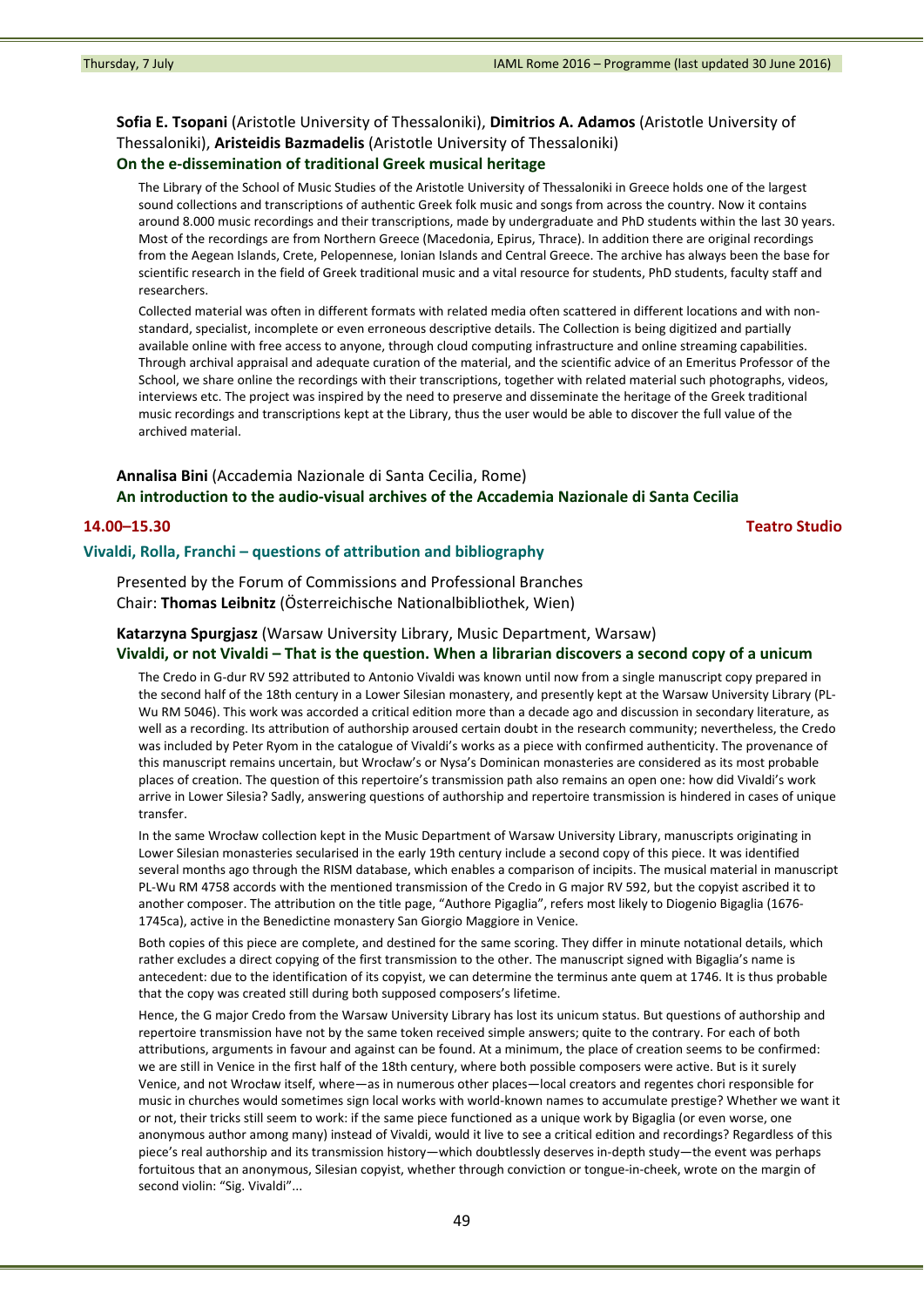#### **Mariateresa Dellaborra** (Conservatorio di musica 'G. Nicolini', Piacenza)

# **Une heureuse conjonction entre collection privée et publique. Les cas des concerts pour violon de Alessandro Rolla**

Grâce à la générosité d'un collectionneur privé qui réside en Suisse, il est possible aujourd'hui aux spécialistes de musique instrumentale italienne de la fin de 1700 au début de 1800, d'enrichir leurs connaissances provenantes de l'étude des fonds conservés dans les bibliothèques publiques. Le cas proposé concerne spécifiquement la production d'Alessandro Rolla (1757–1841), chef d'orchestre du Théâtre la Scala (1802–1833), premier professeur de violon et d'alto au Conservatoire de Musique de Milan (1808 à 1835), ainsi qu'animateur de la vie musicale milanaise dans les salons privés. La collaboration entre une collection publique et privée, dans ce cas, a permis d'ajouter de nouveaux numéros aux compositions de Rolla déjà connues et inclues dans son catalogue (BI, publié en 1980 par Bianchi‐Inzaghi) et compléter la consistence d'autres, gardées incomplètes dans les bibliothèques publiques, en en permettant l'étude et l'exécution. Particulièrement intéressant est le cas des concertos pour violon, dont le nombre s'est considérablement enrichi des importantes pages, toutes datées. Ces résultats permettent en plus au chercheur la clarification de certaines données biographiques du compositeur et la définition plus précise de son parcours stylistique et créative.

## **Reinhard Eisendle** (Don Juan Archiv Wien)

## **Theater, Musik und Diplomatie. Das bibliographische Werk von Saverio Franchi im Kontext seiner kulturwissenschaftlichen Analysen**

Als einer der herausragenden Bibliographen der Gegenwart vermachte Saverio Franchi (1942–2014) der Wissenschaft ein Fundamentalwerk zu Musik, Theater und Editionswesen der frühneuzeitlichen römischen Geschichte. Seine – oftmals in Kooperation mit Orietta Sartori geführten – Forschungen führten zu umfassenden Bibliographien, so zu dem Repertoire der in Rom und Latium gedruckten Bühnentexte – der "Drammaturgia romana" (vol. I 1988, vol. II 1997) – und zu den beiden editionshistorischen Bänden "Le Impressioni sceniche. Dizionario bio‐bibliografico degli editori e stampatori romani e laziali di testi drammatici e libretti per musica dal 1579 al 1800" (vol. I 1994, vol. II 2002). Es wäre indes nicht zutreffend, Franchis Lebenswerk auf seine monographischen Hauptwerke zu reduzieren. Als Soziologe führte sein Forschungsinteresse stets weit über das rein Bibliographische hinaus – seine diesbezüglichen kulturwissenschaftlichen Analysen sind in vielfältigen wissenschaftlichen Beiträgen dokumentiert. Diese Schriften wird das Don Juan Archiv Wien 2016 erstmalig gesammelt herausgeben, gleichsam als Kommentar zu seinem bedeutenden bibliographischen Werk. Erst aus dieser Perspektive werden die für Saverio Franchi zentralen Forschungsanliegen nachvollziehbar, insbesondere das ihn in so hohem Maße interessierende Verhältnis von Politik und Kultur.

So hat Saverio Franchi gemeinsam mit dem Don Juan Archiv Wien und dem Stvdivm Faesvlanvm das Projekt "Fasti imperiali nella Roma papale" entwickelt, welches er leiten sollte. Nach seinem Tode wird das Don Juan Archiv Wien und das Stvdivm Faesvlanvm dieses Projekt in seinem Sinne weiterführen. Für den Zusammenhang von Theater, Politik und Diplomatie stellt dieses Projekt ein paradigmatisches Unternehmen dar. Das päpstliche Rom war gewissermaßen die "Schaubühne" diplomatischer Repräsentation und Selbstdarstellung, gleichsam eine Vitrine der europäischen Beziehungen. Die dortigen Gesandtschaften beim Heiligen Stuhl verfügten in ihren Palästen über Räumlichkeiten zu musikalischen wie theatralischen Darbietungen, und initiierten ein vielfältiges kulturelles Leben. Die zur Aufführung gebrachten Kunstformen von der Oper bis zur Serenata waren stets Gelegenheit zu politischen Statements in allegorischer Form – ein exemplarisches Feld der Analyse von Kunst und Politik. Dieses Projekt ist wesentlicher Bestandteil des auf Basis bisheriger Arbeit entwickelten Forschungskreises "Diplomatica", in dessen Rahmen auch eine vielfältige Publikationsserie vorgesehen ist.

### **14.00–15.30 Studio 1**

#### **Répertoire International de Littérature Musicale (RILM)**

#### **Open Session**

Chair: **Zdravko Blažeković** (Répertoire International de Littérature Musicale, and The Graduate Center, The City University of New York)

**Barbara Dobbs Mackenzie** (Répertoire International de Littérature Musicale, and The Graduate Center, The City University of New York)

#### **RILM in 2016**

No longer the publisher of an international bibliography alone, Répertoire International de Littérature Musicale far more broadly facilitates and disseminates music research worldwide. It is committed to the comprehensive and accurate representation of music scholarship in all countries and languages, and across all disciplinary and cultural boundaries. In addition to the flagship *RILM Abstracts of Music Literature*, a comprehensive international bibliography of writings on music covering publications from the early 19th century to the present, RILM is creating now several new products. *RILM Abstracts of Music Literature with Full Text* is scheduled to be launched in mid‐2016. *RILM Music Encyclopedias*, a full‐text repository of seminal music encyclopedias, was released in December 2015. In late 2016, in partnership with the publisher Bärenreiter and J.B. Metzler, RILM will release *MGG Online*, which comprises the 2nd edition of *Die Musik in Geschichte und Gegenwart* along with new and substantially updated content. What's going on at RILM? Come find out.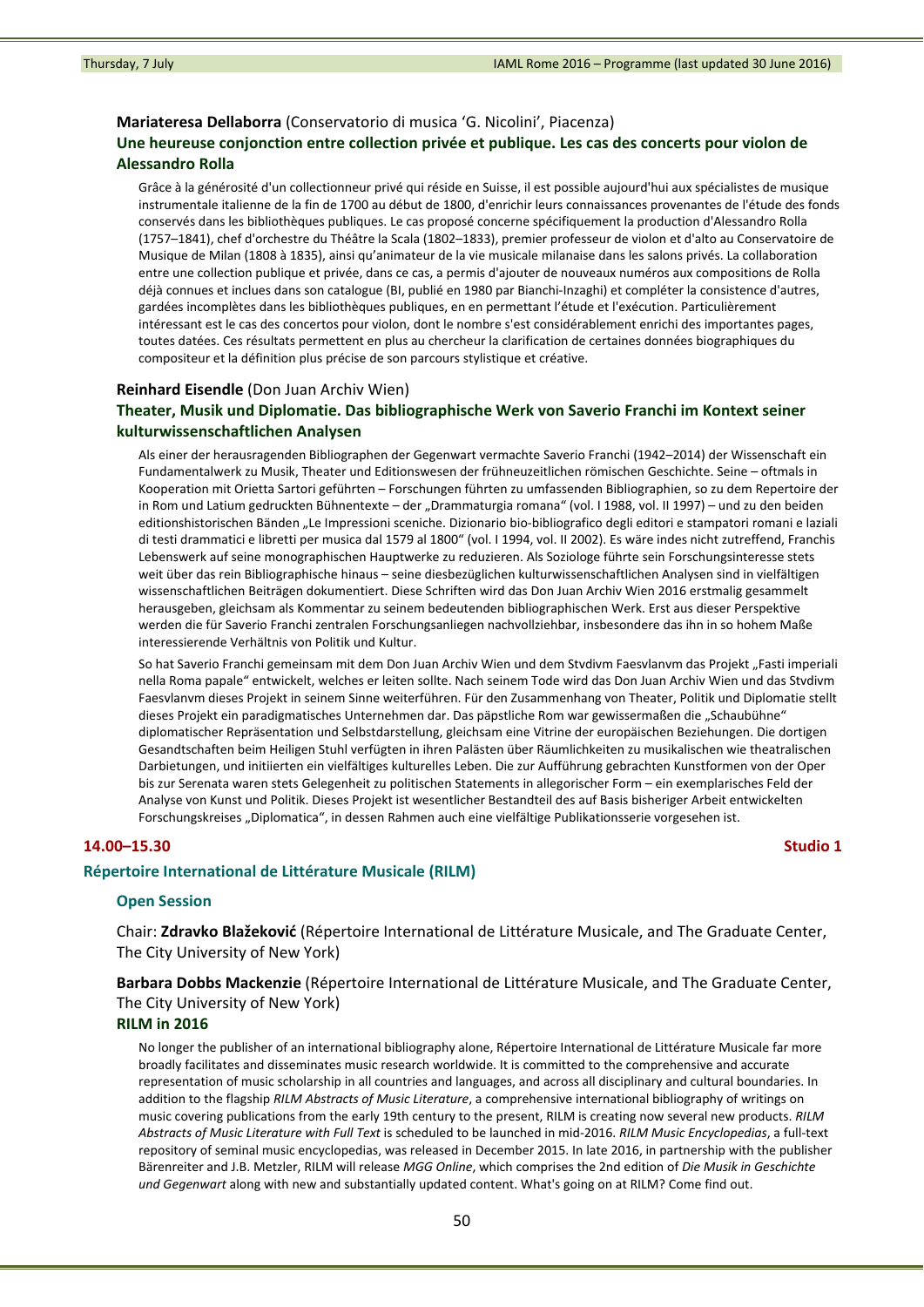# **Jason Lee Oakes** (Répertoire International de Littérature Musicale and The Cooper Union) **Popular Music in RILM: Notes on Deconstructing the Database**

In Stuart Hall's "Notes on Deconstructing 'the Popular'" (1981) he outlines two ways that *popular culture* is frequently understood. On one hand, it is viewed as culture consumed by "the masses"—corporate‐advertised, media‐circulated, and commercially‐exploited. On the other, it is viewed as culture made by "the people"—set apart from, and resistant to, elite and establishment cultures. Finding these two definitions to be contradictory (both taken together and apart) Hall instead concludes that *the popular* is set apart most of all by its extremely dynamic nature, and by how powerfully it articulates tensions between "unstable" and potentially "antagonistic" cultural forces. Consequently, what is labeled *popular* is likely to shift over time and according to context.

Likewise, the *study* of popular music is notable (though not entirely unique) for its dynamism and for its blurring of established boundaries. First of all, popular music studies as a field is highly interdisciplinary—spanning established academic disciplines such as musicology, cultural studies, literary studies, sociology, psychology, philosophy, and more. What's more, there is frequent crossover between "vernacular" scholarship, carried out by so-called organic intellectuals (Gramsci), and more traditional academic‐based historical studies and musical/cultural analysis.

Beginning with a survey of RILM's popular music coverage, this presentation will go on to address some of the challenges and opportunities of engaging this still‐embryonic field of study. For music libraries and databases, where are limited resources best dedicated, and how are searches best facilitated, when it comes to popular music research? A final case study will look at the growing trend of university‐library‐housed fanzine collections—preserving items once relegated to the bottom of the pile labeled "serious" discourse, but today looked upon as valuable primary source materials considering how these materials may best be integrated among other types of music literature.

# **Tina Frühauf** (Répertoire International de Littérature Musicale and The Graduate Center, The City University of New York)

## **RILM Music Encyclopedias in the Age of Meta‐Encyclopedias**

The advent of *Wikipedia* in 2001 has impacted the field of (music) reference in terms of format, authorship, and editorial structure. Assessments of this impact widely differ from valuing it as a means and medium of internationality and globality, to critiquing its elimination of the individual and standard editorial control mechanisms. Without a doubt, *Wikipedia* has changed lexicographic thinking about encyclopedias, and their accessibility and searchability. This thinking gave birth to what I term meta‐encyclopedias, which are not so much publications of knowledge about knowledge, but rather encyclopedias and dictionaries that can be searched comparatively and across sources. A smaller rendition, consisting of seven titles, is the *Meta‐Encyclopedia of Philosophy*, a more complex and comprehensive example is *RILM Music Encyclopedias*. Conceived as a full‐text compilation of reference works, it launched with 41 titles published from 1775 to the present, comprising over 80,000 pages. It grows quarterly and expands annually. In many ways *RILM Music Encyclopedias* is similar to *Wikipedia*, as it potentially offers entries for the same person and subject in different languages and with different content. But it is also quite distinct in its use of preexisting content that has been edited and attributed, and in its overall curation. This paper uses *RILM Music Encyclopedias* as a case study for discussing the ongoing challenges of collecting and disseminating knowledge about music, and the meaning and value of meta‐encyclopedias.

### **14.00–15.30 Studio 3**

#### **Working Group on the Access to Music Archives Project**

## **Working meeting (closed)**

Chair: **Jon Bagüés** (ERESBIL – Basque Archives of Music, Errenteria), **Klaas Jaap van der Meijden** (Resonant, Leuven)

#### **Updating of RISM‐C Directory**

## **Membership Committee**

#### **Working meeting**

Chair: **Jim Cassaro** (University of Pittsburgh)

**15.30–16.00 Coffee break**

## **14.00–15.30 Multimedia Library – Molinari room**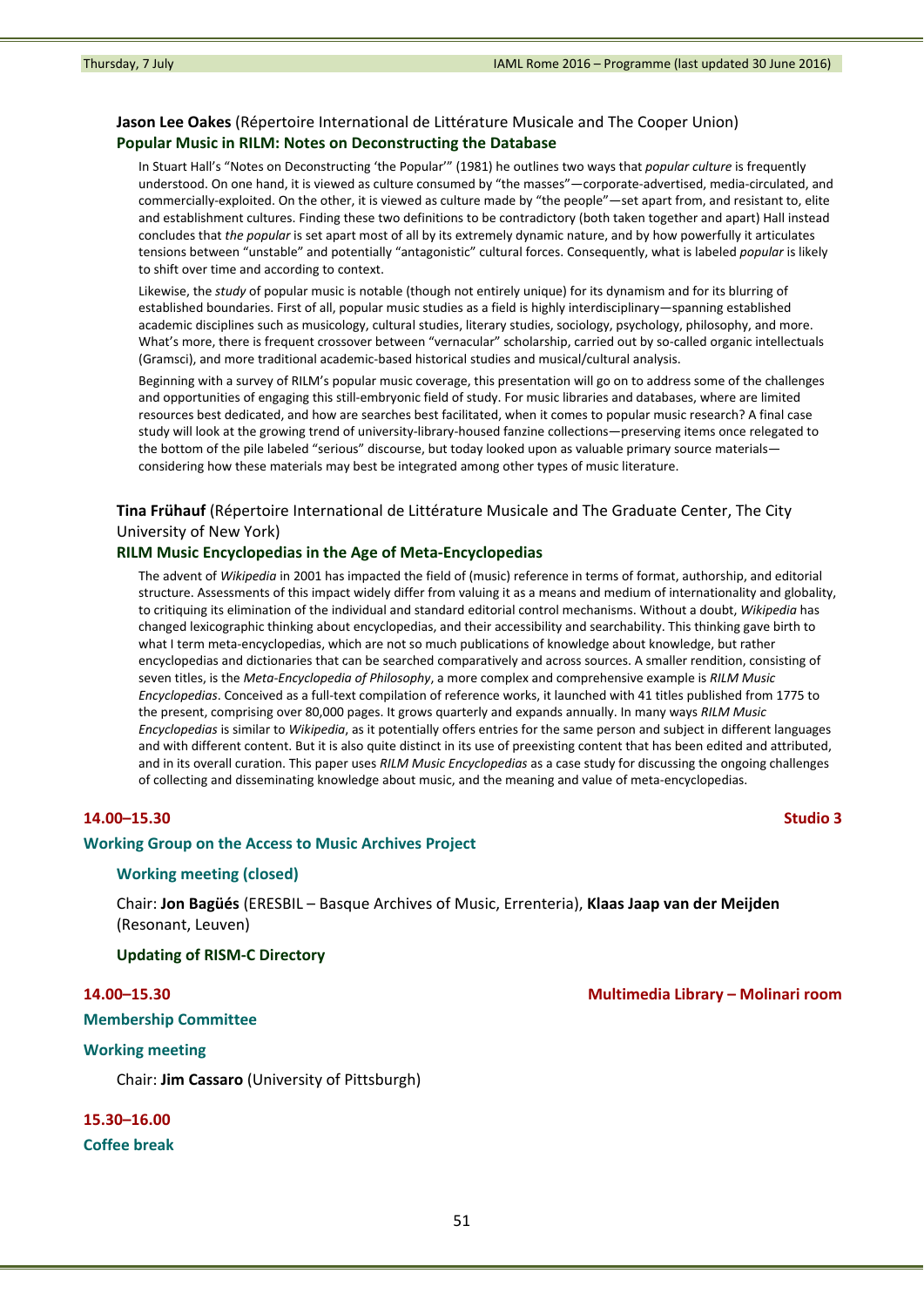# **Poster Session (II)**

See details on pages 39–42.

Thursday, 7 July **Thursday, 7 July 2016 IAML Rome 2016** – Programme (last updated 30 June 2016)

## **15.30–16.00 Foyer of the Santa Cecilia Hall**

# **16.00–17.30 Museum of Musical Instruments**

#### **Sources of the 18th century Austrian and Italian music**

Presented by the Forum of Commissions and Professional Branches Chair: **Teresa Gialdroni** (Università di Roma "Tor Vergata", Rome)

# **Magdalena Walter‐Mazur** (Adam Mickiewicz University, Department of Musicology, Poznań) **The manuscripts of symphonies written down by Sandomierz Benedictine nuns. Some peculiarities of their repertoire and performance practice**

Diocesan Library in Sandomierz stores manuscripts of six symphonies and three chamber works from musical heritage of local Benedictine nuns. These works appeared in the collection in the last decades of 18th century and were played by nuns in the convent gate, above all during feasts issued in honor of the distinguished guests. In addition to conventional instruments parts, the manuscripts including that for tromba marina and viola d'amore. Among the composers we meet Haydn and Dittersdorf; one of the symphonies is assambled of fragments of compositions of Pichl and Naumann.

# **Hildegard Herrmann‐Schneider** (Institut für Tiroler Musikforschung, Innsbruck) **"Tu mi sprezzi e mi deridi" or "Salve Pater Benedicte"? On sources containing music by Italian composers at the Cistercian Abbey in Stams/Tyrol**

"Salve Pater Benedicte": a late 18th‐century offertory for alto solo and orchestra on this text would not be considered extraordinary at a Cistercian monastery; Saint Benedict was the "father of the order" and Cistercian monks live according to his spiritual rules. It would also not be unusual then for a piece of music at a Roman‐Catholic Church in Austria to consist not of an original composition, but rather to be an arrangement of an opera aria; in this case, Zelmira's aria "Tu mi sprezzi e mi deridi" from the opera Il Rinaldo by Antonio Tozzi (ca. 1736 Bologna – 1812 Bologna), premiered in Venice in 1775. This "Offertorium" surely serves as a representative example for the sacred musical practice at Stams in about 1800. This is supported by the fact that the vocal copy was acquired for the abbey by the Cistercian Father Stefan Paluselli (1748 Kurtatsch/South Tyrol – 1805 Stams). He served as choir director at Stams from about 1790 and preserved the score in his musical collection. Did he know the original work? Was it apparent to him and his colleagues at Stams Abbey that this music—now honoring the great saint—had originally depicted repugnant interpersonal drama on the theatrical stage? Where did Paluselli find the numerous musical manuscripts, acquired during his time of office at Stams, containing works by Italian composers? What were the decisive criteria for him? What works did he choose? What works did he find at Stams upon his arrival there? Which works were still valid for his successor? What unique features do we find today in these source materials? What comprises the frequent singularity of these musical manuscripts? Stams Abbey, founded in 1273, occupies an outstanding position among Tyrolean monasteries, both from a sociopolitical as well as a cultural standpoint. For RISM‐OPAC I have currently indexed 7,200 musical items from Stams, which are generally accessible (www.rism.info, library identifier: A‐ST). In this paper, I will present for the first time an overview of that section of the music archive at Stams involving "music by Italian composers", that is, of composers "from A to Z"—namely "from Anfossi to Zanetti"—including Giovanni Paisiello, whose 200th death anniversary is being honored in 2016, and I will discuss those works and genres that are present in their original form or in arrangements, their use in liturgical and secular musical performances at the Abbey, and their importance when compared to other forms of music at Stams in the second half of the 18th century.

# **16.00–17.30 Spazio Risonanze**

#### **Musical life in Europe – connections, reception of Italian music**

Presented by the Forum of Commissions and Professional Branches Chair: **Luca Aversano** (Università di Roma Tre, Rome)

**Marta Walkusz** (Stanisław Moniuszko Music Academy, Gdańsk) **From the Italian land to Poland. Polish‐Italian cultural, artistic and educational relationships based on the content of music collections donated to the Main Library of Stanisław Moniuszko Music Academy in Gdańsk**

The Main Library of Stanisław Moniuszko Music Academy in Gdańsk possesses several music collections donated by vocalists‐teachers of the Academy. Most of them are works composed by Italian composers. The presence of this literature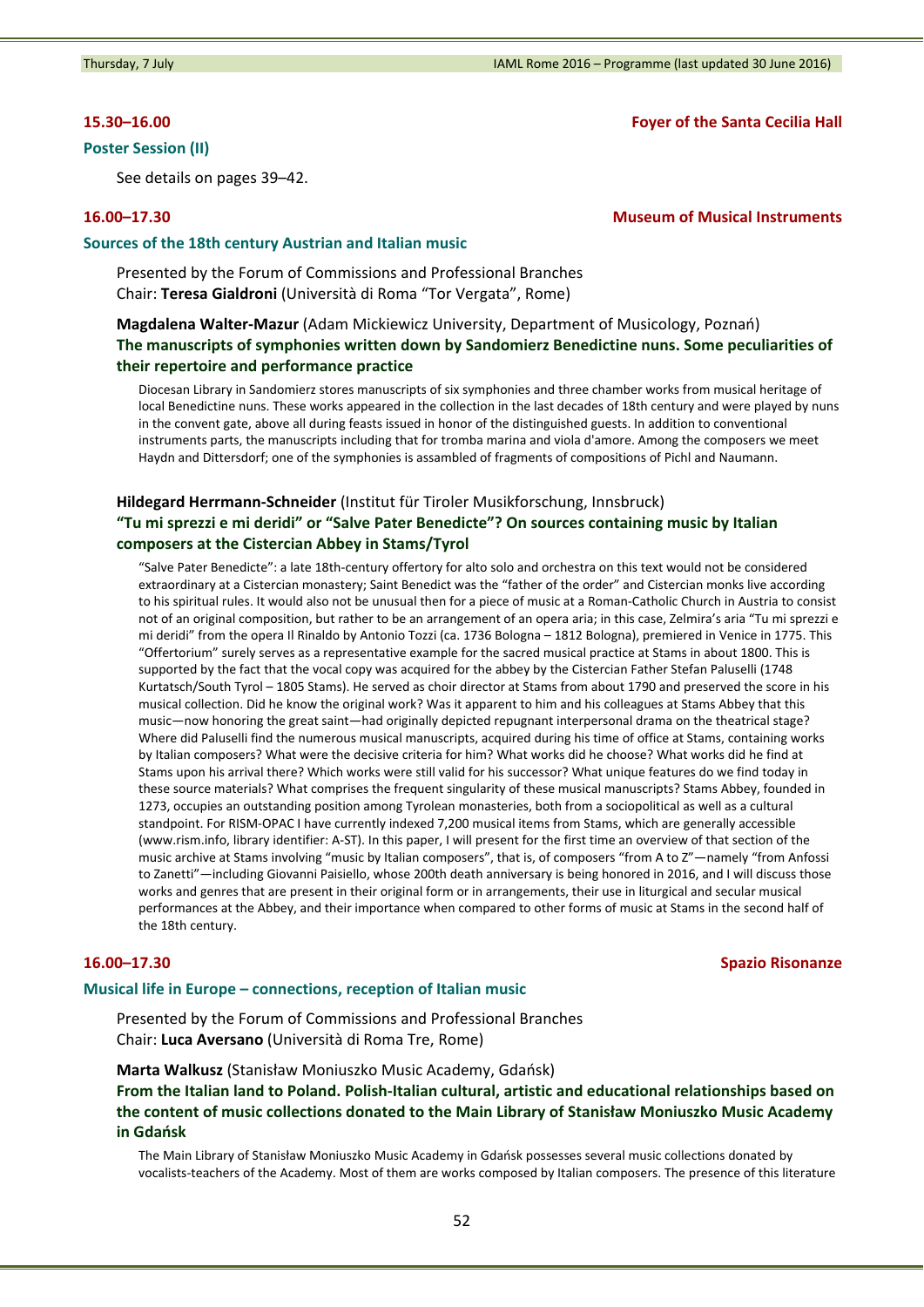became an inspiration to explore the theme of contacts between Polish teachers of singing with the representatives of Italian culture, especially vocalists and vocal educators. The author of this article wishes to introduce biographies of artists like Zofia Janukowicz‐Pobłocka, Kazimierz Czekotowski, Maria Bojar‐Przemieniecka, Ada Sari, Halina Mickiewiczówna and underline their contribution to the artistic, cultural and educational development of younger generations of Polish singers. The author also discusses the activities of Italian vocal schools such as Accademia di Santa Cecilia in Rome and the Accademia Musicale Chigiana, where Polish vocalists studied.

# **Jan Dewilde** (Librarian Koninklijk Conservatorium Antwerpen (Artesis Plantijn Hogeschool) / Coordinator Centre for the Study of Flemish Music, Antwerp)

#### **Lost and found! Lost scores by Gaspare Spontini found in a Flemish castle library**

Recently, four long‐lost scores by Gaspare Spontini (1774–1851) were discovered in the library of a castle in Flanders. These scores consist of three operas and one cantata which were written between 1800 and 1806 for Palermo, Rome, Venice and Paris. This lecture will explore how these autographic manuscripts ended up in a Flemish library and to what extent these four rediscovered pieces fulfill a gap in Spontini's biography and oeuvre. Furthermore, a trajectory will be presented to have these scores reach as wide an audience as possible.

# **Giulia Giovani** (Hochschule der Künste Bern, Rome)

# **Creating the Neapolitan Canon. An interim project report**

The project "Creating the Neapolitan Canon. Music and music theory between Paris and Naples in the early nineteenth century" (Swiss National Science Foundation) seeks to reconstruct the French reception of Neapolitan music and music theory starting from an important collection: that of Giuseppe Sigismondo (1739–1826). Sigismondo's collection was already of considerable size in the 1790s, when it came to build the cornerstone of what later became the library of Naples conservatoire (where it is preserved nowadays). This collection was known at the Paris conservatoire in the first decade of the nineteenth century and several of its manuscripts were taken as a model for the Paris conservatoire. Indeed, Napoleon himself wrote a letter in 1797 to communicate to the conservatoire's inspectors his desire to copy music from different Italian centres. Sigismondo accordingly showed his Neapolitan library to Rodolphe Kreutzer and Nicolò Isouard in 1801 (and possibly already in 1797). This project, then, looks at the Paris music schools from a Neapolitan perspective, comparing the music theory taught in Paris and Naples and the repertoire kept in the respective libraries.

This paper will show the outcomes of the first months of research, conducted through archival investigations in Naples and the analysis of several historical catalogues. It will also show how Sigismondo used his own collection to write a music history of Naples (Apoteosi della musica nel Regno di Napoli, in four manuscript preserved in the Staatsbibliothek in Berlin), which served as a model for the histories by the marquis of Villarosa, by Francesco Florimo and by Salvatore di Giacomo.

## **16.00–17.30 Teatro Studio**

#### **Music digitization: Where are we, and where do we want to go?**

Presented by the Forum of Commissions and Professional Branches Chair: **Sarah J. Adams** (Harvard University, Cambridge, MA)

## **Darwin F. Scott** (Princeton University, Princeton, NJ)

## **A tour around current music digitization initiatives and projects**

A rapid, international tour d'horizon of the state of digitized music scores, intended to bring music librarians as up to date as possible with a topic that increasingly pervades the landscape of their libraries and virtual collections. This selective overview will address key ongoing projects conducted by individual libraries and archives to digitize their legacy and more recently‐acquired collections of published and manuscript score materials, as well as consortial initiatives by groups of institutions to establish cross‐searchable portals for these materials. Also addressed will be the means of dissemination, including proprietary vendors working with licensed scores previously published in physical editions, and other distributors providing access to public domain materials. Also considered will be the complexities of "born" digital scores, both scholarly editions of pre-20th-century repertoire and, in particular, new music created by contemporary composers, including the problems facing libraries desiring to collect these works and early initiatives underway by music librarians to address the difficulties in accessing these materials. This presentation will also scan new reference resources that point to digitized score collections or integrate links to digitized scores within their bibliographic descriptions.

# **Audrey Laplante** (École de bibliothéconomie et des sciences de l'information Université de Montréal) **Digitizing music scores and manuscripts in libraries: Issues and challenges.**

Digitization projects involve finding funds, selecting the documents to be digitized, selecting the digitization technologies, training staff, digitizing the documents, creating metadata, creating a website to promote and give access to the digital documents, etc. Each of these phases brings its own set of challenges and issues. Based on interviews conducted with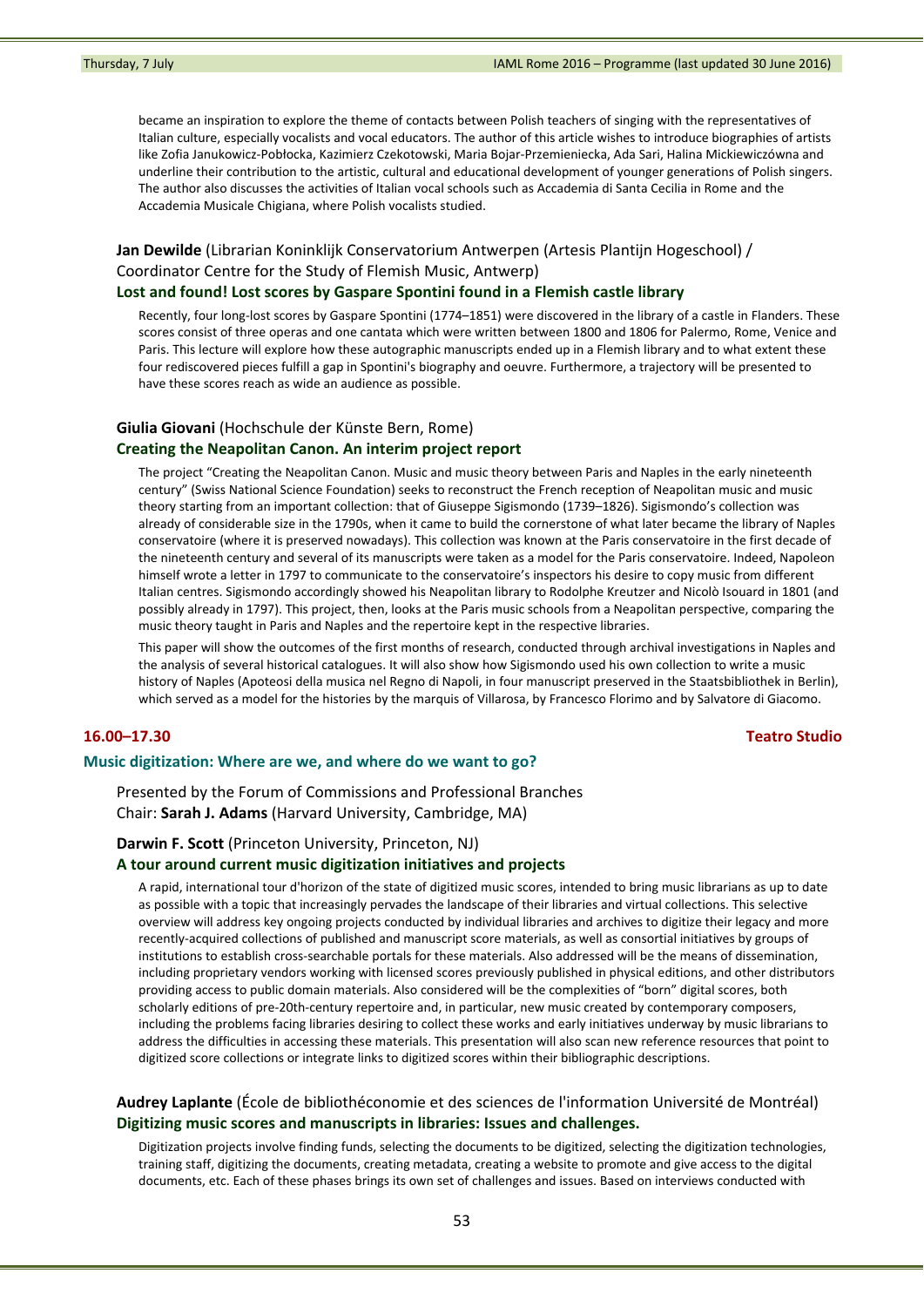librarians from various types of libraries and countries, an overview of the challenges libraries face when planning or conducting music scores and manuscripts digitization projects will be presented.

# **Armin Brinzing** (Internationale Stiftung Mozarteum, Bibliotheca Mozartiana, Salzburg) **Digitizing music collections at the Internationale Stiftung Mozarteum, Salzburg: Strategies and challenges**

This paper will use the digitization projects of the International Mozarteum Foundation in Salzburg and its "Bibliotheca Mozartiana" as a starting point. The paper's aim is to raise general questions and to cultivate ideas for the future.

Because it is part of a research institution, the library is confronted with various tasks. It not only has to provide scholars with an elaborated catalog (including the complete Mozart bibliography), and present digitized source materials (autograph music manuscripts, letters, historical books and music prints). Ways must also be found to integrate ongoing research activities and projects into the online presentation.

As different types of new digital resources become available, strategies must be developed to link research, digitization and cataloging. Research libraries today cannot just provide a basic catalog and digital images. They must use their skills to create an infrastructure, which offers profound content and allows for easy navigation between different types of content.

A core goal for a research library should be to implement a catalog that fulfills the needs of its scholars. For music manuscripts, RISM offers a tool with excellent possibilities to thoroughly catalog manuscripts, and to link them with digital images (which have to be managed by the library itself). However, links to modern online editions or online publications are still not so easy to handle, and using RISM data in a local catalog is still not so easy for many libraries.

The number of digitalized historical music prints has increased, but to make this useful, we have to look closely at the often very tricky—details, and catalog the sources in a much more elaborate way than has been common until now in many libraries (and also in RISM).

Because we have to coordinate many different library systems, special catalogs, databases and tools for presenting digital images, there are no easy solutions. However, it will help if we talk about some standards for cataloging the different kinds of material, and about which contents should be linked. In addition, we should discuss standards like VIAF, which can help provide more systematic access to information.

Today, when we find so much—often too much—online, and everything seems to be linked with everything, we should consider how we can bring back the intellectual input of individuals, in order to guide our way through the jungle of information.

### **16.00–17.30 Studio 1**

## **IAML Forum of Commissions and Professional Branches**

#### **Working meeting (closed)**

Chair: **Stanisław Hrabia** (Vice‐President, IAML, Jagiellonian University, Kraków)

## **19.00 Auditorium Parco della Musica – Teatro Studio**

**Presentation of the project 'La via dell'Anima' and projection of the movie 'Santini's Netzwerk' by Georg Brintrup (2014 ‐WDR, 85')**

A documentary movie dedicated to the musician and collector Fortunato Santini.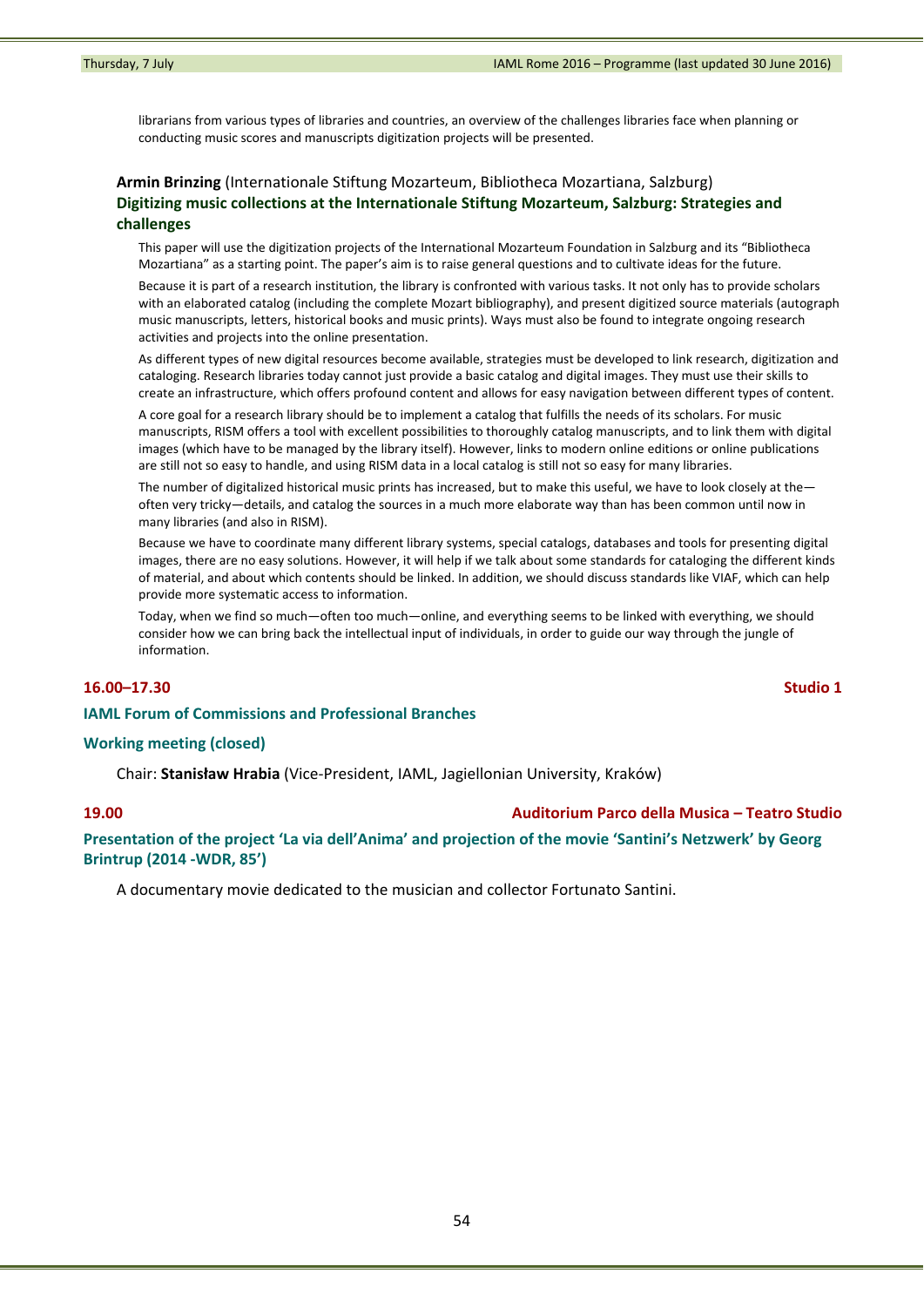#### **FRIDAY, 8 JULY**

### **City treasures**

**9.00–10.30 Spazio Risonanze**

Presented by the Public Libraries Branch Chair: **Carolyn Dow** (Lincoln City Libraries, Nebraska)

#### **Marianna Zsoldos** (Bródy Sándor Public Library, Eger)

Rock star selfies: How can we use a hobby as a tool of making our public library more popular

Bródy Sándor Public Library Music Collection (Eger, Hungary) is the largest popular music collection in Northern Hungary. Marianna Zsoldos, who is the head of this collection is a rock fan and a regular visitor to rock concerts. Her hobby is taking selfies, photos with her favourite Hungarian musicians and performers. She has more than 163 photos with bands and singers. Her hobby and her job got connected two years ago. A lot of musicians and artists perform in Brody Sandor Library and there are a lot of concerts in Eger and Marianna asks these performers, musicians, artists to sign their CD's and books that belong to the music library collection and she also makes selfies, photos with them. This is a good way to create a connection among performers, librarians and library users. It is a funny and lovely method of promoting the library. She is publishing these photos via web 2.0 tools. She would like to make a presentation about Bródy Sándor Public Library's web 2.0 tools and this unique relationship between a librarian and performers. (Examples: http://hangtarnok.hu/tag/udvozlet/)

**Tiziana Grande** (Conservatorio di Musica "Domenico Cimarosa", Avellino), **Rosa Perrotta** (Comune di Napoli – Servizio Patrimonio Artistico e Beni Culturali, Napoli), **Gino Aveta** (Archivio Storico della Canzone Napoletana – RAI, Napoli)

# **Preserving the cultural heritage of the Neapolitan Songs: The 'Collezione Ettore De Mura' and the 'Archivio Storico della Canzone Napoletana'**

Towards the end of the nineteenth century, traditional Neapolitan songs and music spread quickly to an international audience. The fame of some like "O sole mio" and "Funiculì, Funiculà" is equal, around the world, to some of the famous Italian Opera Arias and this began well before the invention of sound recording or the radio. Preserved in manuscript form and in printed scores as well as in many sound recordings, Neapolitan songs and music are often overlooked in libraries because they are considered a genre of secondary importance. Only the cataloguing and the systematic exploitation of the written sources and recordings will allow a complete investigation of this broad and complex musical phenomenon along with all its different sociological, anthropological, economic and cultural implications. Starting from these principles, the paper will present two of the most important institutions exclusively dedicated to the preservation and the enhancement of the cultural heritage of traditional Neapolitan songs and music: "la Collezione Ettore De Mura" held by the Naples town council and "l'Archivio Storico della Canzone Napoletana" held by Rai − Radiotelevisione Italiana.

# **9.00–10.30 Teatro Studio**

#### **Italian projects – connecting libraries**

Presented by the Forum of Commissions and Professional Branches Chair: **Pinuccia Carrer** (Conservatorio Giuseppe Verdi, Milano)

# **Luisa Maria Zanoncelli** (Fondazione Ugo e Olga Levi onlus per gli Studi Musicali, Venezia) **The Levi Foundation and the role of musical libraries in the era of complexity**

During the past two years, the Levi Foundation has restudied the role of libraries and musical archives in the era of complexity, carrying out a precise strategy of cultural, scientific and educational promotion. In two international conferences (Venice, 2014: the first in collaboration with the Cini Foundation), (a) the grounds for the constitution of a network of European archives of twentieth century music were laid, and the urgent need for federated systems of collections was underlined, as was the need for the definition of common criteria when publishing epistolary and correspondence; (b) a discussion, among experts in the field, was encouraged on the avant‐garde position of musical libraries in relation to multimediality, the collaborative opening of on-line catalogues, the relationship between public and private sectors, the equilibrium between gift economy and copyright, and the competences of the librarian faced with a more and more diversified public. At a scientific level, the Foundation is conducting a study on the libraries of important twentieth century composers, with the aim of highlighting their cultural importance and the need to conserve them in their entirety as well as to take note of their original order; while another study regards the history of the Foundation and the conservation of its archival and documentary sources (conversed to a digital format). With regards to didactics, it organizes annual specialization courses for the preparation of librarians, which in 2016 will see the reference and the new principles of music uniform titles. The lecture will include the elaboration of the principles from which these initiatives stem and the sociocultural value of the results.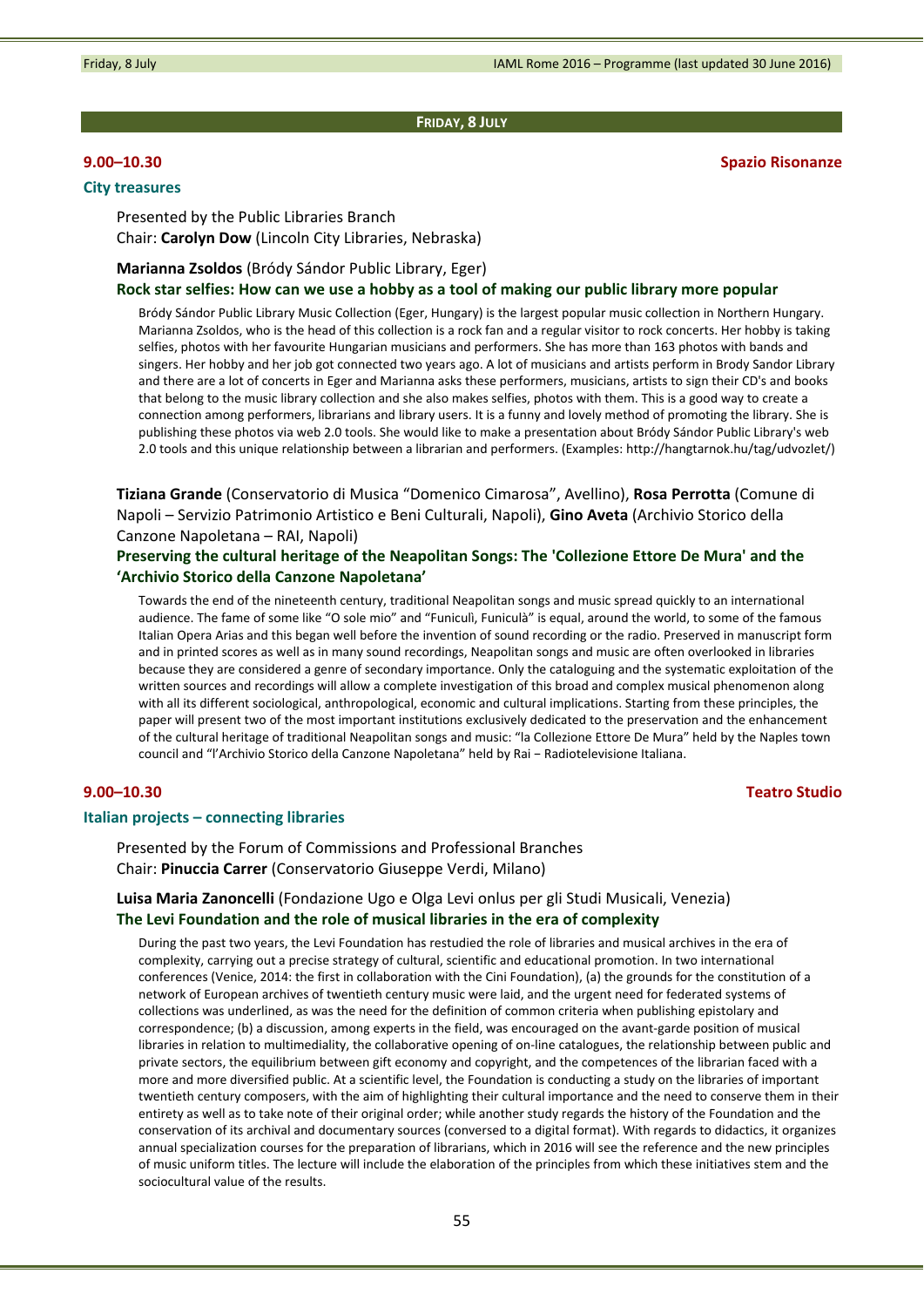**Maria Teresa Natale** (Istituto Centrale per il Catalogo Unico (ICCU), Rome), **Manuela Di Donato** (Conservatorio di musica 'N. Rota', Monopoli (Bari)), **Elena Zomparelli** (Conservatorio di musica 'L.Perosi', Campobasso)

## **Digital exhibitions: An innovative way to valorize musicological research and communication though MOVIO**

The Union Catalogue of Italian Libraries (ICCU), out of the desire to cooperate with archives, libraries and museums, set up a working group at national level with the objective of drafting guidelines for the creation of digital exhibitions. This work resulted in a handbook which thanks to the European project INDICATE produced an English edition (Handbook on virtual exhibitions and virtual performances (August 2012) accompanied by European good practices. The next step, thanks to an Italian and European funding was the development, of a very innovative software, called MOVIO, implementing online virtual exhibitions: this software allows digital curators to build digital exhibitions by means of several tools: ontology builder, timelines, storytellers, geographic maps etc. The back end interface is available in 7 languages. Tutorials and documentation is available in the AthenaPlus Wiki: http://www.athenaplus.eu/index.php?en/190/athenaplus‐wiki.

MOVIO can be an opportunity for the IAML community and in particular for curators aiming at building digital exhibitions. Two Italian Conservatories already build two exhibitions:

The digital exhibition on the composer Orazio Fiume (1908‐1976), born in Monopoli (BA), was set up with documents (letters, photographs, manuscripts and printed music, concert programs, press clippings, recordings and films) that are part of the heritage of the Library of the Conservatory "Nino Rota" of Monopoli; these were donated by the Fiume family. The aim of this exhibition is to renew the usual musicological channels in order to give visibility to a wider audience, even to non‐specialists, of the figure of an artist who was fully inserted into the last century's art and music context.

On the occasion of the centennial of the death of the composer Luigi Canepa, the Sassari Conservatory's Library has chosen to set up a virtual exhibition in honor of the man who strived to give his city its own school of music. The exhibition is staged with documents (text, music manuscripts and autographs, music publishing, recording) that are part of the ancient collection of the Library of the Conservatory. It wants to be an opportunity to raise awareness for everyone (musicians, musicologists and music lovers) and a unique opportunity to reconstruct the history of music in Sassari's nineteenth and twentieth centuries.

### **Roland Pfeiffer** (Deutsche Historisches Institut in Rom)

## **Digital opera manuscripts from private libraries in Rome**

This paper will discuss two important eighteenth century-collections of opera manuscripts in Rome and the impact of their digitization on a research library during the "digital era". The original scores are held in the archives of the aristocratic families Doria Pamphilj and Massimo and can be consulted only upon request. On the basis of a systematic exploration, our project has documented the unknown vocal music in these archives (the instrumental music already has been documented in the past).

One of the most important outcomes of the project is the existence of several hundreds of digital copies in the Music Department of the German Historical Institute in Rome. This digitization has made a very important contribution in terms of preservation of precious sources for the future. At the present time, these digital sources can be accessed by researchers in the library of the Music Department, thereby avoiding time-consuming requests for consulting originals during restricted opening times in the aristocratic families' archives. On the project's website musicologists can read information about the collections historical significance and prepare a detailed research by means of the specific search mask. Concerning the consultation of the digital photos specific copyright conditions have to be respected.

The theme of the paper will not only focus on the sources' importance and their presentation on the homepage of our institute, but will also present the project as a case study of successful cooperation between public institutions and private owners. It may expand its range of inquiry into the question how an individual person can successfully be motivated to sign agreements with public institutions about digitization of his own property, and how such agreements have to be structured in order to satisfy the owner's possible need of saving copyright on the one hand, and the libraries' will to permit open source access (as far as possible) on the other hand.

### **9.00–10.30 Museum of Musical Instruments**

#### **Répertoire International d'Iconographie Musicale (RIdIM)**

#### **Open session**

Chair: **Antonio Baldassarre** (President, Association RIdIM / Hochschule Luzern – Musik, Luzern)

# **Dagmar Schnell** (RISM – RIdIM Arbeitsstelle München, Bayerische Staatsbibliothek, München) **Integration of the German RIdIM‐data into the International RIdIM database**

It surely is not surprising that bringing together the contents of two RIdIM‐databases that were developed and fed under specific circumstances is not a simple thing to do.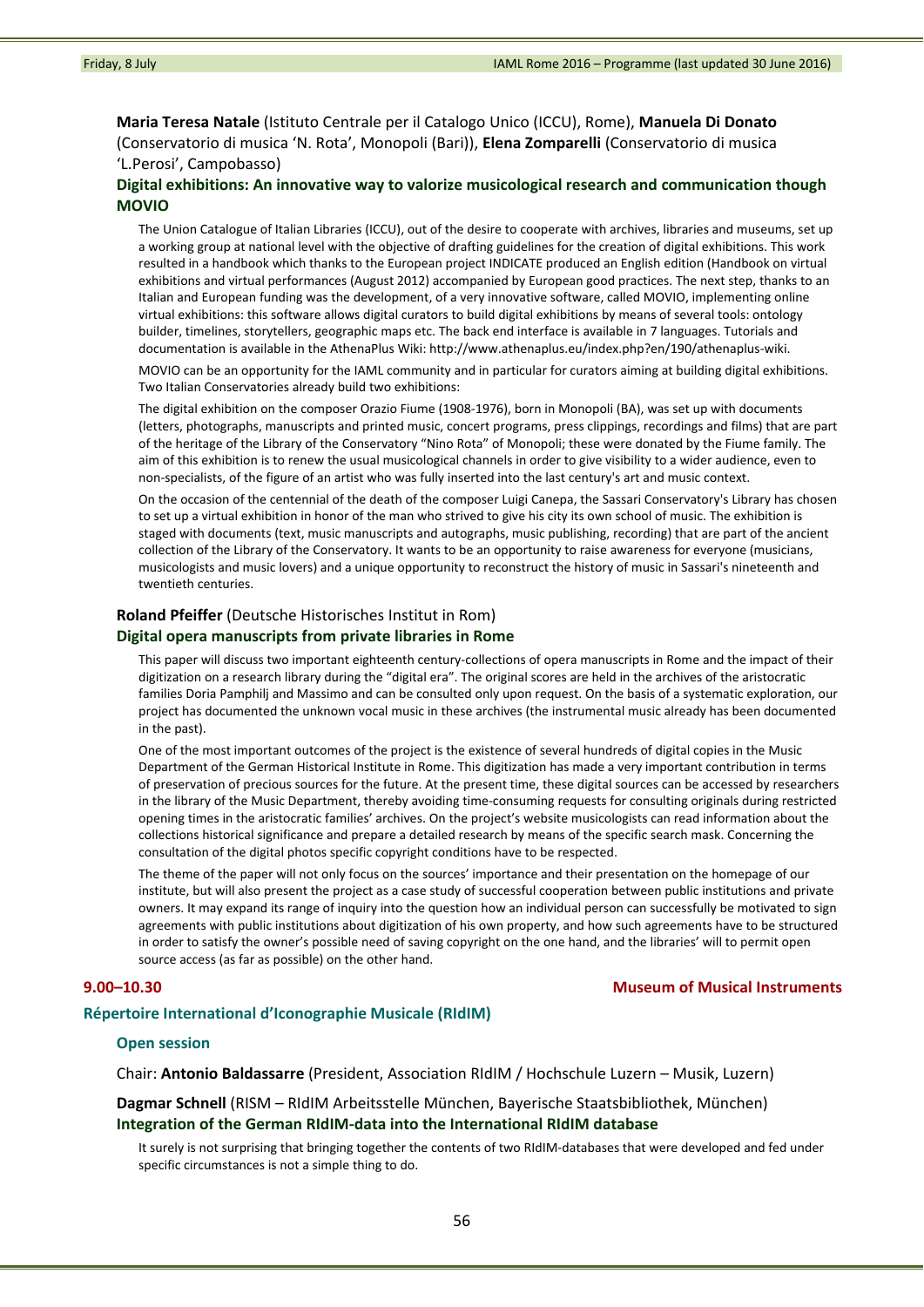When RIdIM started in 1971, the participating national working groups had not only the same objectives but also a standardised procedure including the parameters to describe the items with regard to their physical composition and their music iconographic content and to be fixed on standardised record cards.

At a later time the records were to be fed in a database, and indeed there was data that was transferred from card to database. But until an internationally accessible database was created some national working groups as in Germany and France built up their own databases to store data and to make it accessible to the public through the internet. Even though these records include the basic parameters the situation is much more intricate than in the beginnings of RIdIM as shows the example of the database of the German RIdIM‐branch.

Considerations of how to make the German RIdIM‐data accessible for the international RIdIM‐database revealed the immense tolerance for interpretation and enhancement of the parameters: Information is differently interpreted or itemised and details are differently rated. Standard specifications for music instruments and artists follow different authority files, and new parameters are introduced in both databases but not necessarily the same ones.

Reflections about the development of the database of the German RIdIM‐branch in Munich, differences to the database of Association RIdIM and a way of how to make two different data pools work together are the main subjects of this talk.

# **Debra Pring** (Executive Director, Association RIdIM) **A Life's Work: Music and Visual Culture in Private and Personal Collections**

In our work as scholars, particularly within institutions, we are compelled to prioritise, organise, and justify our collections—whether of musical manuscripts, photographs, videos, recordings…. However, there are individuals who have dedicated years to the amalgamation and preservation of unique collections. Association RIdIM are honoured to have received donations of private collections of research from, amongst others, Richard Leppert (United States), and Sam Segal (The Netherlands & United Kingdom), not forgetting Constance Old's decade of work preparing the Performing Arts Index (Metropolitan Museum of Art, New York). This presentation showcases these collections, and outlines the challenges that we face at Association RIdIM in treating them with the care that they deserve in order to make them accessible—and free of charge—to a wider audience.

# **Alan Green** (Ohio State University) **New Advanced Searching Capabilities in the Database of Association RIdIM**

### **9.00–10.30 Studio 1**

## **"Hot topics" session**

Presented by the Forum of Commissions and Professional Branches Chair: **Joseph Hafner** (McGill University, Montréal)

### **9.00–10.30 Studio 3**

### **Répertoire International des Sources Musicales (RISM)**

## **Commission Mixte (closed)**

Chair: **Wolf‐Dieter Seiffert** (President of RISM, RISM Commission Mixte, München)

## **10.30–11.00**

#### **Coffee break**

#### **Music publishers in Italy and the United States**

Presented by the Forum of Commissions and Professional Branches Chair: **Roger Flury** (Past President, IAML, UK)

**Patrizia Florio** (Conservatorio di musica 'G. Nicolini', Piacenza) **Music publishers Giudici and Strada: Documents in the Archive kept at the Library of Conservatory Giuseppe Nicolini in Piacenza**

Italian music publishers Giudici and Strada, active in Torino from 1859 to 1914, were among the main competitors of Ricordi. They remained independent, so unlike many other music publishers of that time, their publications were not

## **11.00–12.30 Spazio Risonanze**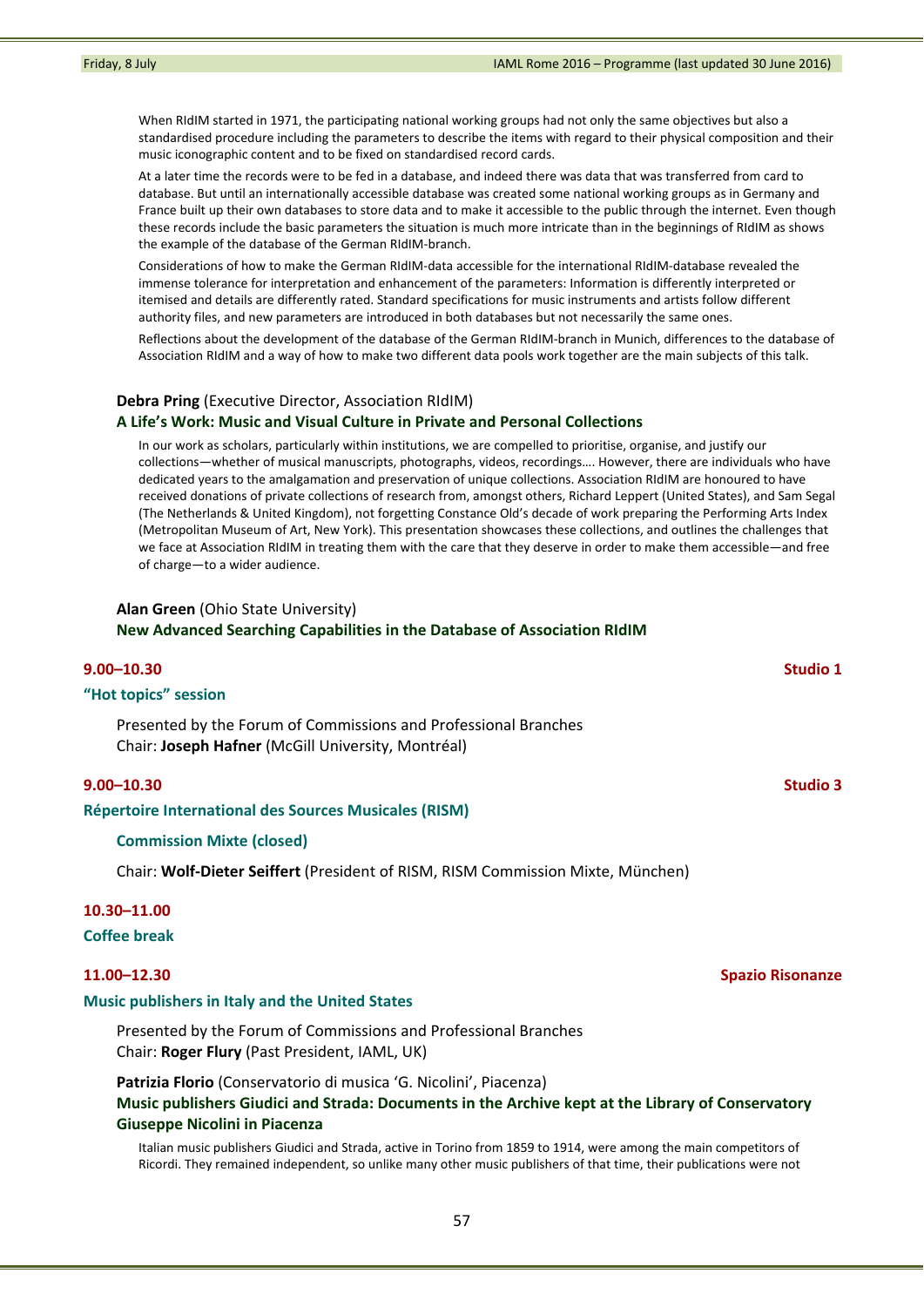acquired by Ricordi. In 1914 they went bankrupt and the Archive was acquired by Sant'Antonino Bank in Parma and then it was given to the Piacenza Conservatory in 1928.

The Archive includes many operatic works of composers like Antonio Cagnoni, Friedrich von Flotow, Stanislao Gastaldon, Paolo Giorza, Errico Petrella, Amilcare Ponchielli, Lauro Rossi, Antonio Smareglia, etc. The study of this documentary material is very useful because it helps understand the close relationship between composers, music publishing and theaters.

Many works are presented in many sources, like autographs, manuscripts, scores, vocal scores, full set of parts to loan, reductions of the score for public sale. Sometimes it is possible to find some annotations of the author or to discover new versions and changes for new staging.

The Archive is very useful to study problems concerning royalties and sale of rights: we have a register of loans, a register for sale of rights, and another one for suppliers, where interesting information can be found also about other music publishers. We obtained important information about legislation on copyright because we found stamps and labels of Prefecture and of Ministry of Agriculture and Trade on the scores.

This important documentation is a valuable source of information to understand the Italian musical history of the second half of the nineteenth century and now the Conservatory of Piacenza is developing digitalization projects with the purpose of sharing the archive.

**Agostina Zecca Laterza** (Istituto Centrale per il Catalogo Unico delle biblioteche italiane e per le informazioni bibliografiche (ICCU), "Gruppo Musica", Milano), **Patrizia Florio** (Conservatorio di musica 'G. Nicolini', Piacenza)

# **Ricordi Catalogue: "summa" of the nineteenth‐century Italian music publishing. The debut: Giovanni Ricordi, his Swiss partner Carlo Pozzi and the acquisition of the Milanese music publishing house Carulli. An expansion policy that the heirs will follow for the whole century**

Giovanni Ricordi music copyist, started his business in 1803 with a small store for music copying, but from 1808 he opened a printing house, that was to become the main Italian music publishing house.

Over time Ricordi was able to implement an expansion policy followed by the heirs for the whole century.

In this paper we will talk about the first noteworthy experiences of Ricordi management: the partnership with the Swiss Carlo Pozzi and the acquisition of the Milanese music publishing house Carulli.

Carlo Pozzi, Giovanni Ricordi's son in law, began the activity of agent‐partner of Casa Ricordi in Florence and then in Switzerland, where he also devoted himself to music printing with his own plate numbers. Swiss Ricordi's editions printed by Pozzi in Mendrisio ‐Castel San Pietro, were inserted into Ricordi libroni as 'Foreign Fund'. Really Ricordi started his publishing activity in Mendrisio to avoid the prohibition to publish foreign editions according to the laws of the Lombardo – Veneto. The reconstruction of Ricordi‐Pozzi activity in Switzerland is very useful to understand problems concerning royalties and sale of rights in music publishing.

In 1832‐1833 Ricordi entered in his catalogue about 300 publications as 'Fondo Carulli'. This is the first of a long list of acquisitions that enriched Ricordi's catalogue. Giuseppe Antonio Carulli, custodian and music copyist since 1816 at the Milan Conservatory, started his business of music publisher in 1822 as 'editore ed incisore di musica dell'Imperiale Regio Conservatorio', the same denomination used by Ricordi from 1815. He was unable to survive long as Ricordi's competitor, and like many other music publishers, sold the business.

In Ricordi Catalogue we can find valuable information about nineteenth‐century Italian music publishing.

# **Felicia Piscitelli** (Cushing Memorial Library & Archives, Texas A&M University, College Station, Texas) **Texas, Where Americans, Mexicans, Germans, and Italians Meet: The Hauschild Music Collection at the Cushing Memorial Library & Archives**

The Hauschild Music Company of Victoria, Texas was one of the two earliest music publishers and sellers in Texas at the end of the 19th century and the early 20th century, and the first to specialize in Mexican-American music. Founded in 1891 by Georg Hermann Hauschild, an American of German descent, the company was in operation until 1922, specializing in popular sheet music such as waltzes, polkas, marches, and ragtime. The Hauschild Company included works by women composers in its catalogue, and the titles in its "Popular Mexican Music" series were among its biggest sellers.

There is an Italian connection as well. Hauschild published the "Count Joseph Telfener Waltz" by John B. Viano, an Italian‐ American composer, in 1899. Joseph (Giuseppe) Telfener (1936–1898) was a Neapolitan nobleman and entrepreneur who attempted to build a railroad from New York to Mexico. Only 300 miles of the New York, Texas, and Mexican Railway was actually built, with Victoria being its terminus. Because hundreds of Italian workers were hired to perform this labor, the railroad was nicknamed "the Macaroni Line". It was to Telfener and these laborers that the waltz was dedicated. Interestingly, Viano called himself the "arranger" of this piece; he based it on a popular Mexican waltz, "El cielo por un beso" ("Heaven for one kiss"). Viano also published "The artist's dream: serenade" with Hauschild; in addition, he composed a "K. C." march dedicated to the Knights of Columbus.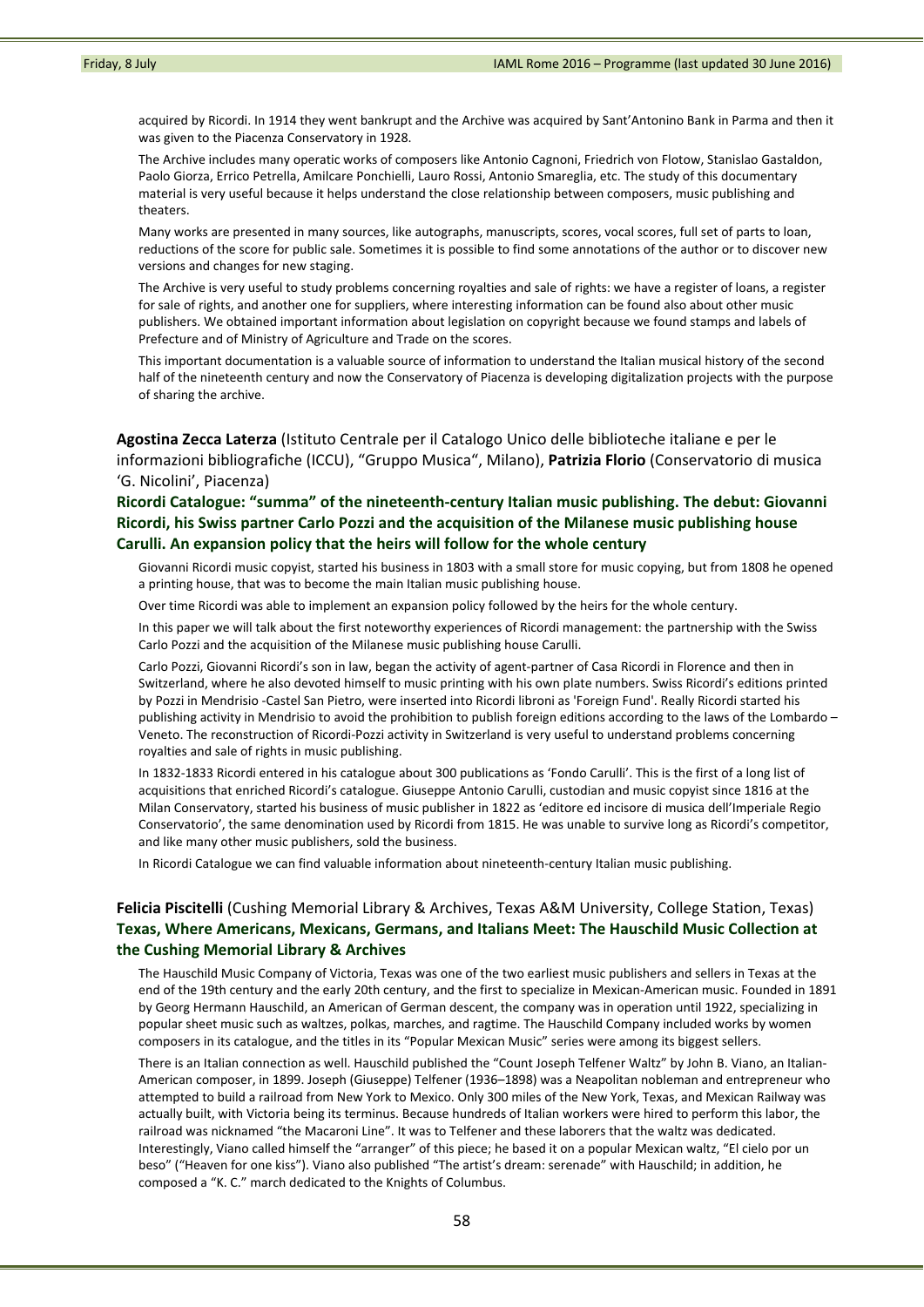This paper explores the Hauschild Music Collection at the Cushing Memorial Library & Archives at Texas A & M University, which contains sheet music, photographs, reproductions of sheet music covers, newspaper clippings, and a scrapbook. The music in this collection is little known, yet gives a vivid picture of musical life in south Texas at the turn of the twentieth century.

#### **TEI, MEI, FRBR, Linked Data**

Presented by the Forum of Commissions and Professional Branches Chair: **Antony Gordon** (Formerly British Library Sound Archive, London)

### **David A. Day** (Brigham Young University, Provo)

# **An investigation into TEI and MEI models for indexing and analysis of librettos and other sources of performance history**

The wealth of full text searchable librettos and other documentation of performances of dramatic music appearing recently online is truly significant. Efforts to index these texts indicate that more than 40,000 items are currently available. This body of digital resources presents numerous opportunities to expand research into opera, ballet, and other forms of dramatic music in ways contemplated previously, yet never fully realized. Librettos and similar performance documents are noteworthy for research potential in many regards. They frequently include casts of performers associated with specific roles. They may also include useful information on premiers, performance venues, and associated creators such as scene and costume designers. In addition to full texts, numerous online efforts to organize these kinds of documents for research purposes include multiple libretto indexes and a growing list of performance indexes. Earlier print resources aimed at facilitating similar research should not be forgotten. All of these resources help advance traditional scholarship, yet all must be accessed independently and there is currently no means to combine their data for computer indexing and analysis as practiced in the digital humanities. They also lack an advanced query interface that can facilitate automated answers to research questions such as:

Who are the artists that performed a given role?

What roles did a given artist perform?

How did roles in a given opera evolve or transform at different performances or venues?

What was the level of popularity of a given opera during a given time period or at a given geographical location/region?

What is the chronology of a given theater?

What operas were based on a given source (play or novel, etc.)?

What was the popularity or longevity of a given plot sources over time and in different locations.

What topical themes were common in operas and other forms of dramatic music, when and where?

What musical themes appear repeatedly in different works and how did this use of musical reference help convey or underscore the plot?

A well‐designed encoding schema could result in additional benefits such as an index to lyric text incipits (resulting in a useful aria/excerpt index) and the ability to analyze how textual content corresponds to popular melodies.

This paper will explore the feasibility of encoding librettos, other concert documentation, data sets, and print reference tools using TEI and MEI models in order to enhance their research potential in a way that would facilitate answers to advanced research questions. Preliminary findings suggest that MEI and MerMEId are better suited to necessary workflows and desired outcomes. It is also apparent that authority control of names and titles will be one of the fundamental challenges to the task.

# **Johannes Kepper** (Musikwissenschaftliches Seminar Detmold/Paderborn, Detmold), **Kristina Richts** (Musikwissenschaftliches Seminar Detmold/Paderborn, Detmold)

# **Expression beyond Scope: How FRBR and MEI fit together**

Since 2013, the Music Encoding Initiative (MEI) provides a basic implementation of the Functional Requirements for Bibliographic Records (FRBR). This implementation is neither complete (it covers only FRBR Group 1 entities (work, expression, manifestation, item) and their corresponding relations) nor up to date (it's still based on the revised working draft for FRBR, which dates back to 2009). Nevertheless, the availability of even this basic adoption has facilitated the work of various research projects, and is still regarded as a major improvement for the metadata section of MEI. At the same time, the semantics provided by FRBR have inspired non‐librarian users of MEI to employ these concepts in other contexts, most notably to describe compositional processes surfacing in music sketches and other manuscripts. In this context, a slightly modified musical phrase could be interpreted as reconfiguration of its earlier version.

While this use of FRBR's terminology seems almost intuitive from a naive perspective, it actually contradicts the official concepts of FRBR, which was designed to describe the genesis of full works and their manifestation and distribution as physical objects. The essential difference is that FRBR isn't applied to complete entities, but to atomic bits of information

### **11.00–12.30 Teatro Studio**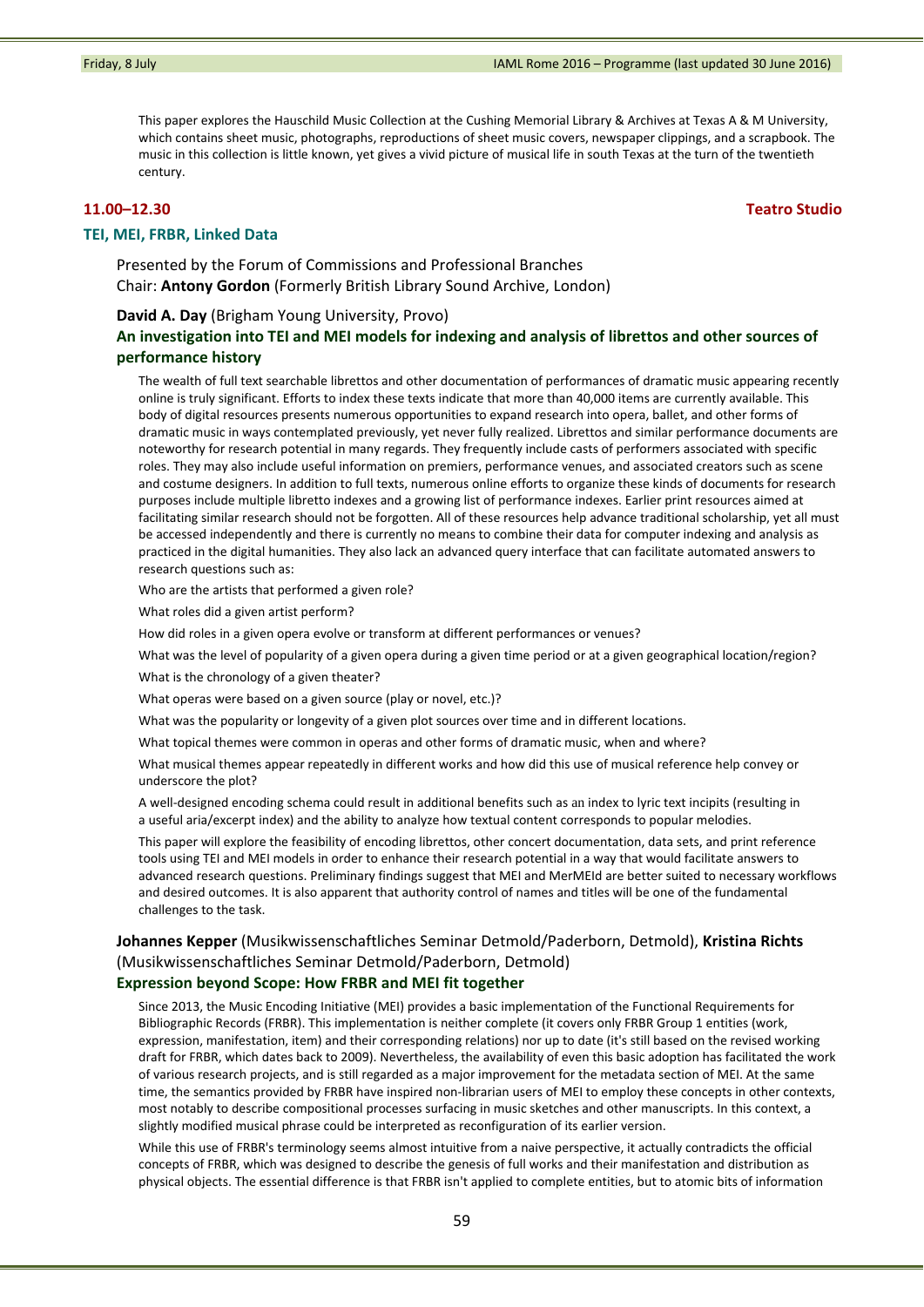within these entities. In case of stemmatic relations, which seem to be another potential use-case for FRBR in MEI, these relations may even contradict each other, and have to be treated as interpretations of varying credibility.

The paper will discuss how current FRBR, most notably FRBRoo, can be adopted to MEI, and which consequences such an update will have. It will illustrate the use of this revised schema for metadata, based on examples from the Detmold Court Theater project, but will also introduce editorial use cases of FRBR, based on examples from the Beethovens Werkstatt project, and how they relate or potentially expand the concepts of FRBR in general.

## **Kimmy Szeto** (City University of New York)

## **Re‐conceptualising medium of performance for the Linked Data environment**

Medium of performance is critical for music retrieval and has long been a complex facet of music cataloguing. Recent years saw significant strides towards standardizing the vocabulary and encoding medium of performance data in the MARC environment. In the United States, discussions have recently begun between the Music Library Association and the Library of Congress on developing a general data model and vocabulary for expressing medium of performance data in the linked data environment.

The United States Library of Congress is currently leading the development of the Bibliographic Framework (BIBFRAME), a data model and vocabulary that will replace MARC, Machine‐Readable Cataloguing, a bibliographic data format widely used for library catalogues since the 1960s. The Music Library Association, a longtime leader and development partner of bibliographic data formats, authorities, and vocabularies, joined the BIBFRAME Implementation Testbed Initiative as an early experimenter to provide a voice for the music community in developing this web-based foundation of future bibliographic description. As part of the Association's effort, I lead the task force to examine the potentials of expressing, standardizing, and implementing music-related data and data structures in the linked environment, with a current focus on medium of performance.

In this presentation, I will discuss technical issues and new conceptualisations in light of the newly developed linked data vocabulary for medium of performance. Technical linked data issues such as nested nodes, grouping, ordinality, and cardinality have direct effects on the handling of musical designations such as soloists, accompaniment, instrumentation, number of players to a part, transposing instruments, instrumental and voice doubling, and instrument sharing. An in‐ depth analysis will contrast how medium of performance is currently handled in MARC with the additional precision and details that can be expressed in the linked data environment. Discussion of use cases will demonstrate ways these additional data can enhance users' ability to search, filter, and sort the information.

### **11.00–12.30 Studio 1**

#### **Different approach to primary sources**

Presented by the Forum of Commissions and Professional Branches Chair: **Giorgio Sanguinetti** (Università di Roma "Tor Vergata", Rome)

#### **Annalisa Capristo** (Centro Studi Americani, Rome)

# **Primary sources for the history of Fascist persecution against Jewish musicians, composers, singers, and music critics, available at Italian music libraries and archives**

My proposed paper focuses on the archival resources and special collections available in Italian music libraries, which are of interest for the study of Fascist persecution against Jewish musicians, composers, singers, and music critics, both Italian and foreigners.

This survey aims at mapping public and private libraries and archives which hold materials pertinent to this topic, i.e.: personal and institutional correspondence regarding the persecuted musicians, composers, singers, and music critics; unpublished biographical materials; manuscript and printed music; censored textbooks and music programs. As some of them fled Italy to other countries (the United States, Brazil, etc.), references could be added to foreign libraries and archives whose collections include archival materials and works of exiled Italian composers; among those institutions are the Library of Congress (Mario Castelnuovo-Tedesco Collection) and the Biblioteca nacional do Brasil (Renzo Massarani Collection).

Here are some examples of Italian institutions involved in this survey:

1) State Archives, mainly the Central State Archive (Archivio Centrale dello Stato) in Rome; 2) Libraries and historical archives of public and private institutions, such as: the Istituto Centrale per i Beni Sonori ed Audiovisivi (former Discoteca di Stato) and the motion picture historical archive (Archivio storico Istituto Luce); Music academies, such as the Accademia Nazionale di S. Cecilia in Rome and the Accademia del Conservatorio di musica Luigi Cherubini in Florence; Conservatories and music institutes, such as the Conservatorio Benedetto Marcello in Venice, the Conservatorio di Musica Giuseppe Verdi in Milan, the Conservatorio di Musica Giuseppe Tartini in Trieste; Music theatres, such as the Teatro Comunale in Florence, the Opera Theatre in Rome, La Fenice Teatre in Venice, the San Carlo Theatre in Naples, the Teatro Regio in Turin, etc.; the former Italian Radio Broadcast Corporation (EIAR); the Italian copyright collecting agency (SIAE); Music publishers, such as Ricordi, etc.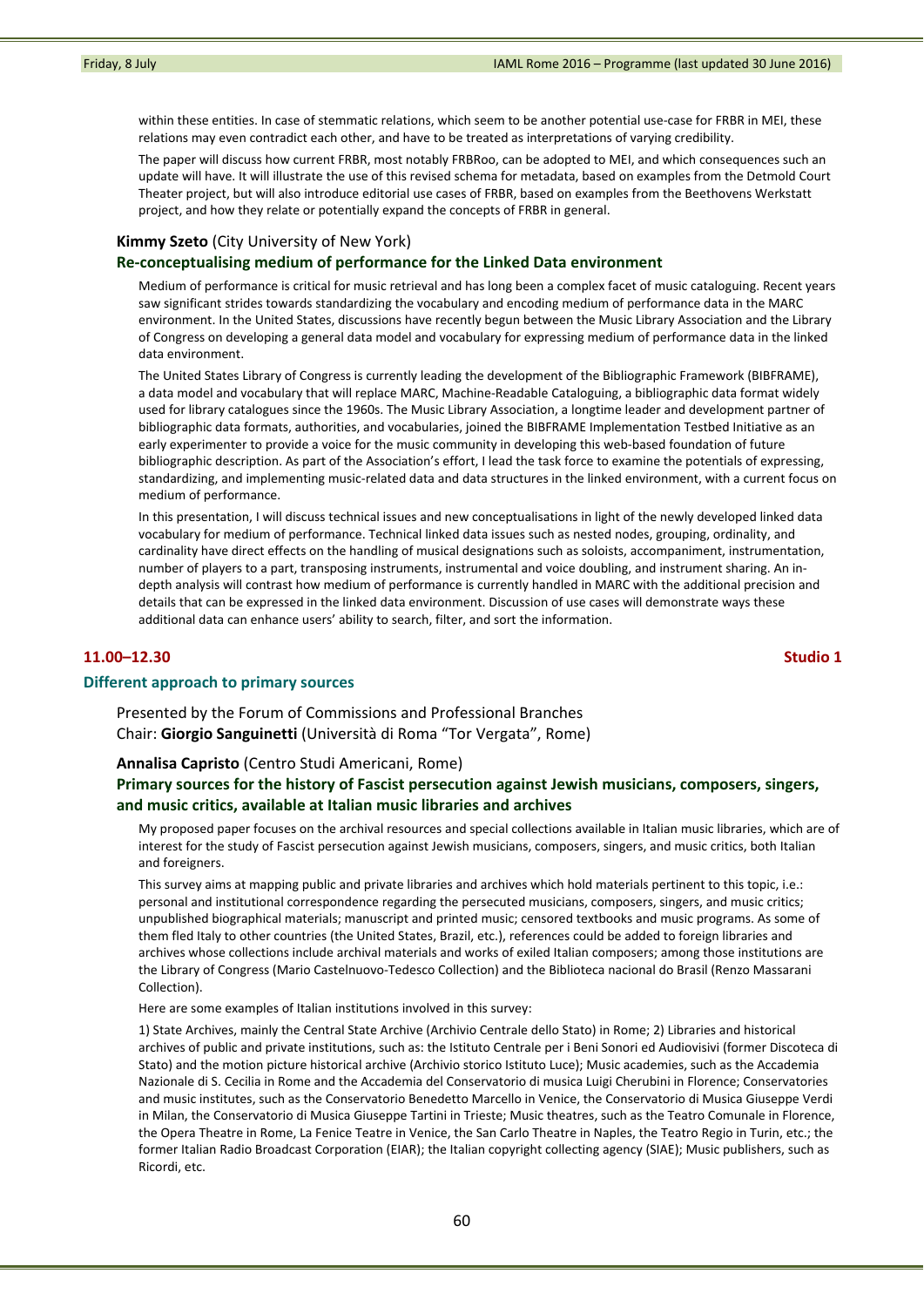Such a survey could be a valuable tool, both for music librarians and for historians of Fascist anti‐Semitic persecution. As far as I am concerned, it represents a first stage of a wider research project regarding the exclusion of Jewish musicians and artists from Italian culture caused by the Racial Laws.

# **Laura Kennedy** (Furman University, Greenville) **Sketching the Symphonies: Shostakovich and the creative process**

Dmitri Shostakovich never sketched. He invented his music in his head, then wrote it down in finished form – or so the composer and his contemporaries maintained. Such statements encouraged a connotation of compositional process equated with Mozartian mastery, and Shostakovich was therefore excluded from the ranks of major composers whose sketches were regarded as essential to understanding the creative process. But in 2002, Manashir Iakubov, the late curator of the Dmitri Shostakovich Archive in Moscow, made a startling assertion: hundreds of sketches survive from Shostakovich's compositional output. These manuscripts include fragmentary passages, rejected movements, revised manuscripts, aborted works, piano score drafts, and extracts from final scores – all the usual documents that provide insights into a composer's creativity. In the last ten years, some of these documents have been facsimiled in the New Collected Works edition of Shostakovich's music, but most remain unknown and unexplored.

My paper takes up Shostakovich's sketch materials for his symphonies in an effort to illuminate his compositional legacy and the record of his process in major works. Of his fifteen symphonies, at least some sketches exist for each one. These documents, preserved in Moscow, are extremely disparate. Some are coherent and detailed; others are partial, and still others, very fragmentary. Some contain large, unbroken sections of music; others, just two or three bars. Some show almost all the notational details of the final autograph; others merely outline ideas and break off abruptly. Strikingly dissimilar from each other in appearance and preparation, the manuscripts show that Shostakovich sketched his way to final versions and that his methods of sketching—and preserving—his ideas varied for different works. Shostakovich's manuscripts thus clarify the picture of his creative facility and demonstrate the interdependence between his conception of large‐scale works and his resolution of ideas through the process of writing. In doing so, his sketches allow us to observe how he composed, how his major works took shape, and how he preserved (and curated) a record of his process.

### **Giovanni Vacca** (Rome)

#### **The street, the voice, the print: Overturning the sources in the making of a book**

The 'classic' Neapolitan Song (conventionally identified with the production made between the end of 19th century and the first years after World War II) is mainly a genre of the past. Apart from the historical recordings, to use the print as a primary source of information may appear quite obvious, if someone decides to write a book about it: the music scores, the newspapers and the magazines of the time, the history texts, the iconographic materials really look all that is needed. Many books about the subject were actually written working in such a way. When I decided to write 'my' book about the Neapolitan Song, in order to reconstruct how the genre had been born and how it had become popular firstly among the people of Naples, I had been studying Southern Italy folklore for years and years, following itinerant singers, carnivals, processions and all sort of outdoor rituals in many remote villages. Trying to imagine how such a traditional culture had peculiarly been ingrained in the 'Old' Naples (that is to say before the city was largely torn down and rebuilt according to modern criteria at the end of 19th century), it came quite natural for me to start going around its streets, while visiting libraries to look for documents at the same time. But books and printed sources soon turned out to be only a trace, a hint for a big work that had to be done mainly in the open air, in order to establish how the mutation of the city had allowed the Neapolitan Song to become a dominant force in the local culture, and how it had superseded all pre-existing musical popular forms connected to the city's folklore. Going on, I discovered that the making of the book owed more to the time spent in the streets than that spent in consulting printed sources. The investigations in the city's environment, the listening of what was left of traditional songs and styles (both on old recordings and in performing musicians), the conversations with old witnesses led, step by step, to a real overturning of the sources used for the planning of the book: the printed sources were actually giving way (just to complete it) to a work mainly based on the direct observation of the city and of its living culture. The paper discusses this approach and provides examples of how it was carried out.

#### **11.00–12.30 Museum of Musical Instruments**

#### **Music migrations in Europe**

Presented by the Forum of Commissions and Professional Branches Chair: **Bianca Maria Antolini** (Conservatorio di musica 'F. Morlacchi', Perugia)

# **Agnieszka Kubiak** (Polish Academy of Sciences, the Gdańsk Library, Gdańsk) **From Venice to Gdańsk: Georg Knoff's collection of printed music**

In 1615 Raphael, a son of Georg Knoff, according to his father's will donated his private music library to the Bibliotheca Senatus Gedanensis, nowadays known as the Polish Academy of Sciences Gdańsk Library. The collection consists of 267 titles published between 1568 and 1601. It comprises both sacred and secular pieces, however, it is overwhelmingly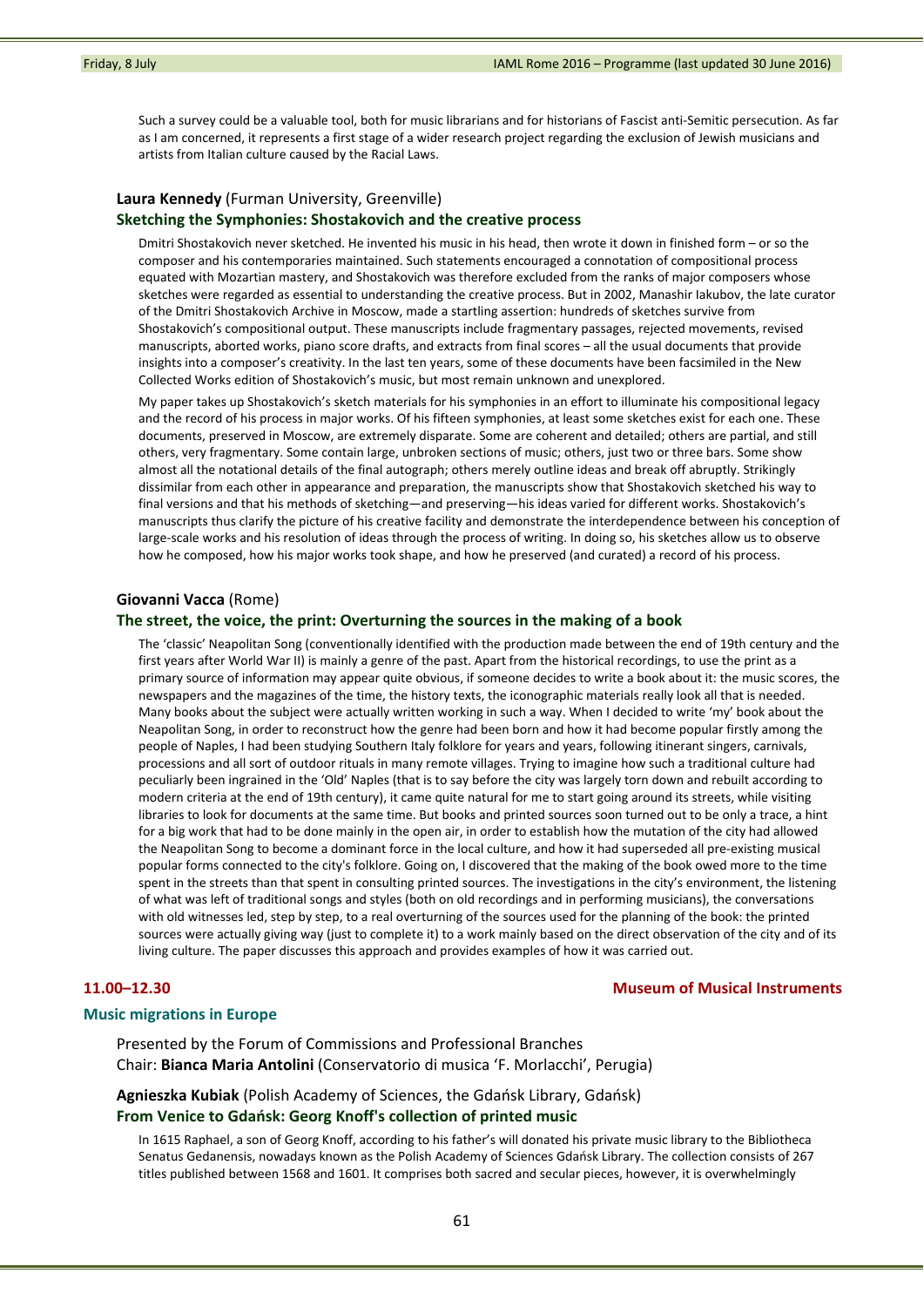devoted to the Italian madrigal, emanating from Venetian printers, such as Angelo Gardano, Girolamo Scoto and Riccardo Amadino. Noteworthy is that the passion for Italian madrigal has become possible to fulfill in a place relatively distant from the centre of madrigal activity. Thanks to a great amount of effort and expenses involved Georg Knoff has created a collection reflecting modern trends in music, which 400 years later, in some cases has become the only preserved source of Italian musical prints. That leads to inquiry about who Georg Knoff was and how he managed to amass such a great number of musical editions. What was his aim to do it? Either to provide repertory for performance or just to possess, to emphasize a social status? Is the Italian madrigal the one and only priority of the collection? The presentation is an attempt to answer these questions and an invitation to visit Gdańsk at the end of the 16th century.

## **Flavio Colusso** (Musicaimmagine, Rome)

### **La via dell'Anima: Musical treasures from Rome to Münster**

The paper presents the historical, musical and bibliographical implications underpinning the multimedia project LA VIA DELL'ANIMA, created to feature and promote – through meetings, concerts, studies, films, publications – the musical treasures that Roma musician and collector Fortunato Santini gave in 1862 to the Diocese of Münster, treasures now preserved in the Diözesanbibliothek. Santini, who lived in Rome in Via S.Maria dell'Anima—just a few steps away from the church of the same name that serves the German-speaking community—made of his apartment a meeting place for musicians from all over Europe, creating a "network" of cultural exchanges that has contributed to the constitution of important collections and archives including his own exceptional collection which, with more than 20,000 titles, is one of the most valuable sources of music from the sixteenth to the nineteenth century. The initiative links musical institutions in those European cities where lived the correspondents of "Santini's network" such as, among others, Mendelssohn, Liszt, Stasov, Zelter, Gaspari. Among the many merits that these people had was the hitherto undervalued fact of stimulating not only the collection and study of music of the past but also its public performance, thus contributing, with their passion, to the adventurous rebirth of "early music". In Berlin, Bern, Bologna, Brussels, Halle, Paris, Oxford, St. Petersburg, Vienna, etc., we see today the coming together of those cities and institutions that share the research and performance of early music, as seen in its role of representing knowledge of the past and source of a flourishing future. The brainchild of Georg Brintrup and Flavio Colusso, this project is coordinated by Musicaimmagine and was started in 2013 with the film Santini's Netzwerk produced for WDR television with an international cast and musical performers Ensemble Seicentonovecento, the Cappella of S. Maria dell'Anima and the Capella Ludgeriana. So far contributors to the project have included: the Diözesanbibliothek, the Institute of Musicology of the Westfälische Wilhems‐Universität, the German Historical Institute, the Pontifical Institute of Sacred Music, the Academy of Santa Cecilia, the Rome Conservatoire, the Cappella Musicale of San Petronio, the Liszt Institute and Museo della Musica in Bologna, the EmiliaRomagnaFestival, the "Vie del Barocco" in Genoa, the "Flatus" Festival in Zion, the Norddeutscher Figuralchor of Hanover, the University of Osnabrück. Linked to the event are: a screening of Santini's Netzwerk by G. Brintrup [WDR, 85' Italy‐Germany, 2013] and a concert by the Seicentonovecento / Cappella Musicale of S.Maria dell'Anima.

L'intervento presenta le implicazioni storiche, musicali e bibliografiche che sono alla base del progetto multimediale LA VIA DELL'ANIMA, nato per valorizzare e far conoscere – attraverso incontri, concerti, studi, film, pubblicazioni ed edizioni musicali – i tesori musicali che il musicista e collezionista romano Fortunato Santini cedette nel 1862 alla Diocesi di Münster, oggi conservati nella modernissima Diözesanbibliothek. Santini, il quale abitava a Roma in via di S. Maria dell'Anima – a pochi passi dalla omonima chiesa della comunità di lingua tedesca – fece del suo appartamento un luogo d'incontro per musicisti provenienti da tutta Europa, creando una "rete" di scambi culturali che ha contribuito alla formazione di importanti raccolte e archivi tra cui la sua eccezionale collezione che, con più di 20.000 titoli, è una delle più preziose fonti di musica dal XVI al XIX secolo. L'iniziativa mette in "connessione" le istituzioni musicali delle città europee dove operavano i corrispondenti epistolari della "rete di Santini" come, per citarne solo alcuni, Mendelssohn, Liszt, Stasov, Zelter, Gaspari. Fra i numerosi meriti che tali personaggi ebbero vi è quello, finora sottovalutato, di stimolare non solo a collezionare e studiare musica del passato ma a farla eseguire in pubblico contribuendo così, con la loro passione, alla avventurosa rinascita della "musica antica". A Berlino, Berna, Bologna, Bruxelles, Halle, Parigi, Oxford, San Pietroburgo, Vienna, etc., si stanno unendo oggi quelle città e istituzioni che condividono la ricerca e l'esecuzione della musica antica, intesa come conoscenza del passato e come "radice" del fruttuoso futuro. Ideato da Georg Brintrup e Flavio Colusso il progetto è coordinato da Musicaimmagine ed è stato avviato nel 2013 con il film Santini's Netzwerk prodotto per la Televisione tedesca WDR con un cast internazionale e gli interpreti musicali dell'Ensemble Seicentonovecento, della Cappella Musicale di S.Maria dell'Anima e della Capella Ludgeriana della città westfaliana. Al progetto hanno finora aderito: Diözesanbibliothek, Istituto di Musicologia della Westfälische Wilhems‐Universität, Istituto Storico Germanico, Pontificio Istituto di Musica Sacra, Accademia Nazionale di Santa Cecilia, Conservatorio "S. Cecilia", Cappella Musicale di San Petronio, Fondazione Istituto Liszt e Museo della Musica di Bologna, Emilia Romagna Festival, Festival "Le vie del Barocco" di Genova, Festival "Flatus" di Sion, Norddeutscher Figuralchor di Hannover, Università di Osnabrück.

All'intervento sono collegati: proiezione del film Santini's Netzwerk (La rete di Santini) di Georg Brintrup [WDR, 85' Italia‐ Germania, 2013] e concerto dell'Ensemble Seicentonovecento / Cappella Musicale di S.Maria dell'Anima.